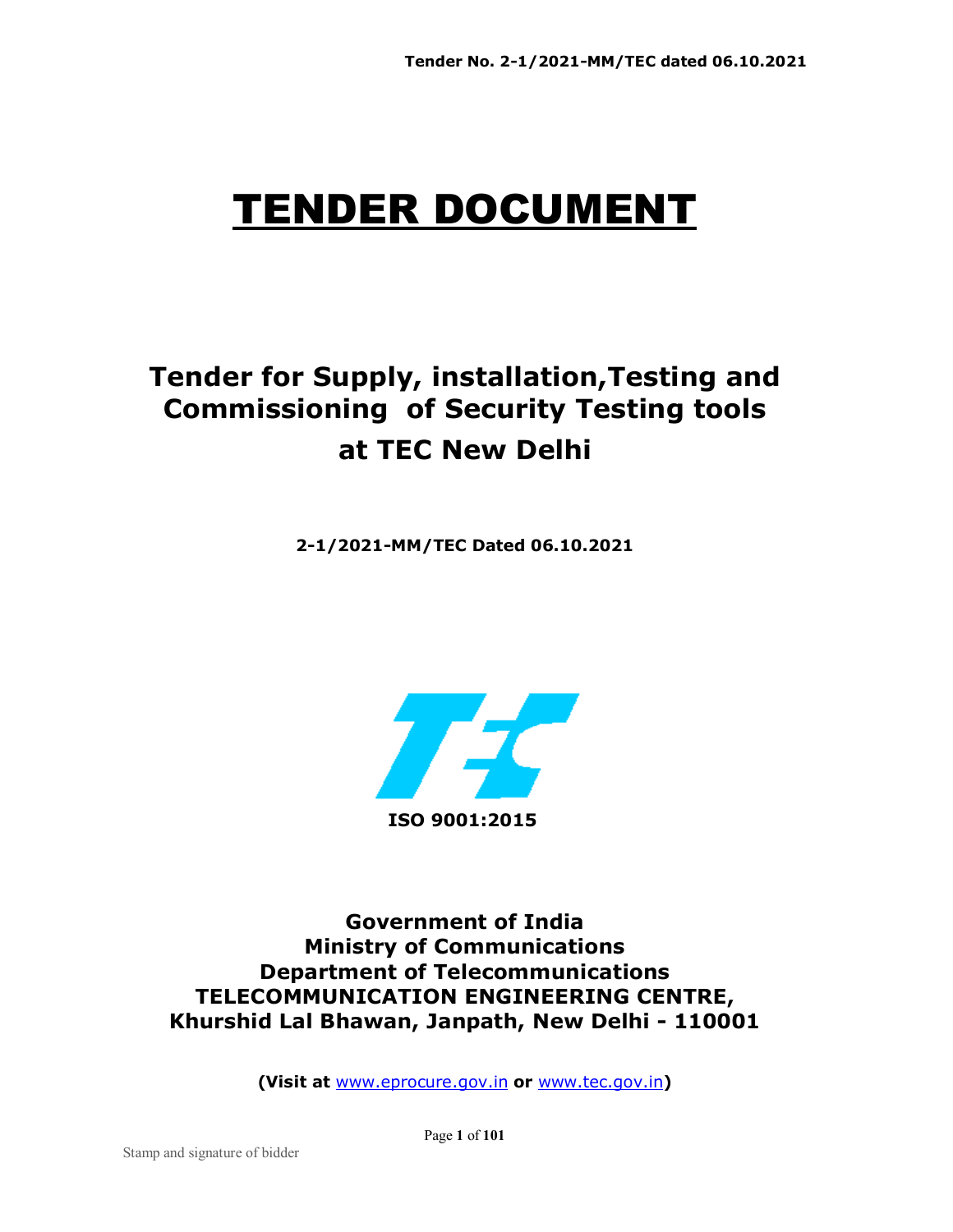## **TABLE OF CONTENT**

| SECTION - III GENERAL (COMMERCIAL) CONDITIONS OF CONTRACT 19 |
|--------------------------------------------------------------|
|                                                              |
|                                                              |
|                                                              |
|                                                              |
|                                                              |
| ANNEXURE - V NO NEAR-RELATIVE DECLARATION/CERTIFICATE  70    |
|                                                              |
|                                                              |
|                                                              |
|                                                              |
| ANNEXURE - X NO BLACKLISTING DECLARATION/CERTIFICATE  83     |
|                                                              |
|                                                              |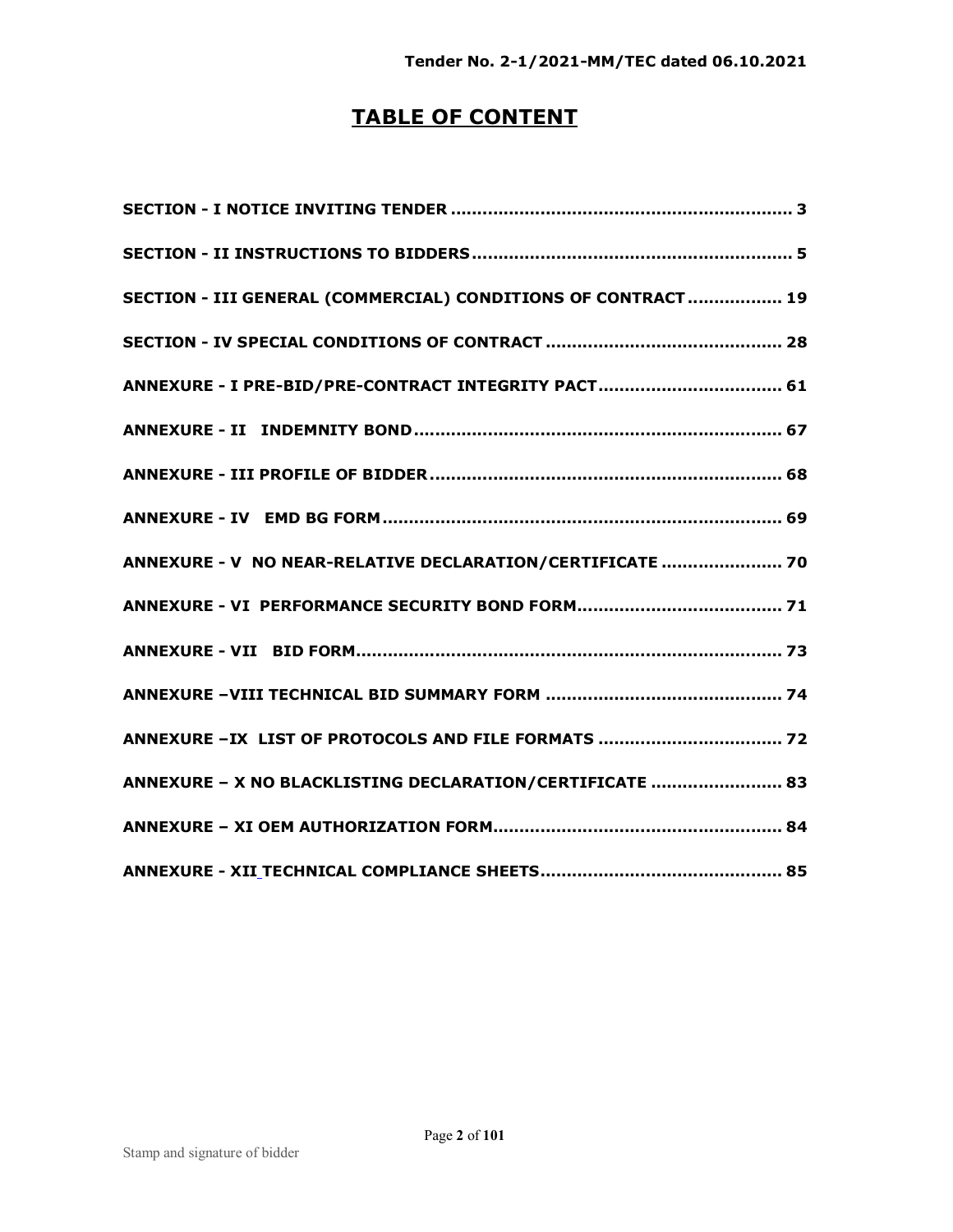## **SECTION - I NOTICE INVITING TENDER**

#### **Govt. of India Ministry of Communications Department of Telecommunications Telecommunication Engineering Centre Khurshid Lal Bhawan, Janpath, New Delhi – 110001**

Tender No. 2-1/2021-MM/TEC Dated 06.10.2021

Tenders are invited by Sr. DDG, Telecom Engineering Centre (TEC), on behalf of President of India, only from Original equipment manufacturers or their authorized suppliers for supply of various item(s)/tool(s) stated in table 2 below for setting up of Security Test lab at TEC New Delhi in accordance with table 1 below.

#### **Table -1:**

| Approximate cost of Tender                              | Rs.14.85Crores         |
|---------------------------------------------------------|------------------------|
| <b>Earnest Money Deposit</b>                            | (As specified in NIT)  |
| Date/Time of Publishing of e-Tender                     | 06.10.2021             |
| Document Download Start Date/Time                       | 1500 Hrs of 06.10.2021 |
| Document Download End Date/Time                         | 1500 Hrs of 10.12.2021 |
| Clarification Start Date/Time                           | 1500 Hrs of 06.10.2021 |
| Date & Time of Pre Bid Conference                       | 1100 Hrs of 18.10.2021 |
| Clarification End Date/Time                             | 1700 Hrs of 20.10.2021 |
| <b>Bid Submission Start Date/Time</b>                   | 1500 Hrs of 19.11.2021 |
| Bid Submission End Date/Time                            | 1500 Hrs of 10.12.2021 |
| Date/Time of opening of Techno-commercial<br><b>Bid</b> | 1500 Hrs of 13.12.2021 |

#### **Table -2:**

**EMD and turnover requirement against each item are given below. Bidders are free to quote for one or more items. In case the bidder quotes more than one item, the EMD and turnover requirement shall be the sum of individual EMDs and turnovers mentioned against respective items in the table given below.** 

|        | Item                            | Quanti | EMD (In ₹)                 | <b>Turnover</b>      |
|--------|---------------------------------|--------|----------------------------|----------------------|
| r. No. |                                 | tv     |                            | $(In \; \bar{\tau})$ |
|        | <b>Vulnerability Assessment</b> |        | 55 Thousands   1.10 Crores |                      |
|        | tool ( CVE Complied)            |        |                            |                      |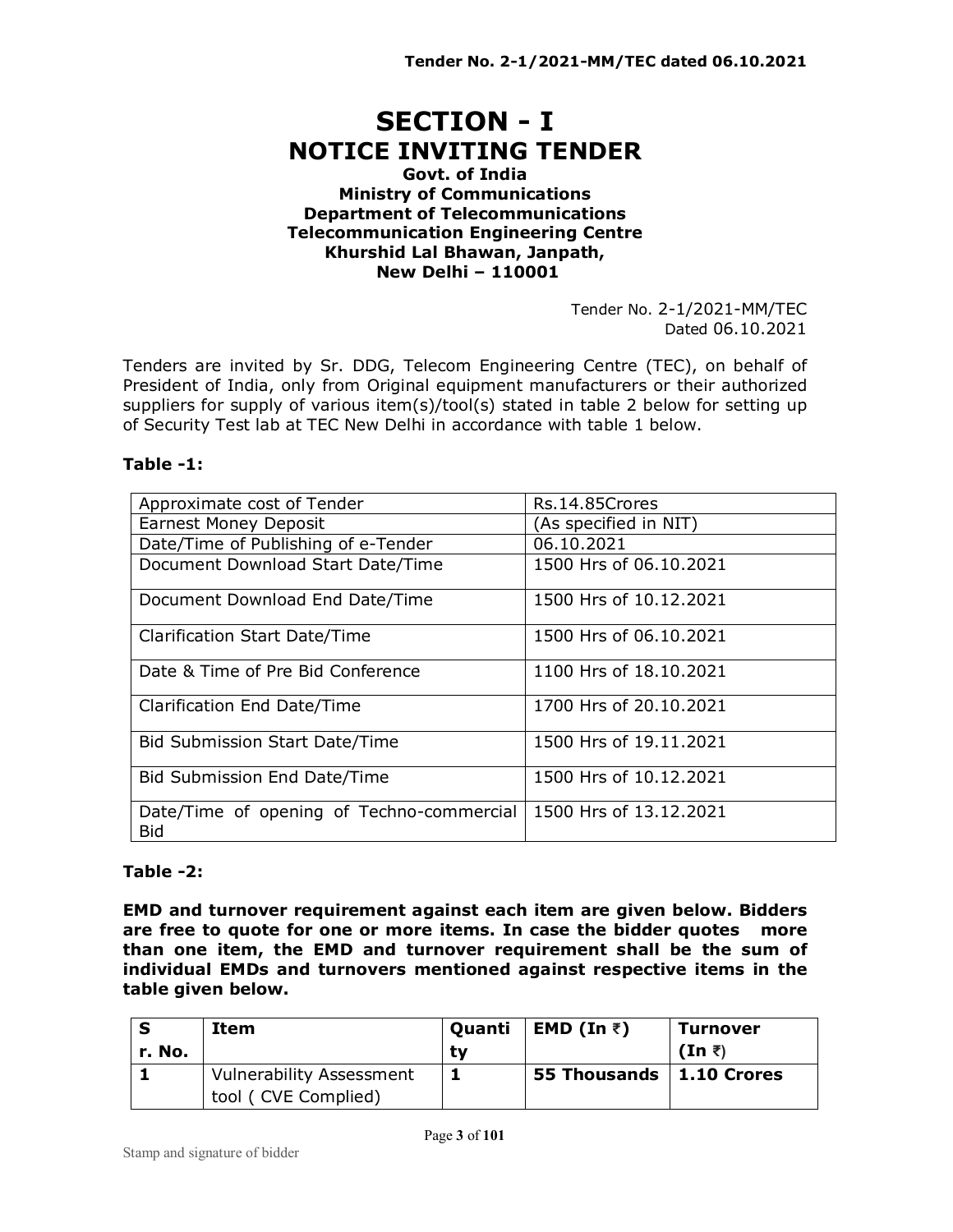| $\overline{\mathbf{2}}$ | <b>Vulnerability Assessment</b><br>tool (CCS 7 related)                                             | 1 | <b>30 Thousand</b> | 60 Lakhs         |
|-------------------------|-----------------------------------------------------------------------------------------------------|---|--------------------|------------------|
| 3                       | Fuzzing tool (Ethernet<br>Interface)                                                                |   | 20 Lakhs           | <b>32 Crores</b> |
| 4                       | Static code Analysis and<br><b>Dynamic Analysis</b><br><b>Application Security</b><br>Testing Tool) | 1 | 2 Lakhs            | 4 Crores         |
| 5                       | <b>Binary Analysis Tool</b>                                                                         |   | 1.4 lakhs          | 2.8 Crores       |
| 6                       | <b>Penetration Testing Tool</b>                                                                     |   | <b>80 Thousand</b> | 1.55 Crores      |

The tender document is available on website http://eprocure.gov.in. The intending bidders may download the e-tender document from the above mentioned website. The interested bidders may submit the bids online at https://eprocure.gov.in in two bids systems {i.e. (i) Techno-commercial Bid and (ii) Financial Bid} in the prescribed proforma. Bids are to be submitted only online through the e-procurement portal https://eprocure.gov.in/eprocure/app. All the documents in support of bid are also to be scanned and uploaded along with the tender document. Bid sent by any other mode will not be accepted.

The bidder shall upload the e-bids and submit original 'Pre-Bid/Pre-Contract Integrity Pact', Indemnity Bond, Demand Drafts/Banker's Cheque/BG/FD i.r.o. EMD, drawn in any Scheduled Bank in Delhi, in favour of Accounts Officer (Cash) TEC, New Delhi, in Room No 257, Khurshid Lal Bhawan, TEC, before scheduled date & time. E-Bid submitted without EMD in the prescribed format will not be accepted.

> **ADG (MM) TEC, New Delhi AX No.: 011-23725144**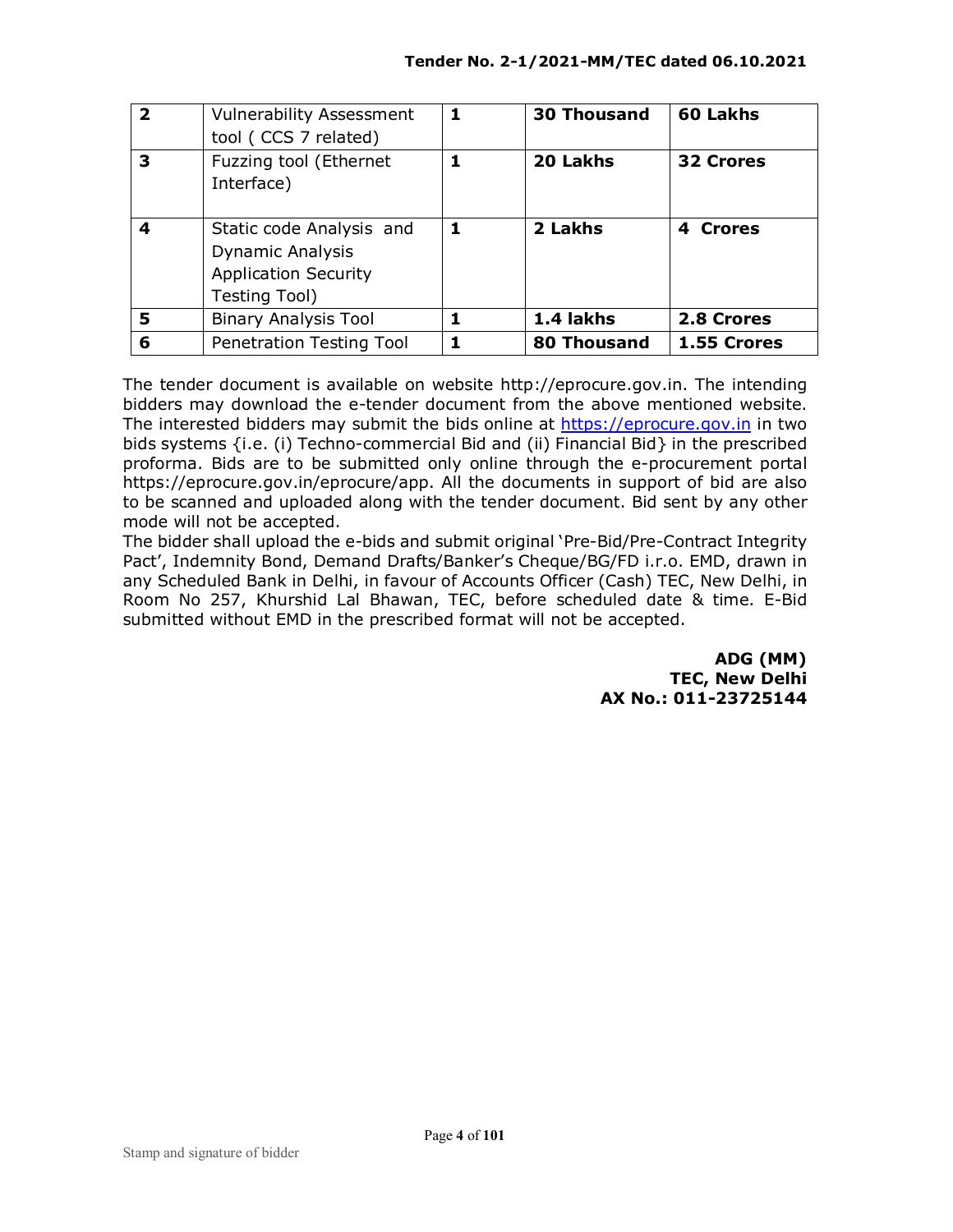## **SECTION - II INSTRUCTIONS TO BIDDERS**

### **1.0 DEFINITIONS:**

- a. "The Purchaser" means the Telecommunication Engineering Centre (TEC).
- b. "The e-bidder" means a company or firm who participates in this tender and submits its e-bid. (hereafter e-bidder shall be referred as bidder)
- c. "The Supplier/Contractor" means a company or firm supplying the item(s) and providing the services as per SOR, under the contract.
- d. "The Goods" means all the equipment, measuring instruments, Computer Hardware/ Software and/ or other materials, which the Supplier is required to supply to the Purchaser under the contract.
- e. "The Advance Purchase Order" means the intention of Purchaser to place the Purchase Order on the successful bidder.
- f. "The Purchase Order" means the order placed by the Purchaser on the Supplier signed by the Purchaser including all attachments and appendices thereto and all documents incorporated by reference therein. The purchase order shall be deemed as "Contract" appearing in the document.
- g. "The Contract Price" means the price payable to the Supplier under the purchase order for the full and proper performance of its contractual obligations.
- h. "Contract Period" means the period starting from the placement of PO and ending with expiry of the SLA.
- i. "Testing tool" shall mean software as well as the associated hardware.

#### 1.1 **REGISTRATION AT E-PROCUREMENT PORTAL**:

For participating in bidding through the e-procurement portal, it is necessary for the bidders to be the registered users of the e-procurement portal; http://eprocure.gov.in. For Bidders guidance **Bidders Manual Kit** is available at http://eprocure.gov.in/eprocure/app.

#### **2.0 ELIGIBLE BIDDERS:**

#### 2.1 **General**

2.1.1 The bidder for this tender shall be an OEM (Original Equipment Manufacturer) or its authorized supplier of the quoted item(s) as per SOR (Schedule of requirement) as mentioned in Section V B.

#### 2.2 **Bidder Company Status:**

- 2.2.1 The bidder company shall be registered and incorporated in India under the Companies Act, 1956 or Companies Act, 2013. In case of firm, it shall be registered under the relevant law.
- 2.2.2 In case of authorized suppliers of respective OEM(s), the bidder shall ensure that there is appropriate teaming arrangement / MOU with the respective OEM for successful installation, acceptance testing, warranty, updation, upgradation, accreditation and SLA of testing tool(s) for which the bidder has quoted, for the entire period of contract. For this bidder must submit the MOU/OEM Authorization clearly indicating that the bidder is an authorized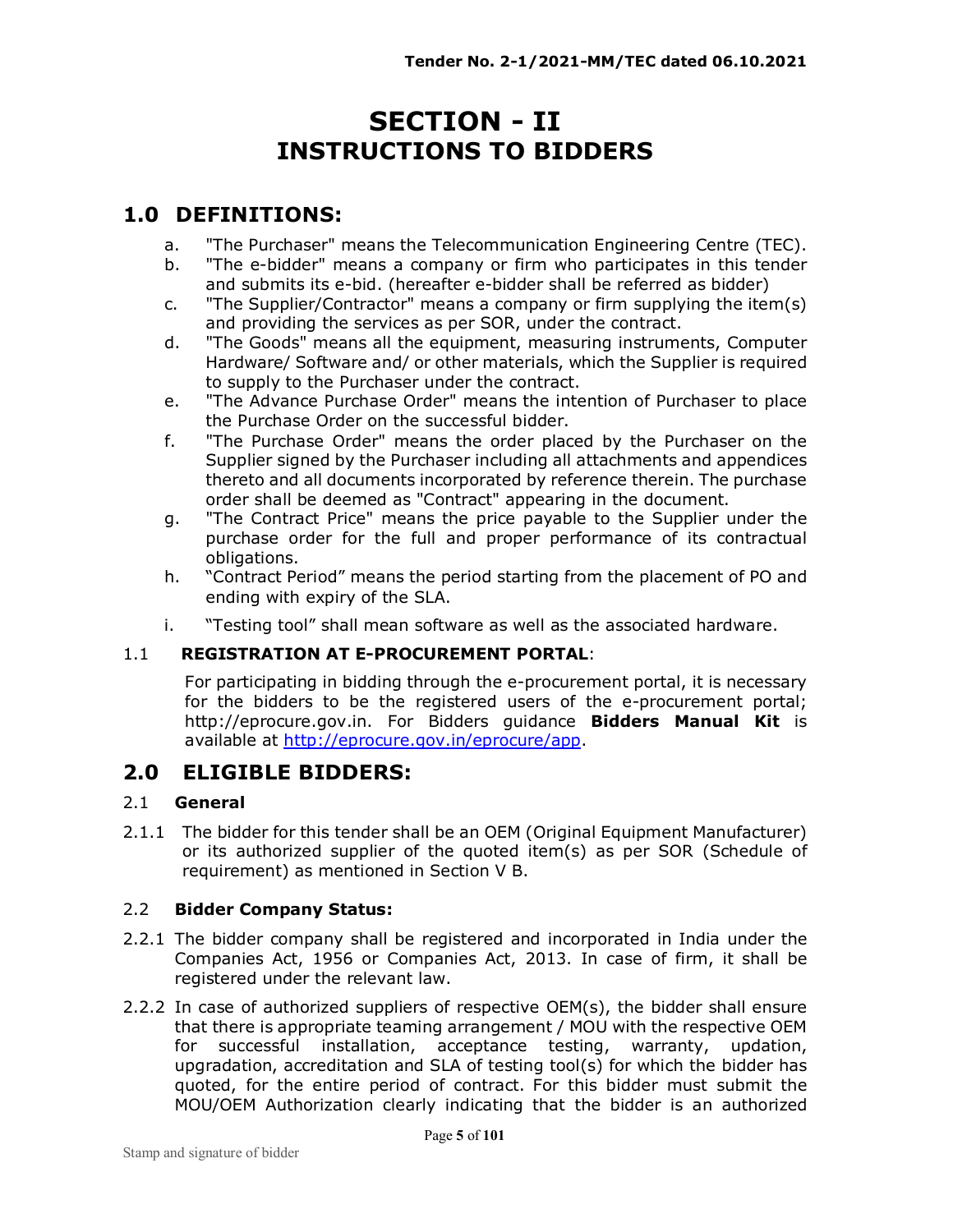supplier of the respective OEM(s) and respective OEM's commitment for successful installation, acceptance testing, warranty, updation, upgradation, accreditation and SLA of testing tool(s) for the entire period of contract.

#### 2.3 **Technical Experience:**

2.3.1 For the supply of testing tools, the bidder or its partner OEM shall have capability and experience in development and implementation of test scripts for various quoted testing tools as per SOR to facilitate automated test processes. In support of the above, the bidder or its partner OEM shall submit the documentary proof for the supply of quoted item(s) to atleast three telecom operator/regulator/government/manufacturer/ independent entity during the past five years from the date of submission of bids. The bidder should also submit an undertaking that the supplied equipment are functioning satisfactorily.

 Supporting documents having older software and hardware versions than the software and hardware versions quoted in the bid shall be acceptable for the compliance of clauses 2.3.1

2.3.2 In case the partner OEM of the bidder is an Indian subsidiary of a Foreign OEM, either Indian Subsidiary of OEM or its Parent Company shall jointly or individually meet the Technical Experience criteria mentioned at clause 2.3.1.

#### 2.4 **Turnover:**

The bidder eligible to participate in the tender for supply of item(s) as per Schedule of Requirement (Section-V-B) (in case of Indian subsidiary of a foreign OEM, either Indian subsidiary or its parent company) shall have Annual audited financial turnover of at least the amount tabulated below, during each of the 3 consecutive financial years (FY 2017-18, 2018-19 & 2019-20). In case the turnover is in foreign currency, the SBI exchange rate as on the date of the actual opening of the bid shall be taken into account.

| Sr.<br>No.     | <b>Item</b>                                                                                         | Quantity | <b>Turnover (in Rs.)</b> |
|----------------|-----------------------------------------------------------------------------------------------------|----------|--------------------------|
| 1              | <b>Vulnerability Assessment</b><br>tool ( CVE Complied)                                             | 1        | 1.10 Crores              |
| $\overline{2}$ | <b>Vulnerability Assessment</b><br>tool (CCS 7 related)                                             | 1        | 60 Lakhs                 |
| 3              | Fuzzing tool (Ethernet<br>Interface)                                                                | 1        | <b>32 Crores</b>         |
| 4              | Static code Analysis and<br><b>Dynamic Analysis</b><br><b>Application Security</b><br>Testing Tool) | 1        | 4 Crores                 |
| 5              | <b>Binary Analysis Tool</b>                                                                         | 1        | 2.8 Crores               |
| 6              | <b>Penetration Testing Tool</b>                                                                     | 1        | 1.55 Crores              |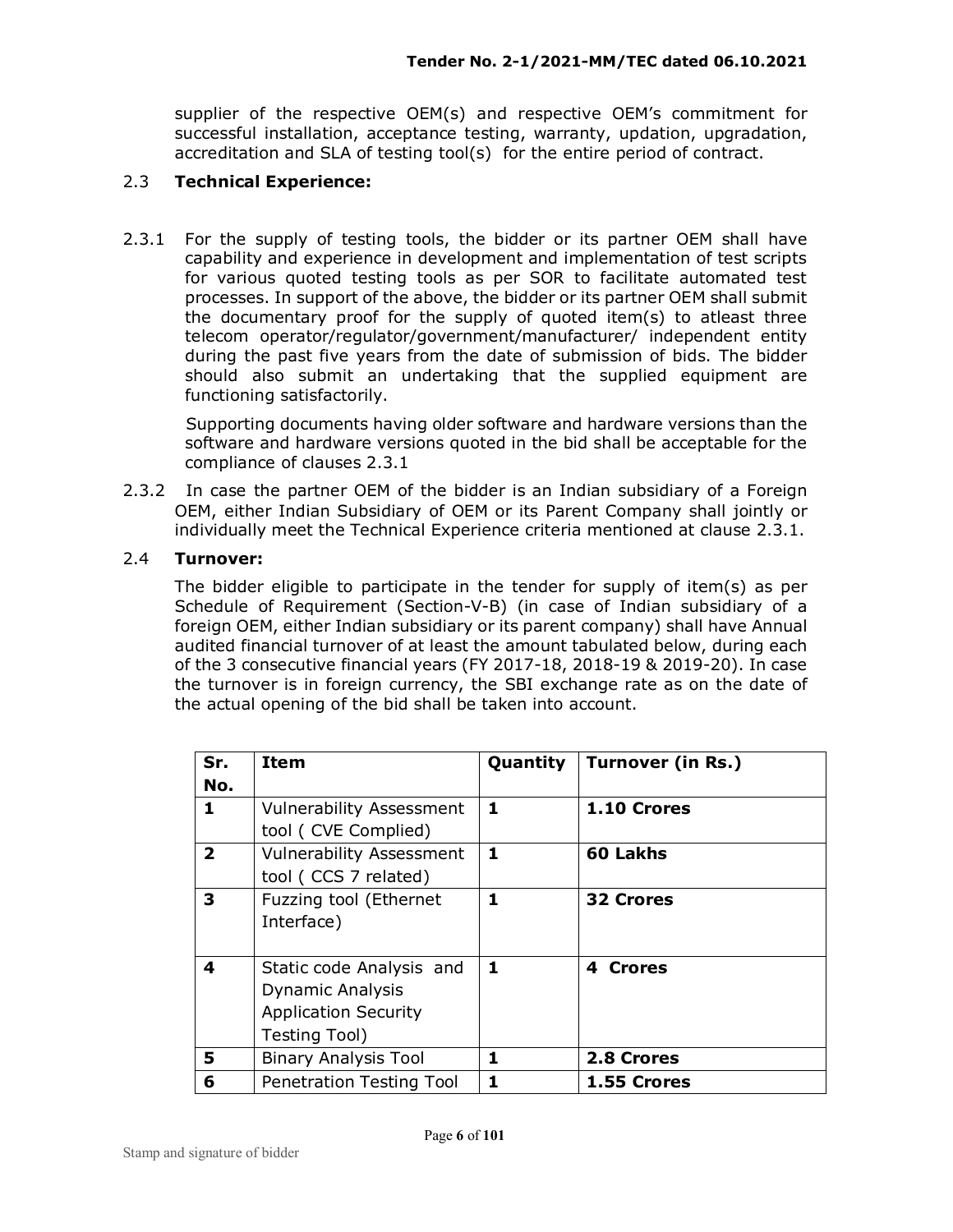In case the bidder quotes for more than one item, the turnover shall be the sum of individual turnovers mentioned against those items in the above table. Prior turnover for micro and small enterprises shall be relaxed subject to the fulfilment of conditions as stated in MSME policy circular no. 1(2)(1)/2016-MA dated 10.03.2016. However, for this relaxation, the bidder shall submit the relevant supporting document.

#### 2.5 **Certification:**

The bidder who may participate in the supply of item(s) as per Schedule of Requirement (Section-V-B) or the respective partner OEM(s) shall have a valid (on the date of opening of tender) TL9000 or ISO 9001:2015 certification or latest version of TL or ISO certification.

#### **3.0 COST OF BIDDING:**

 The bidder shall bear all costs associated with the preparation and submission of the bid. The Purchaser, will in no case, be responsible or liable for any costs, regardless of the conduct or outcome of the bidding process.

#### **4.0 DOCUMENTS COMPRISING THE e-TENDER:**

- 4.1 The goods required, bidding procedures and contract terms are prescribed in the Bid Document. The Bid Document includes:
	- a. Notice inviting tender
	- b. Instructions to bidders
	- c. General (commercial) conditions of contract
	- d. Special conditions of contract
	- e. Technical specifications & schedule of requirement
	- f. Pre-bid/pre-contract integrity pact
	- g. Indemnity Bond
	- h. Profile of bidder
	- i. EMD BG Form
	- j. No near Relative Declaration/Certificate
	- k. Performance security bond form
	- l. Bid Form
	- m. Technical Proforma
	- n. List of Protocols and File formats
	- o. No Blacklisting Declaration/Certificate
- 4.2 Price Schedule shall be filled separately in Financial Bid of the tender, as per the procedure given in Bidders Manual Kit.
- 4.3 The bidder is expected to examine all instructions, forms, terms and specifications in the e-tender document. Failure to furnish all information as per the e- tender document or submission of e-bid not as per the requirement of e-tender document in every respect will be at the bidder's risk and may result in rejection of the said e-bid.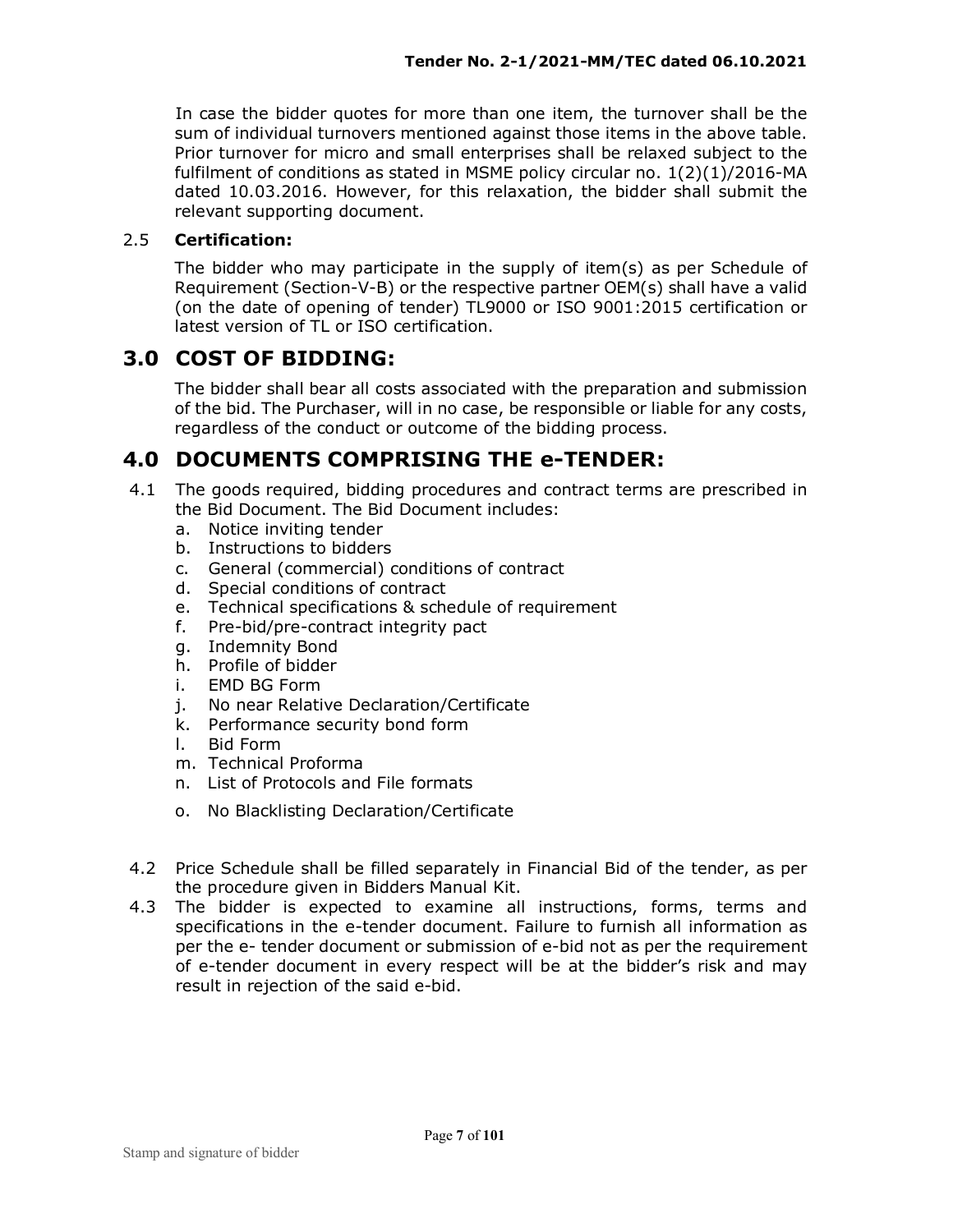#### **5.0 CLARIFICATIONS/AMENDMENTS OF e-TENDER DOCUMENT:**

- 5.1 A prospective bidder requiring any clarification on the tender document shall upload its queries on e-procurement portal, prior to **1700 HRS OF 20.10.2021.**
- 5.2 Purchaser shall upload the response to such queries, which are received in due time, generally by 21 days prior to the date of opening of the bids.
- 5.3 At any time, prior to the date of submission of bids, Purchaser may, for any reasons whether at its own initiative or in response to a clarification sought by a prospective bidder, modify the e-tender document by amendments.
- 5.4 The amendments/clarifications, if any, which are uploaded on the portal www.eprocure.gov.in, shall form an integral part of the tender document, and shall be binding on all bidders.
- 5.5 It shall be the sole responsibility of the prospective bidder to check the web site http//eprocure.gov.in from time to time for any amendment in the etender documents. In case of failure to get the amendments, if any the department shall not be responsible for it. Interested bidders are required to keep abreast of latest corrigendum (s) issued by Purchaser till the date of submission of bid.

### **6.0 PRE-BID CONFERENCE:**

- 6.1 A Pre-bid conference shall be held at 1100 Hrs of 18.10.2021 in the MANAK, Ground floor, Telecom Engineering Centre, Khurshid Lal Bhawan, New Delhi. The queries already received shall, to the extent possible, be clarified in a Prebid Conference. The prospective bidders may attend the conference for clarifications on technical specifications, and other terms and conditions of the tender document. The queries, verbally raised during the Pre-Bid conference, must be uploaded in the portal by 1700 Hrs of 20.10.2021. Consolidated replies to the relevant uploaded queries, shall form part of the tender document, and shall be uploaded on the web-sites, generally by 21 days prior to the date of opening of the bids.
- 6.2 For interpretation of any condition of this tender document, the decision of purchaser shall be final and binding on the Prospective Bidder.
- 6.3 In order to afford prospective bidders a reasonable time to take the amendment into account in preparing their bids, the purchaser may, at its discretion, extend the deadline for the submission of bids suitably.

## **7.0 DOCUMENTS COMPRISING THE BID TO BE UPLOADED:**

The bid prepared by the bidder shall comprise of:

- **(1) Techno-commercial bid, and**
- **(2) Financial bid**
- 7.1 All documents to be submitted under the bid must be uploaded in pdf format along with scanned copy of Demand Draft/Banker's Cheque/BG/FD for Earnest Money Deposit. However, original 'Pre-Bid/Pre-Contract Integrity Pact', Indemnity Bond, Demand Drafts/Banker's Cheque/BG/FD i.r.o. EMD shall be submitted in Room No 257, Khurshid Lal Bhawan, TEC upto the last date of submission of e-bids (1500 Hrs of 10.12.2021 The purchaser reserves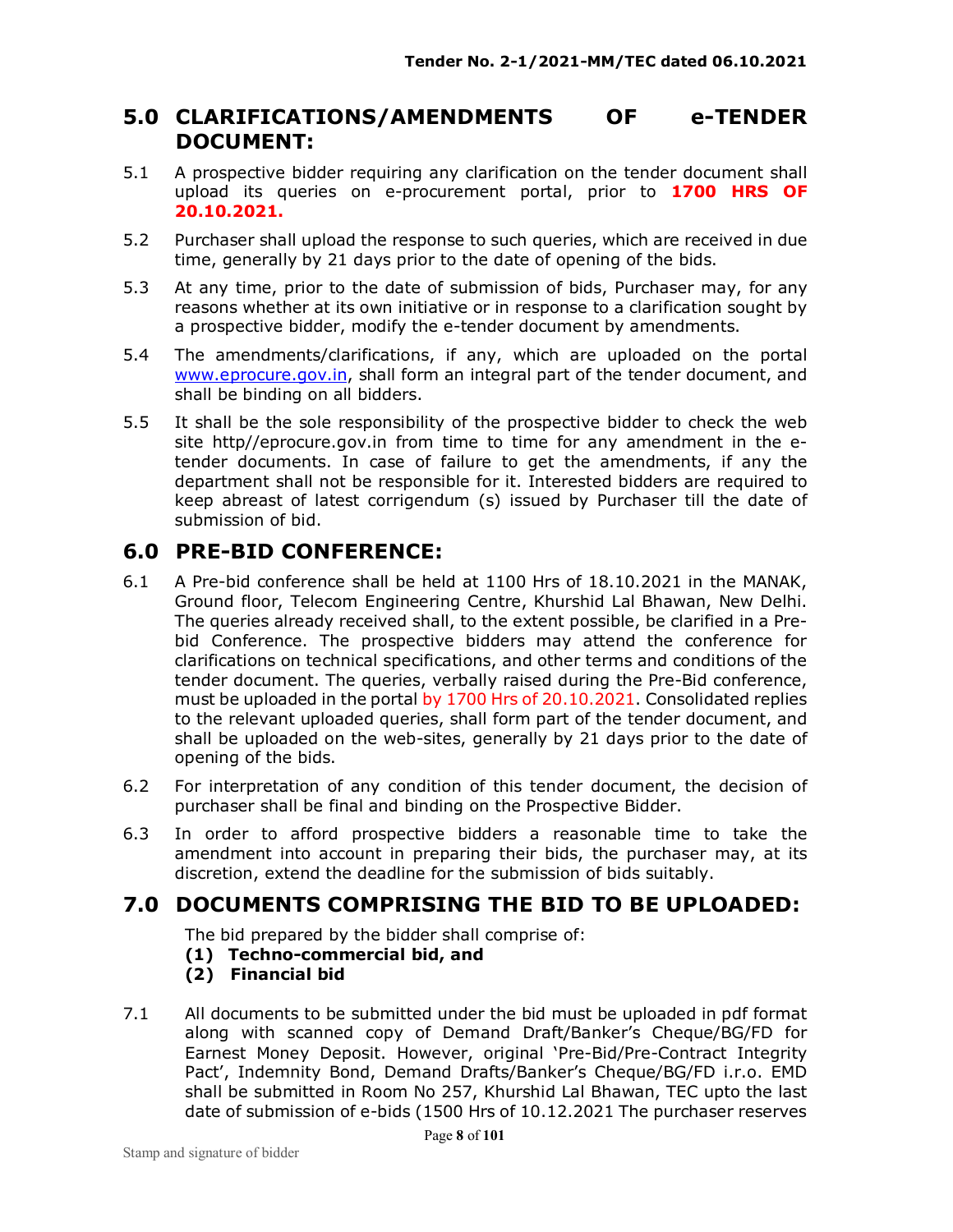the right to seek actual documents for any uploaded documents during evaluation of the e-bid.

#### 7.2 **The Techno-commercial e-bid for 2-1/2021-MM/TEC dated 06.10.2021 should contain**:

- 7.2.1 Documents required to meet the eligibility criteria: These documents are vital for evaluation and bidder must take utmost care while uploading these documents complete in all respects.
	- a Scanned copy of Demand Draft/Banker's Cheque/BG/FD from Scheduled Bank of India for the prescribed amount (As per table 2 of NIT) of earnest money deposit **along with the list of quoted item(s) for which EMD has been submitted.**
	- b Latest NSIC certificates and documents, if applicable
	- c Authorization letter for signing the bid document(s) in the form of Board Resolution/Power of Attorney or letter of authorization duly signed by all partners/proprietor on the letterhead of the firm/company, as applicable.
	- d Copy of Certificate of Registration of company/firm as per clause no. 2.2.1 of Section II.
	- e A copy of MOU between bidder and OEM(s) or OEM(s) Authorization letter (as per template draft in Annexure XI) as required in clause no. 2.2.2 of section II shall be provided, if the bidder is an authorized supplier of an OEM(s).
	- f Complete Audited financial report as a proof for annual turnover of preceding three financial years as mentioned in clause 2.4 of Section II, as applicable, or requisite certificate/document(s) as per MSME policy circular no.  $1(2)(1)/2016$ -MA dated  $10.03.2016$ , for relaxation of turnover.
	- g Copies of Purchase Order along with proof of supply as per Clause No.2.3.1/ of Section II. The bidder shall also submit an undertaking that the supplied tools are functioning satisfactorily.
	- h Copy of valid Certificate confirming TL9000 or ISO 9001:2015 certification or latest, as per clause 2.5 of Section II.
	- i Copy of the duly executed Pre-Bid/Pre-Contract Integrity Pact (Refer Clause 17.1 of Section II).
	- j Tender document (consisting of all Sections and Annexures, Subsequent Amendments/Clarifications if any), duly filled and signed by the authorised signatory with the stamp of the bidder.
	- 7.2.2 Supporting documents: These documents as indicated below shall also be uploaded as part of the bid.
		- a List, giving full particulars of *software including licences* etc., necessary for the proper and continuous functioning of the offered tool(s) for the entire contract period, wherever applicable shall be submitted along with undertaking from the bidder that all the software including licenses as indicated above are being proposed to be supplied in the bid are of perpetual nature.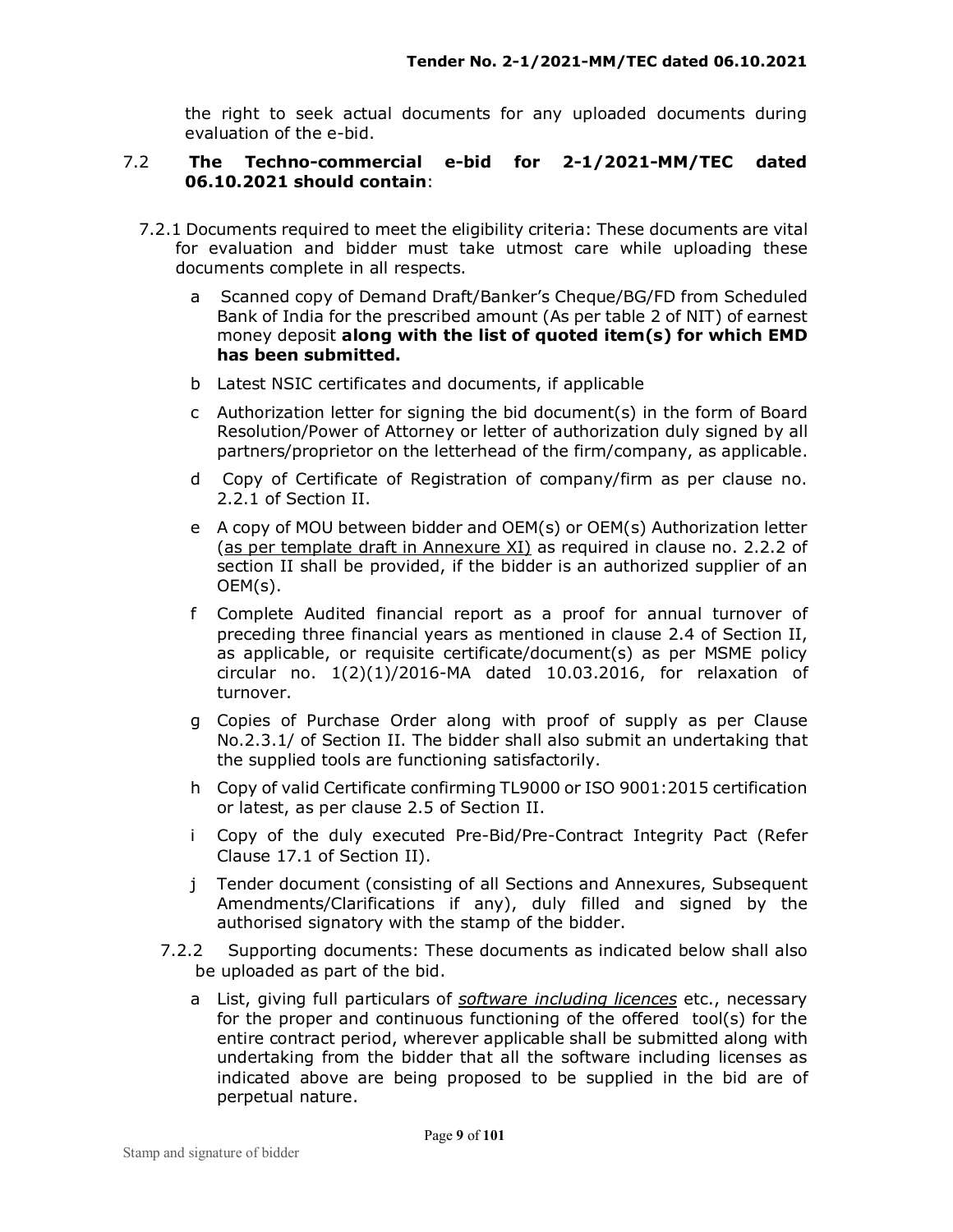- b List of Partners/directors of the bidder along with Partnership Deed or Article/Memorandum of Association, as applicable.
- c For supply of any software, the bidder shall submit the Certificate of the OEM countersigned by Authorized Signatory of the bidder stating that all software supplied are authentic and legal copy is/are being supplied, wherever applicable.
- d Duly filled and signed Profile of bidder as per Annexure III.
- e Copy of PAN card/ GIR card and copy of GST registration Certificate of the organization.
- f Duly filled Bid Form as per Annexure VII.
- g No near relative Certificate/Declaration as per Annexure-V.
- h Duly filled Technical Proforma as per Annexure VIII mentioning name of his OEM, brand name and model no along with software version of the products offered in this tender. Technical literature of the products along with clause by clause compliance of the technical requirements mentioned in Section V of the tender document should also be submitted as per clause 9.4, Section II in the form of Annexure XII.
- i Copy of Indemnity Bond as per Annexure-II.
- j No blacklisting declaration/certificate as per Annexure X.
- 7.3 **Price Schedule** for **tender no. 2-1/2021-MM/TEC dated 06.10.2021** shall be filled separately as given in Financial bid .Bidder shall submit the financial bid for individual item(s) as per SOR (Section V B)
- 7.4 The bidder is expected to examine all instructions, forms, terms & conditions and specifications in the Tender Document and amendments/ clarifications, if any, and submit the bid accordingly.
- 7.5 No tender shall be uploaded after 1500 Hrs of 10.12.2021. Only in case the last date of submission of bids is declared as Central Government holiday in Delhi, the original EMD will be accepted up to the next working day till the same time and the Techno-commercial Bid will be opened on the next working day at the scheduled time.
- 7.6 Tender document, as downloaded, must be submitted without making any additions, alternations. Bid containing unauthorized amended/modified Tender document is liable to be rejected.
- 7.7 The purchaser reserves the right to accept/reject any/all/part of the bids without assigning any reason.
- 7.8 Any bid unaccompanied by EMD in variance with the instructions herein, is liable to be rejected summarily.
- 7.9 The bid shall contain no interlineations, erasures or overwriting except as necessary to correct errors made by the bidder in which case such corrections shall be signed by the person or persons authorized for signing the bid.
- 7.10 In case any requisite document(s) is submitted with bid in any language other than Hindi or English, the duly signed copy of the translation of that document from any authorised translator shall also be submitted along with the bid document.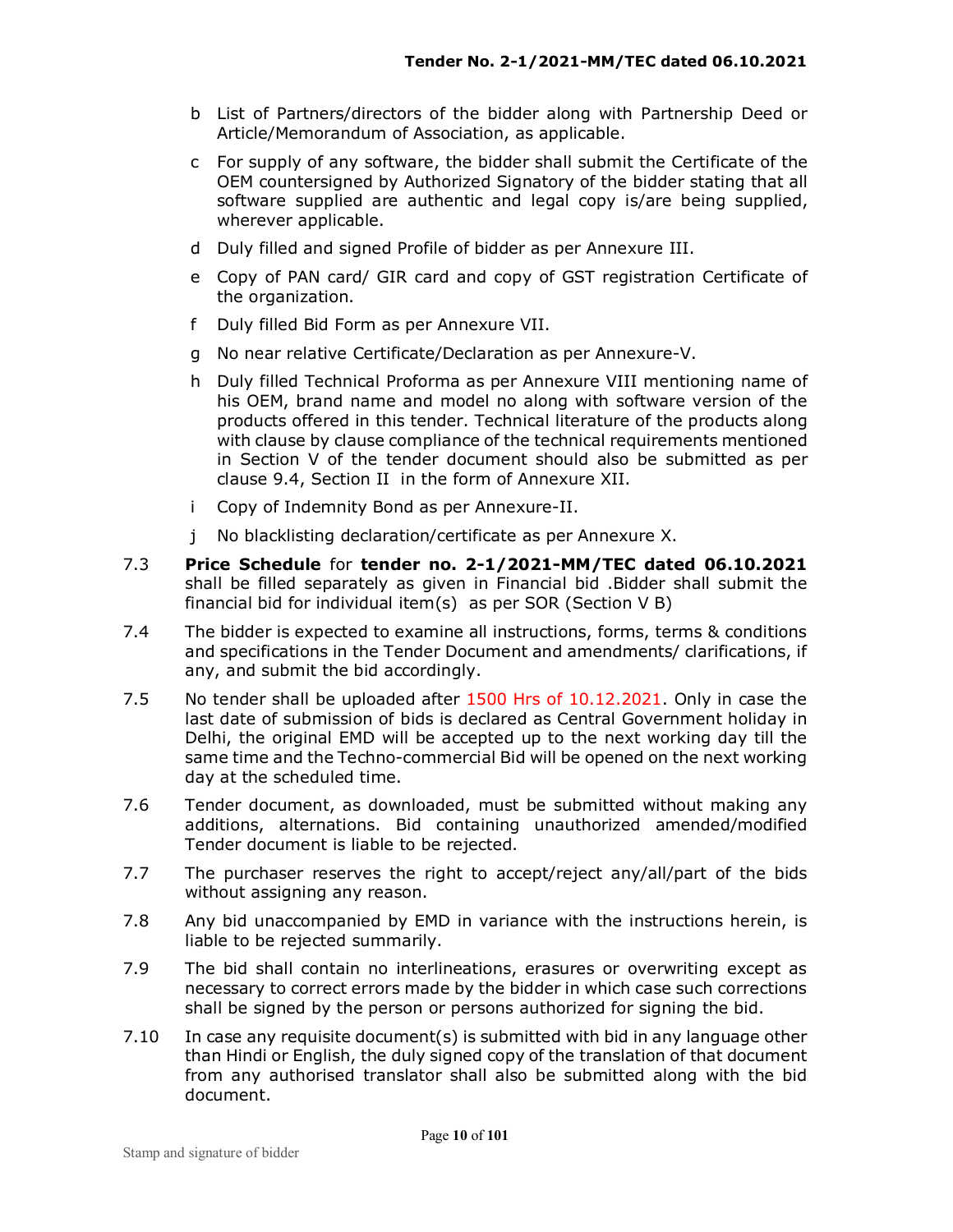7.11 In case of power of Attorney for participation in tender and signing the document(s), on behalf of the Company/ Institution/Body corporate/Firm, same should be executed on the non-judicial stamp paper of appropriate value and as per prevailing guidelines in the respective state(s).

#### **8.0 BID PRICES:**

- 8.1 The prices should be quoted only in Indian Rupees as per Price Schedule only. No foreign exchange shall be made available by the purchaser. The Unit price after discount, if any and all other components need to be quoted individually.
- 8.2 The bidder must quote a definite price for quoted item(s) and its components.
- 8.3 For the item(s) not being quoted by the bidder, the column mentioned in price schedule for "Unit Rate (After discount, if any) in Figures to be entered by the Bidder" and other components should be left blank.
- 8.4 In case any column other than "Unit Rate (After discount, if any) In Figures to be entered by the Bidder" of Price Schedule is left blank, the value of that component shall be treated as inclusive in the unit price quoted.
- 8.5 Unit Price quoted must be exclusive of all duties and taxes. GST and Freight shall be quoted in the prescribed column of the BoQ. However, any other duties/levies may be quoted in column "Any other Levies/duties etc. for total quantity" and the details of such duties/levies shall be mentioned in the remark column.
- 8.6 In the case of revision of Statutory Levies/Taxes during the finalization period of tender, the purchaser reserves the right to ask for reduction in the prices if there is reduction in any duties or taxes.
- 8.7 A bid submitted with an adjustable or variable price will not be accepted.
- 8.8 The price approved by the purchaser for procurement will be inclusive of all levies and taxes i.e GST, packing, forwarding, freight and insurance etc., for delivery up to the Consignee. Break up/variation in various heads like Custom duty, GST, Insurance freight and other taxes paid/payable is for the information and any changes in the taxes shall have no effect on the price during the scheduled delivery period except that any decrease shall be passed on to the purchaser.

#### **9.0 DOCUMENTS ESTABLISHING GOODS CONFORMITY TO BID DOCUMENTS:**

- 9.1 The documentary evidence of goods in conformity with the Bid Documents may be in the form of literature and data and the bidder shall furnish a clauseby-clause compliance of all the terms & conditions of the tender demonstrating substantial responsiveness in the form of signing & stamping all the pages of the original bid document and supporting technical material by the authorized person/persons. In case of deviations, a statement of deviations and exceptions shall be given by the bidder.
- Page **11** of **101** 9.2 For purposes of compliance to be furnished pursuant to Clause 9.1 above the bidder shall note that the standards for workmanship, material and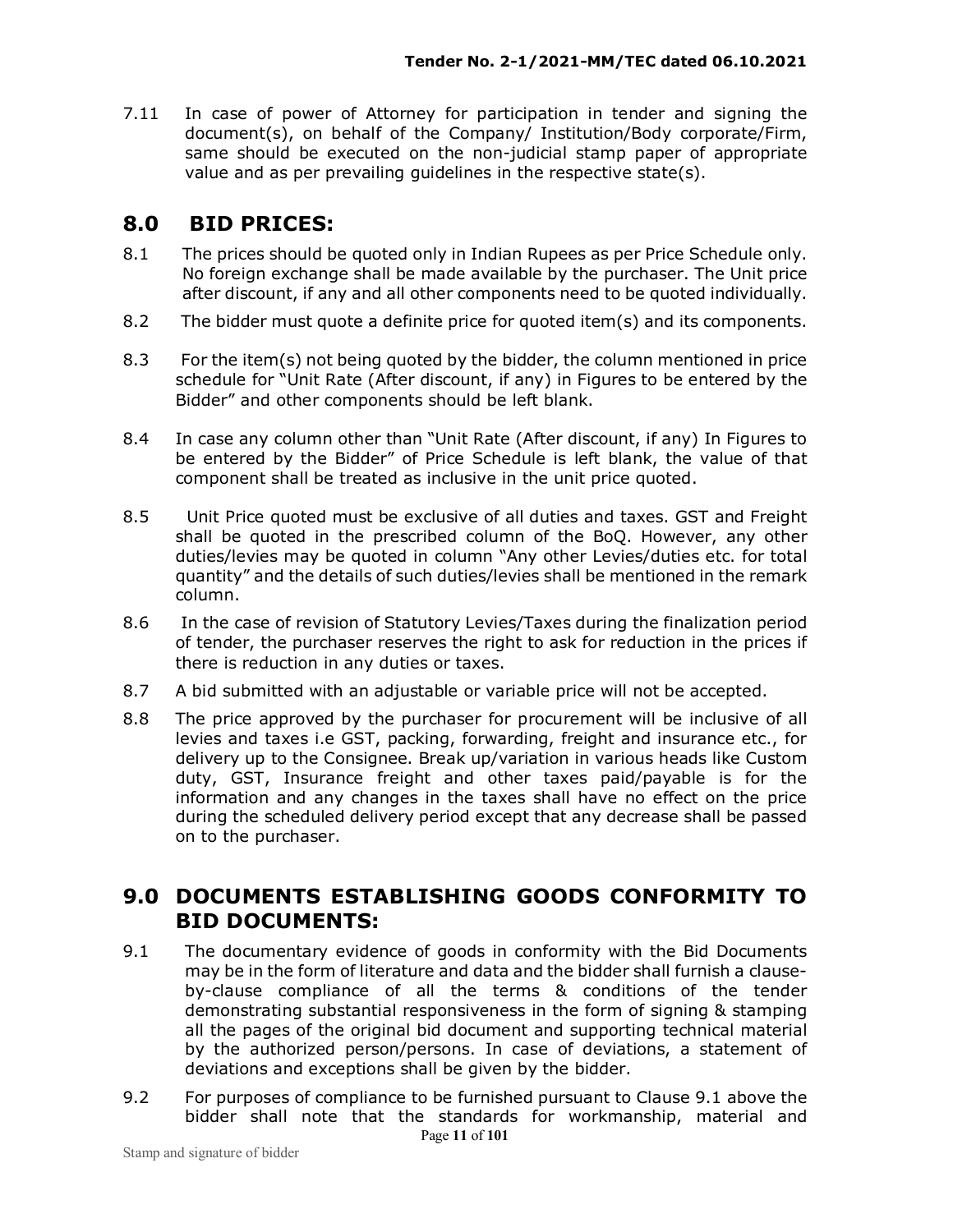equipment and reference to brand names or catalogue number, designated by purchaser in its Technical Specifications are intended to be descriptive only and not restrictive.

- 9.3 The bidder should furnish the name of his OEM (if applicable), brand name, model no. and type of the products offered in this tender. The technical literature of the products should also be submitted. No change in either technology or product shall be permitted after opening of bids.
- 9.4 The bidder shall also furnish the technical literature of the offered products along with clause by clause compliance of the technical requirements mentioned in Section V of the tender document.

## **10.0 EARNEST MONEY DEPOSIT (BID SECURITY):**

#### **10.1 FURNISHING OF EMD**

10.1.1 Earnest Money Deposit (refundable) as tabulated below is to be furnished with the bid by way of demand draft, banker's cheque, pay order, Fixed Deposit or Bank Guarantee (as per Annexure-IV) valid for at least 285 days, from the date of opening of bids, from any scheduled bank in India, drawn in favour of AO (Cash), TEC, payable at New Delhi. Any other amount of money lying with the purchaser cannot be adjusted against this head. Failure to furnish Earnest Money Deposit shall result in summarily rejection of the bid.

| Sr. No.        | Item                                                                                         | <b>Type</b>  | Quantity     | EMD (In                    |
|----------------|----------------------------------------------------------------------------------------------|--------------|--------------|----------------------------|
| $\mathbf{1}$   | Vulnerability<br>Assessment tool (CVE<br>Complied)                                           | Testing tool | 1            | Rupees)<br>55<br>Thousands |
| $\overline{2}$ | Vulnerability<br>Assessment tool (CCS<br>7 related)                                          | Testing tool | 1            | 50Thousand                 |
| 3              | Fuzzing tool (Ethernet<br>Interface)                                                         | Testing tool | 1            | <b>30 Lakhs</b>            |
| 5              | Static code Analysis<br>and Dynamic Analysis<br><b>Application Security</b><br>Testing Tool) | Testing tool | 1            | 3.5Lakhs                   |
| 6              | <b>Binary Analysis Tool</b>                                                                  | Testing tool | $\mathbf{1}$ | 2.5 lakhs                  |
| 7              | <b>Penetration Testing</b><br>Tool                                                           | Testing tool | 1            | 1.4 Lakhs                  |

In case the bidder quotes for more than one item, the EMD shall be sum of individual EMDs mentioned against those items in the above table and the list of item(s) for which EMD has been submitted, shall be uploaded on the portal along with scan copy of Demand Draft/Banker's Cheque/BG/FD.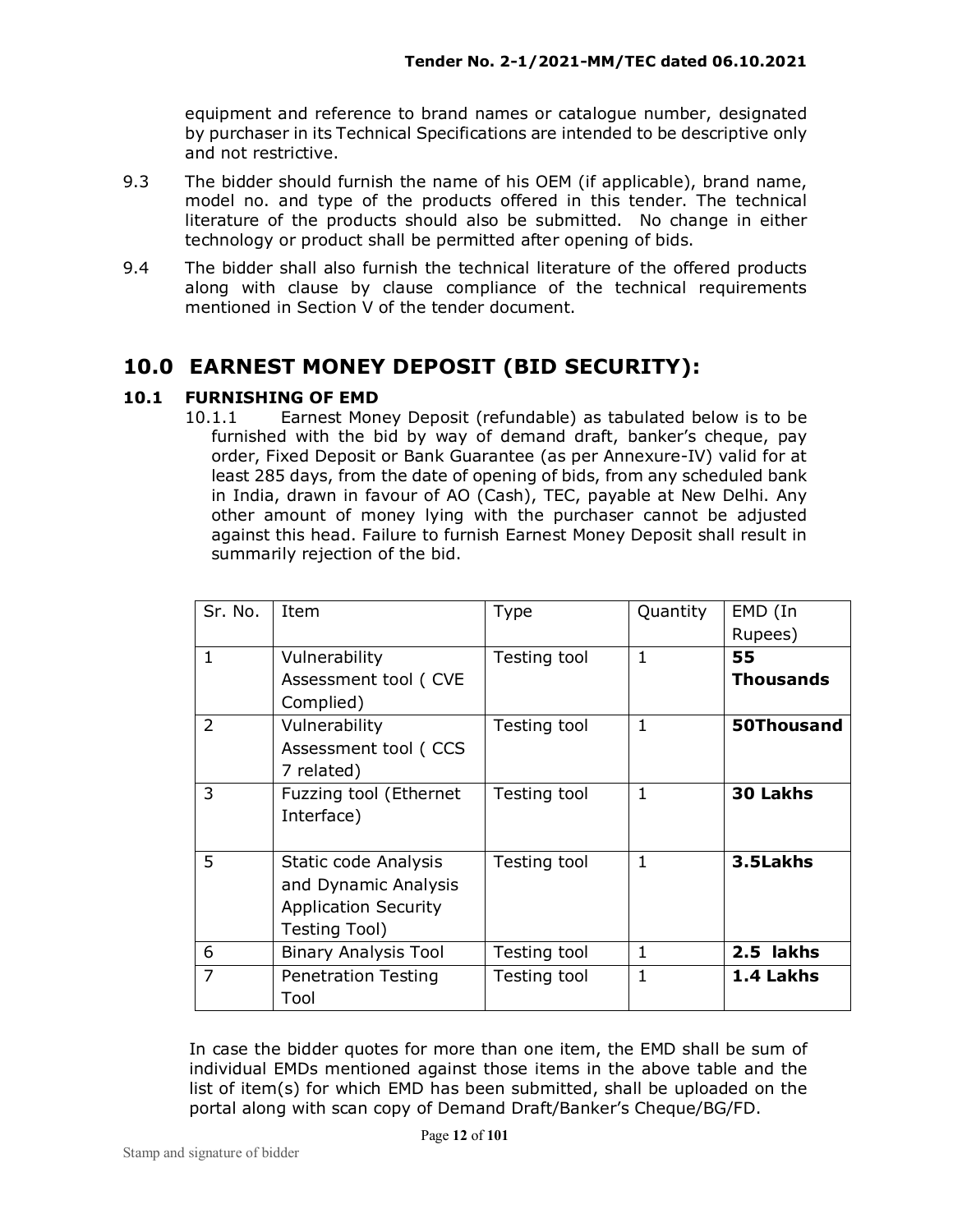10.1.2 The bidder registered with National Small Scale Industries Corporation (NSIC) for the tendered item(s) under single point registration scheme and desirous of claiming concessions available to such units inclusive of Earnest Money Deposit, should submit their latest and valid NSIC certificate and documents in respect of their monetary limit and financial capability duly certified by NSIC.

#### **10.2 FORFEITURE OF EMD**

The EMD shall stand forfeited if

- a. The bidder withdraws its offer before initial bid validity.
- b. The successful bidder, whose tender is accepted, fails or refuses to furnish the security deposit amount within the stipulated time, or fails or refuses to execute the contract.
- c. It is established that near-relatives of bidder is working in the units of DoT, as detailed in this document.
- d. In case it is found that tender document submitted by the bidder has been altered by way of tampering or doctoring.

In the above cases, the bidder will also not be eligible to participate in the tender in TEC for one year from the date of any of the above events.

#### **10.3 REFUND/RELEASE OF EMD**

- 10.3.1 No interest would be payable for any period on EMD or on any other amount lying with the purchaser.
- 10.3.2 The EMD amount/BG/FD will be refunded / released only after finalisation of tender from the unsuccessful bidders.
- 10.3.3 The EMD of the successful bidder will be refunded /released only after the receipt of the prescribed Performance Security Deposit.

#### **11.0 PERIOD OF VALIDITY OF BIDS:**

- 11.1 The prices quoted in the bid shall remain valid for acceptance by the purchaser for a period of 240 days from the date of opening of bids. A bid valid for a shorter period shall be rejected by the purchaser as nonresponsive.
- 11.2 In case the Purchaser requests, in writing, the bidders to extend the period of validity of their bids, they may confirm the extension of the validity of their bids in writing, unconditionally. In such a case, the validity of the Bank Guarantee, if furnished, should also be extended suitably. A bidder may refuse the request without forfeiting its Earnest Money Deposit. A bidder accepting the request and granting extension will not be permitted to modify its bid.

#### **12.0 SUBMISSION OF BIDS:**

12.1 The bidders shall upload their bids online at e-procurement portal, in response to the e-tender published by the department. Bid submission can be done, as mentioned in the schedule in NIT (Section-I). 'Pre-Bid/Pre-Contract Integrity Pact', Indemnity Bond, EMD must be received by the Purchaser at the address Assistant Director General (MM), Room No. 257, TEC, Khurshid Lal Bhawan, Janpath, New Delhi not later than the prescribed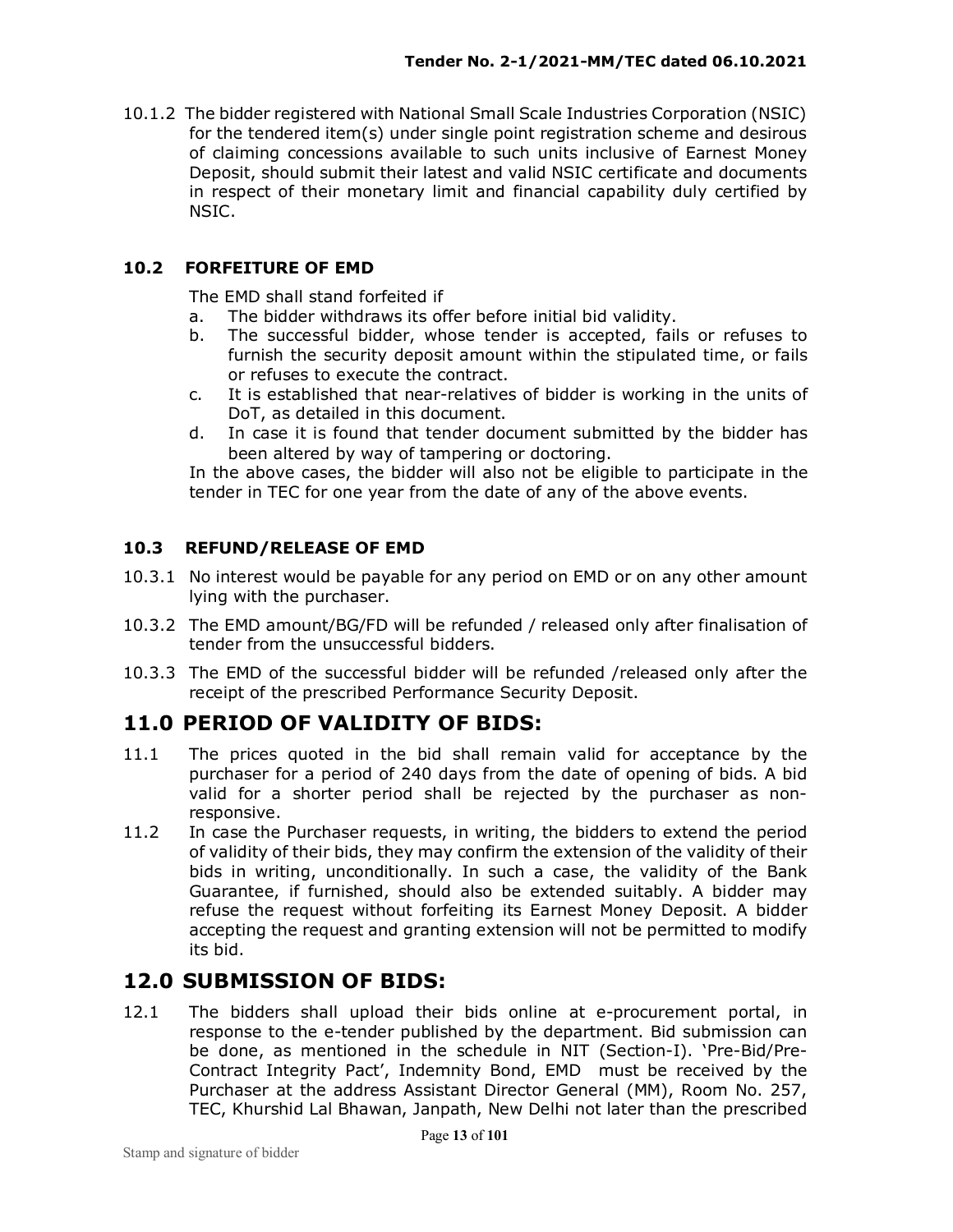time on due date (1500 Hrs of 10.12.2021)**.** In case, the last date of submission of bids is declared as central government holiday in Delhi, the original EMD will be accepted up to the next working day till the same time and the Techno-commercial Bid will be opened on the next working day at the scheduled time.

- 12.2 The bidders should start the bid submission process well in advance so that they can submit their e-bid in time. The bidder should submit their e-bid considering the server time displayed in the e-procurement website. This server time is the time by which the e-bid submission activity will be allowed till the permissible time on the last/end date of submission indicated in the e-tender schedule.
- 12.3 Once the e-bid submission date and time is over, the bidders cannot submit their e-bid.
- 12.4 The Purchaser shall not be responsible for delay in submission of e-bid due to any reasons. No other mode of submitting the bid except the online method should be entertained
- 12.5 The Purchaser shall not be responsible if the bids are uploaded in any other portal than the one specified.
- 12.6 The Purchaser may, at its discretion extend this deadline for the submission of the bids by amending the tender document in accordance with Clause 5 of Section II in which case all rights and obligations of the Purchaser and bidders previously subject to the deadline will thereafter be subject to the deadline as extended.
- 12.7 Not more than one bid shall be permitted from a single bidder otherwise all the bids submitted by such bidder shall be summarily rejected.

#### **13.0 LATE BID:**

The server time indicated in the bid management window on the eprocurement website http://eprocure.gov.in will be the time by which the ebid submission activity will be allowed till the permissible date and time scheduled in the e-tender. Once the e-bid submission date and time is over, the bidder cannot upload the e-bid.

#### **14.0 MODIFICATION AND WITHDRAWAL OF BIDS:**

The bidder may modify, withdraw or re-submit its e-bid online only, before the bid submission date and time as per provisions available in CPP Portal.

#### **15.0 OPENING OF BIDS:**

- 15.1 A two stage process shall be adopted in the evaluation of the bids. The purchaser shall open Techno-commercial bids online and check the Technocommercial bids proposal online.
- 15.2 Authorized Representatives may check the portal for status of tender opening, online.
- 15.3 The date fixed for the opening of bids, if subsequently declared as central government holiday in Delhi, the revised date of schedule will be notified. However, in absence of such notification, the bids will be opened in the next working day at the same time.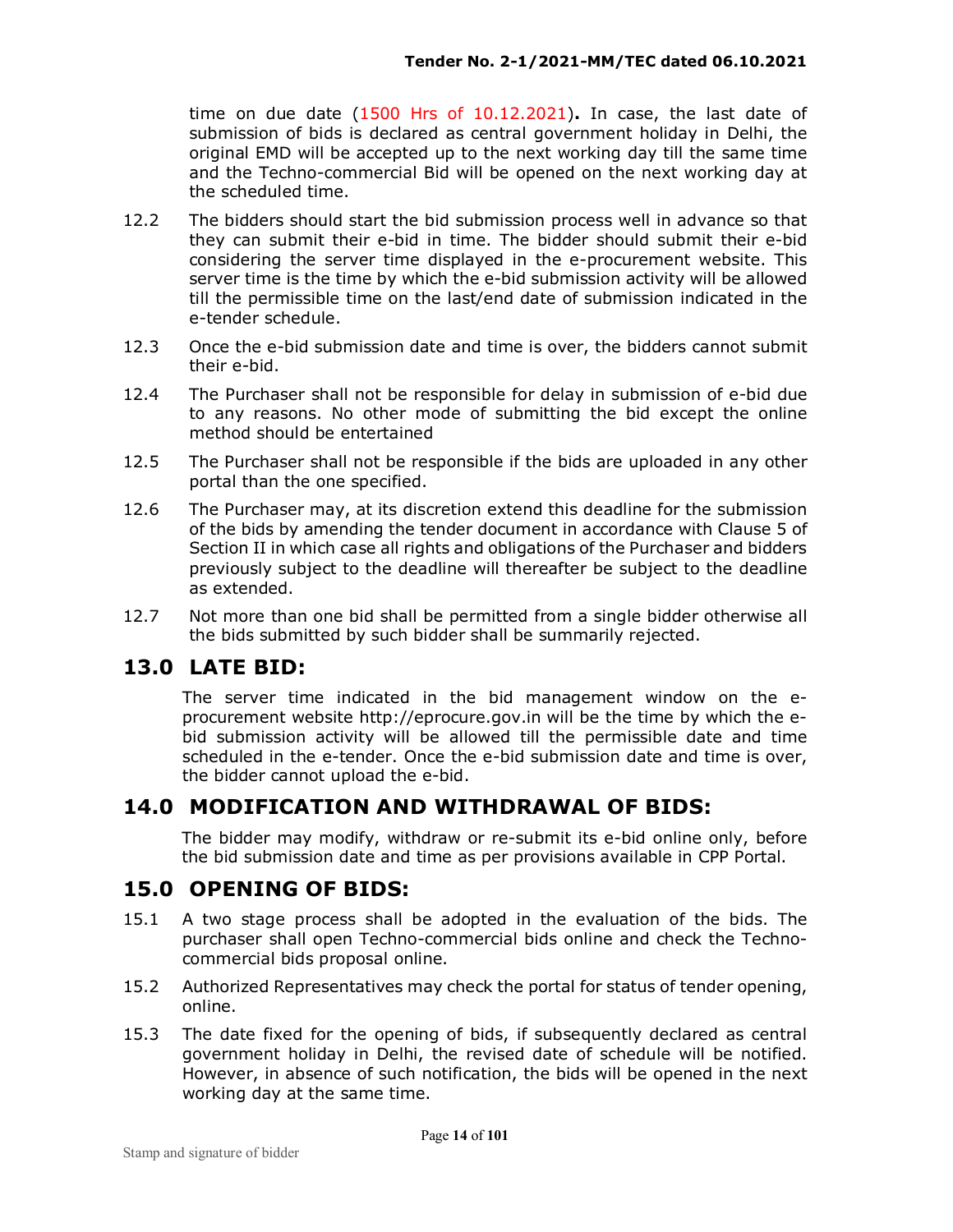## **16.0 CLARIFICATION OF BIDS BY THE PURCHASER:**

To assist in the examination, evaluation and comparison of bids, the purchaser may, at its discretion, seek clarification/document(s) of its bid from the bidder. Only the information furnished, by the bidder, shall be considered in future evaluation. However, no post-bid clarification at the initiative of any bidder shall be entertained.

#### **17.0 TECHNO-COMMERCIAL BID EVALUATION:**

- **17.1 The bids of only those bidders shall be considered for Technocommercial evaluation, who have executed (in advance) and submitted the 'Pre-Bid/Pre-Contract Integrity Pact', on a stamp paper of Rs. 100, along with their bids. The authority to sign the Pact on behalf of the purchaser is ADG (MM), TEC. A copy of the signed pact shall be given to the bidder by the purchaser and the same will be uploaded on e-procurement portal along with the e-bid.** The person signing the 'Pre-Bid/Pre-Contract Integrity Pact' should have authorization letter for signing the bid document as per clause no. 7.2.1(c) of Section II.
- 17.2 The bids will be evaluated Techno-commercially to determine whether they are complete, whether documents have been properly submitted, and whether bids are generally in order and qualify for opening and evaluation of financial bid.
- 17.3 Bid shall be considered substantially responsive if it conforms to the terms and conditions of the tender document without any material deviation.
- 17.4 The purchaser or his authorized representatives shall have the right to inspect the works, offices, showrooms, service centres etc. of the bidder, for verification of facts furnished by the bidder in support of his bid documents, and the bidder is bound to answer any query made by the purchaser.
- 17.5 During the preliminary examination, some minor infirmity and/or irregularity and/or nonconformity may also be found in some bids. Such minor issues could be a missing pages/attachment or illegibility in a submitted document. Such minor issues may be waived provided they do not constitute any material deviation. Wherever necessary, observations on such 'minor' issues (as mentioned above) may be conveyed to the bidder by CPP Portal/registered letter/speed post, and so on, asking him to respond by a specified date also mentioning therein that, if the bidder does not conform to purchaser's view or respond by that specified date, his bid will be liable to be rejected.
- 17.6 During evaluation of bids, the purchaser may, at his discretion, ask the bidder for clarifications on the bid. The request for clarification shall be given in writing through CPP Portal/registered/speed post, asking the bidder to respond by a specified date, and if the bidder does not comply or respond by the date, his bid will be liable to be rejected. The shortfall information/documents shall be sought only in case of historical documents which pre-existed at the time of the tender opening and which have not undergone change since then. These shall be called only on basis of the recommendations of the Tender Evaluation Committee. So far as the submission of documents is concerned with regard to qualification criteria,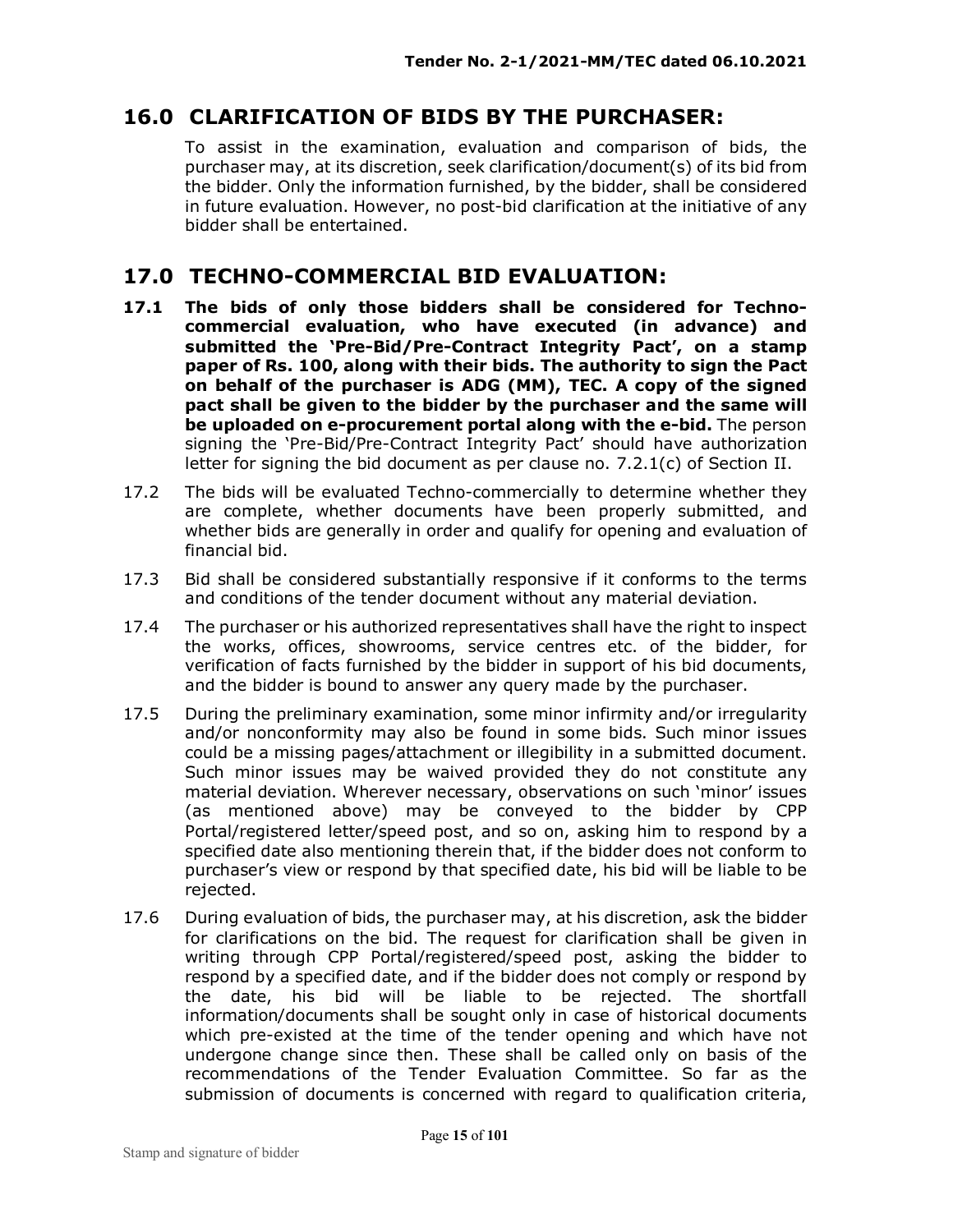after submission of the tender, only related shortfall documents shall be asked for and considered.

#### **18.0 FINANCIAL BID OPENING/FINANCIAL EVALUATIONS AND COMPARISON OF BIDS:**

- 18.1 The purchaser shall shortlist only those bidders who are eligible and have submitted substantially techno-commercially responsive bid for opening of financial bid. Successful bidders would be intimated regarding opening of financial bids. The Financial Bids of techno-commercially unsuccessful bidders would not be opened.
- 18.2 Prices quoted in the Price Schedule only will be considered for evaluation.
- 18.3 The evaluation and comparison of responsive bids shall be done on the total price of the quoted item(s), SLA charges for Annual Maintenance and, upgradation and SLA charges for services of professionals (wherever applicable) offered inclusive of Levies & Taxes i.e., GST, packing, forwarding, freight and insurance etc. as indicated in the Price Schedule.
- 18.4 The supplier shall quote for Service Level Agreement for 5 years after expiry of warranty period of 2 years. The cost shall be quoted as a lump sum for maintenance, Updates, Upgradation and visit of the engineers as and when required.
- 18.5 The purchaser may waive any minor infirmity or non-conformity or irregularity in a bid which does not constitute a material deviation, provided such waiver does not prejudice or affect the relative ranking of any bidder.

#### **19.0 CONTACTING THE PURCHASER:**

- 19.1 No bidder shall try to influence the purchaser on any matter relating to its bid, from the time of the bid opening till the time the contract is awarded.
- 19.2 Any effort by a bidder to influence the purchaser in the purchaser's bid evaluation, bid comparison or contract award decision shall result in the rejection of the bid of that bidder.

### **20.0 PURCHASER'S RIGHT TO ACCEPT ANY BID AND TO REJECT ANY OR ALL BIDS FOR INDIVIDUAL ITEMS:**

The purchaser reserves the right to accept or reject any bid, and to annul the bidding process and reject all bids, at any time prior to award of contract without assigning any reason whatsoever and without thereby incurring any liability to the affected bidder or bidders on the grounds for the purchaser's action.

#### **21.0 PLACEMENT OF ORDER:**

- 21.1 The purchaser shall consider placement of order(s) for commercial supplies on the bidder(s) whose offer has been found techno-commercially and financially acceptable. The tender will be awarded to the lowest (L-1) bidder of individual item.
- 21.2 The purchaser shall place an Advance Purchase Order of the tendered quantity on the bidder(s) whose offer has been accepted. The issue of an Advance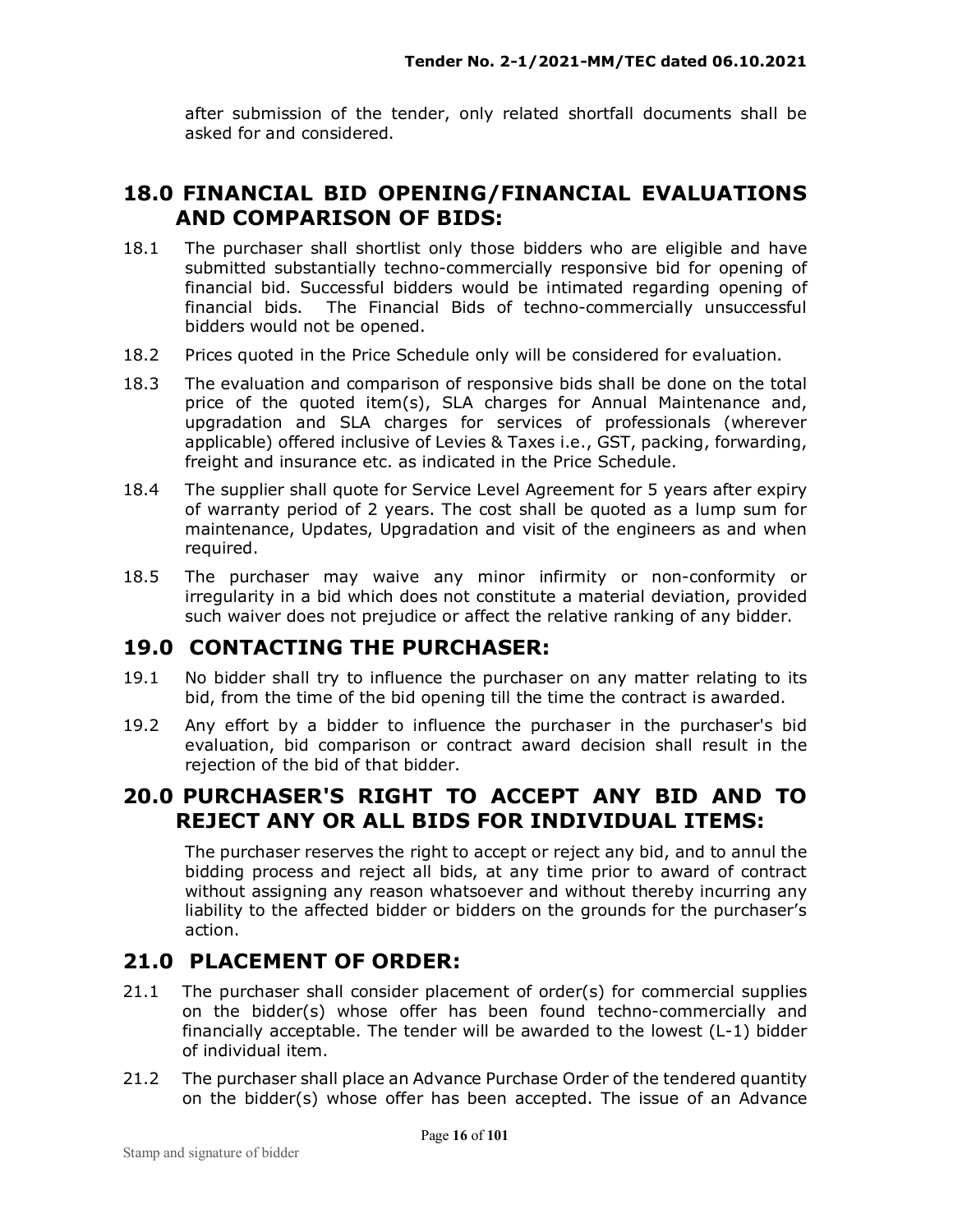Purchase Order shall constitute the intention of the purchaser to enter into the contract with the bidder. The bidder(s) shall, within the stipulated time, furnish performance security in conformity with the terms and conditions, in the form of a demand draft or bank guarantee as per the proforma enclosed at Annexure VI, from any scheduled bank in India.

- 21.3 Failure to furnish performance security within the stipulated time may result in cancellation of Advance Purchase Order along with forfeiture of the EMD.
- 21.4 Purchase Order will be placed only after acceptance of the performance security submitted by the bidder.
- 21.5 The issue of Purchase Order shall constitute the Award of Contract on the bidder(s).

#### **22.0 PURCHASER'S RIGHT TO VARY QUANTITIES AT TIME OF AWARD:**

- 22.1 Purchaser reserves the right at the time of award of contract to increase or decrease of item(s) by one unit and services specified in the Schedule of Requirements as per requirements of the purchaser without any change in unit price of the ordered quantity or other terms and conditions at the time of award of contract.
- 22.2 **Repeat Order:** The purchaser reserves the right to place repeat order of additional one unit during one year from the date of First Purchase Order. However, such orders shall be placed after price negotiation (downward) with the supplier considering the reasonability of rates based on prevailing market conditions and the impact of reduction in duties and taxes etc.

## **23.0 DISQUALIFICATION OF BIDDER:**

- 23.1 Purchaser reserves the right to disqualify the bidder for a period as deemed fit to the purchaser who have habitually failed to supply the equipment in time. Further, the suppliers whose equipment does not perform satisfactorily in accordance with the specifications may also be disqualified for a period as deemed fit to the purchaser.
- 23.2 Purchaser reserves the right to blacklist a bidder for a period as deemed fit to the purchaser, in case bidder fails to honour his bid without sufficient grounds.
- 23.3 The bidder should give a certificate that none of his/her near relatives is working in the units where he/she is going to apply for the tender, as per Annexure-V. None of the near relatives of proprietor OR all partners of partnership OR all the Directors of the company excluding Government of India/Financial institution nominees and independent non-Official part time Directors appointed by Govt. of India or the Governor of the state should be working in the unit where the tender is being applied. The near relatives for this purpose are defined as:
	- a. Members of a Hindu undivided family.
	- b. They are husband and wife.
	- c. The one is related to the other in the manner as father, mother, son(s) & Son's wife (daughter in law), Daughter(s) and daughter's husband (son in law), brother(s) and brother's wife, sister(s) and sister's husband (brother in law).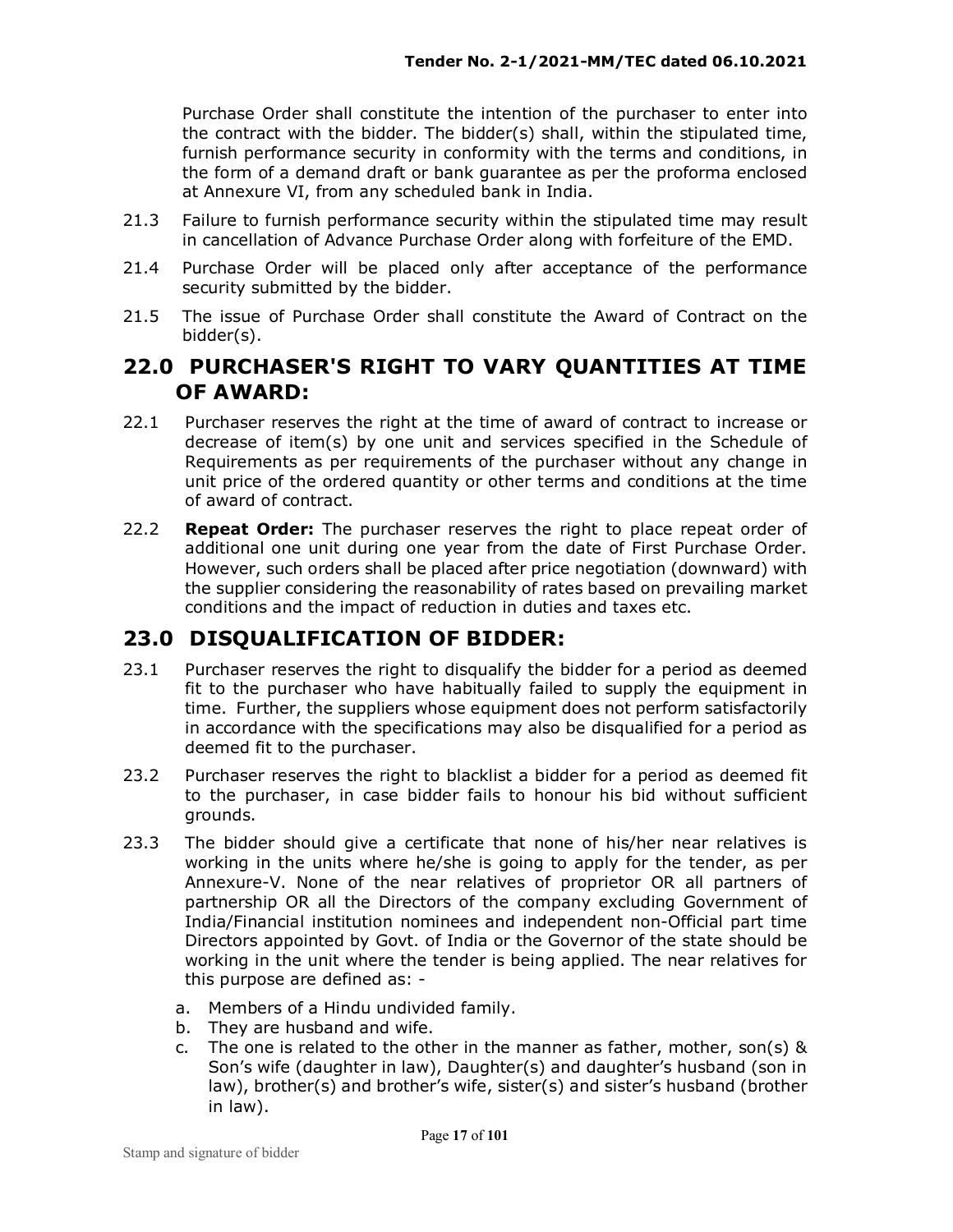23.4 Due to any breach of conditions as mentioned in clause 23.2 and 23.3 by the company or firm or any other person the bid will be cancelled and Earnest Money Deposit will be forfeited at any stage whenever it is noticed and purchaser will not pay any damage to the company or firm or the concerned person. The company or firm or the person will also be debarred for further participation in the concerned unit.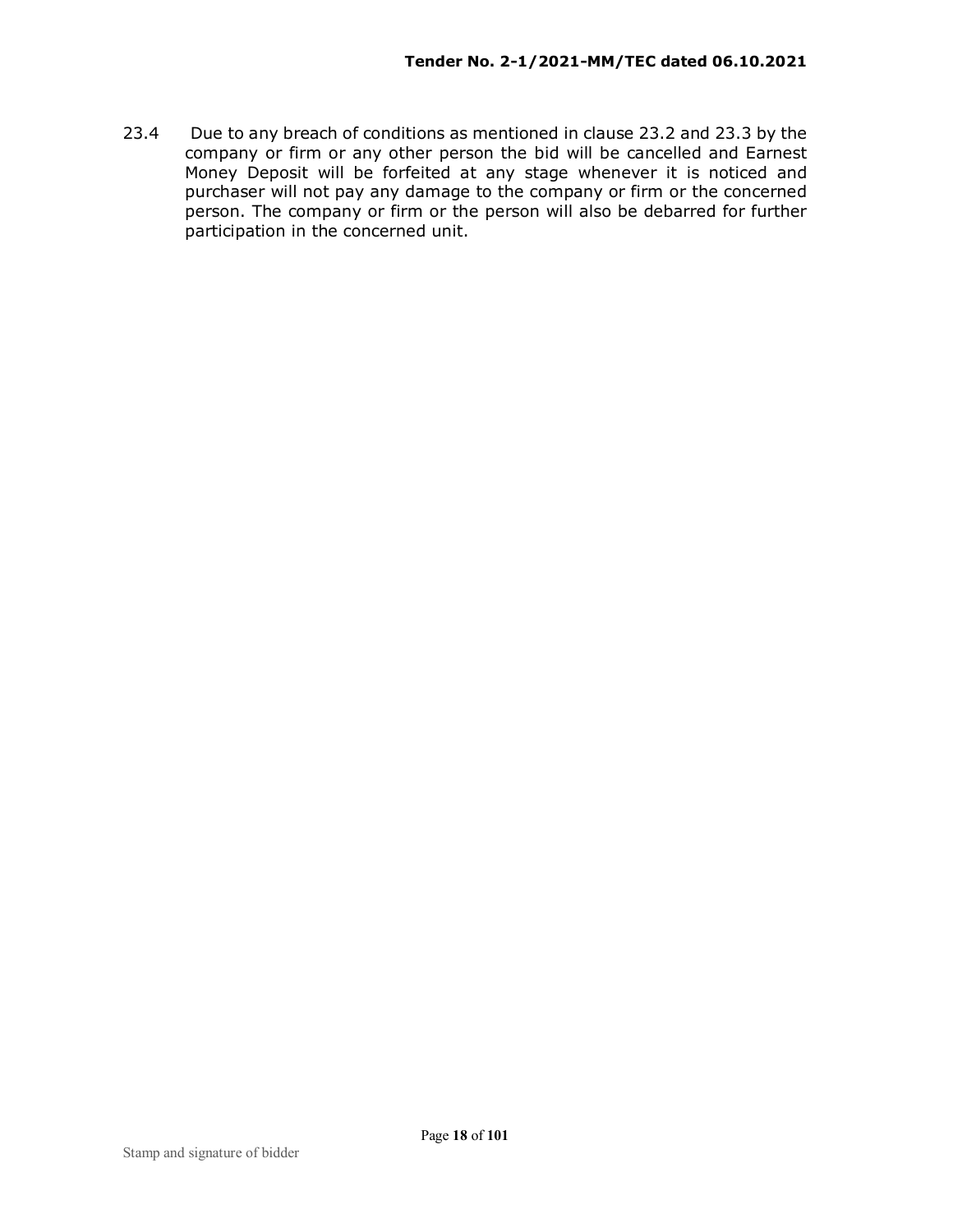## **SECTION - III GENERAL (COMMERCIAL) CONDITIONS OF CONTRACT**

#### **1.0 APPLICATION:**

The General Conditions shall apply in contracts made by the purchaser for the procurement of Goods and associated services.

#### **2.0 STANDARDS:**

The Goods supplied under this contract shall conform to the standards prescribed in the Technical Specifications mentioned in Section-V & Special conditions mentioned in Section IV.

#### **3.0 PATENT RIGHTS:**

The Supplier shall indemnify, in the format prescribed in Annexure-II, the purchaser against all third-party claims of infringement of patent, trademark or industrial design rights arising from use of the goods or any part thereof in Indian Telecom Network & TEC Laboratory.

### **4.0 PERFORMANCE SECURITY:**

- 4.1 The contractor shall furnish performance security to the purchaser for an amount equal to 3% of the Contract Price (including training, SLA, accessories and accreditation) for the item(s) as prescribed in Advance Purchase Order within 15 days of issue of the Advance Purchase Order.
- 4.2 The proceeds of the performance security shall be payable to the purchaser for non-compliance on account of the contractor's failure to complete its obligations under the contract.
- 4.3 The performance security may be submitted in the form of demand draft in favour of AO (Cash), TEC, or in the form of a Performance Bank Guarantee (PBG) issued by a scheduled bank and in the proforma provided in 'Annexure-VI' of this tender document.
- 4.4 The Performance Bank Guarantee (PBG) shall be valid for at least 7 years & 6 Months from the date of Advance Purchase Order. The PBG shall be renewed from time-to-time till all the liabilities of the supply of goods and services are resolved by the contractor, or till 6 months beyond the expiry of SLA period of supply, whichever is later.
- 4.5 In case, any amount of Liquidated Damages (L/D) is recovered from PBG, the Contractor shall replenish the PBG to original value within 30 days of recovery.
- 4.6 The purchaser will discharge the performance security bond, deducting the pending dues, liquidated damages, if any, after completion of the contractor's performance obligations including warranty obligations under the contract.
- 4.7 No interest shall be paid on the security deposit amount.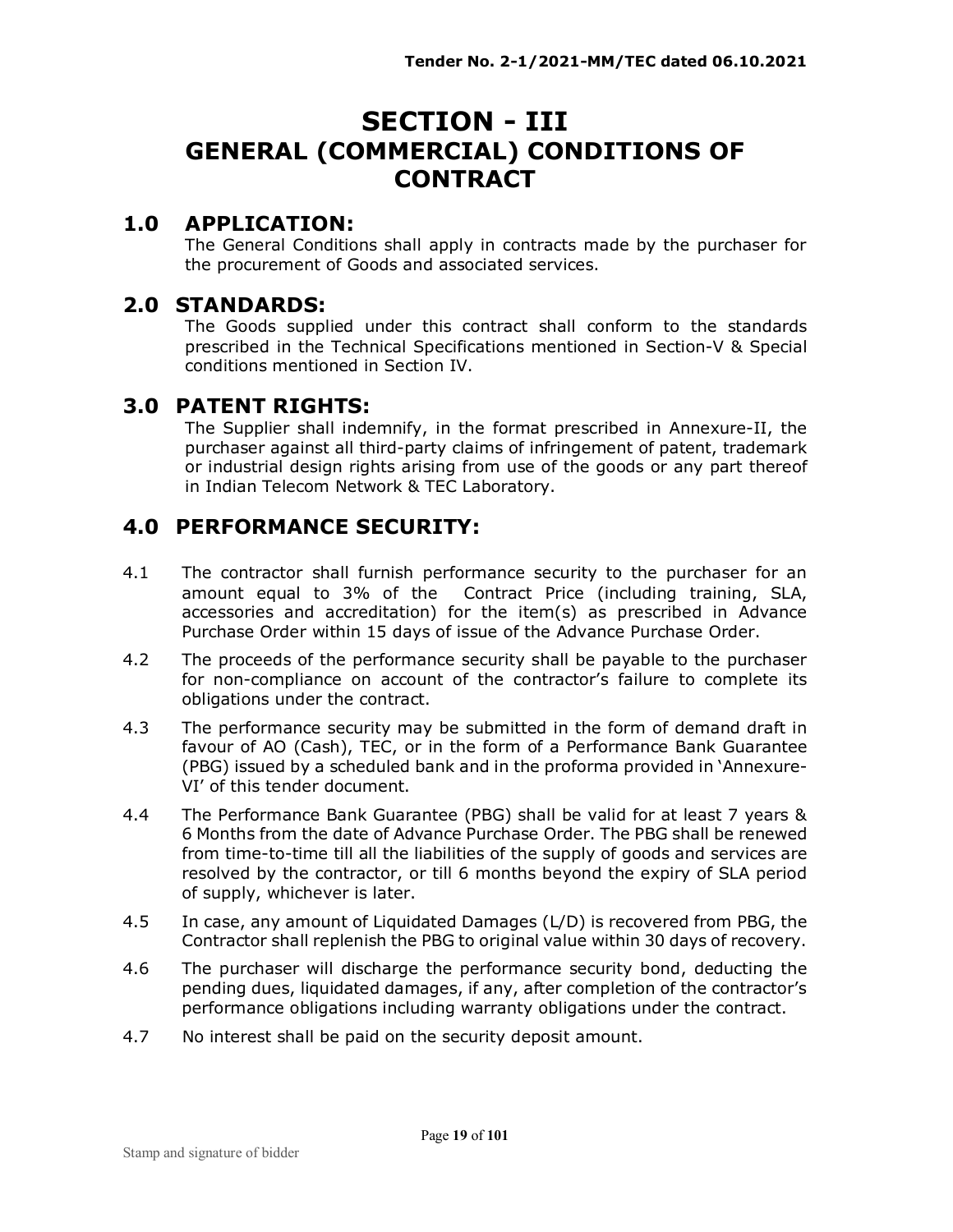## **5.0 INSPECTION AND TESTS:**

- 5.1 The purchaser or his representative shall have the right to inspect and test the item(s) for their conformity to the specifications. Where the purchaser decides to conduct such tests on the premises of the OEM(s), all reasonable facilities and assistance like Testing instruments, hardware and other test gadgets and relevant software & software test scripts including access to drawings and production data shall be furnished to the inspectors at no charge to the purchaser.
- 5.2 Should any inspected or tested item(s) fail to conform to the Specifications the purchaser may reject them and the Supplier shall either replace the rejected item(s) or make all alterations necessary to meet Specification requirements free of cost to the purchaser.
- 5.3 Notwithstanding the pre-supply tests and inspections prescribed in 5.1 & 5.2 above, the equipment and accessories on receipt in the purchaser's premises will also be tested during and after installation before "take over" and if any equipment or any part thereof is found defective, the same shall be replaced free of all cost to the purchaser as laid down in clause 5.4 below.
- 5.4 If any equipment or any part thereof, before it is taken over under clause 5.5 below, is found defective or fails to fulfil the requirements of the contract, the inspector shall give the Supplier notice setting forth details of such defects or failure and the Supplier shall make the defective equipment good, or alter the same to make it comply with the requirements of the contract forthwith and in any case within a period not exceeding three months of the initial report. These replacements shall be made by the Supplier free of all charges at site. Should it fail to do so within this time, the purchaser reserves the discretion to reject and replace at the cost of the Supplier the whole or any portion of the equipment as the case may be, which is defective or fails to fulfil the requirements of the contract. The cost of any such replacement made by the purchaser shall be deducted from the amount payable to the Supplier.
- 5.5 When the acceptance testing of an item(s) is completed, respective item(s) of SECURITY TEST Lab will be declared as commissioned and the Inspector/Consignee will issue a Taking Over Certificate. The Inspector / consignee shall not delay the issue of any "Taking Over Certificate" contemplated by this clause on account of minor defects in the physical installation which do not materially affect the commercial use thereof provided that the supplier shall undertake to make good the same in a time period not exceeding three months. The Taking Over Certificate shall be issued by the consignee within three weeks of commissioning of respective item(s) of SECURITY TEST Lab. In this case BCPC (Bill copy payable challan) shall be equivalent to "Taking over certificate" issuance of which shall certify receipt of goods in Safe & Sound Condition. However, they shall not discharge the supplier of their warranty obligation.
- 5.6 Nothing in clause 5 shall, in any way release the Supplier from any Warranty or other obligations under this contract.

## **6.0 PACKING, FORWARDING AND DISPATCH DOCUMENTS:**

6.1 The contractor shall ensure that the goods are securely and adequately packed and marked to ensure safe arrival at the destination withstanding all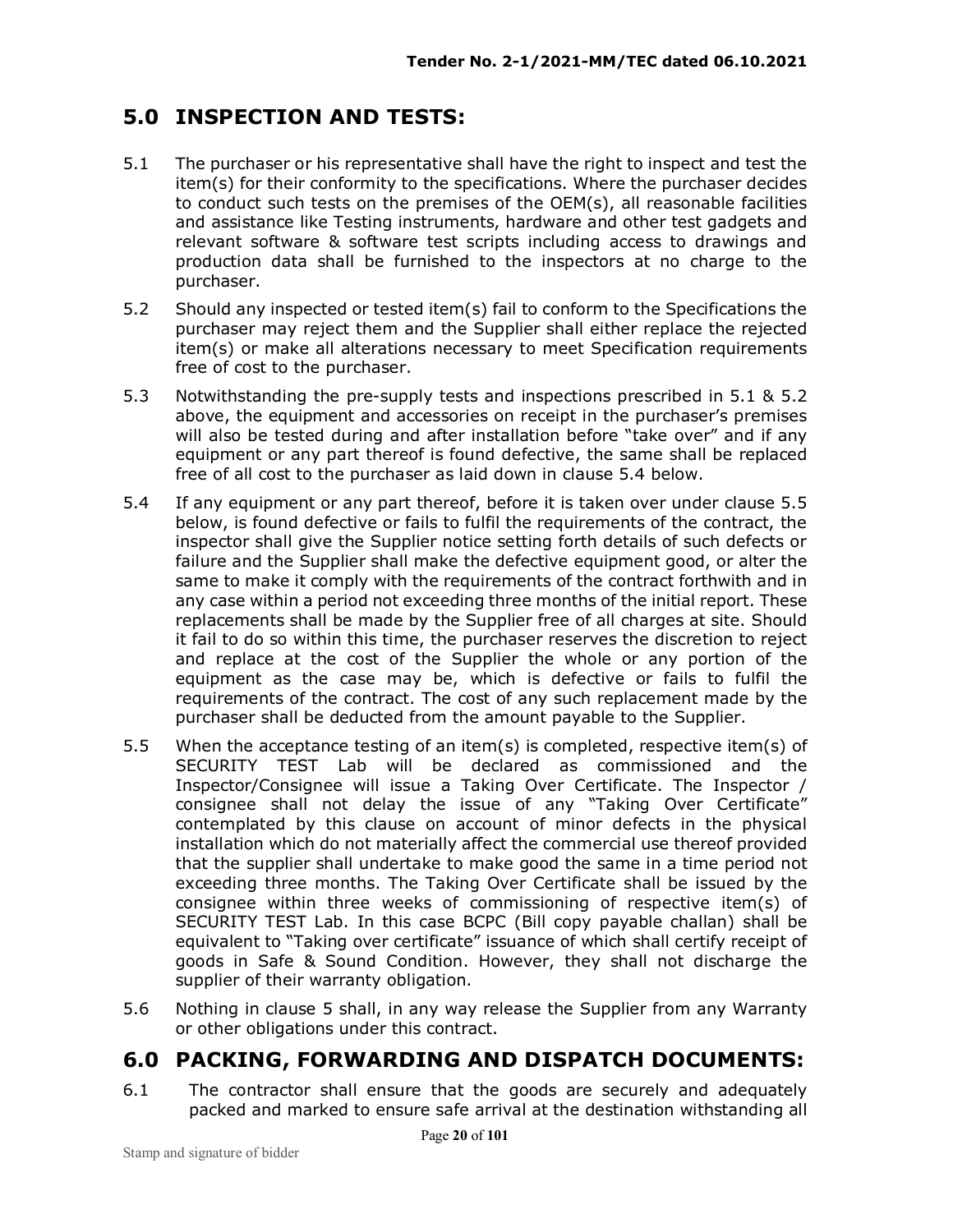hazards, such as rough handling severe climatic conditions, natural calamities etc. during transit.

- 6.2 The contractor shall be fully responsible for the safe arrival of the goods at destination and till the time they are received by the consignee, in good working condition.
- 6.3 Intimation of dispatch of goods should be sent to the consignee well within time. Such intimation should also be sent to the paying authority and to the purchaser.
- 6.4 The goods shall be supplied in original packing from the manufacturer clearly indicating item's Serial No, date, etc.

## **7.0 DELIVERY:**

7.1 The supplier shall warrant that the stores / equipment (including software and software tools) or any part thereof to be supplied shall be new and free from all defects and faults in materials used, workmanship and manufacture and shall be of the highest grade and consistent with the established and generally accepted standards for materials of the type ordered and shall perform in full conformity with the technical specifications and drawings as per Section V.

 Delivery of the goods along with original printed copies of instruction/ operation manual(s) in English, test reports for hardware and software, software licences and documents shall be made by the Contractor in accordance with the Schedule of Requirements (SOR) and the Special Conditions of the contract. The delivery of the equipment shall be to the Consignee as given in the purchase order. OEM Quality Check Certificate would be required along with item(s).

7.2 The delivery of the goods and documents should be implemented strictly as per the delivery schedule. All the goods are to be delivered at the location specified in the Purchase Order.

| S No. | Target             | Timeline                                                                                                                                                |
|-------|--------------------|---------------------------------------------------------------------------------------------------------------------------------------------------------|
|       | Supply of Item(s)  | 40 days from date of placement of<br>respective PO                                                                                                      |
| フ     | Installation       | 60 days from date of placement of<br>respective PO or 20 days from supply of<br>item(s), whichever is later                                             |
| 3     | Acceptance testing | 120 days from date of placement of<br>respective PO or 60 days from<br>completion of installation, whichever is<br>later as per Clause 5 of Section-IV. |

7.3 The schedule for delivery, installation and acceptance testing shall be as follows:

7.4 In case the purchaser exercises the right of pre supply testing as per clause 5.1 of Section III, supplier has to ensure that the item(s) are offered for presupply testing sufficiently in advance so as to meet the scheduled delivery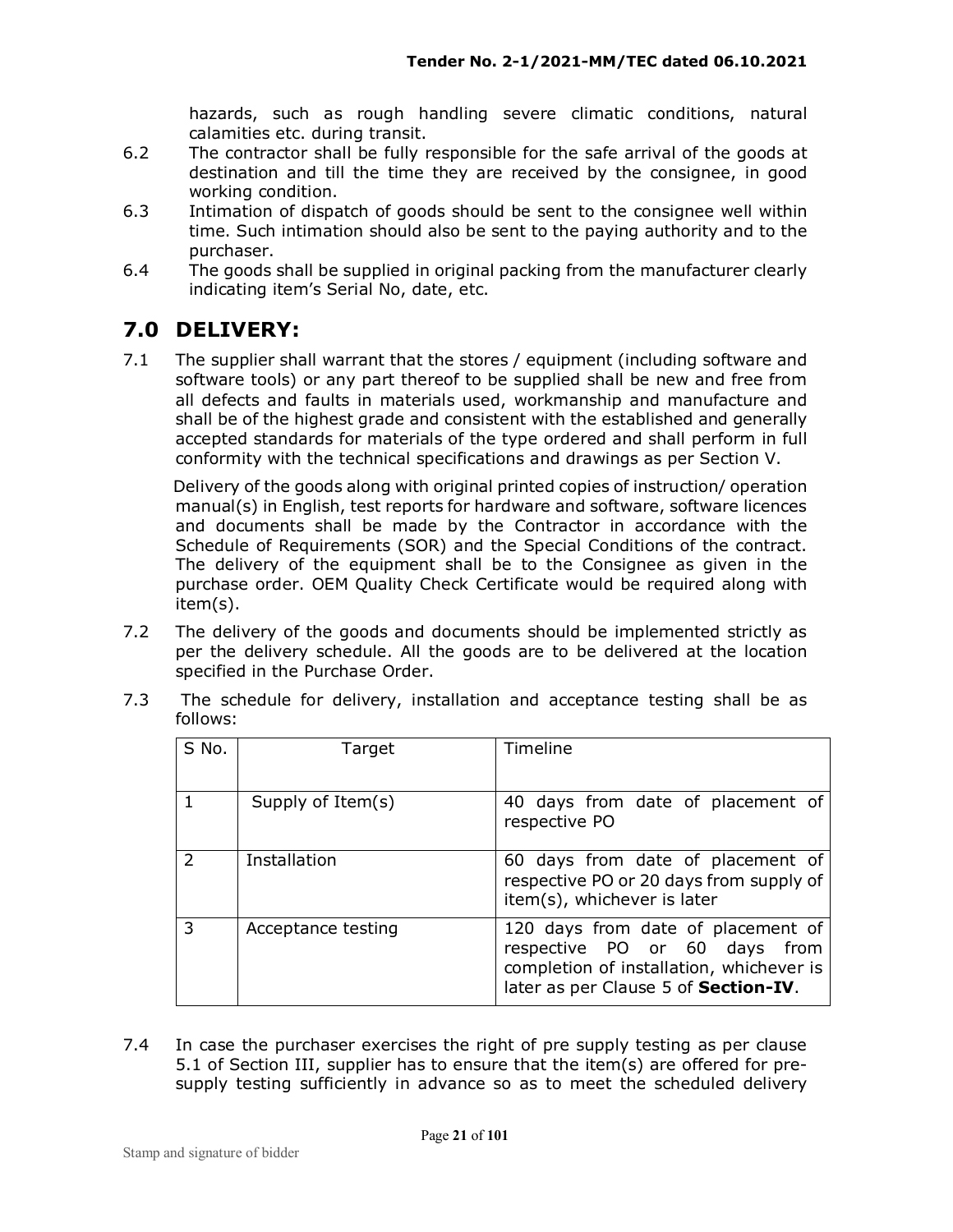requirement. Purchaser shall not be responsible in any manner for deviation from the prescribed delivery schedule.

- 7.5 The supplier shall provide original licenses from its OEM for all software.
- 7.6 If the supplier fails to complete the supply, installation and acceptance testing as per clause 7.3 above, the purchaser reserves the right to cancel the P.O. and en-cash the Performance Bank Guarantee.
- 7.7 The extension of delivery period against the purchase order, if any, may be granted subject to the condition that purchaser shall have the absolute right to revise the price(s) as per clause 10 of Section III and also to levy penalty for the delayed supplies.

#### **8.0 WARRANTY:**

- 8.1 The supplier shall warrant that the stores / equipment (including software and software tools) or any part thereof to be supplied shall be new and free from all defects and faults in materials used, workmanship and manufacture and shall be of the highest grade and consistent with the established and generally accepted standards for materials of the type ordered and shall perform in full conformity with the technical specifications and drawings as per Section V. The supplier shall be responsible for any defect that may develop under the conditions provided by the contract and under proper use, arising from faulty material, design or workmanship such as corrosion of the equipment, inadequate quality of material to meet equipment requirements, inadequate contact protection, deficiencies in circuit design and/or otherwise and shall remedy such defects at his own cost when called upon to do so by the purchaser who shall state in writing in what respect the stores are faulty. This warranty shall survive inspection or payment for / and acceptance of goods, but shall expire (except in respect of complaints notified prior to such date) 24 months after the commissioning of respective item(s) of Lab as mentioned in Clause 5.1 of Section IV. The warranty period of the hardware and software components shall be for two years after successful commissioning. During the warranty period, the complete responsibility to keep the equipment working (including manpower (wherever applicable) and replacement of parts / components hardware and software and or both) shall rest with the supplier
- 8.2 If it becomes necessary for the Supplier to replace or renew any defective portion(s) of the equipment under this clause, the provisions of the Clause 5.4 of this Section shall apply to the portion(s) of the equipment so replaced or renewed or until the end of the above mentioned period of 24 months, whichever may be later. If any defect is not remedied by the supplier within two weeks, the Purchaser may proceed to get the defects remedied from other sources, at the supplier's risk and expenses, but without prejudice to any other rights which the purchaser may have against the supplier in respect of such defects including extension of warranty for delay beyond 2 weeks. SLA conditions as per Section IV shall be applicable during warranty period also except that no payment shall be made for compliance of SLA conditions during warranty period.
- 8.3 Replacement of any hardware and software components under warranty clause shall be made by the supplier free of all charges at site including freight, insurance and other incidental charges.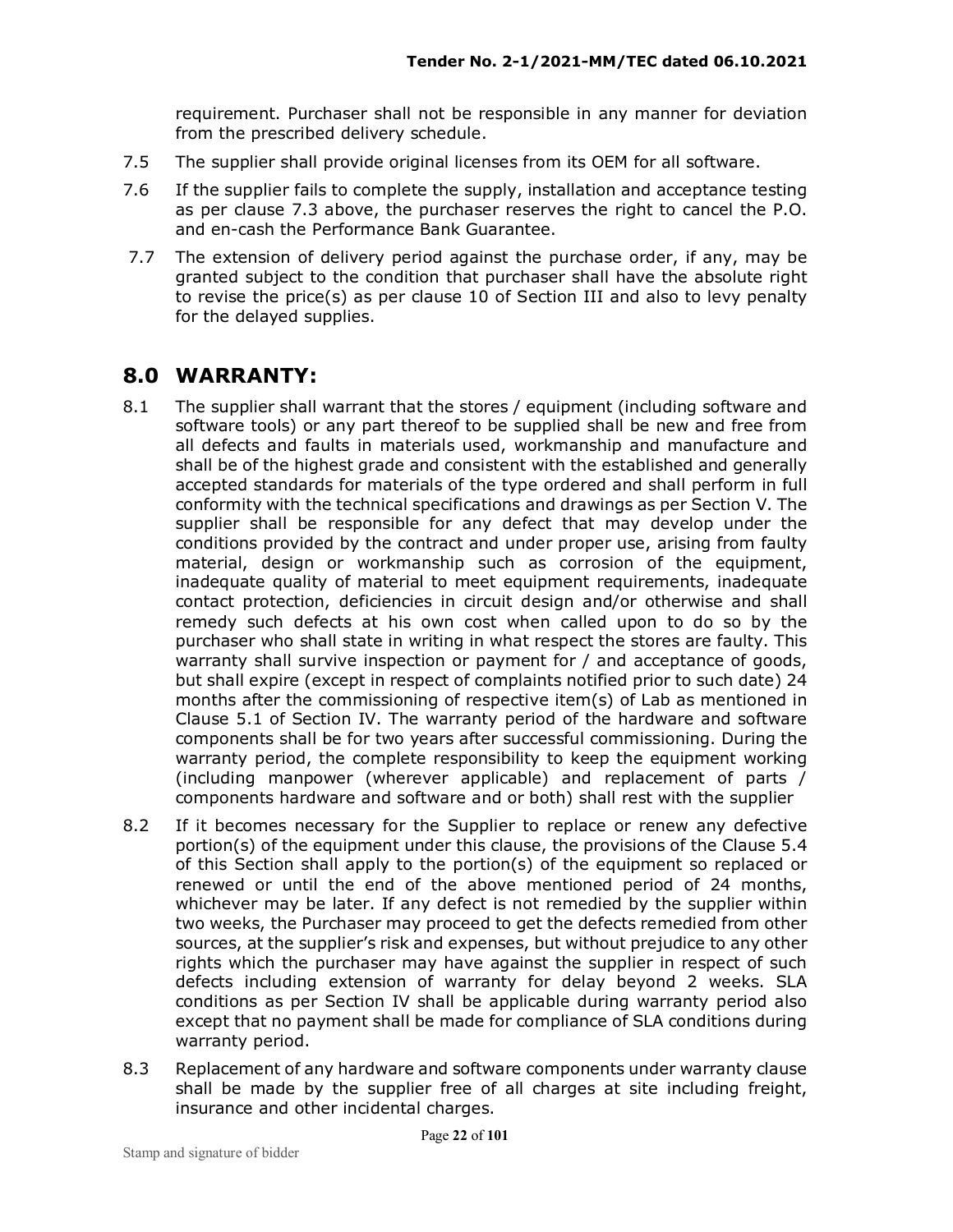#### **9.0 PAYMENT TERMS:**

- 9.1 (I) The terms of payment for all the items (except Fuzzer-E) stated in Price Schedule, excluding Annual Maintenance SLA cost will be as under:
	- a) 30% payments shall be released on proof of receipt of ordered Security tool(s) and associated hardware by the consignee as certified by acceptance Testing Committee.
	- b) 30% payment shall be released on installation of the ordered individual Security tool.
	- c) 30 % payment on completion of acceptance testing of individual Security tool.
	- d) Balance 10% of payment shall be released on first EUT (Equipment Under Test) testing or 90 days after acceptance testing, whichever is earlier after adjusting LD for non-compliance. This payment shall be released only after the release of payment of all the above stages (a to c).

(II) The terms of payment for Fuzzer-E, stated in Price Schedule, excluding Annual Maintenance SLA cost will be as under:

- a) 15% payments shall be released on proof of receipt of ordered Security tool and associated hardware material by the consignee as certified by acceptance Testing Committee.
- b) 15% payment shall be released on acceptance testing of protocol list A in Annexure IX.
- c) 60% payment on completion of acceptance testing of protocol list B in Annexure IX. The supplier can claim this payment on pro-rata basis upon acceptance testing of protocols in List B in steps of 10%.
- d) Balance 10% of payment shall be released on first EUT testing after adjusting LD for non-compliance. This payment shall be released only after the release of payment of all the above stages (a to c).
- 9.2 Cost of the item(s) supplied as per purchase order will be paid on receipt of the item(s) in good condition by consignee, at site on production of following documents:
	- a. Bills in duplicate duly pre-receipted
	- b. Delivery Challan
	- c. Custom Duty Paid Certificate or equivalent document if applicable.
	- d. Certificates of receipt of goods in physically good condition from the consignee.
- 9.3 Payments would be made in Indian Rupees. Any foreign Exchange & Customs clearance formalities if necessary will have to be arranged by the supplier himself.

## **10.0 PRICES:**

10.1 Prices charged by the supplier for goods delivered and services performed under the contract shall not be higher than the prices quoted by the Supplier in his Bid.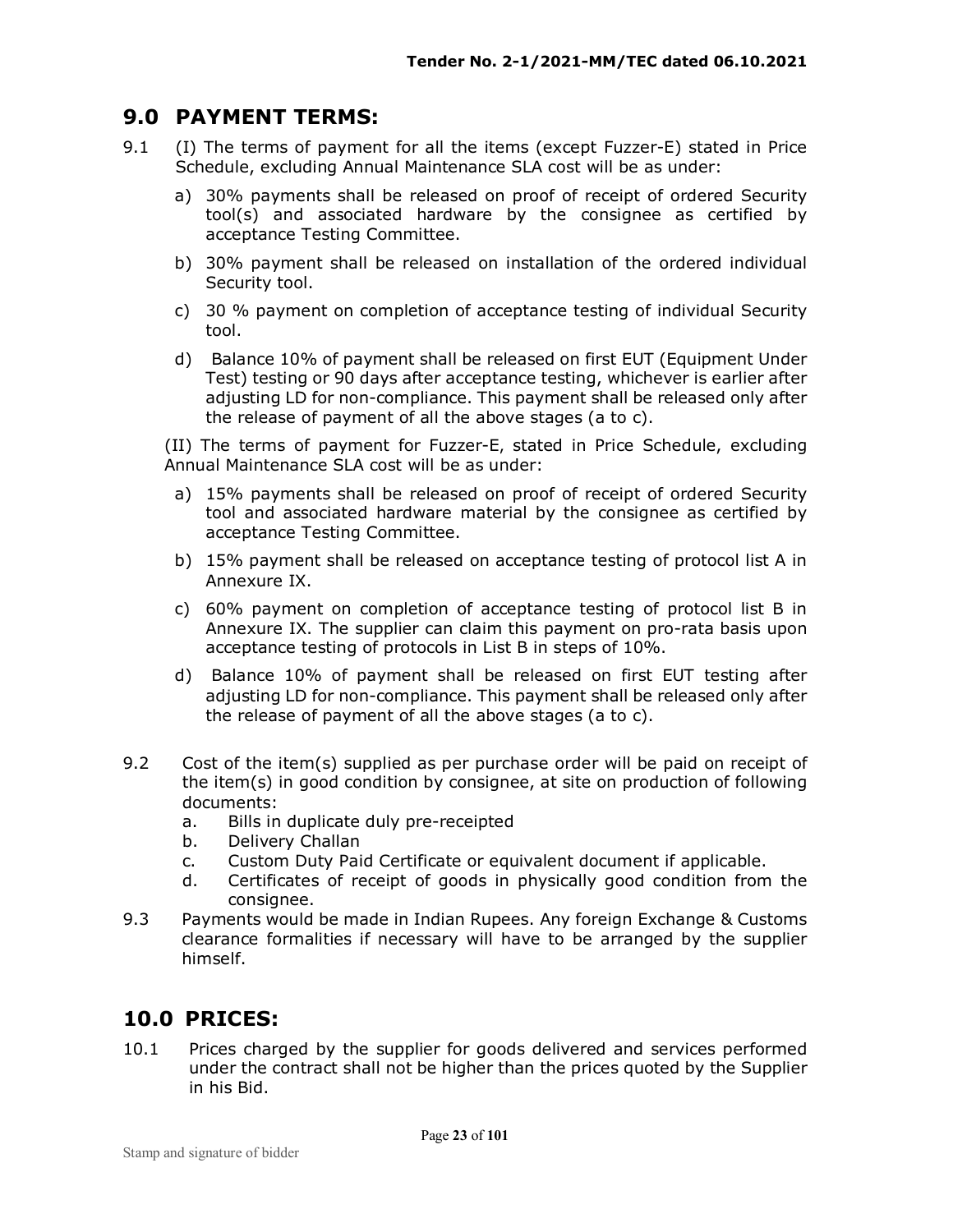- 10.2 Prices once fixed will remain valid during the scheduled delivery period. Any changes in the taxes shall have no effect on the price during the scheduled delivery period except that any decrease shall be passed on to the purchaser.
- 10.3 Any increase in taxes and other statutory duties/levies after the expiry of the delivery date shall be to the supplier's account. However, benefit of any decrease in these taxes/duties shall be passed on to the purchaser by the supplier.

### **11.0 SUBCONTRACTS:**

No subcontracts are permitted.

#### **12.0 DELAYS IN THE SUPPLIER'S PERFORMANCE:**

- 12.1 Delivery of the Goods and performance of the services shall be made by the Supplier in accordance with the time schedule specified by the purchaser in its purchase order. In case the supply is not completed in the stipulated delivery period, as indicated in the Purchase Order, purchaser reserves the right to short close/cancel this purchase order and/or recover liquidated damage charges. The cancellation/short closing of the order shall be at the risk and responsibility of the supplier and purchaser reserves the right to purchase balance unsupplied item(s) at the risk and cost of the defaulting suppliers.
- 12.2 Delay by the Supplier in the performance of its delivery and SLA obligations shall render the Supplier liable to any or all of the following sanctions, viz., imposition of liquidated damages, and forfeiture of its performance security and/or termination of the contract for default.
- 12.3 If at any time during the performance of the contract, the supplier encounters condition impacting timely delivery of the goods and performance of service, the Supplier shall promptly notify to the purchaser in writing the fact of the delay, its likely duration and its cause(s). As soon as practicable after receipt of the supplier's notice, the purchaser shall evaluate the situation and may at its discretion extend the period for performance of the contract subject to extension of period of performance security deposit. The extension of period for performance so granted will include extension of warranty/or SLA period also.
- 12.4 If the supplies are not completed in the extended delivery period, the purchase order may be short-closed and the Performance Security shall be forfeited. However, in such situation the supplier will have to furnish a fresh performance security of 10% of the Purchase Order value for the quantity supplied.
- 12.5 In case the partner OEM fail to support/help the supplier and as a result bidder fails to provide satisfactory service to the TEC, the supplier alone will be held liable for any kind of loss incurred by the TEC.

## **13.0 LIQUIDATED DAMAGES:**

13.1. The date of delivery of the stores stipulated in the acceptance of tender should be deemed to be the essence of the contract and delivery must be completed not later than the dates specified therein. Extension will not be given except in exceptional circumstances. Should, however, deliveries be made after expiry of the contract delivery period, without prior concurrence of the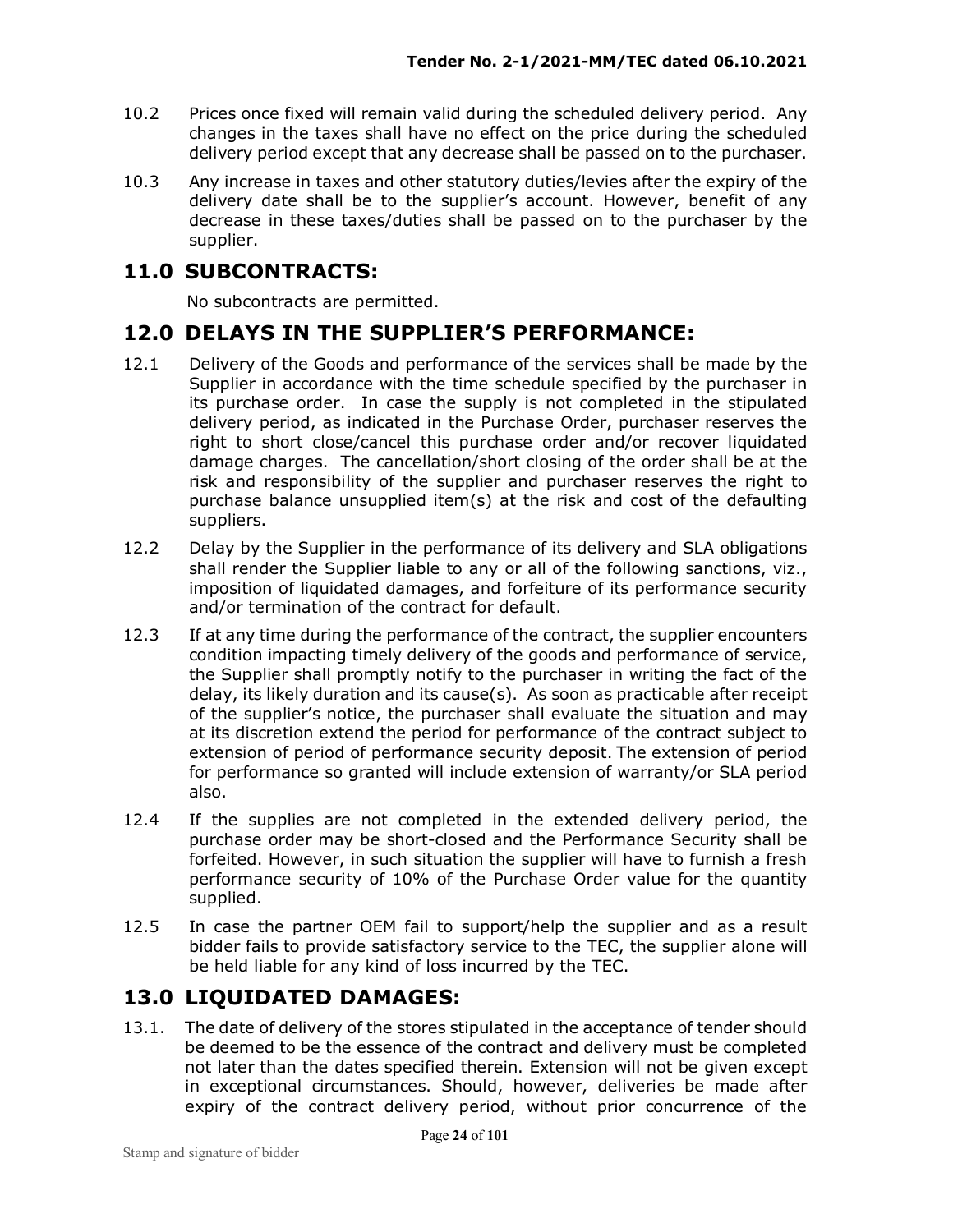purchaser, and be accepted by the consignee, such deliveries will not deprive the purchaser of his right to recover liquidated damages under clause 13.2 below. However, when supply is made within the contracted original delivery period, the consignee may accept the stores and in such cases the provision of clause 13.2 below will not apply.

- 13.2. Should the supplier fail to deliver the stores or any consignment thereof within the period prescribed for delivery the purchaser shall be entitled to recover 0.5% of the value of the delayed supply for each week of delay or part thereof for a period upto 10 weeks and thereafter at the rate of 0.7% of the value of the delayed supply for each week of delay or part thereof for another 7 weeks of delay.
- 13.3. Further if there is a delay in installation or acceptance testing, LD charged shall be levied on the total value of the Purchase Order (excluding the value of Annual Maintenance SLA). The LD rate shall be 0.5% of total value per week for period of ten weeks and thereafter at the rate of 0.7% of the total value per week for each week of delay or part thereof for another 7 weeks of delay.
- 13.4. Quantum of liquidated damages assessed and levied by the purchaser shall be final and not challenged by the supplier. LD if any will be recovered from the payment to be made to the supplier.
- 13.5. Any amount which becomes due and recoverable from the contractor on account of liquidated damages or account of any matter relating to this contract, shall also be recoverable from any sum that is due or any sum thereafter may become due to the contractor out of this contract or any other contract with the Government.
- 13.6. The PBG shall be encashed to the extent of LD amount, if the same is not paid within the time period specified in the notice for recovery of LD. Where the Bank Guarantees have been encashed partially, the supplier on such occasions shall restore the encashed guarantees to the full amount. Any failure to do so shall amount to violation of the terms and conditions of the project. Without prejudice to its rights of any other remedy, purchaser may encash Bank Guarantee (PBG) in case of any breach in terms & conditions of the Contract by the supplier.

#### **14.0 FORCE MAJEURE:**

14.1 If, at any time, during the continuance of this contract, the performance in whole or in part by either party of any obligation under this contract is prevented or delayed by reasons of any war or hostility, acts of the public enemy, civil commotion, sabotage , fires, floods, explosions, epidemics, quarantine restrictions, strikes, lockouts or act of God (hereinafter referred to as events) provided notice of happenings of any such eventuality is given by either party to the other within 21 days from the date of occurrence thereof, neither party shall by reason of such event be entitled to terminate this contract nor shall either party have any claim for damages against other in respect of such non-performance or delay in performance, and deliveries under the contract shall be resumed as soon as practicable after such an event come to an end or cease to exist, and the decision of the purchaser as to whether the deliveries have been so resumed or not shall be final and conclusive. Further that if the performance in whole or part of any obligation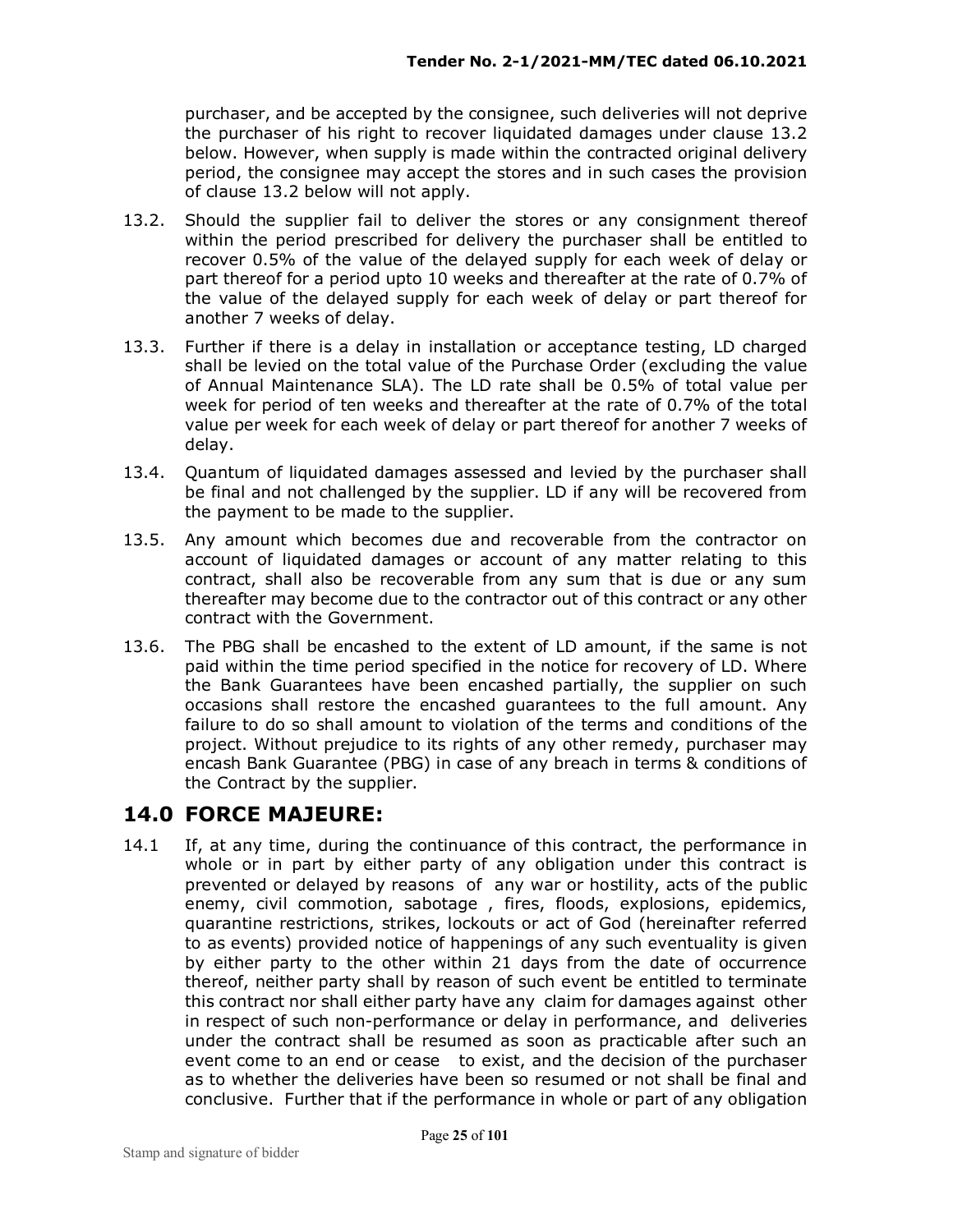under this contract is prevented or delayed by reasons of any such event for a period exceeding 60 days, either party may, at its option, terminate the contract.

14.2 Provided, also that if the contract is terminated under this clause, the purchaser shall be at liberty to take over from the Supplier at a price to be fixed by the purchaser, which shall be final, all unused, undamaged and acceptable materials, bought out components and stores in course of manufacture which may be in possession of the Supplier at the time of such termination or such portion thereof as the purchaser may deem fit, except such materials, bought out components and stores as the Supplier may with the concurrence of the purchaser elect to retain.

## **15.0 TERMINATION FOR DEFAULT:**

- 15.1. The purchaser may, without prejudice to any other remedy for breach of contract, by written notice of default, sent to the supplier, terminate this contract in whole or in part
	- a. If the supplier fails to deliver any or all of the goods within the time period(s) specified in the contract, or any extension thereof granted by the purchaser pursuant to Clause 12.3 of this section.
	- b. If the supplier fails/delays to perform any other obligation(s) under the Contract; and
	- c. If the supplier, in either of the above circumstances, does not remedy his failure within a period of 15 days (or such longer period as the purchaser may authorize in writing) after receipt of the default notice from the purchaser.
- 15.2. In the event the purchaser terminates the contract in whole or in part pursuant to Clause 15.1 the purchaser may procure, upon such terms and in such manner as it deems appropriate, goods similar to those undelivered and the supplier shall be liable to the purchaser for any excess cost for such similar goods. However, the supplier shall continue the performance of the contract, including SLA, to the extent not terminated.

## **16.0 TERMINATION FOR INSOLVENCY:**

The purchaser may at any time terminate the Contract by giving written notice to the Supplier, without compensation to the supplier, if the supplier becomes bankrupt or otherwise insolvent as declared by the competent court provided that such termination will not prejudice or affect any right of action or remedy which has accrued or will accrue thereafter to the purchaser.

## **17.0 ARBITRATION:**

- 17.1 In the event of any dispute or difference arising as to the execution of the contract or as to the respective rights or liabilities of the parties or the interpretation of any condition of agreement (except as to any matters the decision of which is specially provided for any by those or the special conditions) the same shall be referred to the sole arbitration of Advisor (O), DoT, New Delhi or of his nominee. If the post of Advisor (O) is vacant, a higher authority or his nominee will act as Sole Arbitrator. The award of the arbitrator shall be final and binding on the parties to the agreement.
- 17.2 The arbitrator may from time to time with the consent of the parties to the agreement enlarge the time for making the award.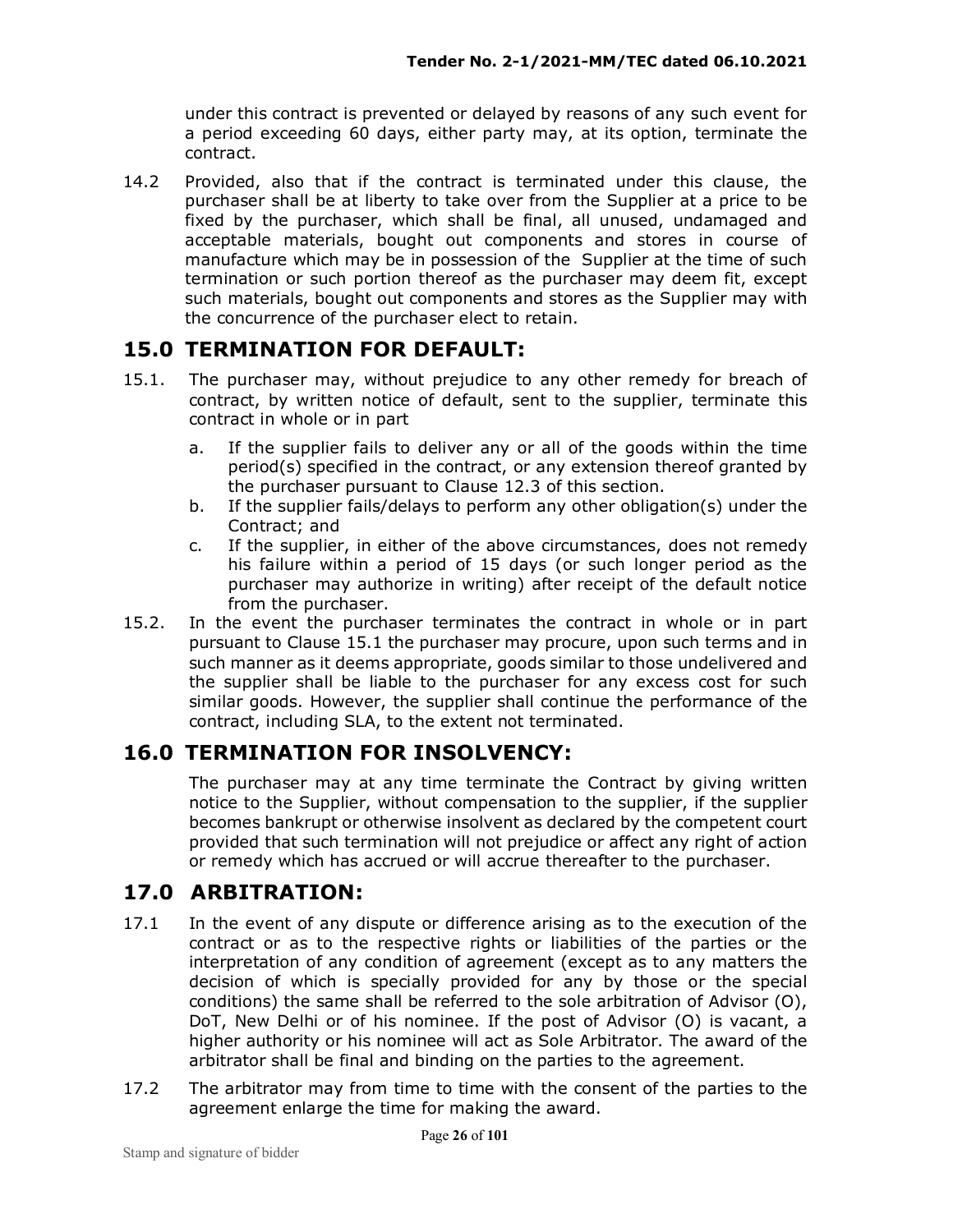- 17.3 Upon every such reference, the assessment of the cost incidental to the reference and award respectively shall be the discretion of the arbitrator.
- 17.4 The agreement to appoint an arbitrator will be in accordance with the Arbitration and Reconciliation Act. 1996.
- 17.5 In the event of such arbitrator to whom the matter is originally referred, being transferred or vacating his office or being unable to act for any reasons whatsoever another person shall be appointed to act as arbitrator by purchaser in accordance with terms of agreement and person so appointed shall be entitled to proceed from the stage at which it was left out by his predecessors.
- 17.6 The venue of arbitration shall be New Delhi the place from which the acceptance note is issued or such other places, as the Advisor (O) at his discretion may determine. In this clause, the terms Advisor (O) includes any other officer who is for the time being discharging the duties of Advisor(O), whether in addition to other functions or otherwise.

#### **18.0 SET OFF:**

 Any sum of money payable to the contractor (including security deposit refundable to him) under this contract may be appropriated by the purchaser or the purchaser or any other person or persons contracting through the purchaser and set off the same against any claim of the purchaser or purchaser or such other person or persons for payment of sum of money arising out of this contract or under any other contract made by the Contractor with purchaser of the purchaser or such other person or persons contracting through the purchaser.

## **19.0 COURT JURISDICTION:**

This Contract/PO is subject to jurisdiction of the competent Courts at New Delhi only.

#### **20.0 PAYMENT METHOD:**

- 20.1 Payment shall be made to the contractor electronically or through cheque for which a supplier shall provide the necessary details of his bank account.
- 20.2 Income Tax or any other applicable taxes shall be deducted at source at the time of payment to the contractor, in accordance with the provisions of the relevant applicable Acts.

#### **21.0 PAYING AUTHORITY:**

Sr. DDG (TEC), shall be the paying authority and A.O. (Cash), Telecommunication Engineering Centre, Gate No. 5, Khurshid Lal Bhavan, Janpath, New Delhi will be the disbursing authority.

## **22.0 CONSIGNEE AND OFFICER IN CHARGE:**

 ADG (AS), Telecommunication Engineering Centre, Gate No. 5, Khurshid Lal Bhavan, Janpath, New Delhi shall be Consignee for receipt of materials. ADG (TS), TEC or the authority designated by the purchaser will be the officer incharge for the complete project.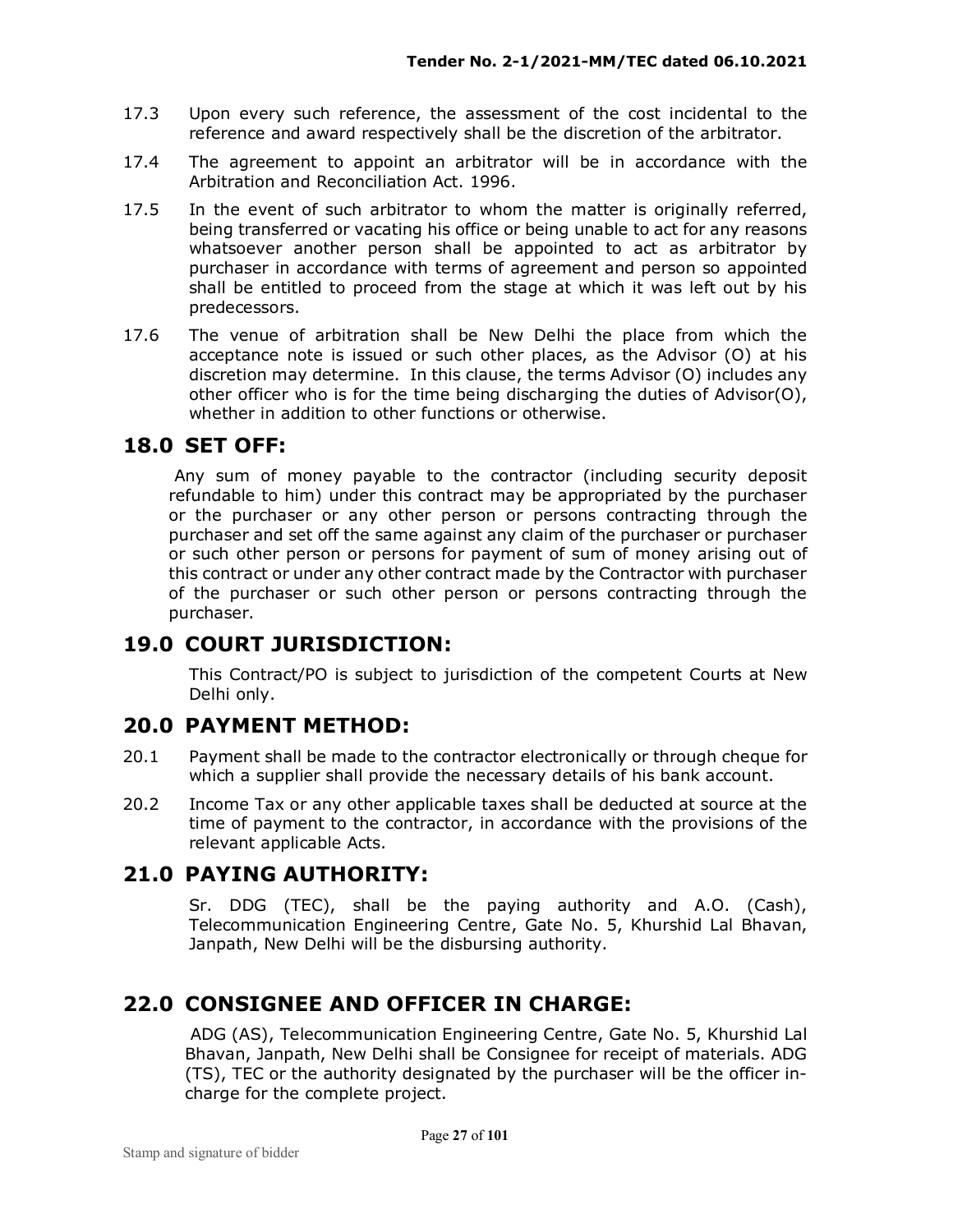## **SECTION - IV SPECIAL CONDITIONS OF CONTRACT**

- **1.0** The special conditions of contract shall supplement the 'Instructions to the Bidders' as contained in Section II & "General (Commercial) Conditions of the Contract" as contained in Section III and wherever there is a conflict, the provisions herein shall prevail over those in Section II and Section III. If there is any discrepancy in NIT and eligibility, terms & conditions stipulated in tender document, provision in the tender documents will prevail. For interpretation of any condition of this tender document, the decision of Purchaser shall be final and binding on the Bidder.
- 1.1 The bidder shall furnish the name of his respective OEM (if applicable), brand name, type of license, model no./version no and type of the products offered in this tender. The technical literature of the products should also be submitted. No change in either technology or product shall be permitted after opening of bids except for the upgraded version of that product with the prior approval of the purchaser.
- 1.2 The supplier with regard to item supplied will comply with applicable PMI directive (Preference to Make in India) issued by Government of India subject to meeting of Technical and Commercial conditions of Contract.

### **2.0 Turnkey Project:**

The Supplier shall be responsible for the complete supply, installation, acceptance testing and commissioning of individual testing tool(s)/lab infrastructure item(s) for which the bidder has quoted under this tender. All DUTs (Device under Test) and /or software required for the purpose of completing the acceptance testing shall be arranged by the supplier at no extra cost to purchaser.

#### 2.1 **Supplier's Responsibilities:**

The responsibility of the Supplier shall be as follows:

- a. Supply, installation, acceptance testing, operation (if applicable) & maintenance of tools, related hardware with accessories and accreditation support.
- b. Supply and installation of spare parts, and special tools, etc., whenever required.
- c. Providing set of complete documents for respective tool(s) and lab infrastructure item(s). This shall include physical and wiring layout, network diagrams and operation and maintenance documents
- d. To conduct the required initial training and two more in-house trainings during the contract period as per requirement of Purchaser.
- e. The Supplier shall provide the peak power requirements and heat load of the equipment's / tools in technical bid.
- f. The Supplier shall provide fireproof cabling.
- g. The SUPPLIER shall depute fully competent and responsible Professionals at the Security test lab initially for installation till end of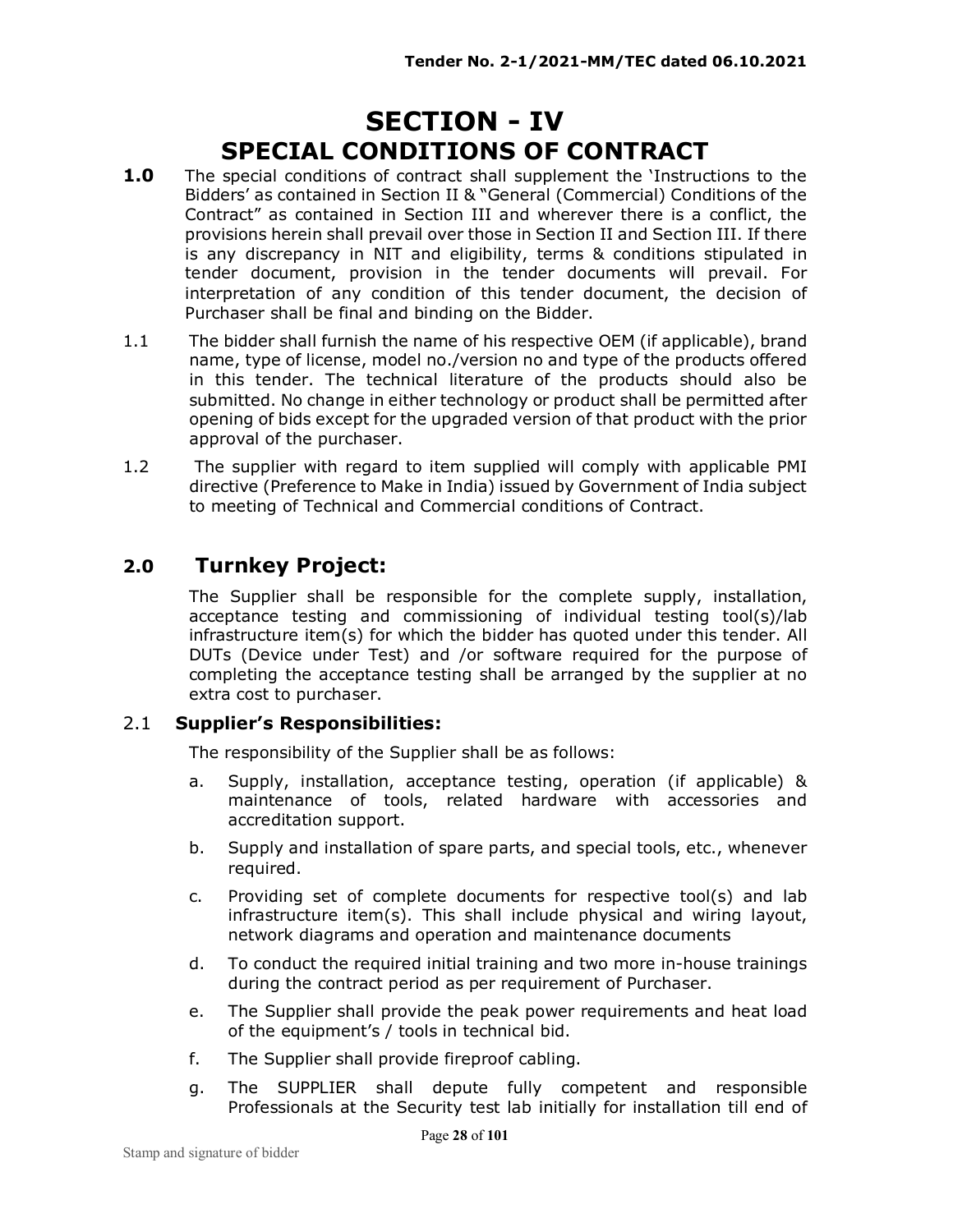warranty period for (i) penetration testing tool and (ii) Static code Analysis and Dynamic Analysis Application Security Testing Tool)with no associated liability on the purchaser. The Professionals shall have at least one year of hands on experience on the respective tools and atleast 2 years' experience in Information Security and shall be certified by GIAC/ISCII/ISASCA/CWNP or any other equivalent security certification. He/She shall be well verse in running tools being supplied to meet the scope of the SECURITY TEST Lab. Professionals shall be capable of giving all types of required technical guidance/assistance to the Incharge & staff of Security test lab in respect of configuration, creation of test scripts as applicable, testing DUT/EUT and reporting results.

h. Purchaser reserves the right to ask for the change of Professional deployed in case of unsatisfactory performance which must be complied within two weeks from the request made by the purchaser.

#### 2.2 **ROLE OF Purchaser:**

Role of Purchaser shall be to provide the following:

- a. Necessary infrastructure including Power backup and air-conditioned working space in the premises of purchaser.
- b. Space for installation of equipment in purchaser building.
- c. Facilities like AC electric power etc. for which planning and deployment shall be separately done for the SECURITY TEST lab required. The supplier shall provide all infrastructure requirements in Technical proposal.
- d. Necessary lab infrastructure like Racks and furniture shall be arranged by Purchaser.

#### **3.0 Complete System:**

The intention of this specification is basically to specify the main features required for the Security Test lab. The bidder is required to provide complete details of additional facilities/optional facilities available in the offered Security tools even though they may not be covered by these specifications. The list of specifications indicated in the Tender Document is indicative only.

#### **4.0 Project schedule:**

The supplier shall submit a detailed project execution plan within 15 days of issue of purchase order complying the clause 7.3, Section III, mentioning all activities like supply, installation and acceptance testing of the testing tool(s) and lab infrastructure item(s) of SECURITY TEST lab and abide by it.

#### **5.0 Installation, Acceptance Testing, Commissioning, Operations & Maintenance:**

5.1 It shall be the responsibility of the Supplier to install and successfully complete acceptance testing of the testing tool(s) and lab infrastructure item(s) including hardware and software within the specified period of time. It shall be ensured that all the necessary equipment is delivered in time.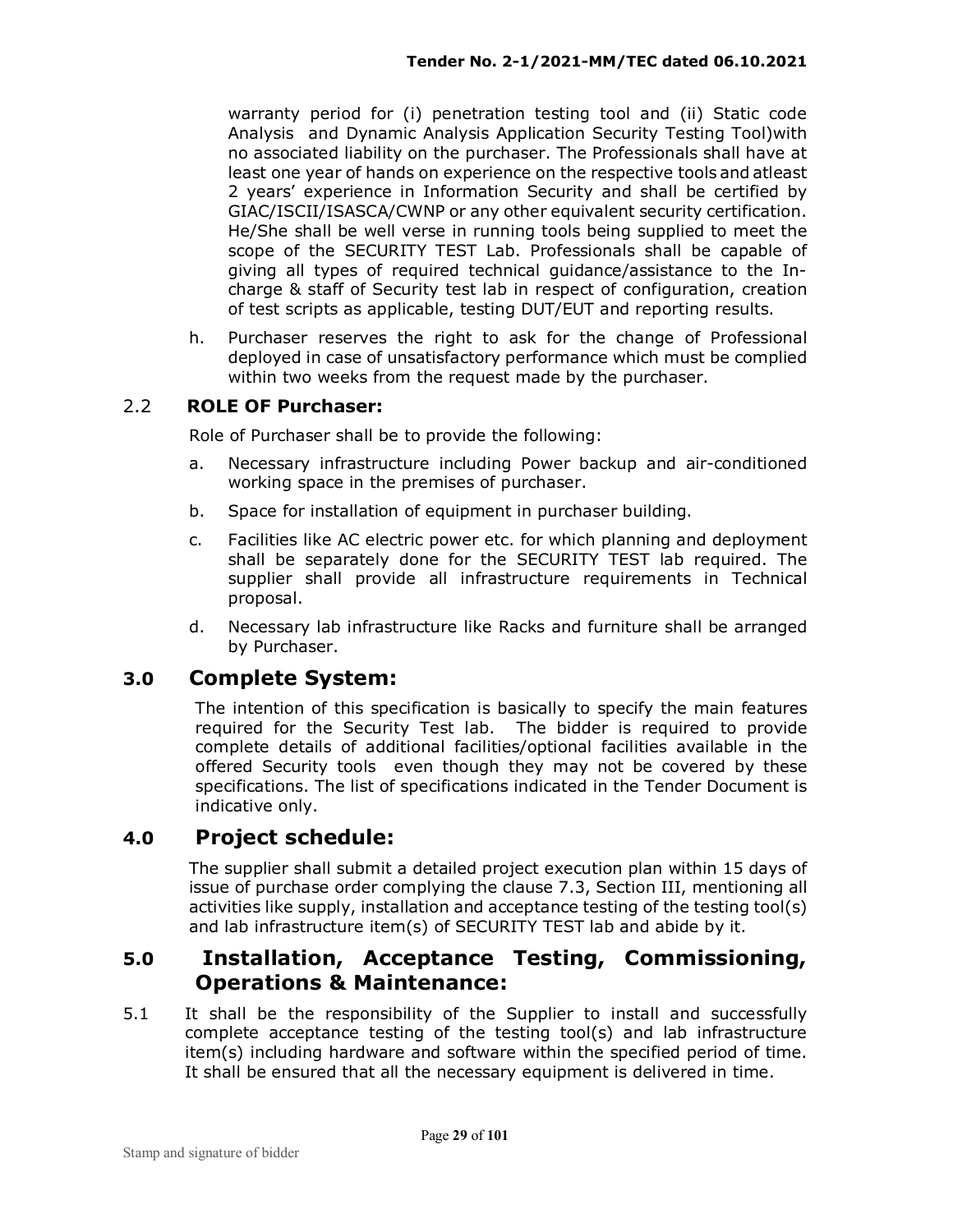The testing tool(s) and lab infrastructure item(s) shall be considered commissioned after acceptance testing by purchaser.

#### 5.2 **For the purpose of supply and acceptance testing of SECURITY TEST lab project the following terms shall be used:**

**Device under Test (DUT):** The set of DUTs to be arranged by the supplier for the purpose of acceptance testing of respective testing tool of SECURITY TEST Lab. For Fuzzer, DUT within the scope of this document shall mean set of equipment, software and tools in which protocols of List A of Fuzzer-E of Annexure IX are supported and can be verified.

**Equipment under Test (EUT)**: The equipment offered for testing to TEC after acceptance testing.

- 5.3 The testing tools of SECURITY TEST Lab shall be treated as commissioned on completion of following activities:
	- a. Installation, acceptance testing (acceptance testing as per the test schedule approved by the purchaser) with DUTs. In case of non-availability of DUTs, the simulators can be used to demonstrate acceptance testing.
	- b. Acceptance testing of LIST A of Annexure IX for Fuzzer-E, as per clause 9.1 of this Section.
	- c. Upgradation of the tools (if applicable),
	- d. Updation of the tools.
	- e. Verification of stock including spares, softwares and its licences.

In addition to above, there shall not be any pending performance and availability issues. At the same time performance of the professional(s) for respective tool, i.e. (i) penetration testing tool and (ii) Static code Analysis and Dynamic Analysis Application Security Testing Tool), positioned in the lab by the supplier should have been satisfactory as judged by the purchaser.

5.4 Onsite support of domain expert professionals for following testing tools shall be made:

| S   | Tools                       | Duration                               |
|-----|-----------------------------|----------------------------------------|
| No. |                             |                                        |
|     | Static code Analysis and    | From installation till end of warranty |
|     | Dynamic Analysis            | period                                 |
|     | <b>Application Security</b> |                                        |
|     | Testing Tool)               |                                        |
|     |                             |                                        |
|     | Penetration Testing Tool    | From installation till end of warranty |
|     |                             | period                                 |

**Note:** Professional service charges, for the warranty period, may be quoted separately for items mentioned at S. No. 1 & 2. The supplier must ensure the availability of trained professionals on a daily basis. However, TEC reserves the right to extend the service of professionals as and when required after the expiry of warranty period on the quoted rate.Professional service charges, for the contract period, may be quoted separately for items mentioned at S. No. 1 & 2. The supplier must ensure the availability of trained professionals on a daily basis.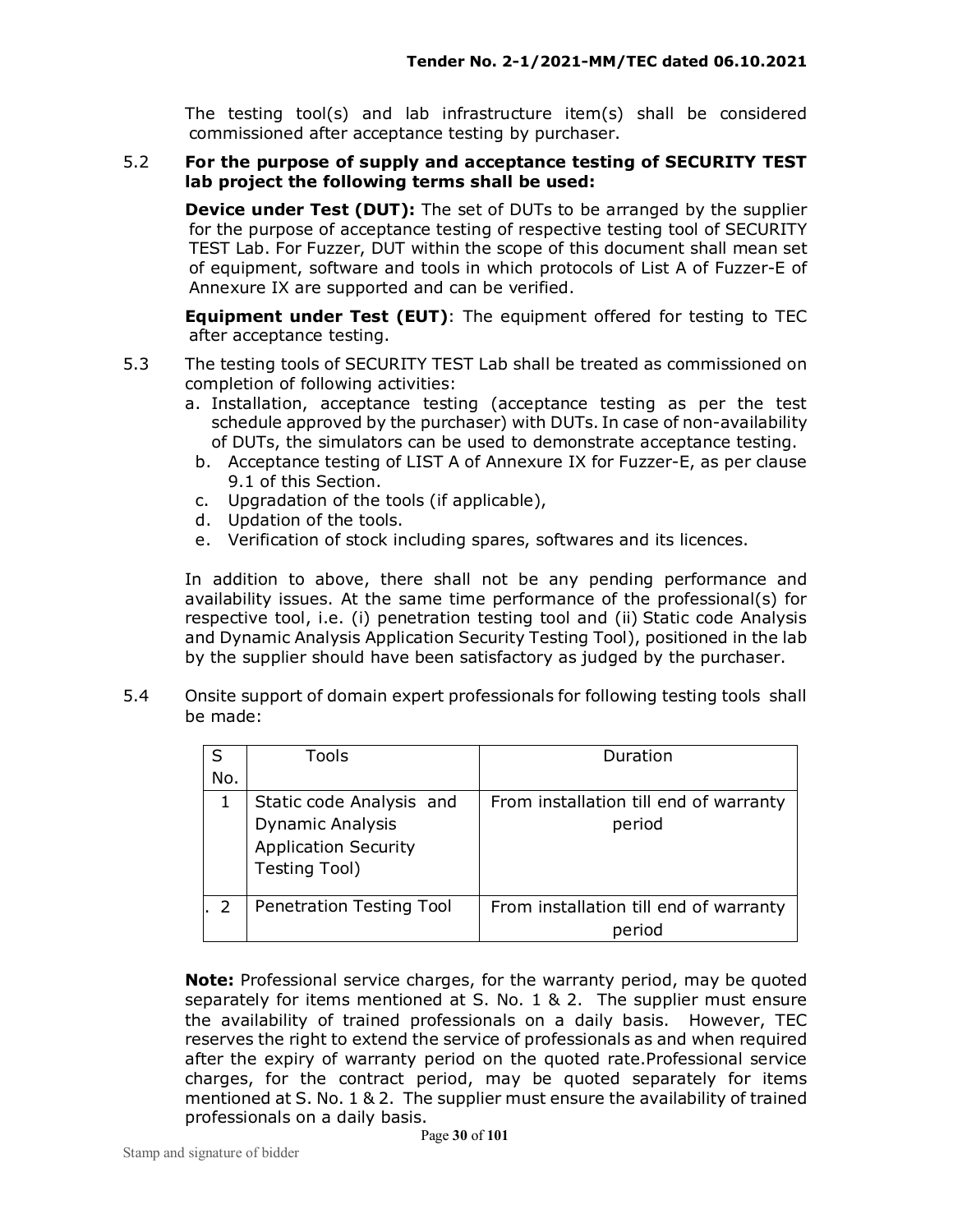## **6.0 Acceptance testing:**

- 6.1 The acceptance testing of the Security Test lab tools shall be carried out by a committee constituted by the purchaser at the installation / purchaser site. The supplier shall be required to give a detailed test plan for the equipment supplied within fifteen days of the placement of PO. The test plan shall cover testing of various DUTs along with its OS, networking software and application software. The test plan shall also cover all the tools that are being supplied to meet the scope and objective of the SECURITY TEST Lab. The test plan shall be approved by the purchaser with modifications as deemed fit and the same shall be final. The test plan shall include the hardware (the entire technical requirement mentioned in the specification) and the software related tests. Purchaser reserves the right to conduct certain tests, wherever offered, at any site other than the installation site. The supplier shall make necessary arrangements to facilitate smooth testing of the offered equipment. Delay in submission of test plan and acceptance testing of respective testing tool and lab infrastructure item(s) of SECURITY TEST Lab shall result in LD as per clause 13 of Section III.
- 6.2 Non-completion of acceptance testing shall not prevent the purchaser to use the lab for commercial purpose.
- 6.3 If there is any delay in completion of acceptance testing beyond prescribed time, the supplier shall provide support as applicable during warranty period without any cost to the purchaser. Any non-compliance to these obligations as per clauses 5 & 12 of this section and clause 8 of Section III will lead to LD's/actions as per terms & conditions mentioned in the tender document. This shall not constitute start of warranty period as per clause 12 of this Section.

#### **7.0 TRAINING:**

- 7.1 The supplier shall submit a generic initial training/lecture plan with names of topics proposed to be covered along with the acceptance of APO. The purchaser will finalise the training schedule including the contents of the training which will be binding on the supplier. The training shall commence within six weeks after placement of PO.
- 7.2 The initial training shall be for at least ten persons at the established centres of the respective OEMs by the employees of OEMs. The training will be provided without any extra cost to the purchaser. The transport/boarding/lodging expenses of the trainees will be borne by the purchaser. All other costs, including that of trainer, training material, training tools/aids and generation/evaluation of test reports, will be borne by the supplier.
- 7.3 Initial training shall be followed by two onsite trainings for at least 10 persons within two years of the commissioning of respective testing tools of SECURITY TEST Lab. Delay in providing onsite training shall result in extension of warranty. The training requirement for initial and 2 onsite trainings each for various tools are as follows: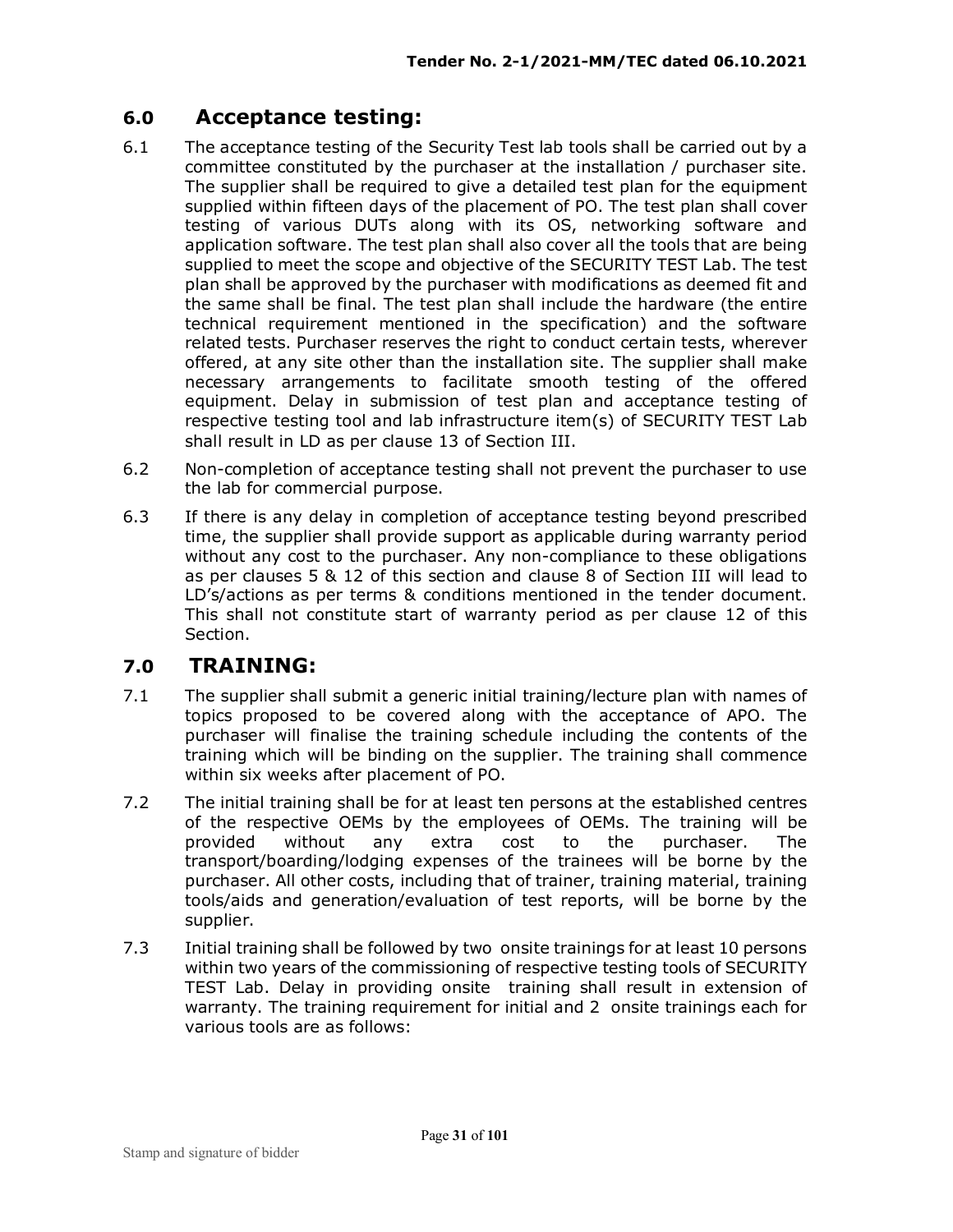| S              | <b>Tools</b>                          | Duration (in days) for total 3 |
|----------------|---------------------------------------|--------------------------------|
| No.            |                                       | trainings(minimum)             |
| 1              | Vulnerability Assessment tool (CVE    | 6                              |
|                | Complied)                             |                                |
| $\overline{2}$ | Vulnerability Assessment tool (CCS 7  | 6                              |
|                | related)                              |                                |
| 3              | Fuzzing tool (Ethernet Interface)     | 9                              |
| 4              | Static code Analysis and Dynamic      | 6                              |
|                | Analysis Application Security Testing |                                |
|                | Tool)                                 |                                |
| 5              | <b>Binary Analysis Tool</b>           | 6                              |
| 6              | Penetration Testing Tool              | 9                              |

- 7.4 Training material, in the form of high quality printed documents and/or in the form of soft copy, shall be provided by the contractor to every trainee. One set of training material shall also be given to consignee and ADG (MM), TEC both. The training material would be standard, which the OEMs provide to their other clients globally. The purchaser reserves the right to reject training material, if not found of proper quality. In such a case the supplier shall immediately replace rejected material with good quality material.
- 7.5 The training shall include class room and hands on practical sessions on the following:
	- i. Installation and Configuration of the respective testing tool(s) (including hardware and software)
	- ii. Operation and Maintenance of the respective testing tool(s) (including hardware and software)
	- iii. Testing procedure for different Applications Software/ Networking Software / Operating System
	- iv. Day to day maintenance and up gradation of testing tool(s).

## **8.0 TAKING OVER OF THE TESTING TOOL(S) AND LAB INFRASTRUCTURE ITEM(S) OF SECURITY TEST LAB:**

The testing tool(s) of SECURITY TEST Lab shall be taken over by the consignee on fulfilment of the following conditions:

- a) Commissioning of respective testing tool(s) of SECURITY TEST Lab as defined in clause 5.3 of this Section.
- b) Imparting initial training as per clause 7 above.

#### **9.0 UPDATES:**

- 9.1 All software features provided initially with various tools including protocols listed in LIST A and B in Annexure IX of the tender document shall fall within the purview of updates.
- 9.2 The supplier shall provide correction patch for any software bug, noticed from the date of supply till the end of contract, in the supplied software, at no extra cost to the purchaser. This shall also cover updates as per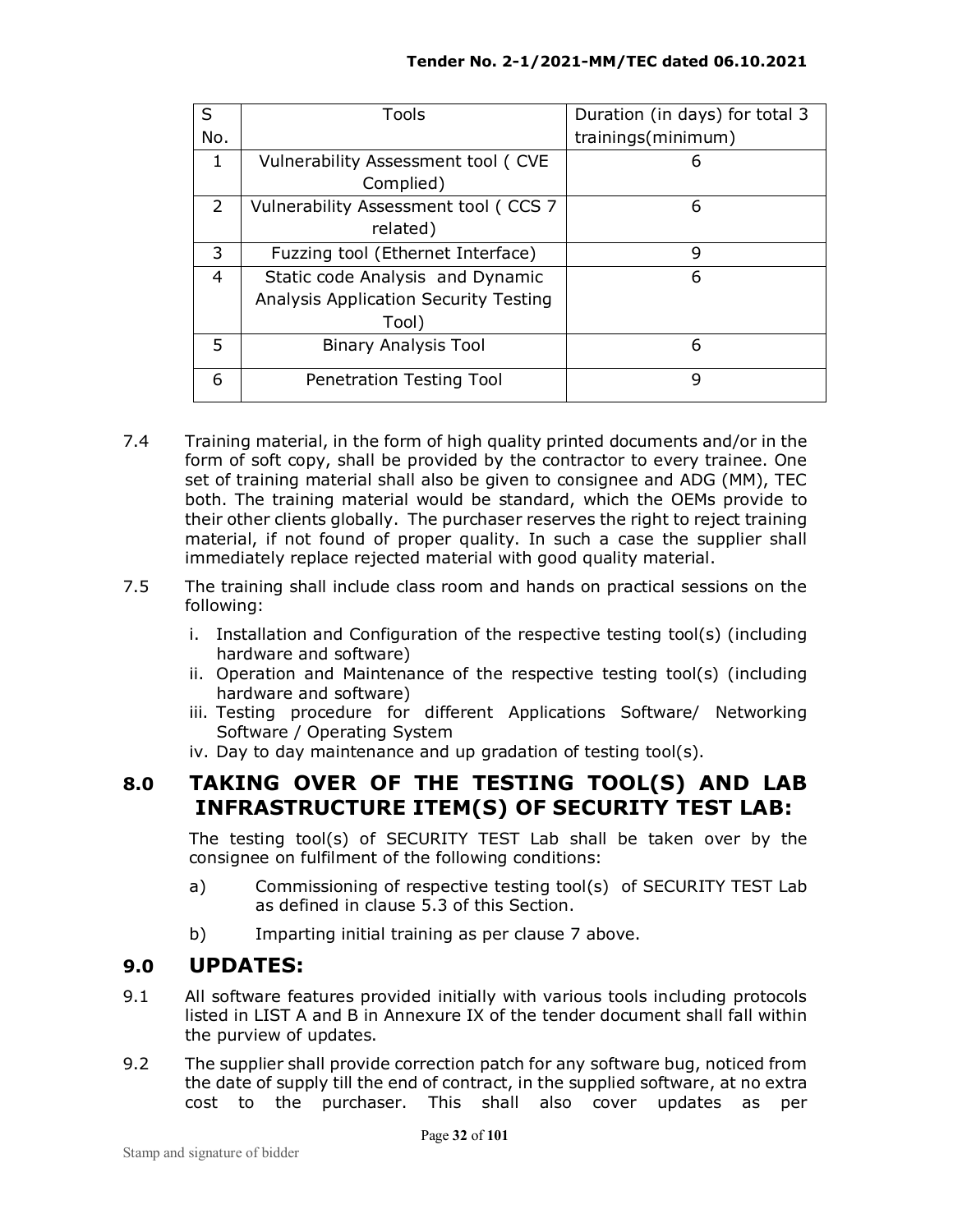3GPP/3GPP2/IETF/ITU-T/MEF/Broad Band forum/IPv6 Forum/any other protocol already mentioned in the technical conditions specified under Section V, at no extra cost to the purchaser.

- 9.3 Update in VA tool shall be done on weekly basis. For VA tools the updates shall be done in complete synchronization with the vulnerabilities published in catalogue (CVE/NVD/any other telecom vulnerabilities catalogue) update. In case, purchaser requests update of VA tool because of declaration of any special vulnerability, VA tool shall be updated within 2 days. LD charges for delay in updation shall be Rs 1000 per day for first two days followed by Rs 5000 per day.
- 9.4 Any media used for upgradation and updates shall remain within the SECURITY TEST Lab premises.

#### **10.0 UPGRADATION:**

- 10.1 The project envisages supply, installation, acceptance testing, commissioning, and two-year warranty after commissioning and there after five years of Annual Maintenance support as per SLA for the respective item(s) of the SECURITY TEST lab in TEC.
- 10.2 The supplier shall quote cost of Annual Maintenance Service Level Agreement(SLA) as detailed in Price Schedule. The scope shall broadly include:
	- A. Services for Annual Maintenance which will also include cost of update/upgradation as per 3GPP/3GPP2/IETF/ITU-T/MEF/Broad Band forum/IPv6 Forum/any other protocol for Fuzzer and cost of upgradation of other tools for the entire duration of Contract.
	- B. Upgrade/Repair/replacement cost of associated hardware of the security tool to meet desired performance.

The detailed scope may be seen in Clause 11 of this Section.

- 10.3 Upgradation of various tools shall also mean any new feature developed by the OEM which is not covered in clause 9 of this section. The upgrade requirement of various tools shall be as per Section V (TECHNICAL SPECIFICATIONS & SCHEDULE OF REQUIREMENT).
- 10.4 Keeping the lab up-to-date by way of timely upgradation and updates is very crucial for this project.
- 10.5 Upgradation of the tools shall be intimated by the supplier within one week from the date of release.
- 10.6 Any hardware, software, firmware which is required as a pre-requisite to support upgradation shall be provided free of cost. Any specific training to utilize the upgraded feature shall be provided on site by the supplier at no extra cost to the purchaser.
- 10.7 Updates and Upgrades shall not be allowed remotely. Separate platform shall be provided for updates and upgrades. Remote supervision of SECURITY TEST Lab tool(s) and lab infrastructure item(s) shall not be permitted.
- 10.8 LD charges of Rs Ten thousand per week or part thereof shall be levied in case of delay in upgradation of testing tools of the SECURITY TEST lab as per the requirement of clause 10.1 to 10.7 above. In case the tools are under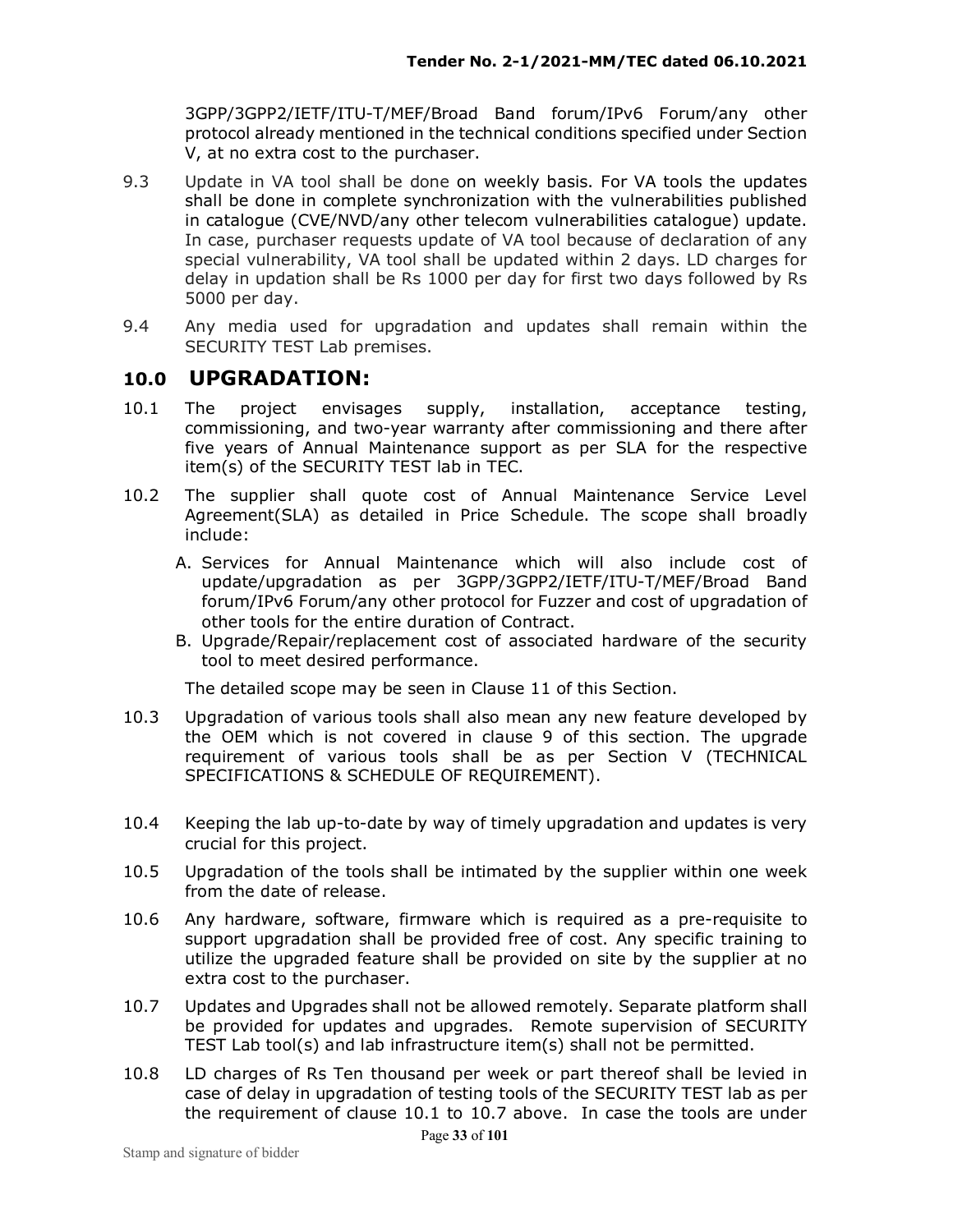use to test offered EUT and their non-updation and non-upgradation is hampering the testing activities, LD shall be Rs five thousand per calendar day of delay.

### **11.0 Annual Maintenance SERVICE LEVEL AGREEMENT (SLA):**

The SLA will come into force immediately after completion of warranty period and shall be valid for five years. No separate SLA agreement will be signed as the same will be part of the Purchase Order itself.

- 11.1 During the period of SLA, the Supplier shall inter alia:
	- i Diagnose the hardware and software faults.
	- ii Rectify the hardware and software faults.
	- iii Repair and replace the faulty PCB/modules and any other equipment or part thereof.
	- iv Carry out the periodic preventive maintenance on quarterly basis or as recommended by OEM's of the tools.
	- v Supply all software updates on continuing basis.
	- vi Perform Software maintenance like software debugging, patch implementation, version control of software, document generation and repository of working versions.
	- vii Software upgrades and new software versions, of the new releases/ upgrades of - various standards, specifications, recommendations, etc. (of ITU, IETF, ETSI, IEEE, 3GPP, 3GPP2, MEF, IPv6 forum, etc.).
	- viii Create various customized reports and DUT/EUT test results from testing tools as required and specified by purchaser from time to time*.*
	- ix The supplier shall provide assistance in integrating testing tools of the SECURITY TEST lab, including API support, with other labs in purchaser premises and to resolve any problems that may arise during integrated testing of an EUT/DUT.
	- x The SUPPLIER shall be solely responsible for the maintenance, repair & upgradation of the software/hardware systems, equipment's and parts thereof and purchaser shall not be liable to interact with any of its partners or OEMs.
	- xi The supplier shall provide assistance including documentary support required for accreditation of lab and its renewal as per the requirements of accreditation agency.
	- xii SUPPLIER shall provide to purchaser within one week, as part of SUPPLIER's monthly performance reports, a set of reports to verify SUPPLIER's performance and compliance with the Service Levels in a form and structure as approved by the purchaser.
	- xiii No post-reporting adjustment shall be made to any Service Level performance data or supporting information without purchaser's approval.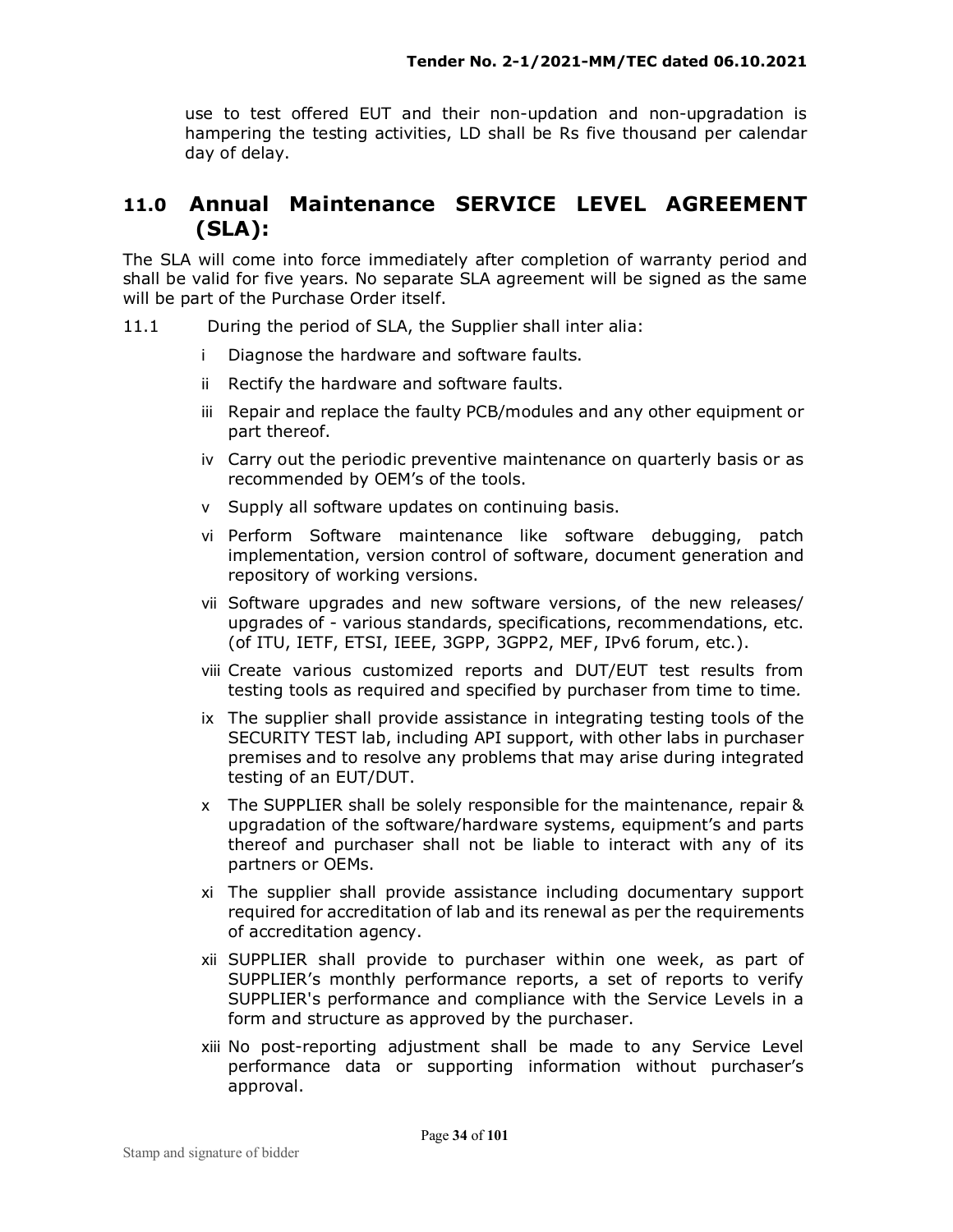#### **12.0 Warranty and Service Level Agreement (SLA):**

- 12.1 The supplied solution shall be under **warranty for a period of two years** from the date of commissioning of the project. The contractor shall provide efficient after-sales support for repair, required Professionals as per clause 5.4 of this section, updates and upgrades of the supplied item(s) in the warranty period and in form of SLA as specified in Clause 11. No separate SLA agreement will be signed as the same will be part of the Purchase Order itself.
- 12.2 During warranty and acceptance testing the Supplier shall perform all the functions as enunciated under the SLA free of cost. All the penalty and LD clauses shall be applicable during the period of warranty and acceptance testing also in case of failure on part of supplier.
- 12.3 The supplier shall, undertake to maintain the equipment for hardware, software, firmware and any other related item(s) supplied by them and take full responsibility for their continuous working. The SLA shall include periodic testing, preventive and corrective maintenance including replacement of spare parts. The offered rate for 5 years shall be clearly specified. Supplier shall be responsible for complete technical/operation support during the warranty/SLA period.
- 12.4 The supplier shall provide necessary technical support including proper documentation and parallel test report of accredited lab using the respective test tool so that the purchaser is able to get the SECURITY TEST lab accredited as per requirement by DOT or any other agency authorized by DOT.

Failure to submit documents and parallel test report for lab accreditation within 6 months after such request from purchaser, due to reasons attributable to supplier shall result in:

(a) Extension of the warranty/SLA of respective tool during warranty period.

(b) Extension of SLA of respective tool and accordingly payment of SLA of that quarter shall be made on completion of extended SLA of that quarter during SLA period

In case of extension of warranty/SLA, the PBG shall also be extended by the supplier, accordingly.

#### **13.0 Evaluation of SLA in Bid:**

- 13.1 The supplier shall quote for Annual Maintenance Service Level Agreement for 5 years beyond 2 year warranty. The cost shall be quoted as a lump sum for maintenance, Updates, Upgradation and visit of the engineers as and when required. The supplier of penetration testing tool and Security Testing Tool for application (SAST & DAST) shall separately quote for the SLA charges for services of professionals for 5 years.
- 13.2 The evaluation and comparison of responsive bids shall be done on the total price of the respective tool, SLA charges for Annual Maintenance and upgradation and SLA charges for services of professionals (wherever applicable) offered inclusive of Levies & Taxes i.e., GST, packing, forwarding, freight and insurance etc. as indicated in the Price Schedule.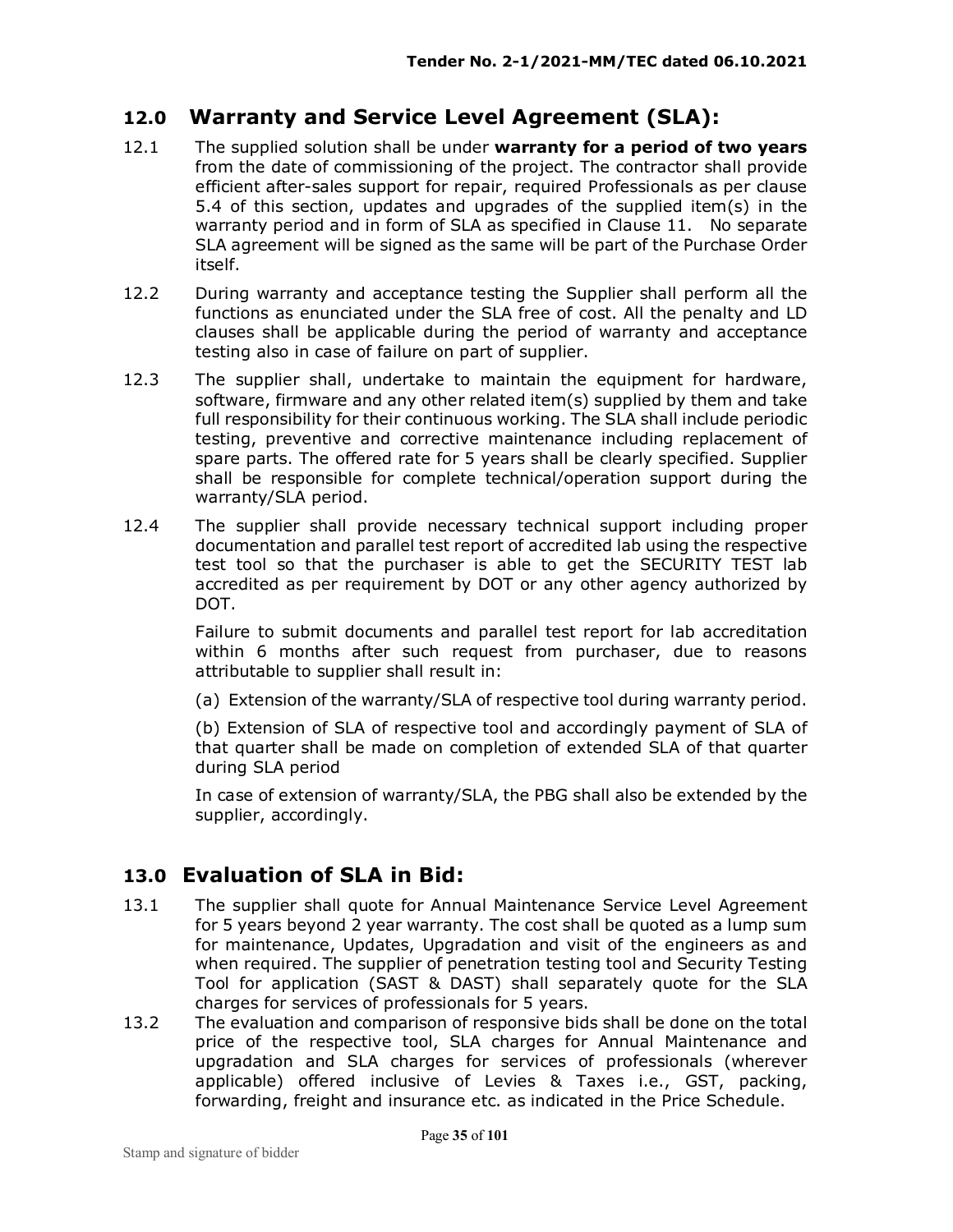### **14.0 LIQUIDATED DAMAGES:**

14.1 In case testing tool(s) and lab infrastructure item(s) are completely or partially non-available then the severity level shall be defined as per the system non-availability calculated over a period of one month with respect to availability prescribed in clause 19.2. The LD in such cases shall be imposed as:

#### *0.2% of the pro-rata monthly SLA charge (excluding Cost of Services of Professional(s)) for every 0.1% drop in availability. However for the 1st year of warranty the LD shall be 0.2% of the pro-rata monthly SLA charge for every 1% drop in availability. Any drop in availability shall be counted in steps of 0.1% or 1.0% as applicable.*

- 14.2 Delays other than specified above including attending to the dockets, the supplier shall be liable to pay liquidated damages of Rs. 1000 per day which will be deducted from the payments of SLA charges due to the supplier.
- 14.3 For the liquidated damages accrued during the warranty period, the deduction shall be made from the pending bills for supply of equipment and if required from PBG against the supply contract. The remaining amount, if any, shall be adjusted in the SLA bills/PBG.
- 14.4 The liquidated damages for carried over faults and upgradation at the end of a quarter of SLA shall be taken in to account while paying the charges for the next quarter of SLA. The LD for carried over faults at the end of SLA shall be taken in to account while paying the charges of last quarter of last year of SLA and if required shall be deducted from PBG.
- 14.5 Delay in return of repaired card/system, LD charges shall be Rs. 500/day.
- 14.6 The supplier of penetration testing tool and Security Testing Tool for application (SAST & DAST) must ensure the availability of trained Professional(s) on daily basis. Non availability of Professional(s) will result in LD of 2% per working day of the pro rata monthly cost of services of professional(s), in addition to the pro-rata cost deduction of that day. The per day charge will be calculated by dividing the pro rata monthly cost of services of professional(s) with the no. of working days in the month.
- 14.7 Delay in replacement of professional(s) beyond two weeks from the request made by the purchaser, LD charges shall be Rs. 2000/day.
- 14.8 Any delay in the restoration of a fault, as recorded in the FAULT-DOCKET, outside the domain of system availability and system performance, beyond a period of 48 hours, LD charge shall be at Rs 1000/day.
- 14.9 Liquidated Damages (L/D) shall be recovered from Contract Performance Bank Guarantee (PBG), if the amount to be recovered cannot be adjusted against SLA amount due for the corresponding period. In such a case the Contractor shall replenish the PBG to original value within 30 days of recovery. The PBG shall be renewed from time-to-time till all the liabilities under the contract are resolved by the contractor, or till 6 months beyond the expiry of SLA period of supply, whichever is later.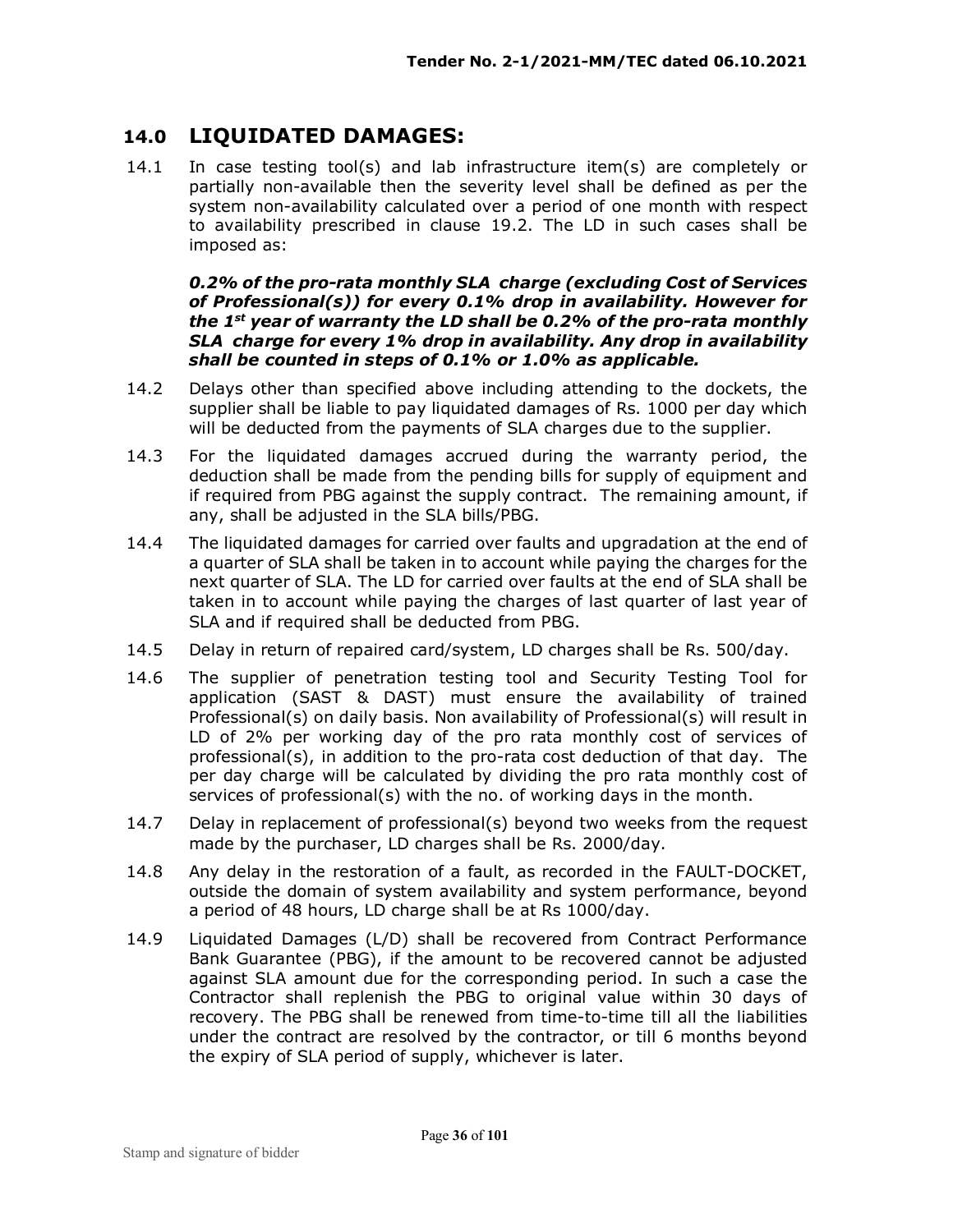14.10 Annual Amount of liquidated damages on all accounts during SLA period shall not exceed 1.5 % of total cost of security testing tools. This limit also applies to LD charges as mentioned in clause 9.3 and clause 10.8 of Section IV.

# **15.0 Annual Maintenance SLA CHARGES AND PAYMENTS:**

- 15.1 The charges for SLA will be as given in the purchase order.
- 15.2 Purchaser shall not pay any charges in advance.
- 15.3 The payment for SLA, after completion of warranty, shall be made quarterly on pro rata basis based on production of bill/invoice duly certified by Purchaser representative for successful execution of SLA. The payment will normally be released within 30 (thirty) days of the receipt of the bill duly completed and endorsed by the SECURITY TEST Lab in-charge.
- 15.4 Payments shall be made after deducting LD if any and statutory levies and taxes.
- 15.5 Purchaser reserves the right to adjust any over-payment of SLA charges, any time during the period of SLA.
- 15.6 If the fault occurs at the end of an SLA period of any quarter it will be carried forward to the next SLA period of next quarter.
- 15.7 The faults/complaints reported before completion of last year of SLA and remaining unattended/unrectified will have to be rectified without any payment after completion of SLA contract of 5 Years.

# **16.0 MAINTENANCE OF HISTORY SHEET AND LOG BOOKS:**

- 16.1 The designated in-charge of the SECURITY TEST Lab shall maintain a log book/ history sheet to record, events including alarm, faults (including restarts) and updates and upgrade activities, test in progress etc., which shall be verified by supplier.
- 16.2 History sheet proforma shall become part of this agreement. Purchaser reserves the right to make changes in the proforma proposed by the Supplier which shall be submitted at the time of installation.
- 16.3 The Supplier shall provide detailed maintenance procedures and proforma of the history sheet. The officer In charge of the Security Test Lab shall fill up the history sheet containing the statistics about the health of the Security Test Lab equipments installed at the Lab and send a report to the Technical support and national Center of the Supplier on monthly basis. Based on the History sheet report, the Supplier shall analyze the health record of Security Test Lab and if something alarming or unusual is noticed, shall advise the incharge of Security Test Lab to take necessary actions for preventive maintenance of such equipments. These instructions for preventive maintenance shall be passed on to Security Test Lab staff in writing and by sending experts to the SECURITY TEST lab as special activity.

# **17.0 Software License:**

All software prices shall be quoted on fixed price basis including license fee for the entire contract period.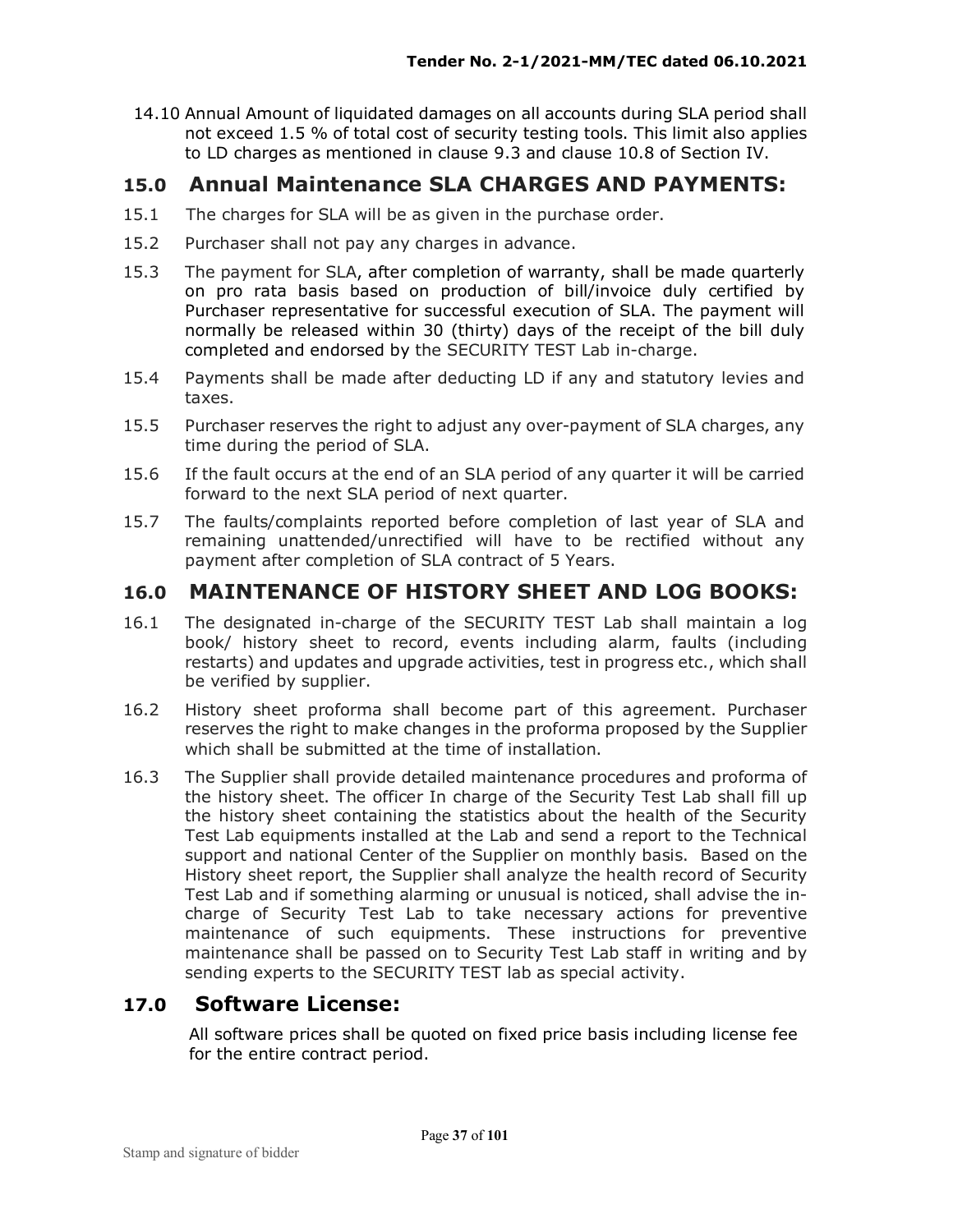# **18.0 List of Essential Spares:**

Sufficient number of replaceable spare parts shall be kept by the supplier at the purchaser premises. The SLA quote shall be with user replaceable spares stocked by supplier at his cost at the purchaser premises. The list of spares, if applicable, should be submitted at the time of acceptance testing.

# **19.0 INCIDENT MANAGEMENT - HARDWARE AND SOFTWARE DEFECT:**

- 19.1 Following Hardware and Software defects shall be treated as non-availability:
	- (a) Testing tool crash or complete disruption of testing activities.
	- (b) Any performance degradation which means testing tool hangs (stuck) testing tool not operative, or there is unreasonable wait times for resources or response as if the testing tool is hanging
	- (c) Testing tool crashes repeatedly under normal use.
	- (d) Operational error which means testing tool is impaired in full or in part.

## 19.2 **Permissible Minimum Availability of Security Lab tools**

| <b>System availability</b>                                                      | <b>Metric</b><br>(Uptime) |  |  |
|---------------------------------------------------------------------------------|---------------------------|--|--|
| Vulnerability Assessment Tools (CVE and CCS7)                                   | $99\%$                    |  |  |
| Fuzzing Tool (Ethernet Interface)                                               | 99%                       |  |  |
| Static code Analysis and Dynamic Analysis<br>Application Security Testing Tool) | $99\%$                    |  |  |
| <b>Binary Analysis tool</b>                                                     | 99 %                      |  |  |
| Penetration testing tool                                                        | $99\%$                    |  |  |

i. The metric values of the availability of the lab tools are inclusive of any planned outages and are measured over a period of one month.

- ii. The desired system availability over a defined period shall be ensured. Scheduled backup and other recovery functions must be clearly identified by the supplier.
- iii. In case a testing tool is completely or partially not-available then the severity level shall be defined as per the testing tool non-availability calculated over a period of one month. The LD in such cases shall be imposed as per clause 14 of Section IV.

#### 19.3 **TECHNICAL SUPPORT CENTRE:**

i) The supplier shall have at least one Technical Support Center in India. The supplier may decide the location, resources, manpower, etc. of such Center so as to meet the criteria for fault restoration/faulty unit repair times as mentioned in the SLA. The SUPPLIER shall furnish the names, locations, complete postal address, Email address, Telephone numbers and FAX numbers of the Technical Support Center at the time of signing this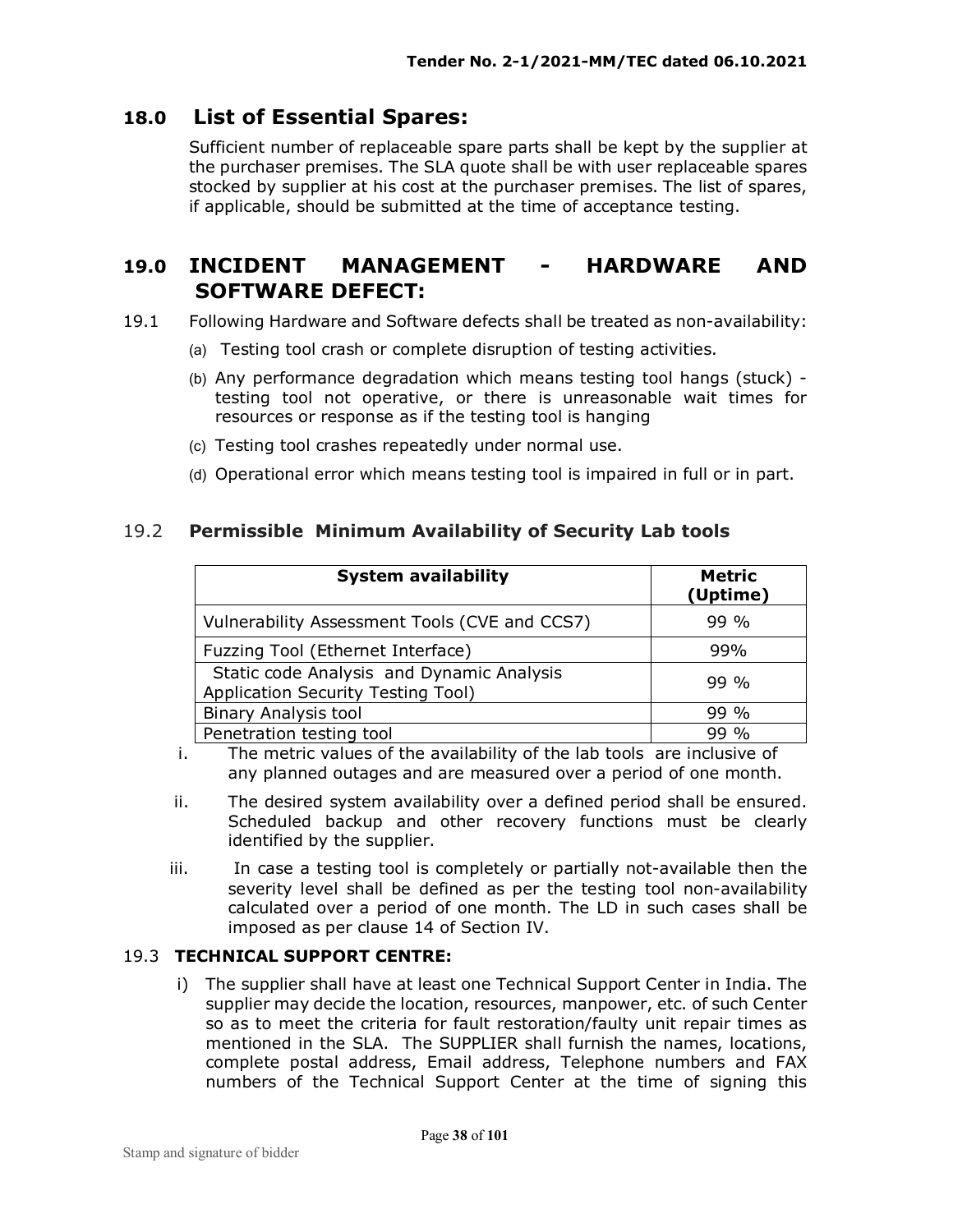Agreement. The SUPPLIER shall also specify the details of Technical Support Center in the format given below.

#### **Details of Technical Support Center**

- 1. Location of Technical Support Center:
- 2. Name of the Contact person:
- 3. Postal Address:
- 4. Telephone Numbers Minimum two:
- 5. Mobile Phone Number:
- 6. FAX Number:
- 7. e-mail:
- ii) The SUPPLIER shall also provide the name of alternate contact person or Technical Support Center with address/ email address & telephone /FAX no. which may be contacted by purchaser staff for support in case of no response/poor response from the designated Technical support center. This, however, shall not preclude purchaser from imposing the penalties, if any, as applicable as per the terms & conditions of this agreement.
- iii) Any change in Address, Email address, Phone number, FAX Number etc shall have to be intimated in writing by the SUPPLIER to the concerned In charge of the Security test lab at the earliest. If the station In charge of the Security test lab is unable to report the faults to the normally assigned Technical support Center due to the change of email, phone number etc. the fault will be reported (as per provision of (i) above) and the SUPPLIER shall be responsible for rendering all the maintenance support services to the SECURITY TEST lab as per the terms and conditions of this Agreement.

# **20.0 RESPONSIBILITIES OF TECHNICAL SUPPORT CENTER:**

- 20.1 The SUPPLIER shall ensure that the Technical support center(s) is/are manned by fully competent and responsible Engineers, who are:
	- a) Capable of giving all types of necessary technical guidance/ assistance over phone to the In-charge of Security test lab, for fast restoration of faults. Telephonic assistance shall be made available between 9am to 6 pm IST from Monday to Saturday.
	- b) Capable of attending the faults in testing tool(s) and lab infrastructure item(s) at the Security test lab site whenever needed by deputing competent technical expert.
- 20.2 The other responsibilities of the supplier for their respective tool(s) and lab infrastructure item(s) are:
	- i) The Technical support Center shall collect the faulty modules/cards/units/PCBs etc. from Security test lab and repair / replace them with good cards during the period of SLA.
	- ii) The SUPPLIER shall either carry-out the repair on its own or through the facilities of third party or parent company. In all cases, however, purchaser shall interface only with this SUPPLIER.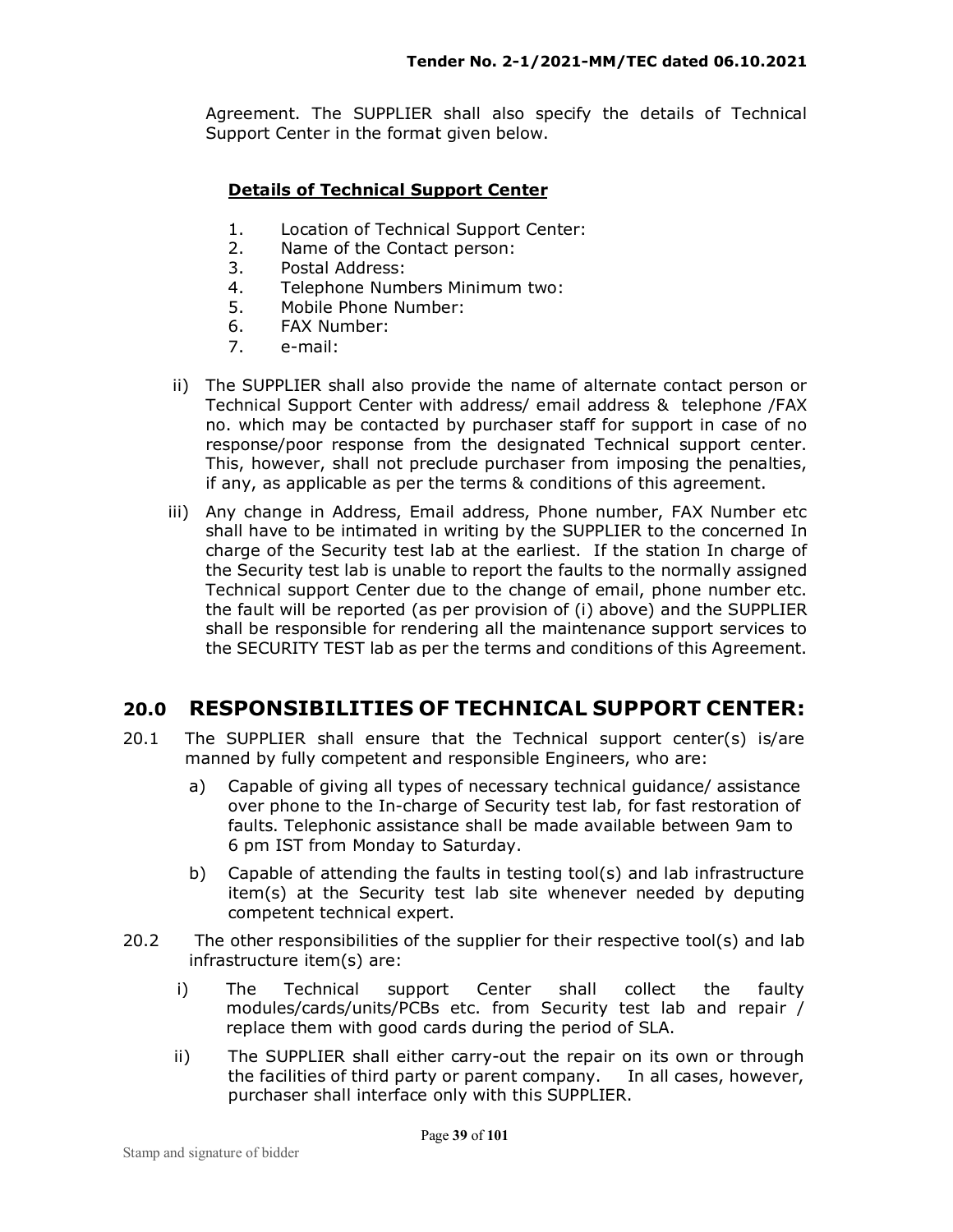- iii) The first line maintenance shall be done by authorized staff of supplier by replacement of the faulty /affected Hardware/ Software module with a readily available good Hardware/ software module, stocked at the site by the SUPPLIER at his (Supplier's) cost or out of the spare capacity or any other module arranged by the supplier as the case may be. Decision whether the Hardware/ Software module / cards for the respective tools and lab infrastructure item(s) at SECURITY TEST Lab can be made spare or not shall rest with purchaser.
- iv) The responsibility of packing & dispatch of faulty Hardware/ Software modules/ cards/ units/ PCB etc. at the site of purchaser as well as at the repair/ maintenance site shall lie with the Supplier.
- v) The SUPPLIER shall ensure repair or replacement of the faulty equipment/card, within 30 days (including transit time) of reporting of the faulty equipment from purchaser to the SUPPLIER's designated Technical support Centre. The cost of transport on both sides shall be borne by the SUPPLIER. The 30 days' time shall be calculated from the date of reporting the faulty equipment at the SUPPLIER's designated premises to the date of receiving back of the repaired / replacement of the same at purchaser.
- vi) The Supplier shall set up Fault Management System to register the fault dockets and its management.

# **21.0 TECHNICAL SUPPORT PROCEDURE:**

- 21.1 The following procedure shall be followed for Technical support:
	- i) In case of any fault, abnormality in the system, partial or total failure of the system, the officer In-charge of the Security test lab will immediately contact the designated Technical support Center of the SUPPLIER and give information about the nature of fault over phone / FAX /e-mail.
	- ii) The details of the faults reported shall be recorded in a prescribed format, called the **"FAULT – DOCKET"** as given in **Appendix-A** of this Agreement. Changes in the "FAULT – DOCKET" may be incorporated for better reporting and recording reconciliation of the faults at Security test lab and also at Technical Support Center of the SUPPLIER by mutual agreement and understanding, to best utilize the Fault Docket facility as and when such need is felt. To this end changes in fault reporting procedures can also be incorporated.
	- iii) Even if the fault is reported over phone to the Technical Support Center a copy of the "Fault Docket" duly filled in by the officer In-charge of Security test lab shall be sent by FAX/email to the Technical support Center of the SUPPLIER for records. The time of occurrence of fault as recorded in the fault docket shall only be taken into consideration for calculating the actual duration of faults.
	- iv) Similarly, after rectification of fault a fresh Fault- Docket duly filled in and after recording the time of restoration and total duration of fault, will be sent by officer In-charge of Security test lab to the Technical support Center, preferably by FAX/email, for records.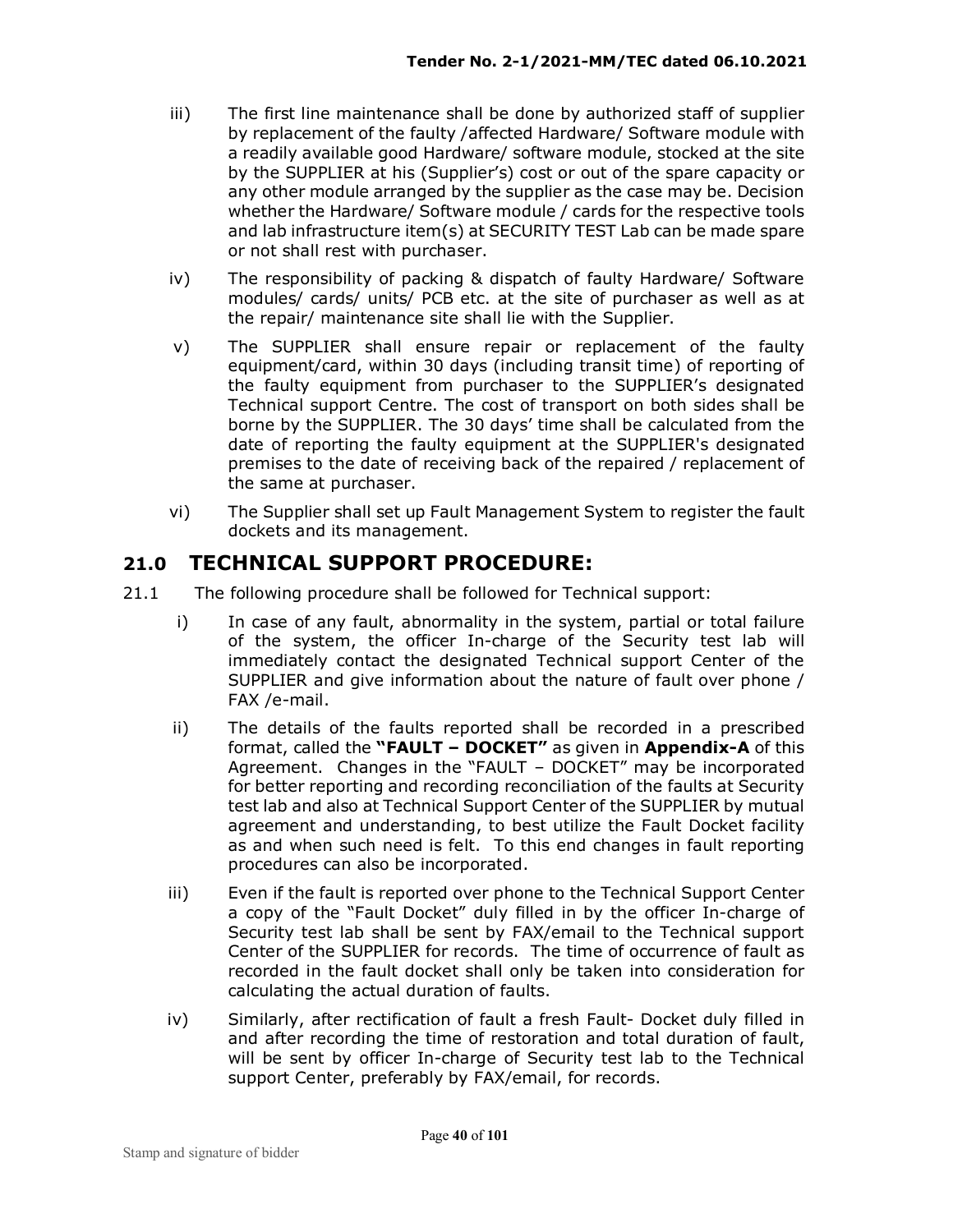- v) In case of any dispute arising regarding duration of fault etc., the Fault Docket as maintained at the Security test lab station shall be the guiding documents to be agreed by both parties.
- vi) The "Fault Docket" shall be filled with utmost care, giving all the details of the faults and other information as prescribed in the Fault Docket and the entries made shall be authenticated by signature of the station Incharge of the Security test lab.
- vii) Technical instructions shall be given to the Security test lab staff over phone. If the fault is restored by following the instructions given over phone, the officer In charge of Security test lab will close the Fault Docket after making suitable entries and after satisfying himself/herself of the proper restoration of the fault. A copy of the Fault Docket duly filled in shall be sent to the Technical support Center for records.
- viii) The SUPPLIER shall also ensure visits of the expert and competent technical staff of the SUPPLIER in case the fault is not rectified to the satisfaction of the purchaser even after following the telephonic instructions and advices.
- ix) Once the fault has been rectified and the system & services were restored to normalcy, the visiting engineer of the SUPPLIER shall record in the **station Log Book**, the details of the works done by him for restoration of the faults. Similar entries shall be made in the fault docket also.
- x) Any delay in the restoration of a fault, as recorded in the **FAULT-DOCKET,** which comes in the domain of system availability and system performance shall be penalized in accordance to clause 14 of this Section.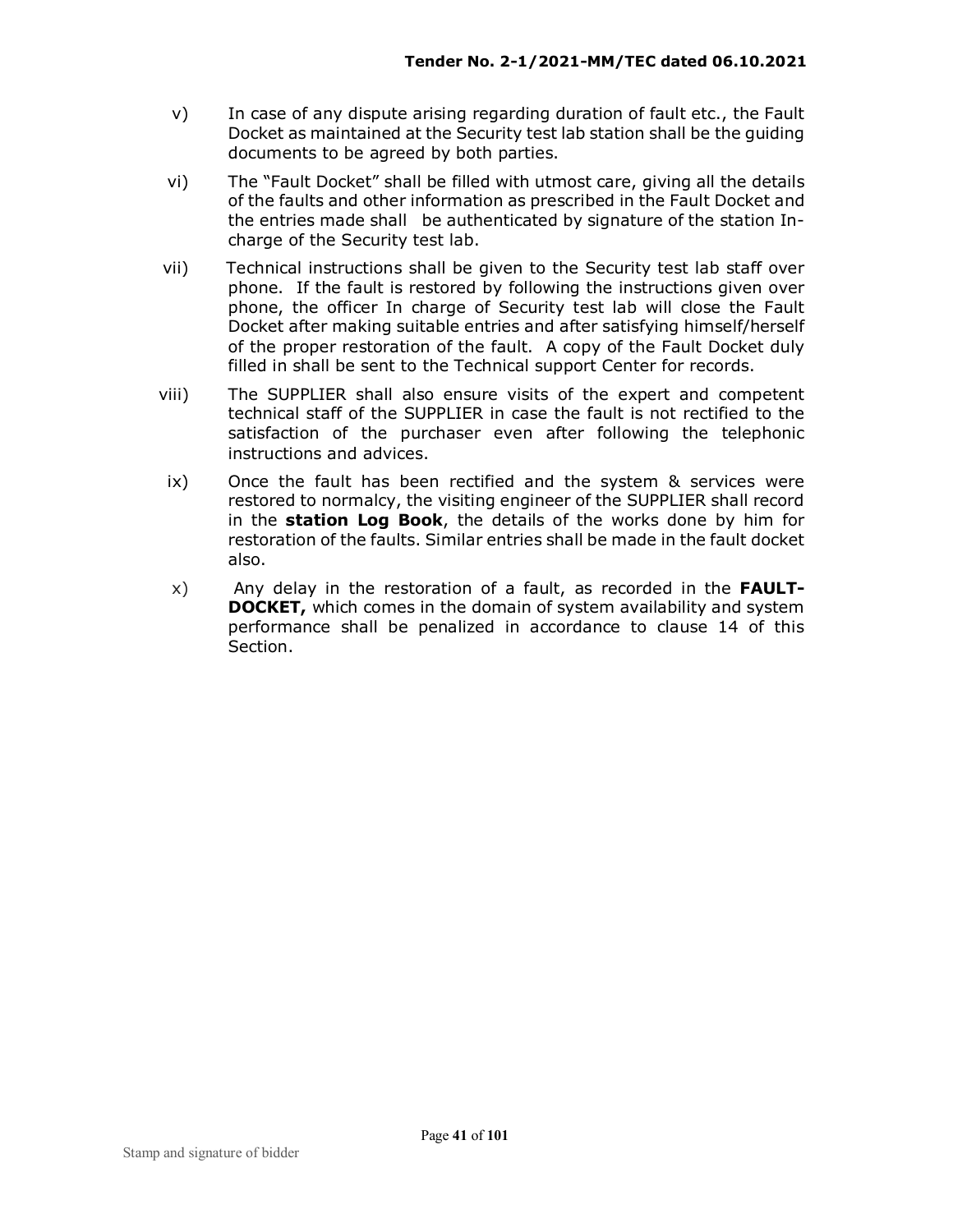# **Appendix-A to the SLA**

#### **TELECOM ENGINEERING CENTRE FAULT- DOCKET FOR SECURITY TEST LAB**

| SI. No:            |                                                                                    |  |  |                 |  | Docket                    |     |  |
|--------------------|------------------------------------------------------------------------------------|--|--|-----------------|--|---------------------------|-----|--|
| File No:<br>From:- |                                                                                    |  |  |                 |  | Date:                     |     |  |
|                    | Name:<br>(of the officer in-charge/duty officer of the Lab)<br>Designation:        |  |  |                 |  |                           |     |  |
| To,<br>SUPPLIER)   | Address:<br>(of the Technical support / Center)                                    |  |  |                 |  | $\left($                  | the |  |
| fault)             | 1. 1. Date --------------------------- Time------------------- ( of occurrence of  |  |  |                 |  |                           |     |  |
| 1.2.               | Date.--------------------------- Time------------------- (of Reporting of Fault    |  |  |                 |  |                           |     |  |
| 2.                 | Fault Reported to: Technical support Center (Name of the person) on phone          |  |  |                 |  |                           |     |  |
| 3.1                | (Tick whichever is applicable)                                                     |  |  |                 |  |                           |     |  |
|                    | 3.2 Fault observed in(Testing tool(s)/Lab infrastructure item(s)):---------------- |  |  |                 |  |                           |     |  |
|                    | (Tick whichever is applicable)                                                     |  |  |                 |  |                           |     |  |
| 4.                 | Description of fault & observation of the reporting officer:                       |  |  |                 |  |                           |     |  |
| 5.<br>6.           | Details of Services affected:<br>Percentage of Service affected :                  |  |  |                 |  |                           |     |  |
| 7.                 | Date                                                                               |  |  | support Center) |  | over phone from Technical |     |  |
| 8.                 | Details of Assistance received:<br>(Note: Add additional sheet if needed.)         |  |  |                 |  |                           |     |  |
| 9.                 |                                                                                    |  |  | support Center) |  | over phone from Technical |     |  |
| 10.                | Details of assistance received :                                                   |  |  |                 |  |                           |     |  |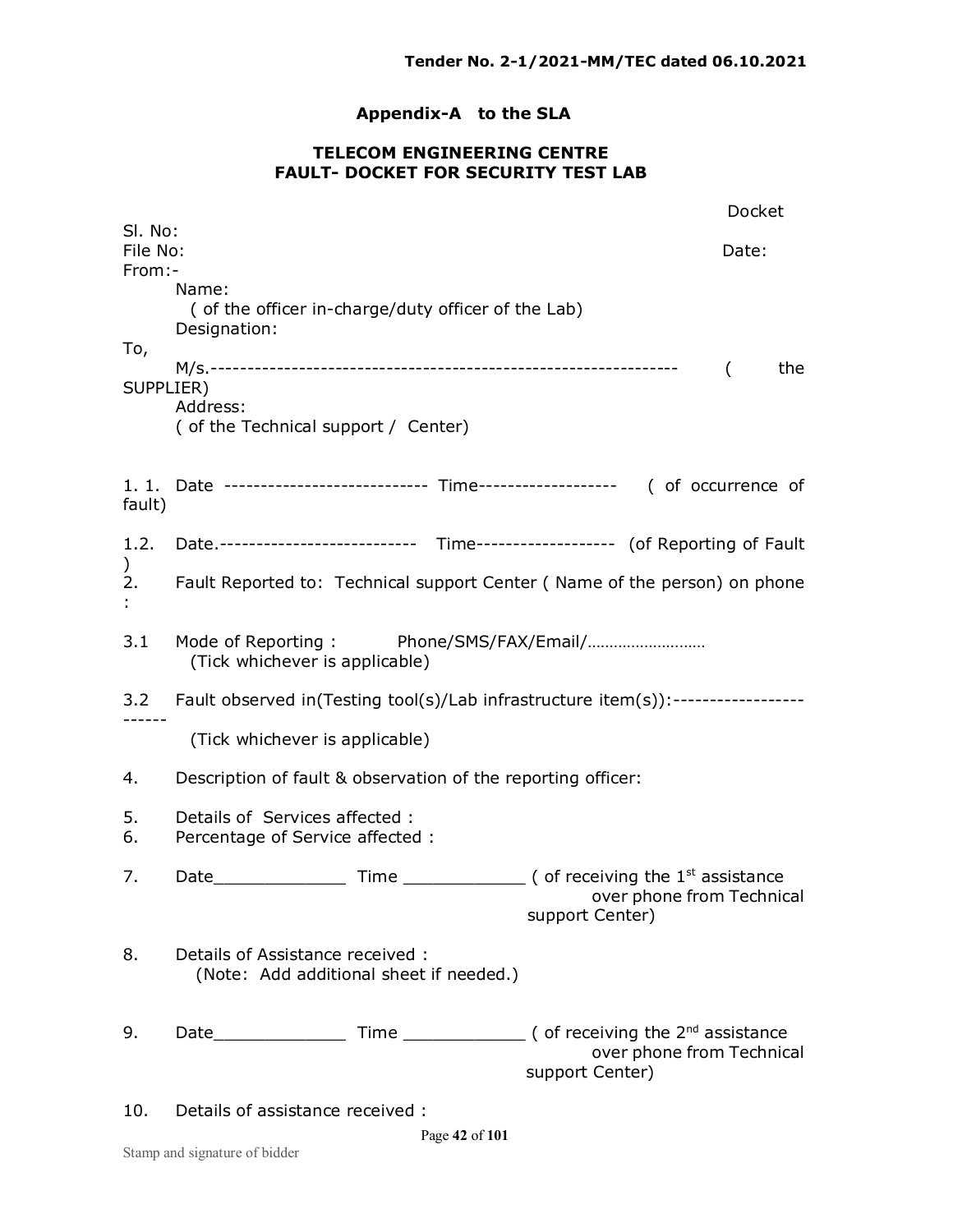|                    | (Note: Add additional sheet if needed.)                                                                                                                                                                                             |
|--------------------|-------------------------------------------------------------------------------------------------------------------------------------------------------------------------------------------------------------------------------------|
| 11.                | Was the fault restored by following the instructions given over phone?                                                                                                                                                              |
| 12.                | A-YES $\Box$ B-NO $\Box$<br>(Tick whichever is applicable)<br>If Yes, record date & time of restoration & duration of fault :<br>Duration of Fault: _________ days ______ Hours ______ minutes.                                     |
| 13.                | Was the fault restored:<br>A- Partially B- Fully (Tick whichever is applicable)                                                                                                                                                     |
| 14.                | If the fault is not restored or restored only partially, give details of<br>observation:                                                                                                                                            |
| 15.                | (Note: Add additional sheet if needed)<br>Note date & time of giving feed back vide Srl No:14 above to the Technical<br>support Center:                                                                                             |
|                    | (only in the event of partial / non restoration of faults)                                                                                                                                                                          |
| 16.                | Date & Time of arrival of SUPPLIER's Expert at site / station of fault :                                                                                                                                                            |
| 17.                | Brief observation and works done by the SUPPLIER's staff / expert :                                                                                                                                                                 |
|                    | ( detailed entry to be made by SUPPLIER's staff in the station Log-Book)                                                                                                                                                            |
| 18.                | Date & Time of complete restoration of the system :                                                                                                                                                                                 |
| 19.                | Total Duration of Fault: ____________ days ________ hrs _______ minutes.                                                                                                                                                            |
| 20.                | Remarks of Officer In charge (if any):                                                                                                                                                                                              |
| 21.                | Remarks of visiting engineer (of SUPPLIER), if any :                                                                                                                                                                                |
| Signature:<br>Name | Designation :<br>(of TEC staff / In charge of the SECURITY TEST LAB)                                                                                                                                                                |
| Note:              |                                                                                                                                                                                                                                     |
| $\mathbf{1}$       | Each page of the Docket must be signed by designated officer of<br>TEC(including the additional sheets, if attached)                                                                                                                |
| 2                  | A copy of the Fault- Docket must be sent to the Technical support Center of<br>the SUPPLIER, immediately by FAX / Post after restoration of fault.                                                                                  |
| 3                  | At the time of first reporting it may not be possible to pinpoint the fault.<br>Hence more than one boxes can be ticked against SI.3.2. Similarly<br>observation of the local impact of fault may not be possible against SI.5. The |

duty officer shall provide observation which are immediately available. 4 Date on percentage of services affected shall be made available by the supplier though Root Cause Analysis as provided under special conditions.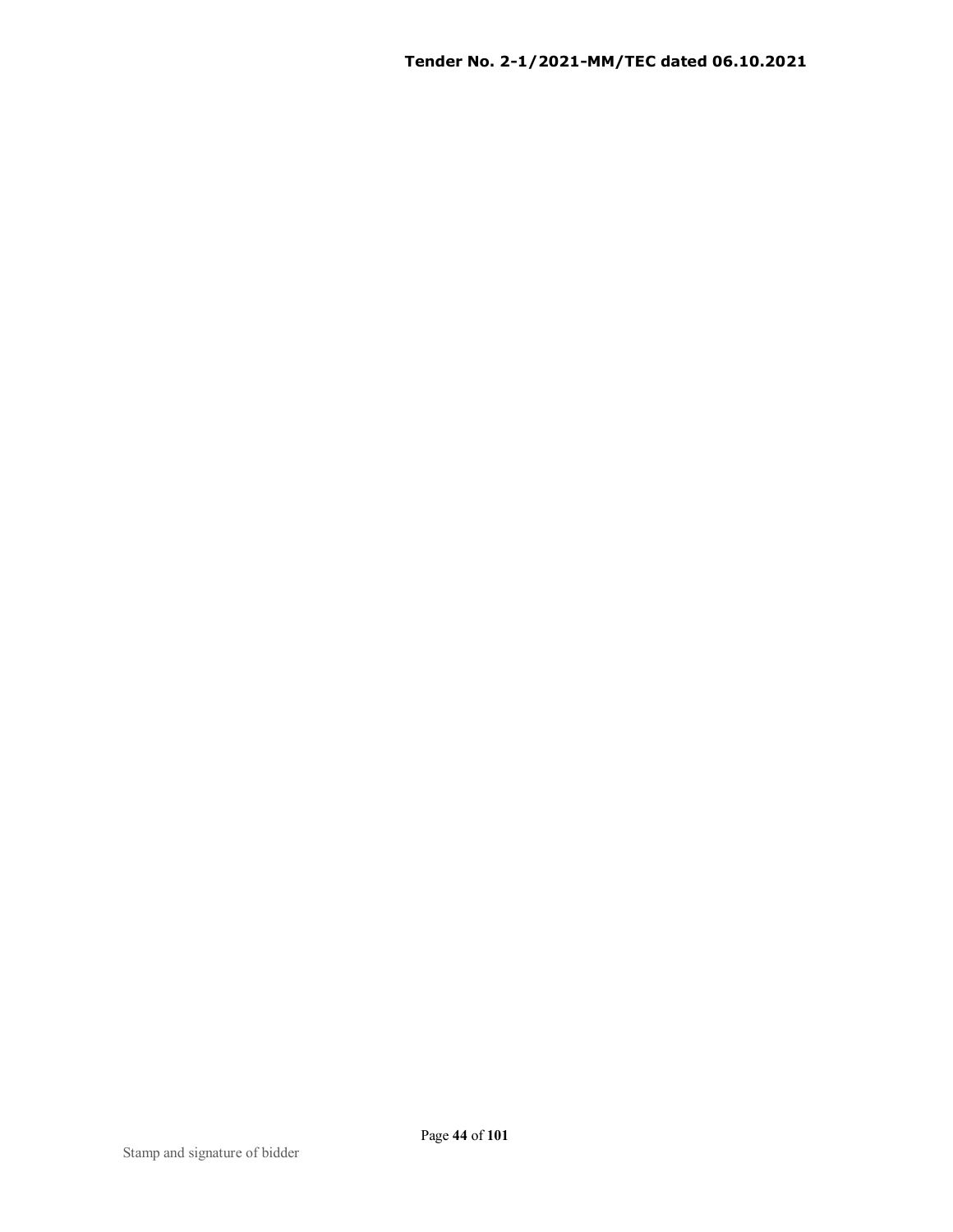# **SECTION - V TECHNICAL SPECIFICATIONS & SCHEDULE OF REQUIREMENT**

# **A. TECHNICAL SPECIFICATIONS:**

## **1. Objective & Scope:**

## **a. Objective:**

The objective of this test lab is:

- i. Proactive detection of vulnerabilities in elements of deployable or deployed telecom systems and/or networks before the vulnerabilities are exploited. This includes identification, understanding and verification of weaknesses, misconfigurations and vulnerabilities within all types of end user devices and nodes in a telecom network.
- ii. To find security bugs / malwares in server/client application softwares.
- iii. To test the resiliency of a DUT (device under test e.g. network nodes and CPEs) against vulnerabilities related to Distributed denial of service (DDoS) attacks, Botnets, Phishing, identity theft, Advanced Persistent Threats etc.

#### **b. Scope:**

The scope of this tender is to set up Telecom security Test (SECURITY TEST) lab with the Security testing tools capable of testing the security features of all types of IP and telecom / ICT equipment in access, transport, control and application layers of wireless and wire line domain deployed and likely to be deployed in the telecom network e.g. NGN, IMS, LTE and M2M etc. and various types of End User Devices such as mobile handsets, dongles, tablets, modems etc. and CPE devices such as Residential Gateways, LTE- CPE devices with Wi-Fi interfaces towards user etc. The Security testing tools should comply to the international security testing standards and test schedules prescribed by CC / ITU-T/ ETSI / 3GPP/IEEE/ 3GPP2 wherever applicable as well as those prescribed by DoT or any other agency authorized by DoT within the scope of ordered tender item(s).

For the purpose of this tender the category of tests can be broadly divided in, but not limited to, the following five groups:

- i. Vulnerability assessment tool for detection of known vulnerabilities
- ii. Fuzz testing tool for detection of unknown vulnerabilities
- iii.Static Code analysis Tool and Dynamic Application Security testing tool
- iv.Binary analysis tool
- v. Penetration testing tool for exploiting the detected vulnerabilities.

The scope of tender shall also include generation of a final test report in a standard format (e.g. pdf and html) from various tools and providing mitigation recommendations.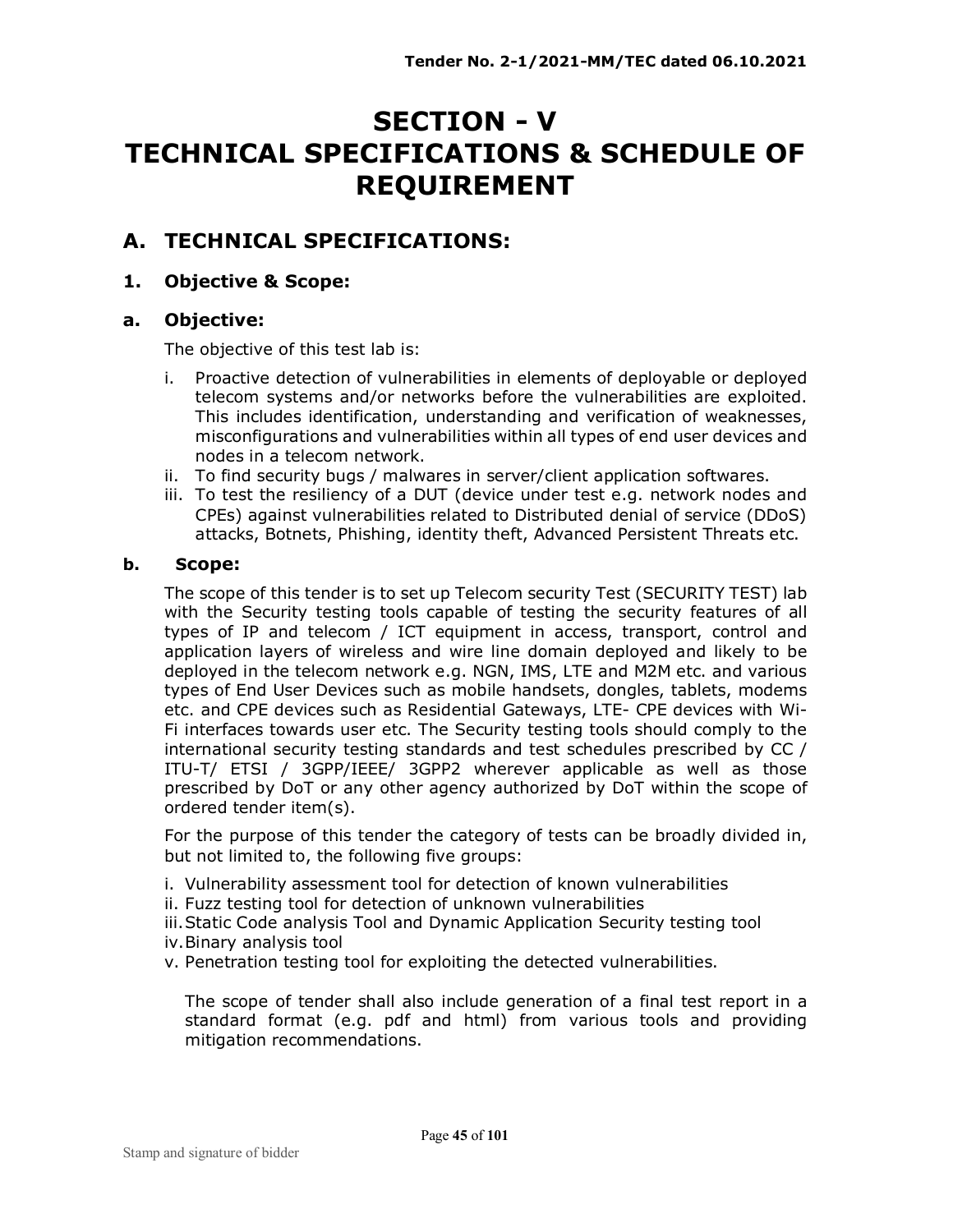### **2. Requirements for the Testing tools for security testing:**

All the tools supplied shall be of commercial or professional version with perpetual license. The requirements of the various tools used in the security test lab shall be as follows:

#### **2.1 Vulnerability assessment tool:**

- i. There shall be 2 types of Vulnerability assessment tools, One CVE compliant and other for CCS-7 related testing.
- ii. Vulnerability assessment tool supplied shall be capable of scanning targets i.e. network nodes including end user devices, the operating systems, databases, and/or Web applications residing on those nodes in an attempt to detect known vulnerabilities.
- iii. The identified vulnerabilities shall comply to latest CVE catalogue as well as any other telecom vulnerabilities in access network, core network and end user devices including any other prevalent standard at the time of placement of purchase order as per standard catalogue available publicly and commercially.
- iv. The supplied Vulnerability assessment tool shall be capable of doing the scanning of individual devices connected to the tool on one to one basis and / or a range of devices connected to the tool through LAN as well as WAN network.
- v. The supplied tool shall begin its assessment by performing a "footprint" analysis that involves first discovering all open ports on a device under test, then scanning these ports to enumerate all of the available services on the device to determine which services and/or software programs (including versions and patch levels) are running on the target. The tool shall also have the capability of assessing by "footprint" analysis of first discovering all active nodes on the network, then scanning them to enumerate all of the available network services on each host to determine which network services and/or software programs (including versions and patch levels) are running on the target. Then the supplied tool shall attempt to identify (patterns/ attributes of) the known vulnerabilities, in the detected services/software versions, and then report their findings as result.
- vi. Active scanning i.e. scanning followed by validation of the detected vulnerabilities shall be performed by the supplied tool to verify that those vulnerabilities are, in fact, both present as well as exploitable. The tool shall be capable of analyzing false positives i.e., the instances in which the scanner detects a pattern or attribute indicative of a likely vulnerability, which upon further analysis proves to be either not present or not exploitable.
- vii. The supplied Vulnerability Assessment tools shall be capable of scanning a number of network nodes, both local and remote, including networking and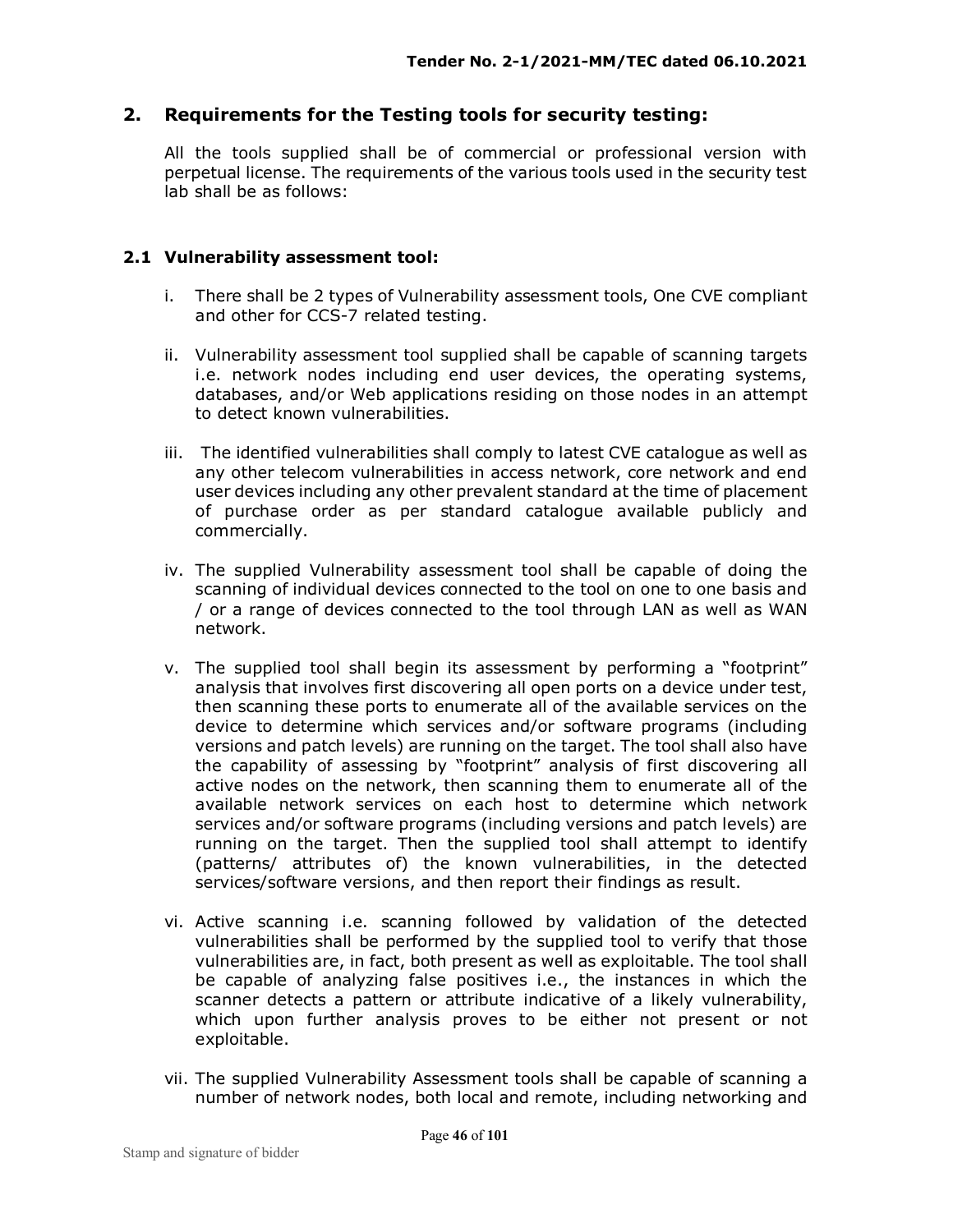networked devices (Mobiles, Modems, set top box etc. switches, routers, firewalls, printers, etc.), as well as server, desktop, and portable computers.

- viii. The tool shall be able to schedule scans at specific starting dates and time, frequencies and maximum scan durations.
- ix. The tool shall be able to automatically pause scheduled scans if unable to complete within the predefined durations.
- x. Each purchased single user license of the tool shall support testing of at least 20 devices/IP simultaneously.
- xi. The tool shall be upgrade the IP license to a larger in case need to scan more IPs.
- xii. The tool shall be able to support both credentialed and non-credentialed scans which include but is not limited to: SNMP, SSH, WINDOWS.
- xiii.The tool shall run on Windows, Linux (all distributions) OS operating environment.
- xiv.The tool must support the automatic discovery of virtual assets on VMware
- xv. The tool must support integration with IDS/IPS products.
- xvi.The reports generated by the supplied vulnerability assessment tool shall also provide categorization/prioritization, exact remediation for individual vulnerabilities, and recommendations on how to fix and improve the security of the DUT / EUT and overall network in line with the best practices.
- xvii. The tool shall be able to integrate native exploit information from wellknown sources, minimally with ExploitDB and Metasploit database.
- xviii. The tool shall support integration with external penetration testing platforms to perform and automatic vulnerabilities exploitation.
- xix. The tool shall be able to identify known exploits and malware kits associated with detected vulnerabilities.
- xx. There shall not be any need to load or maintain any client software on the targets i.e. device under test.
- xxi.The vulnerability knowledge database for this tool shall comprise of all the published vulnerabilities as per latest CVE catalogue including any other prevalent standard at the time of placement of purchase order as per standard catalogue available publicly and commercially. The supplier shall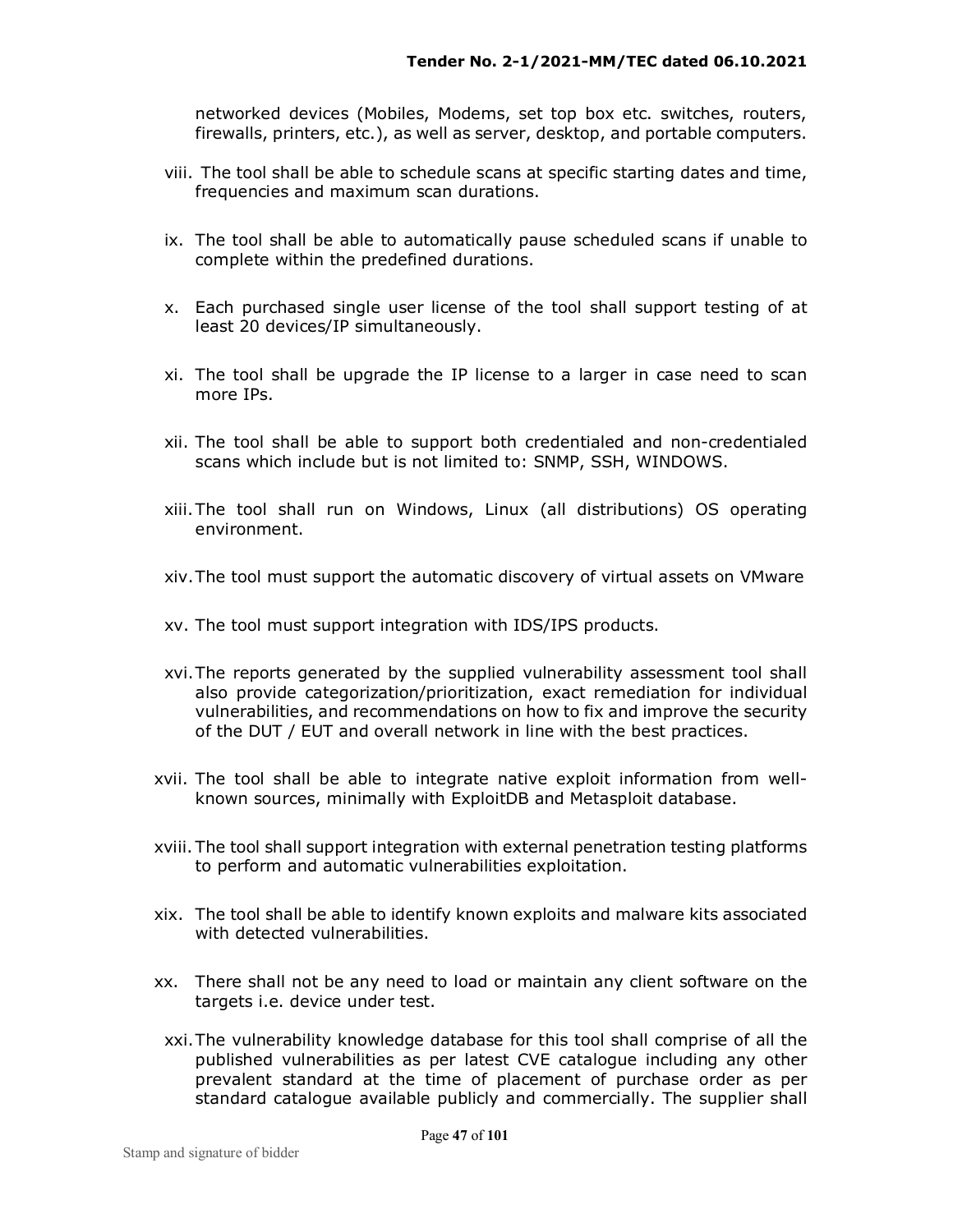ensure the upgradation of library of known vulnerabilities on a weekly basis in complete synchronization with the vulnerabilities published in the CVE catalogue as well as any other telecom vulnerabilities catalogue.

- xxii. The library of the vulnerability assessment tools shall be updated on a regular basis with the most recent security vulnerabilities and shall contain a complete trigger list of all possible known attacks e.g. DDoS, Buffer overflow, SQL injection, eavesdropping, session hijacking, APT, BOTs etc.
- xxiii. The tool shall be coded with maximum coverage of plugin's (which is a simple program that checks for a given flaw) covering of local and remote flaws.
- xxiv.The tool shall be able to perform both automatic & manual (Plugins/ Software updates).
- xxv. The tool shall identify misconfigurations in target device like missing patches in OS/applications etc.
- xxvi.The tool shall support integration with Active Directory, Kerberos, or any LDAP compliant directory.
- xxvii. The tool shall be with web application scanning solution must support coverage of latest OWASP vulnerabilities.
	- xxviii. It shall be capable of scanning all the operating systems, firmware, databases, protocols and applications being used by telecom equipment including smartphones, tablets, dongles, modems, all types of wireless access points, routers, switches and perimeter devices e.g. firewalls, IDSs, IPSs, UTMs etc.
	- xxix. The supplier shall provide suitable on-site mechanism to customize the format of the report generated by the tool as per the requirement of the purchaser.
	- xxx. The tool shall be upgraded by the supplier with capabilities for scanning new operating systems, firmware, databases, protocols and applications being used by telecom equipment including smartphones, tablets, dongles, modems, all types of wireless access points within 3 months from the date of request by the purchaser.
	- xxxi. The tool shall provide user friendly interface for testing and report generation.
	- xxxii. It shall be possible to access the tool and conduct testing lifecycle from the User interface from the desktop client.
	- xxxiii. It shall be possible to store and transfer the test results to the test result repository server in the network for record keeping.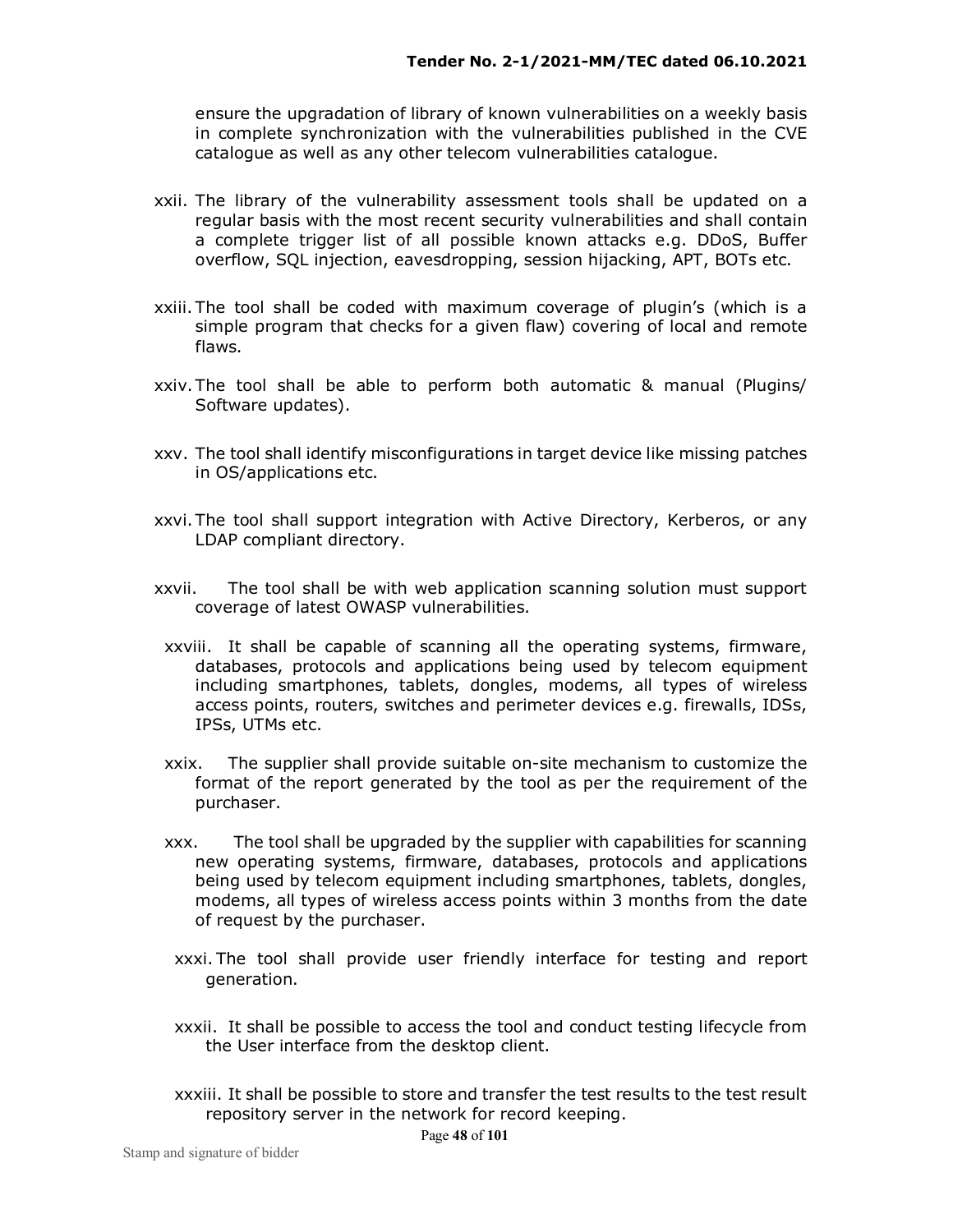#### **2.2 Fuzzing tool:**

Fuzzing tool, for Ethernet interface (Fuzzer-E)

- i. Fuzzer-E shall comply with generation based fuzzing of protocols mentioned in list A and list B of Annexure and. In case CCS7 protocols of List A and List B are not possible to be tested through Ethernet based Fuzzer, then separate tool shall be provided for CCS7 protocols at no extra cost to the purchaser along with Ethernet based Fuzzer.
- ii. Fuzzing tool shall be capable of discovering unknown / zero day vulnerabilities in a target by providing unexpected inputs towards it and monitoring the target for exceptional behavior.
- iii. It shall be capable of doing *generation-based fuzzing* as well as *mutationbased fuzzing.* Generation-based fuzzing tools create test cases from scratch by modeling the target protocol or file format. Mutation-based fuzzing tool here means that the fuzzing tool, which apply mutations on captured data samples to create test cases.
- iv. Fuzzer-E shall be capable of doing the following types of fuzzing in a fully automated manner:
	- a Protocol fuzzing for protocols mentioned in Annexure IX being used in telecom network nodes as well as end user devices.
	- b Operating system and firmware fuzzing.
	- c Application fuzzing for all applications running in client devices (e.g. smart phones) as well as those hosted on servers.
	- d Web browser fuzzing to uncover the bugs in web browsers.
	- e File format fuzzing to detect the unknown vulnerabilities present in maliciously crafted files for the file formats mentioned in list A and list B of Annexure.
- v. Protocol fuzzing done by the supplied tool shall be dynamic and stateful with in-built complete protocol state machines that enable robustness testing deep within the target protocol's software layers and state transitions. It shall support fuzzing throughout every message exchange and transition that a protocol supports in a real operating environment.
- vi. All the standard protocols including custom and proprietary extensions shall be supported. Addition of new protocols to this tool in future shall also be supported within six months from the date of request by the purchaser.
- vii. Other than detecting the hard crashes, the supplied fuzzing tool shall be capable of detecting and reporting the soft faults e.g. delayed response. Any other capability of detecting and reporting faults shall be listed by the supplier along with the bid.
- viii. The supplied fuzzing tool shall also monitor the behaviour of the device under test (DUT), and correlate cause and effect between the specific negative test case(s) and the abnormal behaviour. For every such fault identified, it shall perform automated data collection, alerting and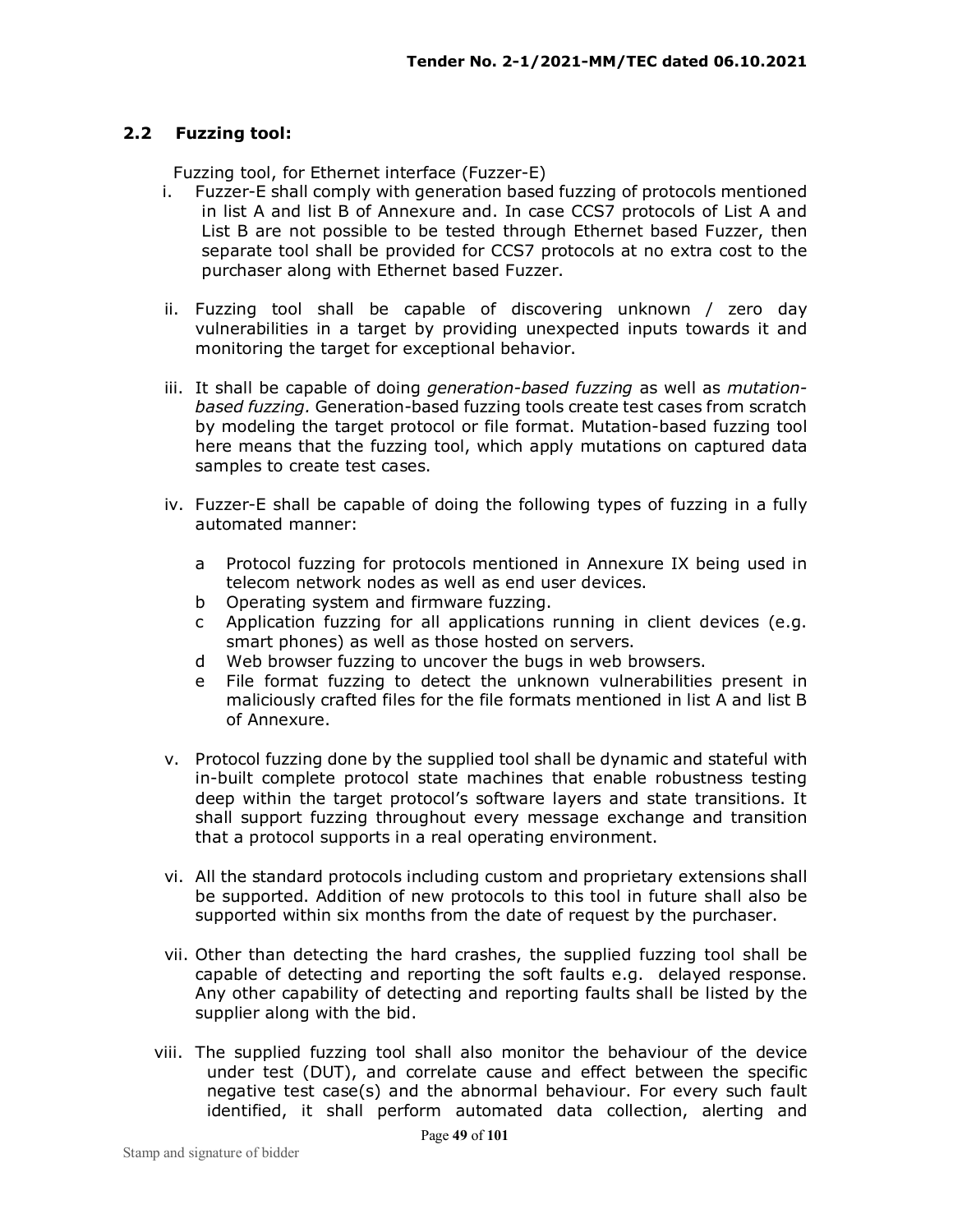reporting. It shall enable the user to implement the reproduction of bugs identified. The tool shall support both in-band and out-of-band instrumentation. In-band instrumentation is used to obtain the crash - no crash status and usually consists of sending a valid protocol request to the DUT. The tool shall support both SNMP checks and Syslog checks as outof-band instrumentation methods used to obtain DUT state information.

- ix. Tool shall be capable of identifying the following responses of the DUT to the fuzz testing:
	- The DUT crashes and is unable to restart
	- The DUT crashes and then possibly restarts.

• The DUT hangs in a busy loop, causing a permanent Denial of Service situation.

• The DUT slows down momentarily causing a temporary Denial-of- Service situation.

• The DUT fails to provide useful services causing a Denial-of-Service situation (i.e. new network connections are refused)

- x. It shall be possible for the tester to choose the test cases to be run as per need, based on protocol PDU fields, message type, etc. It shall also be possible for the tester to run the most effective attack patterns for different fields of the protocol to keep the test run time reasonable.
- xi. The tool should be capable of checking interoperability between Test tool and DUT for all the protocols mentioned in Annexure A and Annexure B.
	- xii. The tool should be installable and executable on all popular operating Systems platforms with 32 bit and 64 bit versions (on personal Computers).
	- xiii. It shall have a user-friendly graphical user interface as well as command line interface for handling and operation of the Fuzzing techniques supported and the analytical abilities provided. A very well documented user manual shall be made available for this purpose.
	- xiv.The supplier shall ensure that in case of power failure or abrupt shutdown, the Fuzzer tool shall resume the testing from the point at which the shutdown occurred. It should not happen that the tool starts performing the fuzzing from the beginning unless required by the user / purchaser.
	- xv. The generated reports shall also provide prioritization of the detected vulnerabilities highlighting the most critical problems first. It shall be able to capture critical details from the DUT during the fault event or crash, and provide actionable remedies along with packet captures (PCAPs) and External Vulnerability Triggers / exploits.
- xvi. The tools shall maintain a detailed log of the fuzz testing and it shall be possible for the tester to access the log details at any time. It shall be possible to export the log file to an external storage in standard file formats that will enable viewing of the test information at any point of time.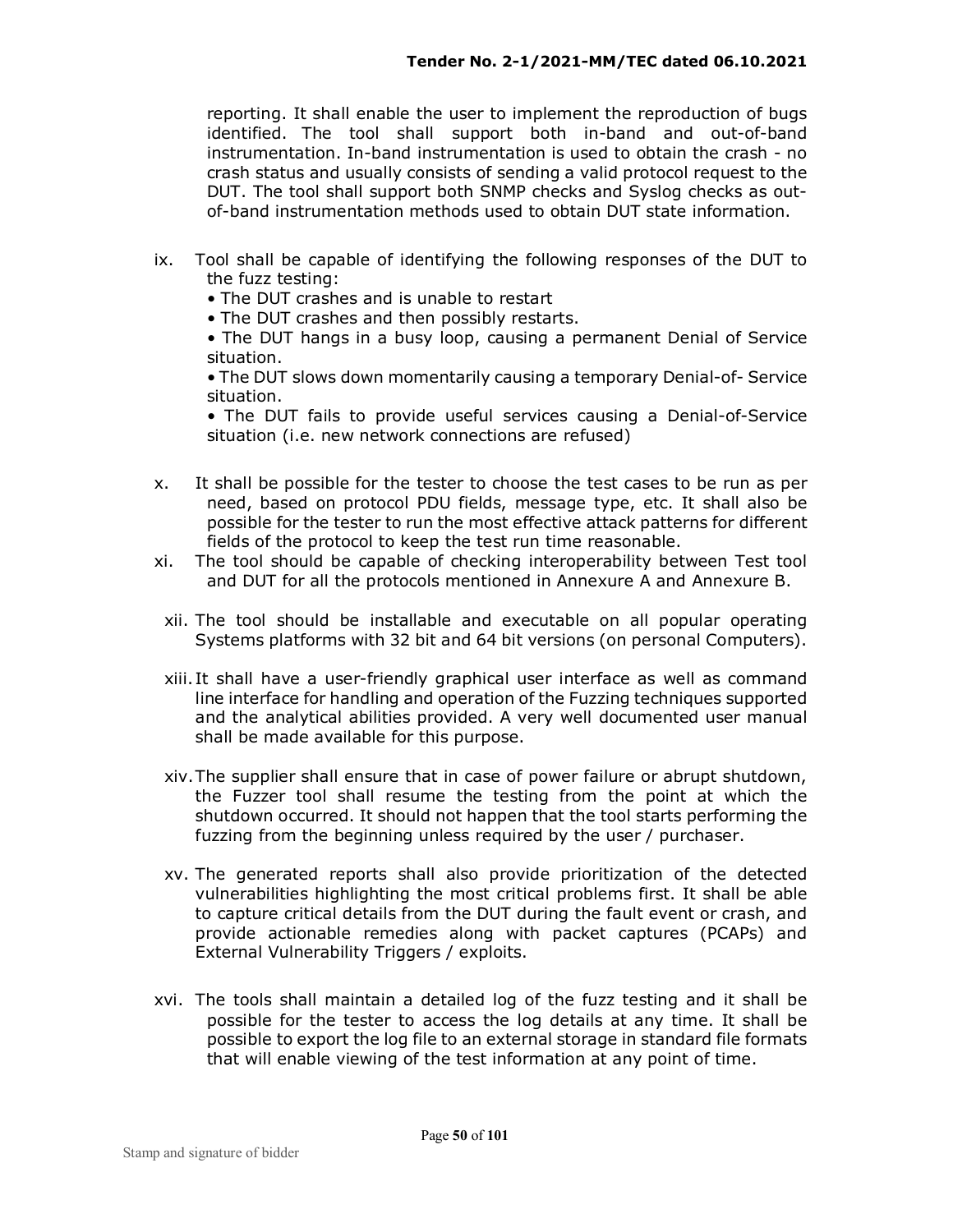- xvii. A single license of Fuzzer shall provide simultaneous testing of atleast 20 devices, of all the protocols, file formats, operating system, firmware, web browser.
- xviii. All the file formats and protocols mentioned in Protocol List A for the Fuzzer E of the Annexure, shall be essentially supported at the time of submission of bid. However, the Supplier shall be required to comply with List B (as applicable) of Annexure within 365 days from date of placement of PO.

In case a DUT offered in SECURITY TEST Lab requires testing of any file formats and protocols mentioned in List B for Fuzzer-E, purchaser reserves the right to demand support for one or more protocols mentioned therein. The supplier shall have to comply this within three months from the date of request by the purchaser.

- xix. The supplier shall provide a suitable on-site mechanism to customize the format of the report generated by the tool as per the requirement of the purchaser.
- xx. The supplied tool shall be upgraded by the supplier for the latest telecom protocols in access, transport, control and application layers of wireless and wire line domain including 4G and 5G protocols during the entire contract period*.*
- xxi. For the remaining protocols*,* the supplied tool shall be upgradable and supplier shall provide the required tools/SDK for development of generation based fuzzing for telecom protocols defined in ITU-T,3GPP, IETF etc. and generation/mutation based fuzzing for all the custom and proprietary extensions and mutation based fuzzing for any identified protocols as per request made by purchaser.
- xxii. It shall be possible to access the tool and conduct testing lifecycle from the User interface from the desktop client.
- xxiii. It shall be possible to store and transfer the test results to the test result repository server in the network for record keeping.

### **2.3 Static Code Analysis Tool and Dynamic Application Security Testing Tool (DAST):**

The supplier shall provide both static and dynamic analysis security testing capability either through same tool or separate tool at no extra cost to the purchaser.

## **2.3.1 Static Code Analysis Tool:**

i. The supplied tool shall be capable of automatically scanning source code of any type to identify the exact locations of security vulnerabilities that can be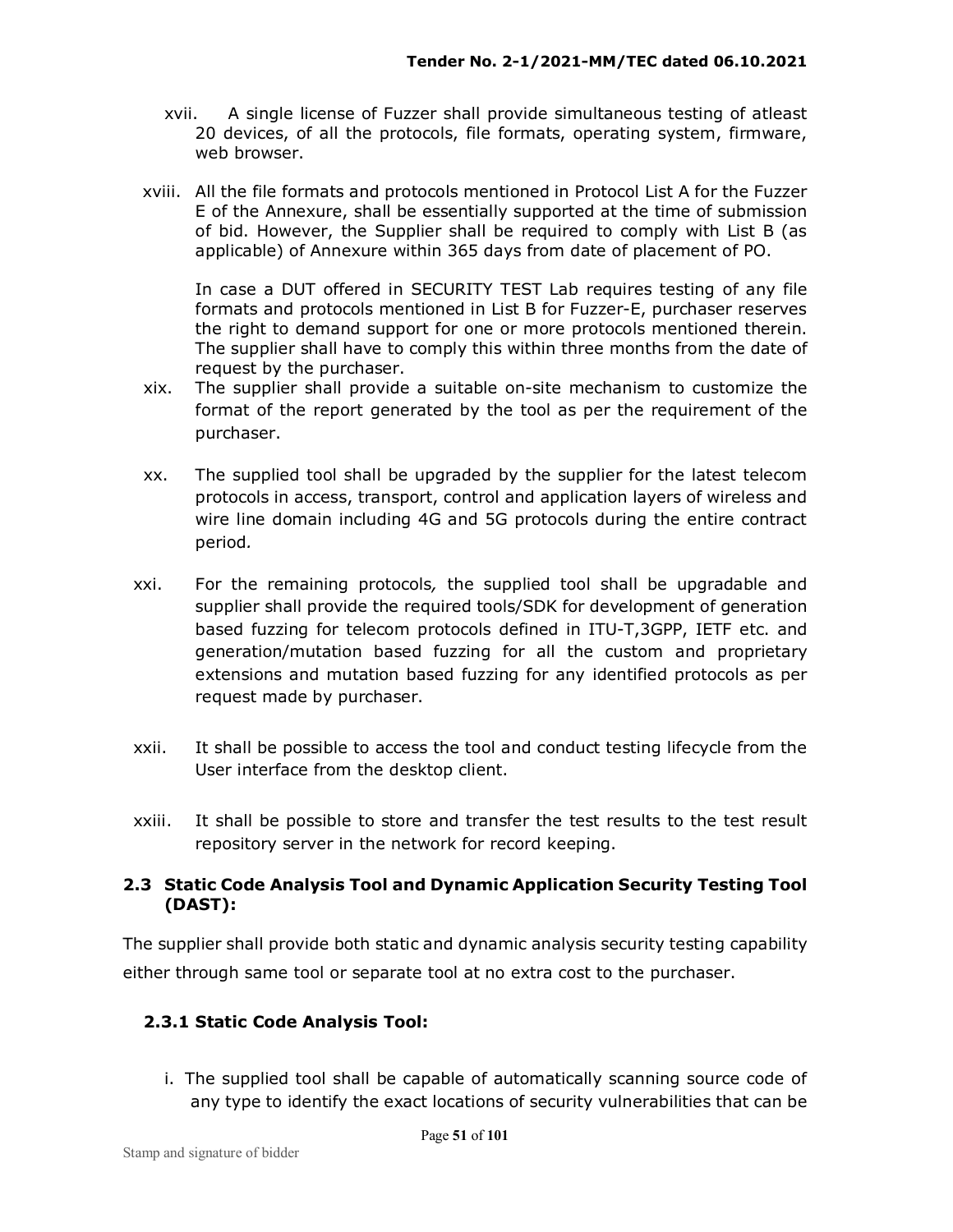exploited. It shall scan the source code vulnerabilities against all the prevalent security coding vulnerability databases (e.g. CWE, SANS TOP 25, OWASP TOP 10, CVE)

- ii. It shall correlate and prioritize results to deliver an accurate, risk-ranked list of issue along with corresponding CWE code to ensure that the most serious issues are addressed first. It shall provide detailed guidance on how to fix the vulnerabilities at the line-of-code level.
- iii.It shall be a platform independent tool and support variety of operating systems such as Windows, Linux, MacOS and should allow scanning of different coding languages used in software/firmware of telecom/ICT products, CPEs, mobile phones, applications etc. without installing and updating the respective compilers.
- iv.The supplied tool shall be capable of checking the source code compliance as per the secure coding standards e.g. Cert C, Cert Java, Cert C++, CWE Database, ISO/IEC TS 17961 and any other coding standards prevalent on the date of placement of purchase order of this tool covering the devices mentioned in clause 2.3.1(iii). In addition to this, it shall be possible to customize the tool for a user defined coding standard i.e. the standards adapted by the manufacturers of the DUTs.
- v. It shall be capable of detecting malicious code insertion, which may result into exploitation of array bound overflow and buffer overflow.
- vi.It shall have a user-friendly graphical user interface for all programming languages. A web based GUI along with CLI is preferred.
- vii.The tool shall generate reports like:

 a. Summary reports (e.g.: Vulnerability category wise reports (memory leaks, API abuse, buffer overflow and so on), Severity wise reports, Configuration reports)

b. Technical Detailed Report providing all the details of the identified vulnerabilities like category of the Vulnerability, CWE code, Location of the Vulnerability including file name and line number of code, Remediation advice along with code samples in the same programming language and so on.

- viii. The tool shall capable of generating the report in standard format and supplier shall provide a suitable on-site mechanism to customize the format of the report generated by the tool as per the requirement of the purchaser.
- ix.The supplied tool shall be updated and upgraded with new versions of all the coding languages supported by the tool during the entire period of contract.
- x. The supplied tool shall also be upgraded with new coding languages/ scripts/ structures etc. used in the telecom or IT software/ firmware domain within 3 months from the date of request by the purchaser.
- xi.It shall provide compliance against any new/ modified international coding standards within 3 months from the date of request by the purchaser.
- xii.It shall be updated to provide compliance for all the new additions in OWASP, SANS and CWE standards of coding weaknesses within a 15 days' time frame from the date of release of such additions.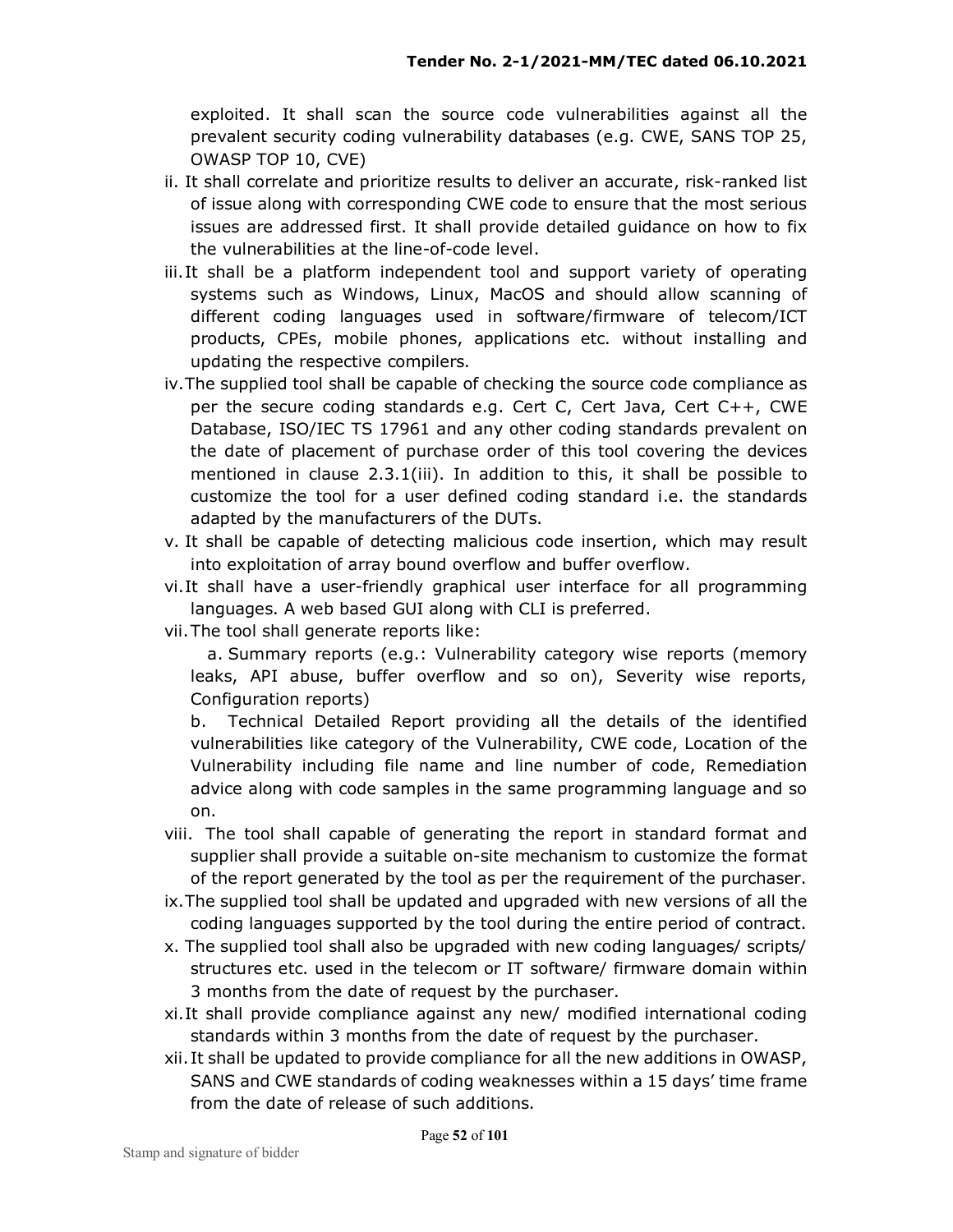- xiii. It shall be capable to identify Control flow, Pattern/rule based analysis and Data flow anomalies like Un-initialized variables, defined but unused variables, defined then defined again without being used, etc.
- xiv. It shall be capable to do Information Flow analysis to identify inter dependencies of programming variables like strong/ weak dependencies, Direct/ Indirect dependencies and Conditional/Unconditional dependencies.
- xv.It shall be capable to do structural coverage analysis to measure what code has been executed
- xvi. The tool shall have an acceptably low false positive rate.
- xvii. It shall be possible to access the tool and conduct testing lifecycle from the User interface from the desktop client.
- xviii. It shall be possible to store and transfer the test results to the test result repository server in the network for record keeping
- xix. There shall not be any limit to number of lines of code that the tool shall review.
- xx.The single license of tool shall be able to support testing of atleast 20 devices simultaneously.

## **2.3.2 Dynamic Application Security Testing tool:**

- i. The tool shall support security testing of mobile and web applications on different platforms.
- ii. The tool shall support security testing of web services.
- iii.The tool shall able to compare and report two different scans to enable a delta analysis which also includes the representation of vulnerability difference between two scans.
- iv.The tool shall have the capability of performing vulnerability checks and tests as per OWASP top 10 related vulnerabilities.
- v. It shall be capable to do dynamic analysis to measure statement coverage to ensure maximum coverage and having less bugs for higher assurance
- vi.It shall be capable to do dynamic analysis to measure function coverage to ensure all functions in a software programme are invoked (executed)
- vii.It shall be capable to do dynamic analysis to measure coverage to ensure that all branches/ control in a software programme are invoked.
- viii. It shall be capable to do dynamic analysis at system testing level (completed programme), Module level (files contains many functions) and Unit level (files contains single function)
- ix.It shall be capable of generating dynamic flow graphs to view system level coverage, Module level coverage and Function level coverage
- x. It shall be possible to access the tool and conduct testing lifecycle from the User interface from the desktop client.
- xi. It shall be possible to store and transfer the test results to the test result repository server in the network for record keeping.
- xii.The single license of tool shall be able to support testing of atleast 20 devices simultaneously.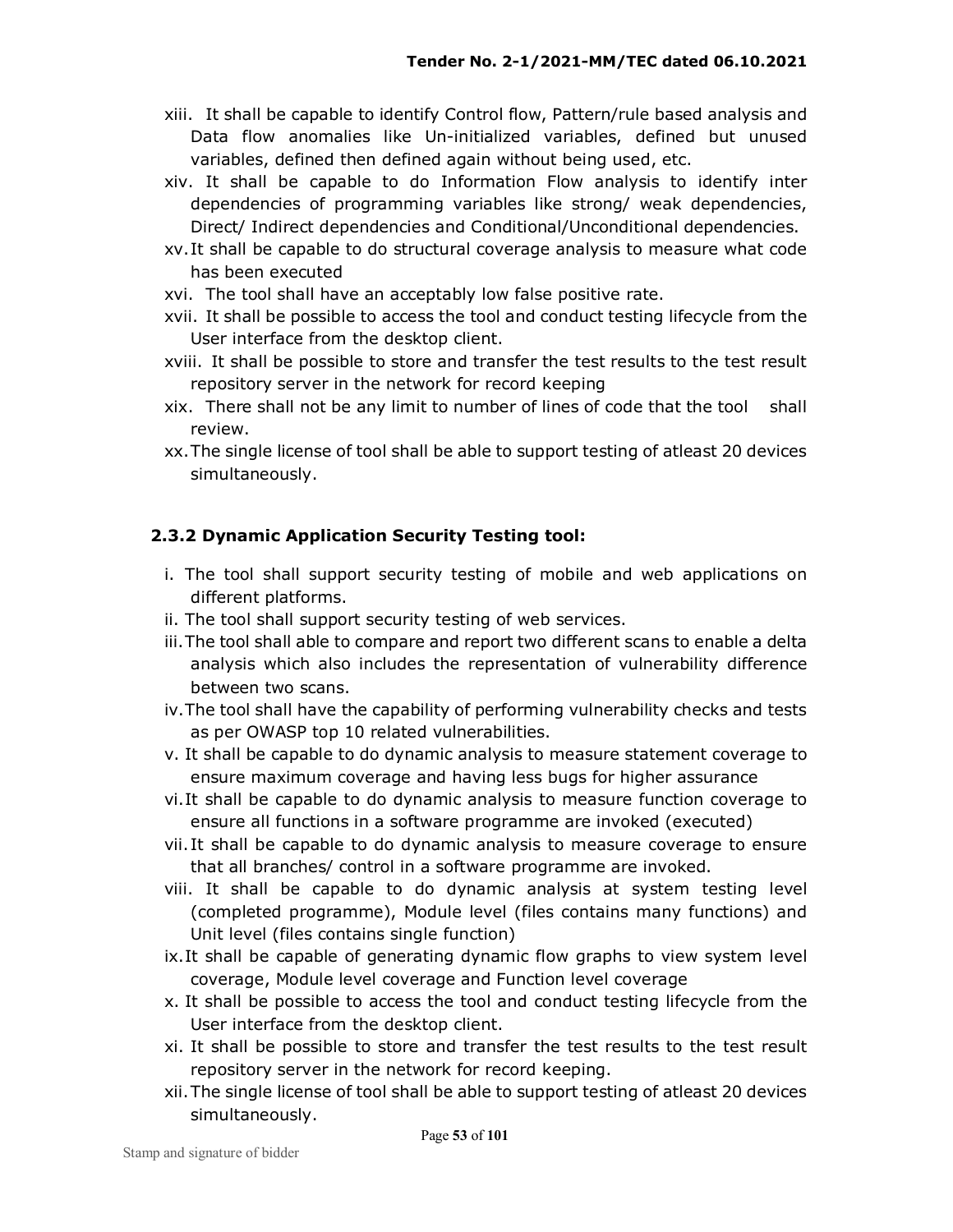#### **2.4 Binary Analysis tool:**

- i. This tool shall be capable of evaluating vulnerabilities introduced by linked libraries, APIs, web services compiler optimizations and third party components by looking at the code in its "final" compiled version.
- ii. The supplied binary analysis tool shall be capable of detecting threats introduced as a result of malicious codes and backdoors by analyzing all code paths and data flows that the program will execute.
- iii. It shall also examine communication among components for any weaknesses introduced during linkage.
- iv. The tool shall provide reports in standard format. The generated report shall help in fixing the most severe vulnerabilities first and should point out the exact location of code creating each problem. It shall also provide supplementary details about the nature of the issue and recommend a specific fix.
- v. The tool shall be platform independent and shall have a user friendly web based GUI. It shall also support all processing architectures prevailing at the time of supply
- vi. It shall be updated and upgraded by the supplier for supporting the new coding languages, libraries, APIs, compiler optimizations, executable file versions and third party components used in the telecom or IT software / firmware domain including CPEs, mobile phones, applications etc. within a time frame of 3 months from the date of request by the purchaser during the entire period of contract.
- vii. The supplier shall upgrade the tool's capabilities for scanning the executables related to new operating systems, firmware, databases, protocols and applications being used by telecom equipment, smartphones, tablets, dongles, modems, all types of wireless access points etc. within 3 months from date of request by the purchaser during the entire period of contract.
- viii.The supplier shall upgrade the tool's capabilities for scanning the executables related to upgraded versions of existing operating systems, firmware, databases, protocols and applications etc. already supported by the tool within 3 months of their release during the entire period of contract.
- ix. It shall be updated by the supplier for detection of new threats as per the weaknesses included in the OWASP, SANS, CWE lists etc. within a 15 days' time frame from the date of release of such additions.
- x. It shall report for the extra executable or files which are not the part of the software release offered.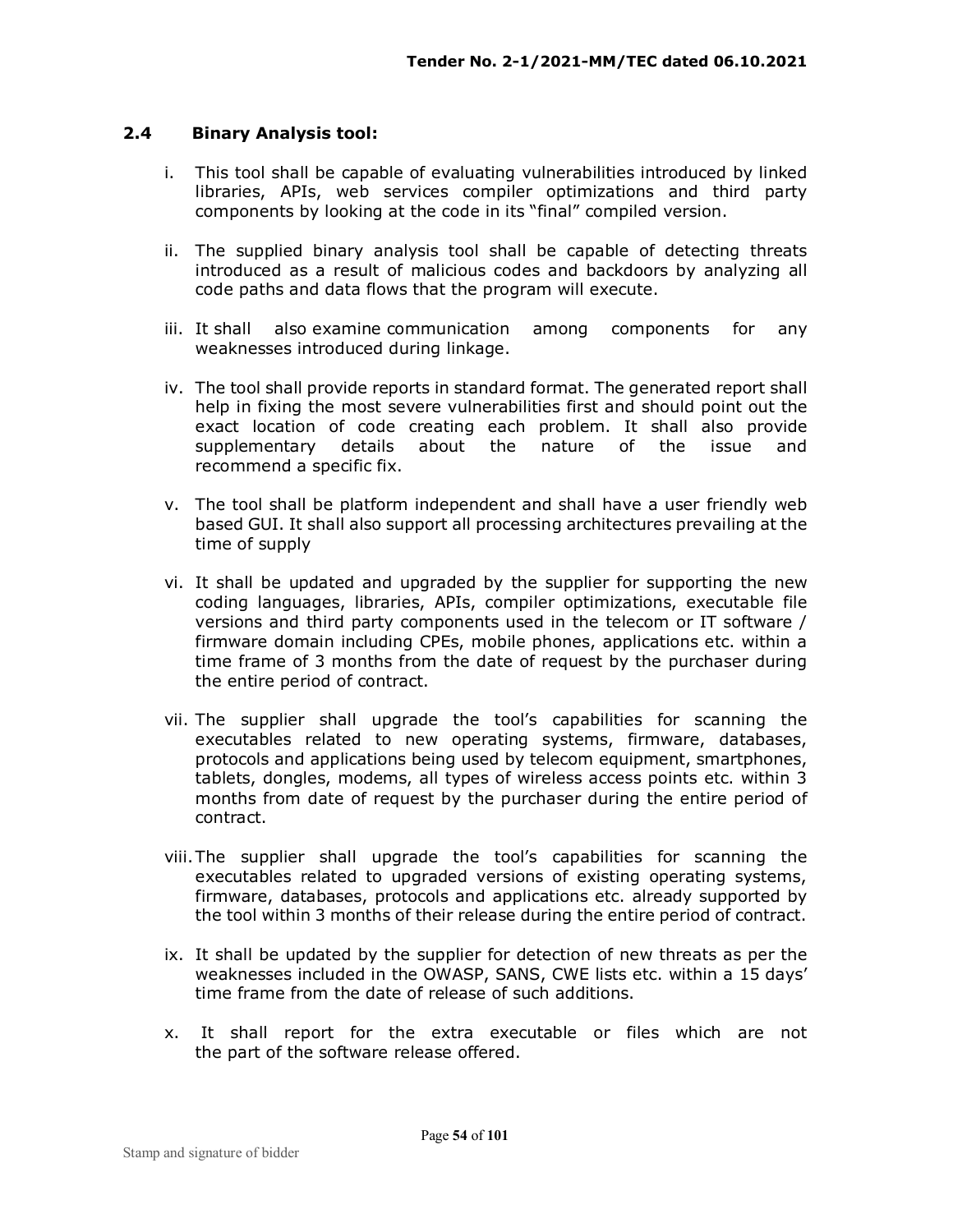- xi. The supplier shall provide a suitable on-site mechanism to customize the format of the report generated by the tool as per the requirement of the purchaser.
- xii. It shall be possible to access the tool and conduct testing lifecycle from the User interface from the desktop client.
- xiii. It shall be possible to store and transfer the test results to the test result repository server in the network for record keeping.
- xiv.The single license of tool shall be able to support testing of atleast 20 devices simultaneously.

#### **2.5 Penetration testing tool:**

- i. Penetration testing tool shall be capable of launching attacks on targets /systems under test for exploiting the detected vulnerabilities.
- ii. It shall determine whether the detected vulnerabilities are actually exploitable.
- iii. This tool shall correlate and prioritize results to deliver an accurate, riskranked list of issue to ensure that the most serious issues are addressed first. It shall generate actionable data in the form of detailed reports highlighting risks of targeted systems, tests conducted, vulnerabilities exploited, and attack paths followed plus links to patches for the detected vulnerabilities and other remediation data.
- iv. It shall have the capabilities of addressing a wide range of threat vectors related to various types of networks, operating systems, Desktop applications, Web applications, server, databases and end user devices.
- v. It shall also have the capability of development of new customized exploits, as well as augmentation or modifications in the existing exploits. These customizations or modifications shall be possible without any expertise in programming languages.
- vi. The tool shall be platform independent and shall have a user friendly web based GUI.
- vii. The supplier shall provide a suitable on-site mechanism to customize the format of the report generated by the tool as per the requirement of the purchaser.
	- viii. The tool shall support importing of scan result from external tools including but not limited to Nexpose, NetSparker, Nessus, Burpsuite, Acunetix, AppScan etc.
	- ix. The tool shall support brute force testing on services including but not limited to DB2, MySQL, MSSQL, HTTP, HTTPS, SSH, Telnet, FTP, POP3, SNMP.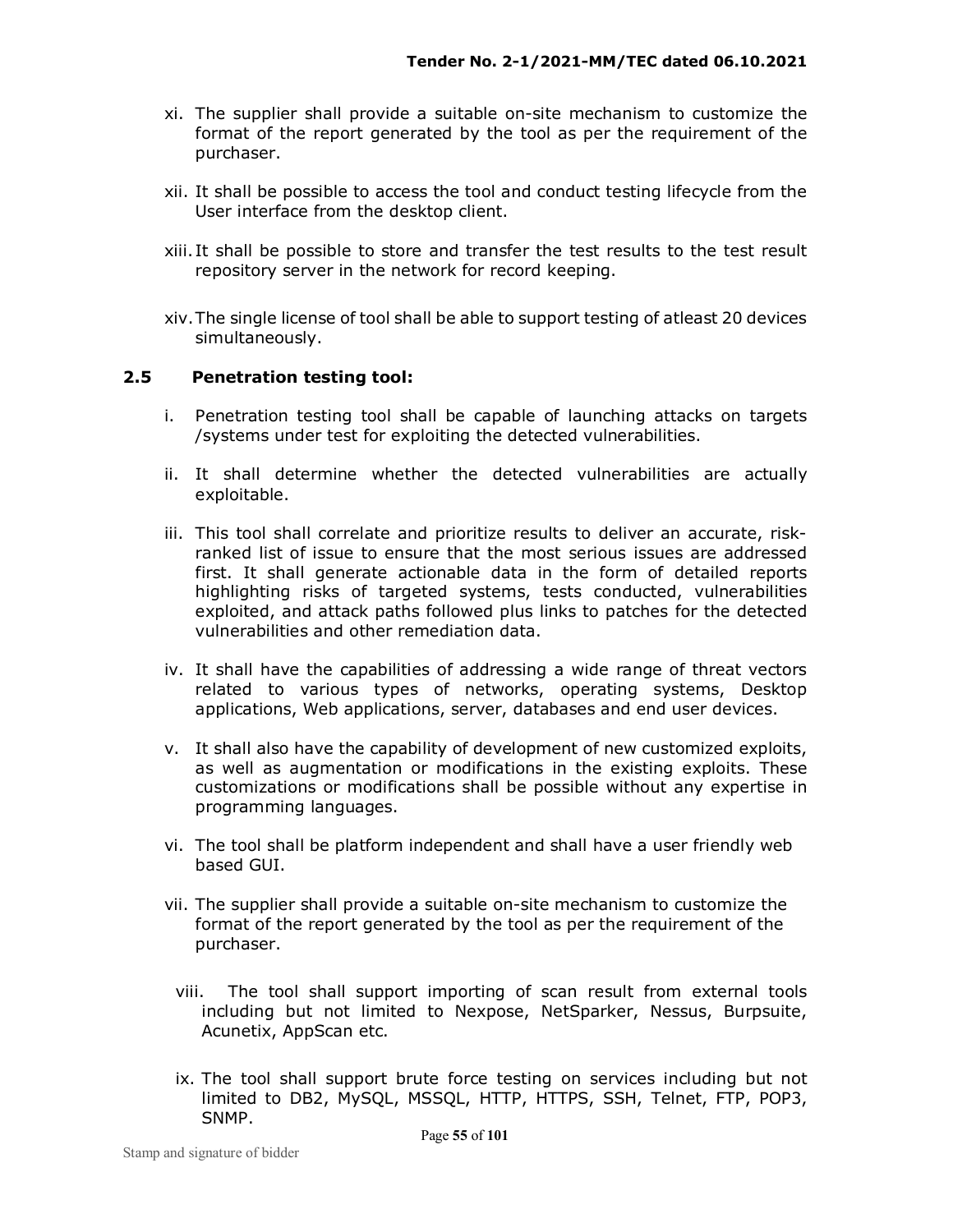- x. The tool shall support web crawling on IPv4 and IPv6 web sites.
- xi. The tool shall support detection of vulnerable URLs as per latest OWASP TOP10 standards.
- xii. The tool shall support web crawling a minimum of 4 Websites concurrently
- xiii. The supplier shall update its library of exploits on a continuous basis as per the CVE catalogue updation at least once in a week. All the exploits must be thoroughly tested prior to its incorporation in the SECURITY TEST lab.
- xiv.The supplier shall continually update and upgrade its manual exploit development and customization module, on its own, as per the latest techniques and best practices available in the market, but not later than 3 months from the date of request made by the purchaser.
- xv. It shall be possible to access the tool and conduct testing lifecycle from the User interface from the desktop client.
- xvi.It shall be possible to store and transfer the test results to the test result repository server in the network for record keeping.
- xvii. The single license of tool shall be able to support testing of atleast 20 devices simultaneously.

#### **3. Other Technical Requirements:**

The requirements mentioned in this clause are requirements applicable to testing tools, in general.

- i. **In-house installed solution**: All the tools supplied for the lab shall be installed in TEC lab premises. None of the solution shall be cloud based.
- ii. **Lab set-up:** Indicative Lab setup is given in Figure-1. The dimensioning of the tool hardware shall be such that the performance of the tools shall not be degraded during the entire period of contract. If at any stage a degradation is observed, the supplier shall have to supply additional hardware or upgrade the existing hardware. Additionally, augmentation of server (including power supply), at no extra cost to the purchaser, shall be due in case the processor or memory occupancy touches 60% while handing simultaneous testing of multiple DUTs as envisaged in the project.
- iii. **Operating System / Platform:** The tools in the lab shall be based on standard operating systems of Windows or Unix (FreeBSD or variants)/ Linux.
- iv. All equipment's shall be IPv6 complied.
- v. **A.C. power supply:** A.C. power supply shall be made available by the purchaser in the lab. All the tools and devices such as routers, LAN switch, server shall work on A.C. supply. The server hardware for the tools shall preferably be Rack mountable. Purchaser shall provide standard 42U rack with installation of tools in Security Lab.
- vi. **Adapters:** All the testing tools and lab infrastructure items shall be supplied along with necessary adapters/accessories to facilitate connectivity, interfacing and testing of various DUTs. All the optical interfaces and electrical interfaces shall be supplied along with cables/patch cords of at least 20m length. Attenuators for all the optical interfaces on the tool shall be supplied.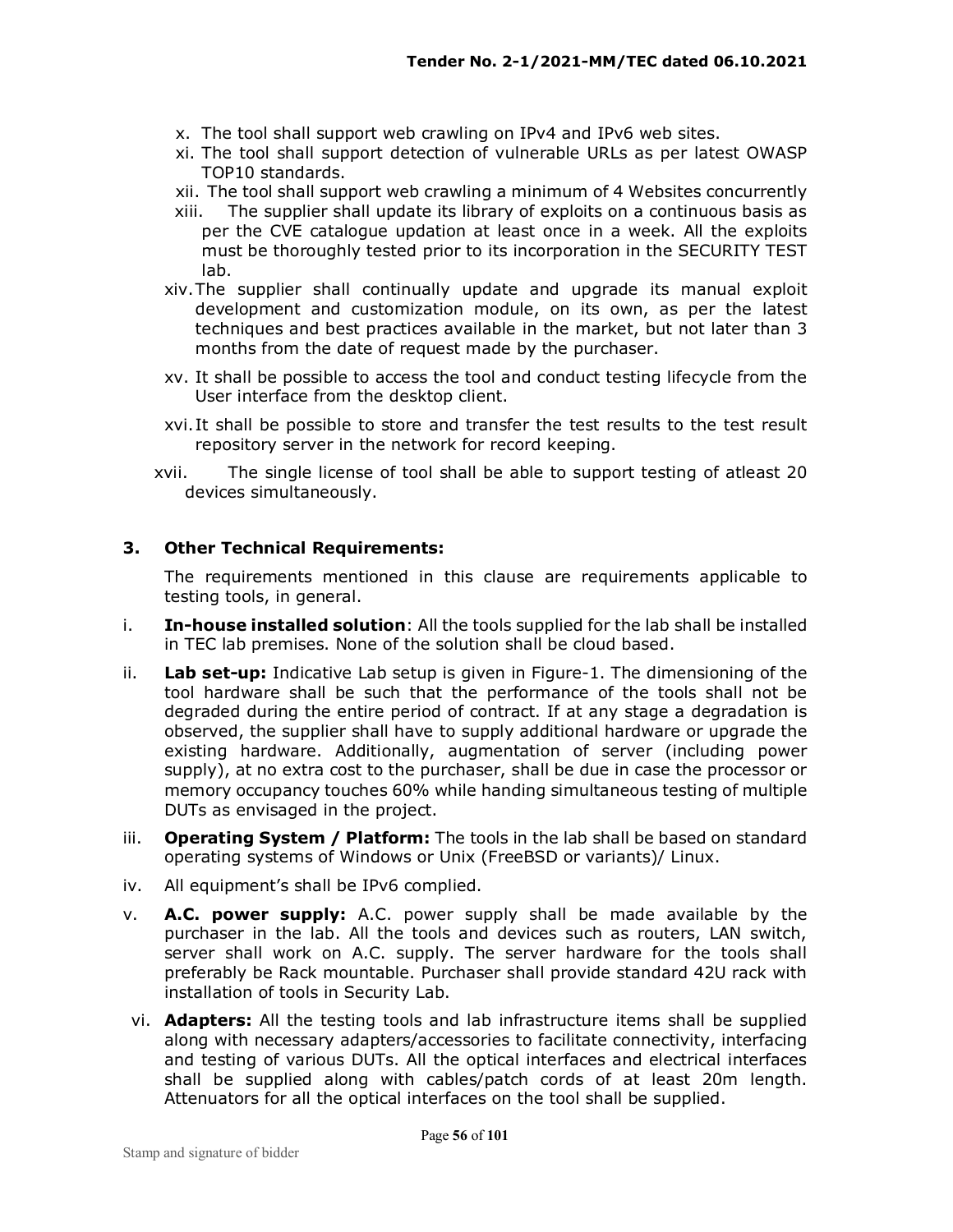vii. **Accreditation:** The testing tool supplier shall be responsible for support related to all documentation, certification etc. required for accreditation as specified by DoT.

#### **4. SLA/Warranty:**

SLA/ Warranty shall be as per section IV.

#### **5. Software & hardware upgrades requirements:**

- i. There shall be no need to upgrade the software when the hardware port(s) is/are added in the lab equipment.
- ii. The supplier shall undertake to supply on continuing basis all software updates free of cost, for a period of seven years (Warranty plus SLA) from the date of taking over of lab. These updates shall include new features and services and other maintenance updates. The supplier shall quote SLA cost for 5 years.
- iii. Direct download of updates and upgrades on lab equipment shall not be permitted. It shall first be downloaded on a separate workstation dedicated for this purpose, sanitized for the presence of any virus, malware etc. and then it shall be loaded on the actual lab equipment.
- iv. The supplier and/or its OEMs shall have the facilities for software maintenance like software debugging, patch development, patch verification, patch implementation at sites, version control of software, document generation and repository of working versions.

## **6. EMC/EMI, Quality & Environmental Requirements:**

#### **6.1 EMI/EMC Requirements**

*The routers, LAN switches, Firewall, Server and testing tools shall confirm to EMI/EMC requirements as per TEC Standard no. TEC/SD/DD/EMC-221/05/OCT-16* 

#### **6.2 Safety Requirements**

- (i) The operating personnel should be protected against shock hazards as per IS 8437 {1993} "Guide on the effects of current passing through the human body" [equivalent to IEC publication 60479-1{2005}].
- (ii) The equipment shall conform to IS 13252-1 {2010} "Safety of information technology equipment including electrical business equipment" [equivalent to IEC publication 60950-1 {2005} *with amendment 1 (2009) & amendment 2 (2013)*] and IS 10437 {1986} "Safety requirements of radio transmitting equipments" [equivalent to IEC publication 60215(1987)].

#### **6.3 Environmental requirements:**

- i. The system shall be able to work satisfactorily over the temperature range of 0 - 45 degree Celsius.
- ii. The system shall be able to work satisfactorily over the Humidity range of 8% to 80%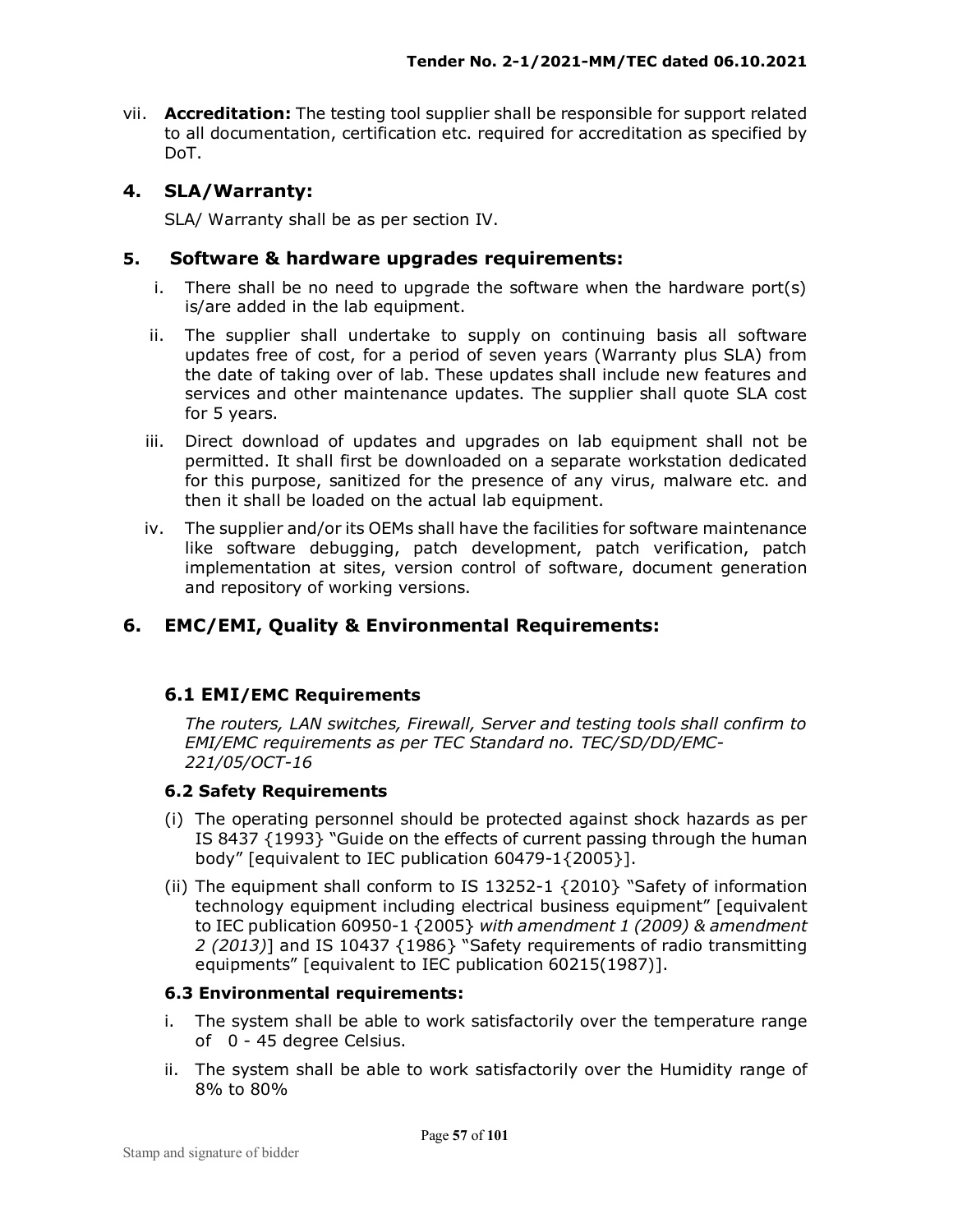## **7. Minimum Requirement for domain expert professionals for Application Security testing tool and Penetration testing tool:**

A. **Domain Expert Professional for Security Testing Tool for Application Security Testing tool**  The professional should have degree in BE/B.Tech/MCA along with 5 years

minimum experience in IT filed with atleast 2 year's experience in Information Security. The professional should have certification in CEH/OSCP along with the hands on experience in working of Application Security Testing tool.

## B. **Domain Expert Professional for Penetration Testing Tool**

The professional should have degree in BE/B.Tech/MCA with 5 years minimum experience in IT filed with atleast 2 years' experience in Information Security. The professional should have certification in CEH/OSCP along with the hands on experience in working of Penetration Testing tool.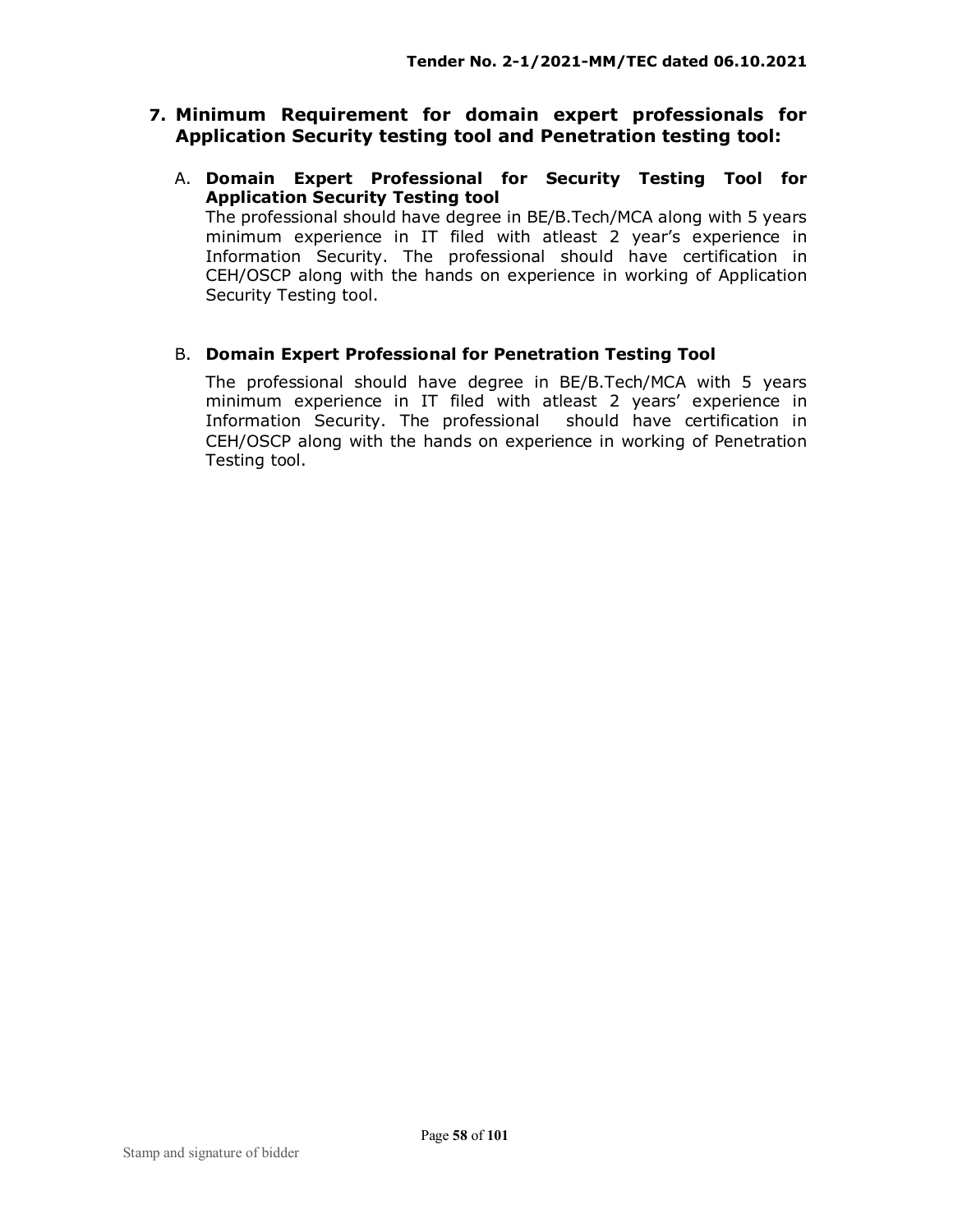| Sr. No.      | <b>Item</b>                     | <b>Type</b>         | <b>Specifications</b> | Quantity     |
|--------------|---------------------------------|---------------------|-----------------------|--------------|
| 1            | <b>Vulnerability Assessment</b> | <b>Testing tool</b> | Refer clause          | 1            |
|              | tool ( CVE Complied)            |                     | 2.1                   |              |
| $\mathbf{z}$ | <b>Vulnerability Assessment</b> | <b>Testing tool</b> | Refer clause          | 1            |
|              | tool (CCS 7 related)            |                     | 2.1                   |              |
| 3            | Fuzzing tool (Ethernet          | <b>Testing tool</b> | Refer clause          | 1            |
|              | Interface)                      |                     | 2.2                   |              |
| 4            | Static analysis and             | <b>Testing tool</b> | Refer clause          | $\mathbf{1}$ |
|              | dynamic Analysis                |                     | 2.3                   |              |
|              | <b>Application Security</b>     |                     |                       |              |
|              | Testing tool) with              |                     |                       |              |
|              | domain expert                   |                     |                       |              |
|              | professional                    |                     |                       |              |
| 5            | <b>Binary Analysis Tool</b>     | <b>Testing tool</b> | Refer clause          | 1            |
|              |                                 |                     | 2.4                   |              |
| 6            | Penetration Testing Tool        | <b>Testing tool</b> | Refer clause          | 1            |
|              | with domain expert              |                     | 2.5                   |              |
|              | professional                    |                     |                       |              |

# **SCHEDULE OF REQUIREMENT:**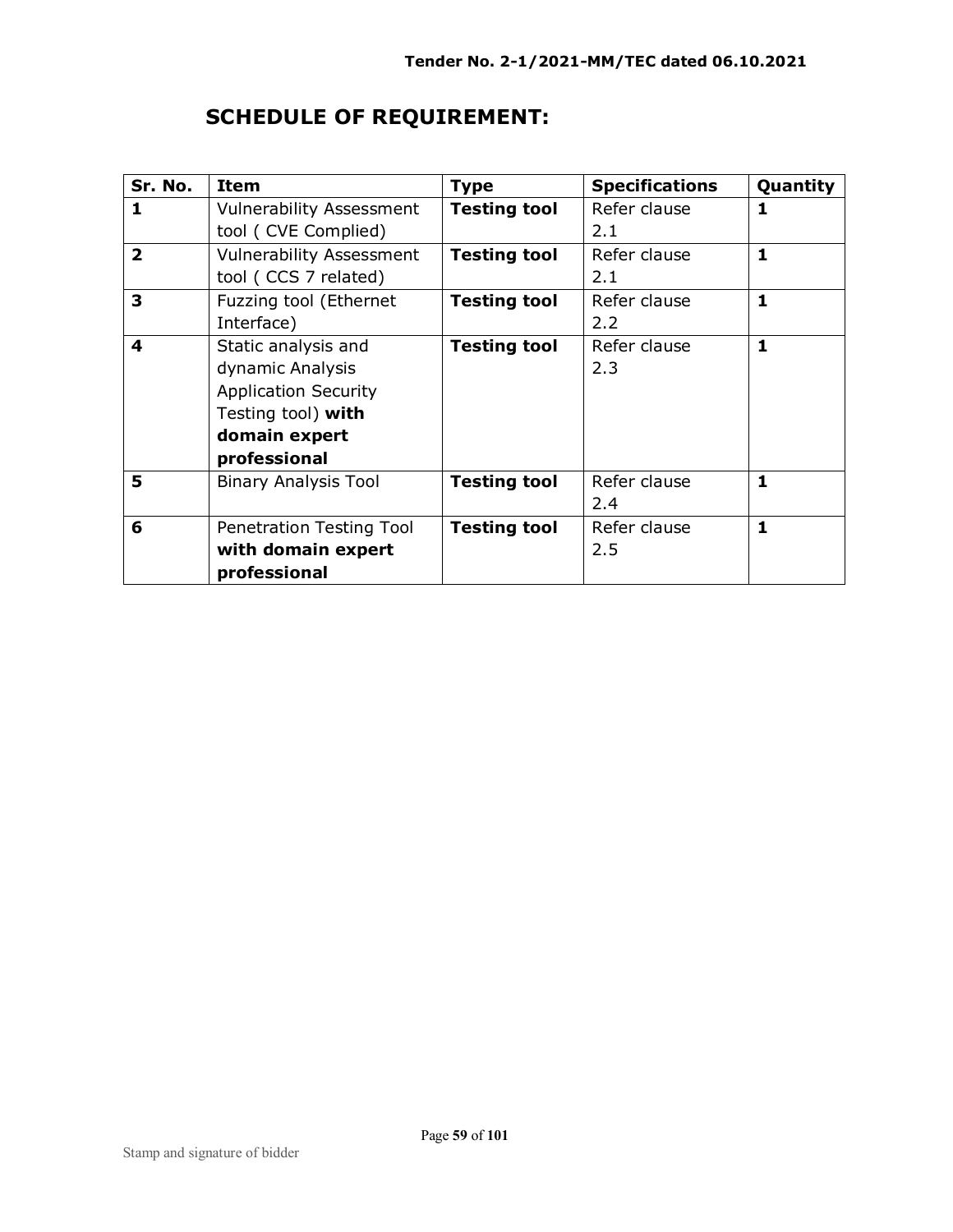

## **Fig 1: Block Schematic of overall Security Test lab**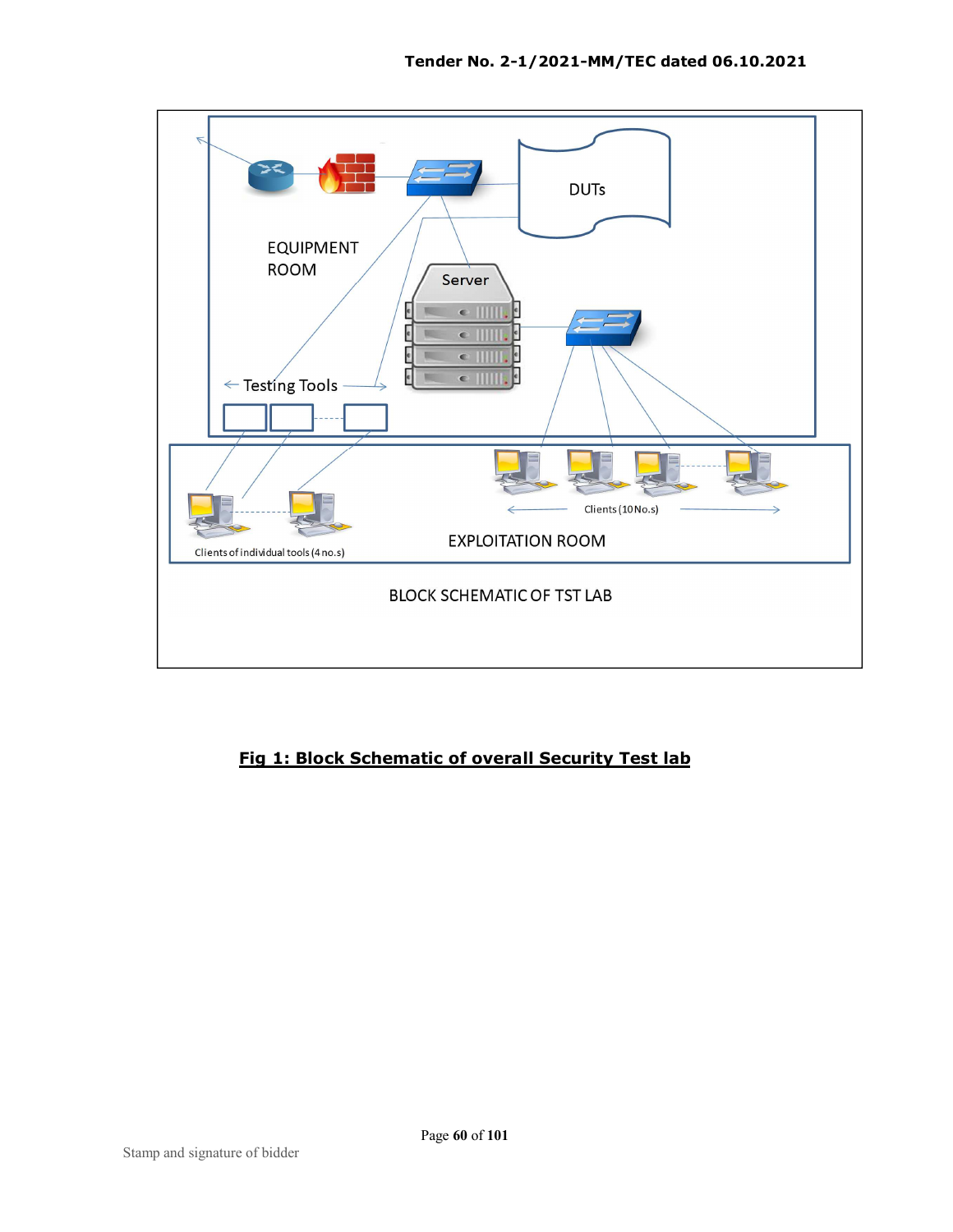# **ANNEXURE - I PRE-BID/PRE-CONTRACT INTEGRITY PACT**

#### **(ON STAMP PAPER OF Rs. 100/-)**

This pre-bid pre-contract Agreement (hereinafter called the Integrity Pact) is made on ............................................................., between, on one hand, the President of India acting through ADG (MM) Telecom Engineering Centre, Khurshid Lal Bhawan, Janpath, New Delhi-01 (Designation of the officer, Ministry/ Department, Government of India) (hereinafter called the 'Purchaser'), which expression shall mean and include, unless the context otherwise requires, his successors in office and assigns) of the First Part and .................................................................................................................... .................................................................................................................... ...................................................... represented by ........................................................................................... on behalf of Chief Executive Officer (Hereinafter called the 'Bidder/Contractor', which expression shall mean and include, unless the context otherwise requires, his successors and permitted assigns) of the Second Part.

Whereas the Purchaser proposes to Supply, installation,Testing and Commissioning of Security Testing tools and the Bidder/Contractor is willing to offer has offered the stores and

Whereas the Bidder is a private company/public company/ Government undertaking/ partnership/ registered export agency, constituted in accordance with the relevant law in the matter and the Purchaser is a Ministry/ Department of the Government of India PSU performing its functions on behalf of the President of India.

#### NOW, THEREFORE,

To avoid all forms of corruption by following a system that is fair, transparent and free from any influence/prejudiced dealings prior to, during and subsequent to the currency of the contract to be entered into with a view to:

Enabling the Purchaser to obtain the desired said stores/equipment at a competitive price in conformity with the defined specification by avoiding the high cost and the distortionary impact of corruption on public procurement, and

Enabling Bidders to abstain from bribing or indulging in any corrupt practice in order to secure the contract by providing assurance to them that their competitors will also abstain from bribing and other corrupt practices and the Purchaser will commit to prevent corruption, in any form, by its officials by following transparent procedures.

In order to achieve these goals, the Purchaser will appoint Independent External Monitors (IEMs) who will monitor the tender process and the execution of the contract for compliance with the principles mentioned above.

The parties hereto hereby agree to enter into this Integrity Pact and agree as follows: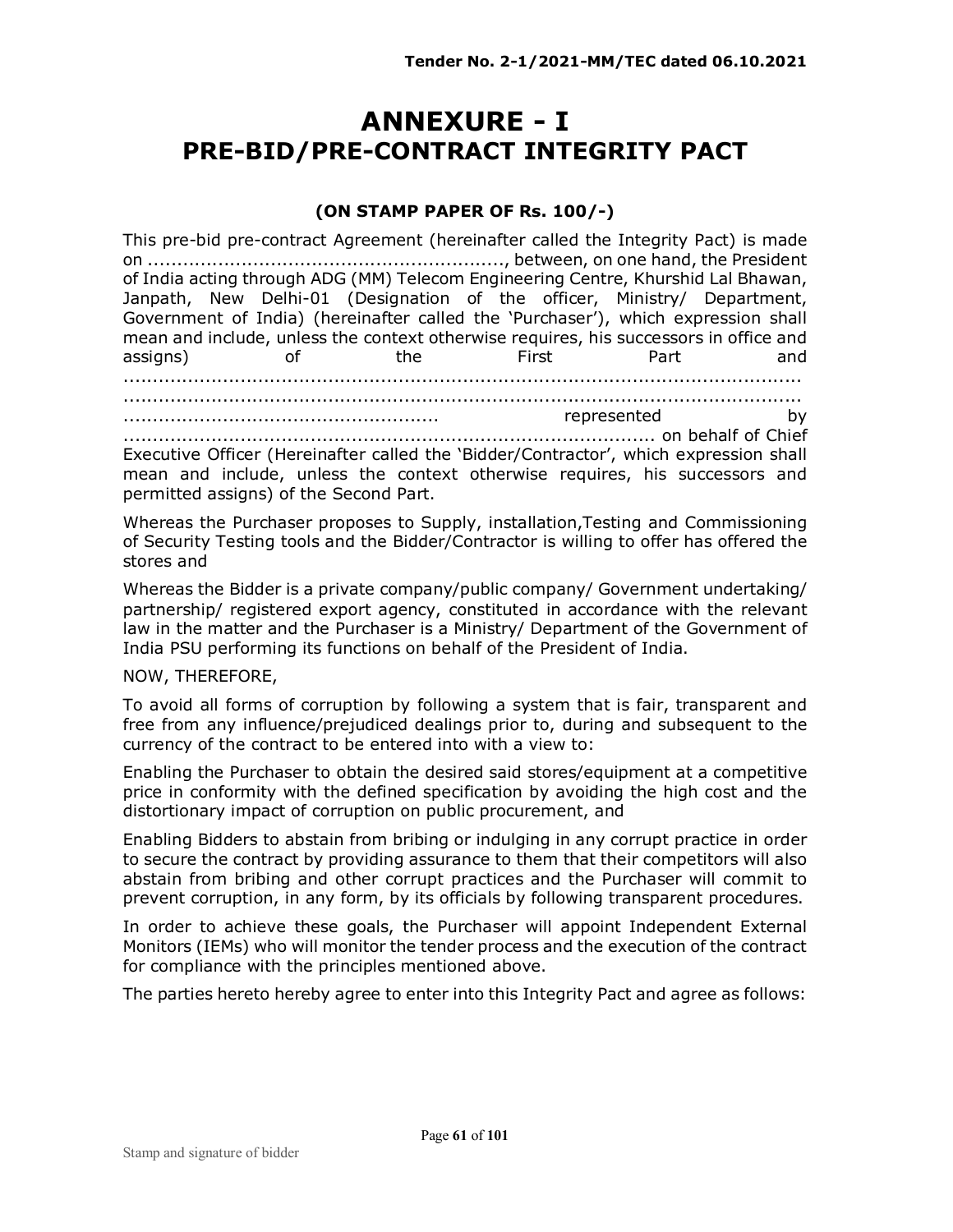### **Section 1- Commitments of the Purchaser**

(1) The Purchaser commits itself to take all measures necessary to prevent corruption and to observe the following principles: a. No employee of the Purchaser, personally or through family members, will in connection with the tender for, or the execution of a contract, demand, take a promise for or accept, for self or third person, any material or immaterial benefit which the person is not legally entitled to.

b. The Purchaser will, during the tender process treat all Bidder(s) with equity and reason. The Purchaser will in particular, before and during the tender process, provide to all Bidder(s) the same information and will not provide to any Bidder(s) confidential / additional information through which the Bidder(s) could obtain an advantage in relation to the tender process or the contract execution.

- c. The Purchaser will exclude from the process all known prejudiced persons.
- (2) If the Purchaser obtains information on the conduct of any of its employees which is a criminal offence under the IPC/PC Act or if there be a substantive suspicion in this regard, the Purchaser will inform the Chief Vigilance Officer and in addition can initiate disciplinary actions.

#### **Section 2 - Commitments of the Bidder(s)/ Contractors(s)**

- (1) The Bidder(s)/Contractors(s) commit themselves to take all measures necessary to prevent corruption. The Bidder(s)/ Contractors(s) commit themselves to observe the following principles during the participation in the tender process and contract conditions.
	- (a)The Bidder(s)/Contractors(s) will not directly or through any other person or firm, offer, promise or give to any of the Purchaser's employees involved in the tender process or the execution of the contract or to any third person any material or other benefit which he/she is not legally entitled to, in order to obtain in exchange any advantage of any kind whatsoever during the tender processes during the execution of the contract.
	- (b)The Bidder(s)/Contractor(s) will not enter with other Bidders into any undisclosed agreement or understanding, whether formal or informal. This applies in particular to prices, specifications, certifications, subsidiary contracts, submission or non-submission of bids or any other actions to restrict competitiveness or to introduce cartelisation in the bidding process.
	- (c) The Bidder(s)/ Contractors(s) will not commit any offence under the relevant IPC/PC Act; further the Bidder(s)/ Contractors(s) will not use improperly, for purpose of competition or personal gain, or pass on to others. any information or document provided by the Purchaser as part of the business relationship, regarding plans, technical proposals and business details including information contained or transmitted electronically.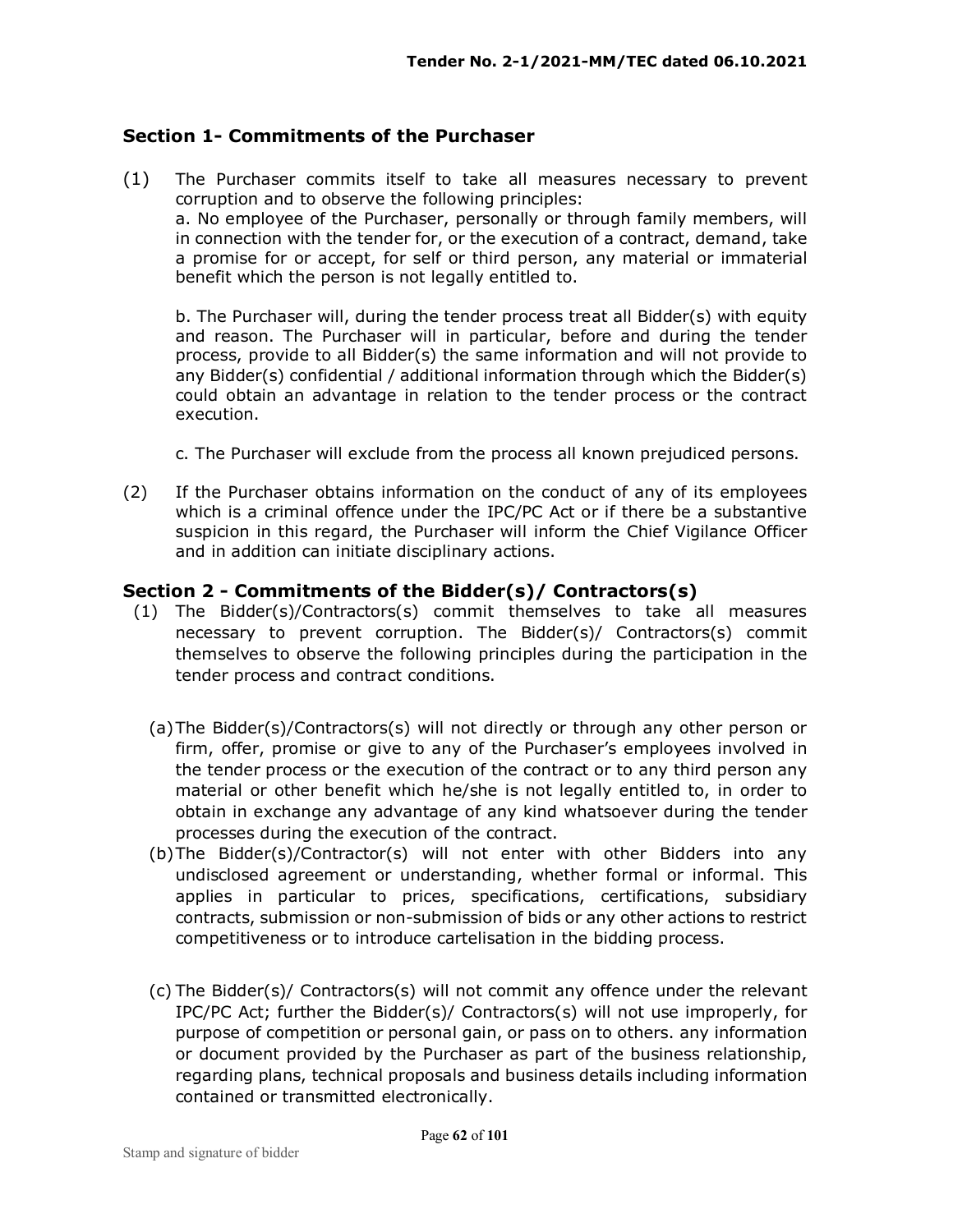- (d)The Bidder(s)/Contractor(s) of foreign origin shall disclose the name and address of the Agents/Representatives in India, if any, Similarly the Bidder(s)/Contractors(s) of Indian Nationality shall furnish the name and address of the foreign Purchaser, if any. Further details as mentioned in the "Guidelines on Indian Agents of Foreign Suppliers" shall be disclosed by the Bidder(s)/Contractors(s). Further, as mentioned in the Guidelines all the payments made to the Indian agent/representative have to be in Indian Rupees only.
- (e) The Bidder(s)/Contractors(s) will, when presenting their bid, disclose any and all payments made, is committed to or intends to make to spent agents, brokers or any other intermediaries in connection with the aware of the contract.
- (f) Bidder(s)/ Contractors(s) who have signed the Integrity Pact shall not approach the Courts while representing the matter to IEMs and shall wait for their decision in the matter.
- (2)The Bidder(s)/Contractors(s) will not instigate third person to commit offences outlined above or be an accessory to such offences.

### **Section 3 Disqualification from tender process and exclusion from future contracts**

If the Bidder(s)/Contractor(s), before award or during execution has committed transgression through a violation of Section 2, above or in any other form such as to put their reliability or credibility in question, the Purchaser is entitled to disqualify the Bidder(s)/Contractors(s) from the tender process or take action as per the procedure mentioned in the "Guidelines on Banning of business dealings".

## **Section 4 - Compensation for Damages**

- (1)If the Purchaser has disqualified the Bidder(s) from the tender process prior to the award according to Section 3, the Purchaser is entitled to demand and recover the damages equivalent to Earnest Money Deposit/Bid Security.
- (2)If the Purchaser has terminated the contract according to Section 3, or if the Purchaser entitled to terminate the contract according to Section 3, the Purchaser shall be entitled to demand and recover from the Contractors liquidated damages of the Contract value or the amount equivalent to Performance Bank Guarantee.

## **Section 5 - Previous transgression**

(1)The Bidder declares that no previous transgression occurred in the last three years with any other Company in any country conforming to the anti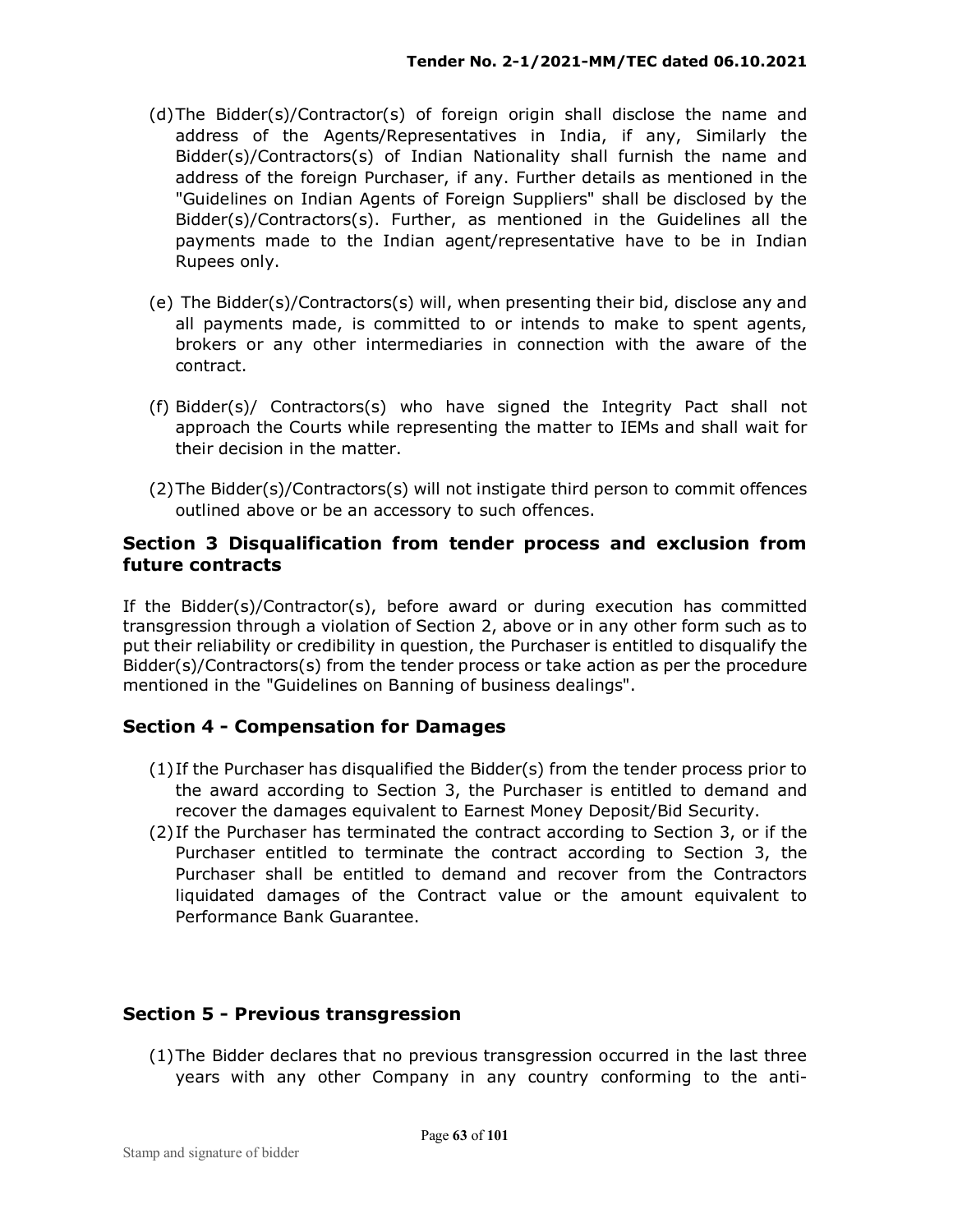corruption approach or with any Public Sector Enterprise in India that could justify his exclusion from the tender process.

(2) If the Bidder makes incorrect statement on this subject, he can he disqualified from the tender process or action can be taken as per the procedure mentioned in "Guidelines on Banning of business dealings".

# **Section 6 - Equal treatment of all Bidder(s) / Contractors(s) / Subcontractor(s)**

- (1)In case of Sub-contracting, the Principal Contractors shall take the responsibility of the adoption of Integrity Pact by the Sub-Contractor.
- (2)The Purchaser will enter into agreements with identical conditions as this one with all Bidders and Contractors.
- (3)The Purchaser will disqualify from the tender process all bidders who do not sign this Pact or violate its provisions.

#### **Section 7 Criminal charges against violating Bidder(s) / Contractors(s) Subcontractor(s)**

If the Purchaser obtain knowledge of conduct of Bidder, Contractor or Subject or of an employee or a representative or an associate of a Bidder. Contractor or Subcontractor which constitutes corruption, or if the Purchaser has substantive suspicion in this regard, the Purchaser will inform the same to the Chief Vigilance Officer.

# **Section 8 - Independent External Monitor**

- (1)The Purchaser appoints competent and credible Independent External Monitor for this Pact after approval by Central Vigilance Commission. The task of the Monitors is to review independently and objectively, whether and to what extent the party complies with the obligations under this agreement.
- (2)The Monitor is not subject to instructions by the representatives of the parties and performs his/her functions neutrally and independently. The Monitor would have access to all Contract documents whenever required. It will be obligatory for him/her to treat the information and documents of the Bidders/Contractors as confidential. He/she reports to the Designated Authority of Purchaser/ Secretary in the department.
- (3)The Bidder(s)/Contractor(s) accepts that the Monitor has the right to access without restriction to all Project documentation of the Purchaser including that provided by the Contractor. The Contractor will also grant the Monitor, upon his/her request and demonstration of a valid interest, unrestricted and unconditional access to their project documentation. The same is applicable to Subcontractor.
- (4)The Monitor is under contractual obligation to treat the info and documents of the Bidder(s)/ Contractors(s) Subcontractors(s) with confidentiality The Monitor has also signed declarations on 'Non-Disclosure of Confidential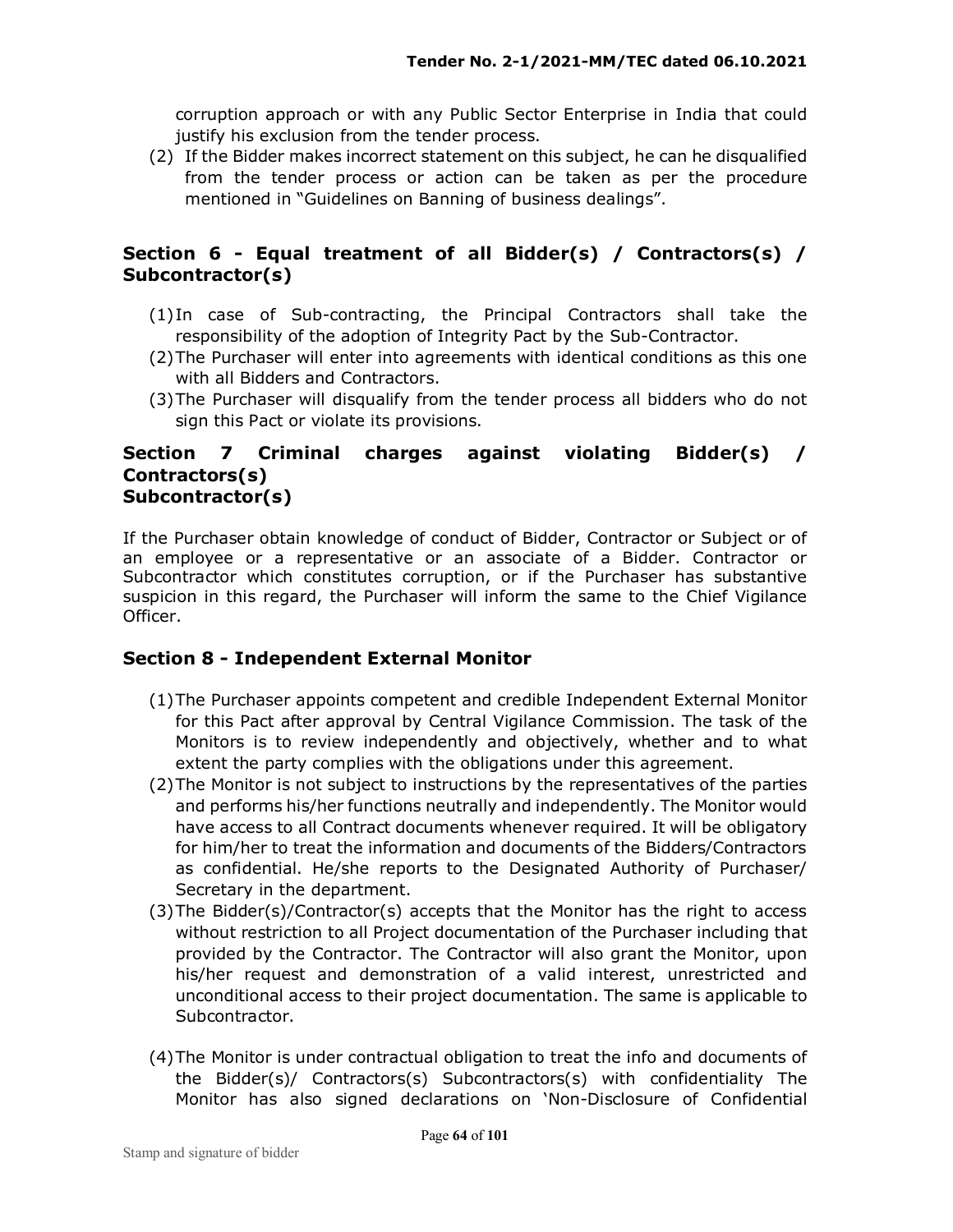Information' and of 'Absence of Conflict of Interest'. In case of any conflict of interest arising at a later date, the IEM shall inform Designated Authority of Purchaser/ Secretary in the department and rescue himself/ herself from that case.

- (5)The Purchaser will provide to the Monitor sufficient information about all meetings among the parties related to the Project provided such meeting could have an impact on the contractual relations between the Purchaser and the Contractor. The parties offer to the Monitor the option to participate in such meetings.
- (6) As soon as the Monitor notices, or believe to notice a violation of this agreement, he/she will so inform the Management of the Purchaser and request the Management to discontinue or take corrective action or to take other relevant action. The monitor can in this regard submit non-binding recommendations. Beyond this, the Monitor has no right to demand from the parties that they act in specific manner, refrain from action or tolerate action.
- (7) The Monitor will submit a written report to the Designated Authority of Purchaser/ Secretary in the department within 10 weeks from the date of reference or intimation to him by the Purchaser and, should the occasion arise, submit proposals for correcting problematic situations.
- (8) If the Monitor has reported to the Designated Authority of Purchaser/ Secretary in the department, a substantiated suspicion of an offence under relevant IPC/ PC Act and the Designated Authority of Purchaser/ Secretary in the department has not within the reasonable time taken visible action to proceed against such offence or reported it to the Chief Vigilance Officer, the Monitor may also transmit this information directly to the Central Vigilance Commissioner.
- (9)The word 'Monitor' would include both singular or plural.
- (10) As per letter no.17-19/2012-VM dated 27 September 2018, the competent authority has appointed the following Independent External Monitors (IEMs) in the Department of Telecommunication for overseeing and implementation of Integrity Pacts in procurements in DoT:
	- i. Shri Arvind Kumar Arora, Indian Defence Service of Engineers (IDSE),Ex.DG, Indian Defence Engineering Services, Ministry of Defence, B-333, Chittaranjan Park New Delhi-110019 (Tel No. 01126273406, Mob No. 8130588577 & 9868236340,Email ID: arvindarora333@gmail.com)
	- ii. Shri Pradeep Kumar Gupta, Central Engineering Service. Ex Special Director General, Central Public Works Department, T-17, Green Park Extension, New Delhi-110016 (Tel bo.01126191696, Mobile no. 9971491696, Email-ID: pradeepkgupta53@gmail.com)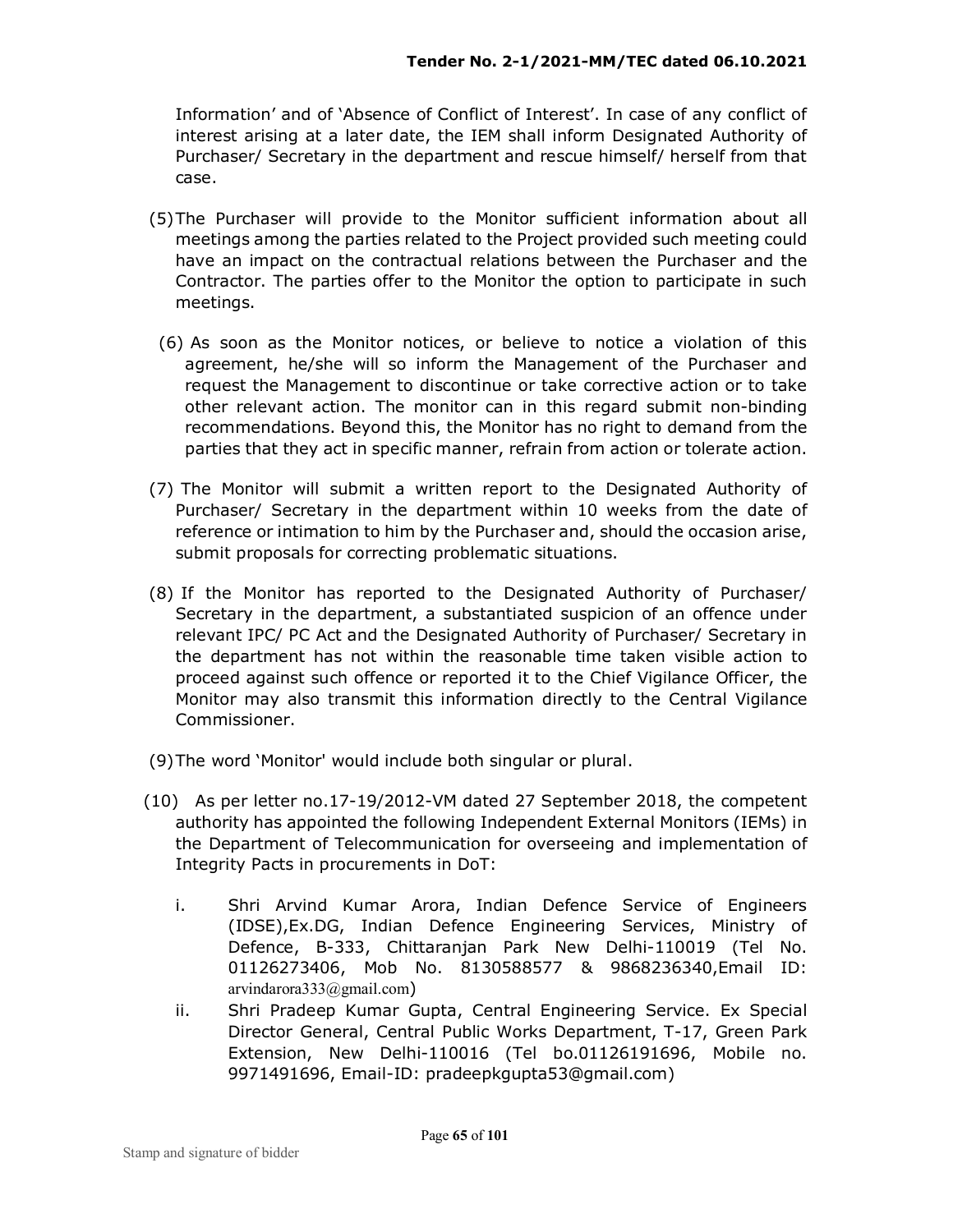## **Section 9-Pact Duration**

This duration of Pact begins when both parties have legally signed the document. It expires for the Contractor 12 months after the last payment under the contract, and for all other Bidders 6 months after the contract has been awarded. Any violation of the same would entail disqualification of the Bidders and exclusion from future business dealings.

If any claim is made/lodged during this time the same shall be binding and continue to be valid despite the lapse of this pact as specified above, unless it is discharged /determined by Designated Authority of Purchaser/ Secretary in the department.

## **Section 10 - Other provisions**

- (1)This agreement is subject to Indian Law. Place of performance and jurisdiction is the Registered Office of the Purchaser, i.e. TEC, New Delhi.
- (2)Changes and supplements as well as termination notice need to be made in writing. Side agreements have not been made.
- (3)The Contractor is a partnership or consortium, this agreement must be signed by all partners or consortium members.
- (4)Should one or several provisions of this agreement turn out to be invalid, the remainder of this agreement remains valid. In this case, the parties will strive to come to an agreement to their original intentions.
- (5)Issues like Warranty /Guarantee shall be outside the purview of IEMs.
- (6)In the event of any contradiction between the Integrity Pact and its Annexure the Clause in the Integrity Pact will prevail.

\_\_\_\_\_\_\_\_\_\_\_\_\_\_ \_\_\_\_\_\_\_\_\_\_\_\_\_\_\_\_\_\_\_ On behalf of the Purchaser

 (For & On behalf of Bidder/ Contractor)

(Office Seal) (Office Seal)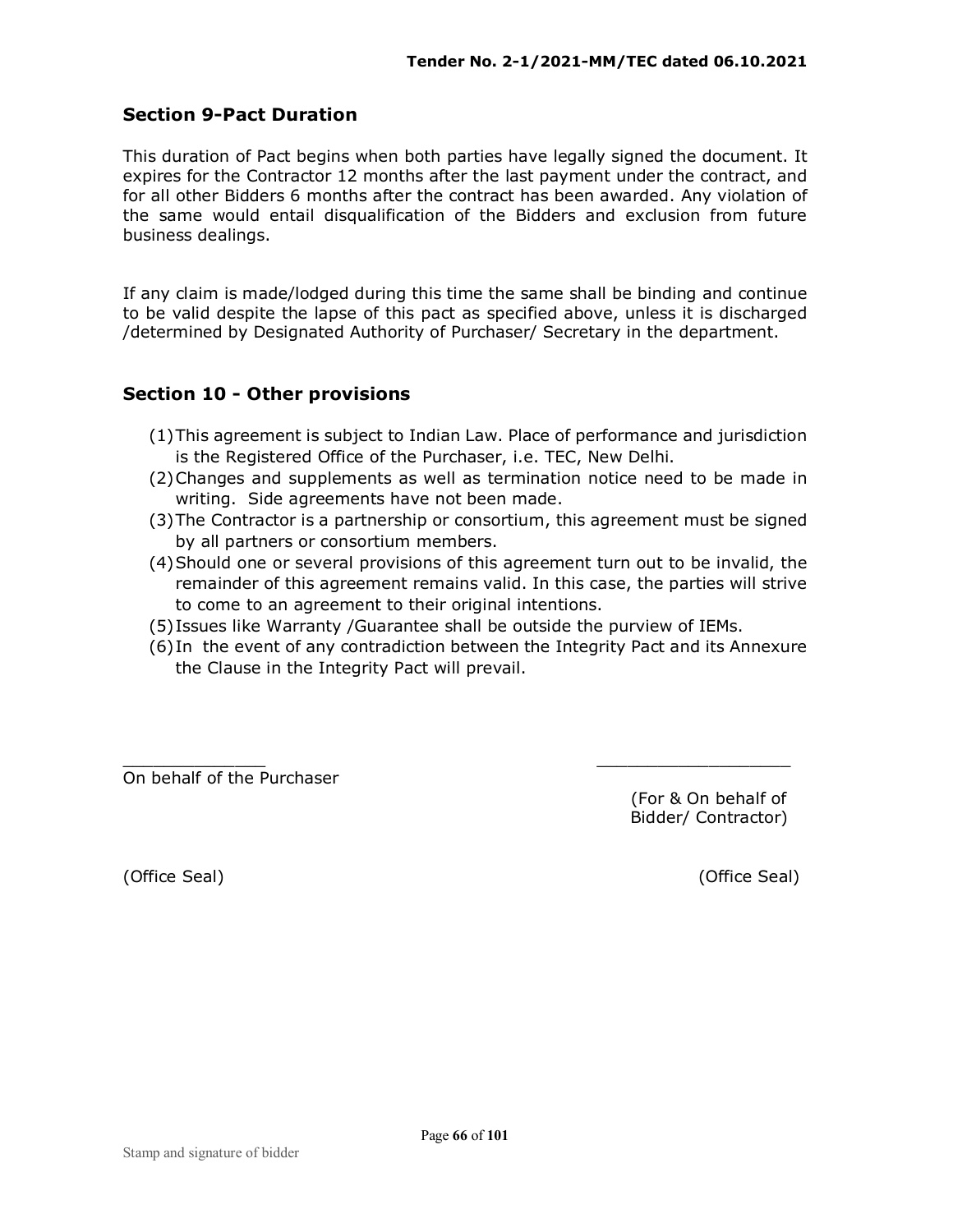# **ANNEXURE - II INDEMNITY BOND**

[To be executed by the Bidder on the Stamp Paper of Rs. 100/-]

- 1. *…………(Name & address of the bidder)……..* indemnify Telecom Engineering Centre, Department of Telecommunications Khurshid Lal Bhawan, Janpath, New Delhi – 110 001 (hereinafter called TEC) against all third-party claims of infringement of patent, trademark or industrial design rights arising from use of the Security Testing tools, goods or any part thereof, supplied against this tender 2-1/2021-MM/TEC .
- 2. *…………(Name & address of the bidder)……* indemnify the TEC in respect of any damages, claims, loss or legal action against TEC for acts of commission,(use of Security Tools, hardware and software licenses during and after commissioning) or omission on part of the supplier, its agents or servants.

Place: Date: Witnesses: 1.  $2<sub>1</sub>$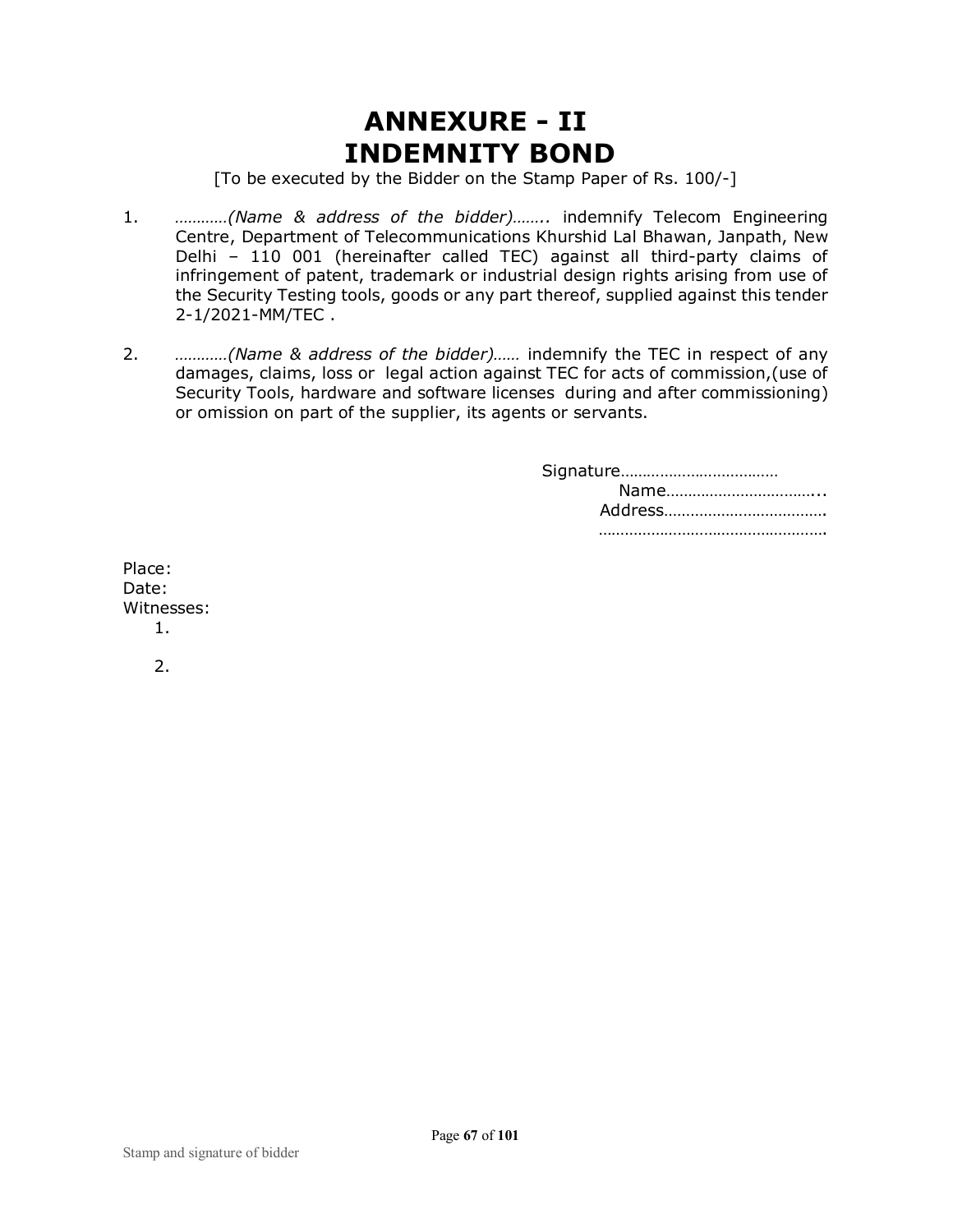# **ANNEXURE - III PROFILE OF BIDDER**

- 1. Full Name of Bidder
- 2. Registered Address
- 3. Address of correspondence

| 4. Details of Contact/Authorized Person                                                                        |        |
|----------------------------------------------------------------------------------------------------------------|--------|
| Name & Designation                                                                                             |        |
| Address                                                                                                        |        |
| Tel No. (Landline) and the state of the state of the state of the state of the state of the state of the state | Mobile |
| Email ID                                                                                                       | FAX:   |

- 5. Type of Firm: Private Ltd./Public Ltd./Co-operative/PSU/Proprietary (Please tick the appropriate)
- 6. Name(s) of Directors/ partners/ proprietor
- 7. PAN/GIR No. : \_\_\_\_\_\_\_\_\_\_\_\_\_\_\_\_\_\_\_\_\_\_\_\_\_\_\_\_\_\_\_
- 8. TIN No. :
- 9. GST Registration No.: \_\_\_\_\_\_\_\_\_\_\_\_\_\_\_\_\_\_\_\_\_\_\_\_\_\_\_\_\_\_\_
- 10.Proof of Annual Turnover of As specified in table or more:
- 11.Earnest money details: DD No. \_\_\_\_\_\_\_\_\_\_\_\_\_\_\_\_ dated \_\_\_\_\_\_\_\_\_\_ for Rs……………………….. drawn on \_\_\_\_\_\_\_\_\_\_\_\_\_\_\_\_\_\_\_\_\_\_\_\_\_\_\_\_
- 12.Bank Account details of the bidder:
	- a. Name and address of Bank
	- b. Account no.
	- c. MICR no.
	- d. IFSC code of Branch
- 13.Any other relevant information:

| (Signatures of authorized signatory) |
|--------------------------------------|
| Name                                 |
| <b>Designation</b>                   |
| Seal:                                |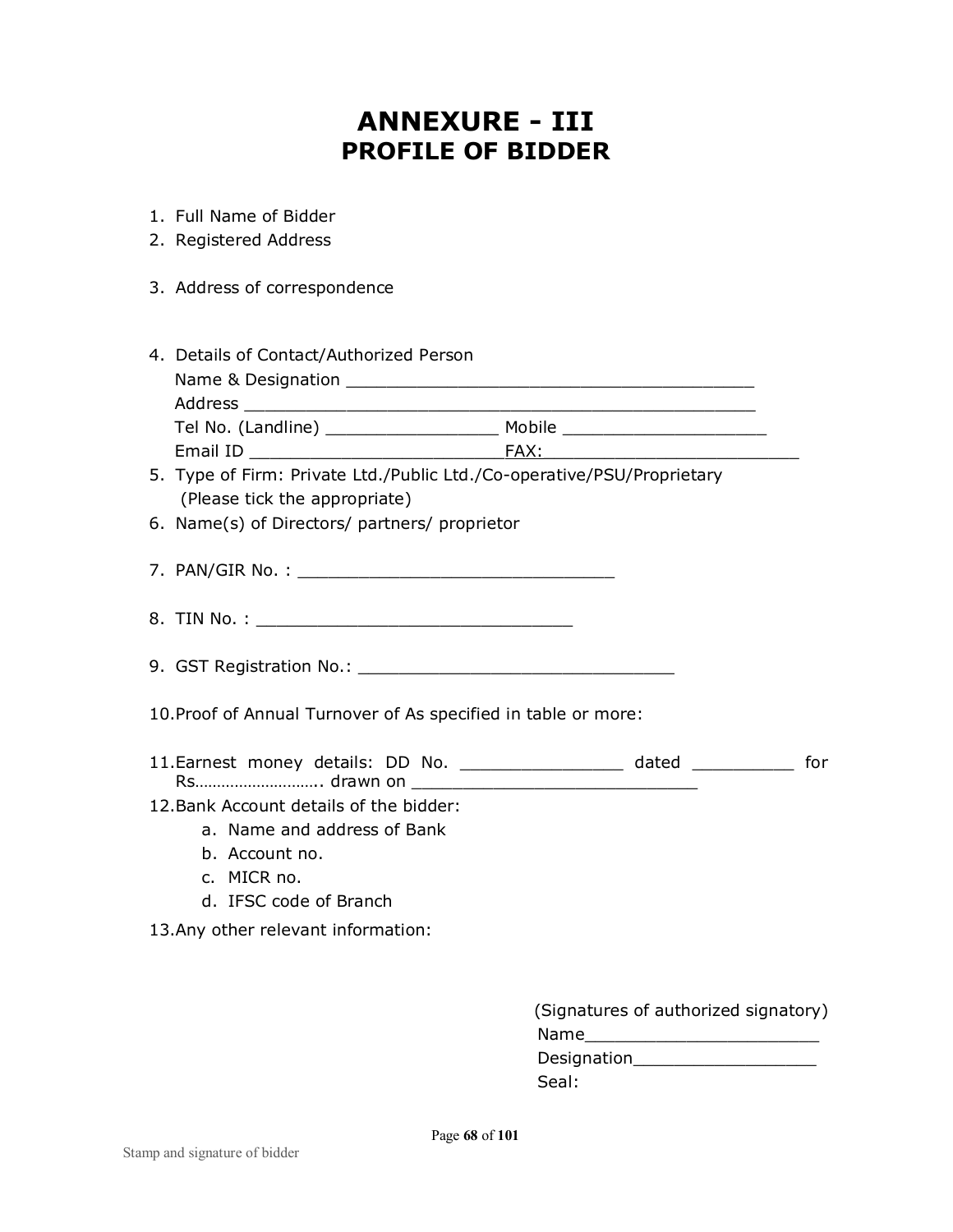# **ANNEXURE - IV EMD BG FORM**

| Whereas    |  |                                                                                          |  |        |  |        | (hereinafter called |
|------------|--|------------------------------------------------------------------------------------------|--|--------|--|--------|---------------------|
|            |  | the Bidder) has submitted its bid dated                                                  |  |        |  |        | for the Supply,     |
|            |  | installation, Testing and Commissioning of Security Testing tools against Tender Enguiry |  |        |  |        |                     |
|            |  | No. 2-1/2021-MM/TEC dated 06.10.2021, know all men by these presents that we             |  |        |  |        |                     |
|            |  |                                                                                          |  |        |  |        | οf                  |
|            |  |                                                                                          |  |        |  | having | our                 |
| registered |  |                                                                                          |  | office |  |        | at                  |
|            |  |                                                                                          |  |        |  |        |                     |

\_\_\_\_\_ (hereinafter called the *Bank*) are bound unto the Sr. DDG, TEC (hereinafter called the *Purchaser*), for the sum of…………………….. (As specified in NIT)/- for which payment will and truly be made to the Purchaser, the Bank binds itself, its successors, and assigns by these presents.

The conditions of the obligation are

- 1. If the Bidder withdraws its bid during the period of the bid validity as specified by the Bidder on the Bid Form, or
- 2. If the Bidder, having been notified of the acceptance of its bid by the Purchaser, during the period of bid validity
	- a. Fails or refuses to execute the contract, if required, or
	- b. Fails or refuses to furnish performance security, in accordance with the Instructions to the Bidders.

We undertake to pay the Purchaser up to the above amount upon receipt of its first written demand without the Purchaser having to substantiate its demand, provided that in its demand, the Purchaser will note that the amount claimed by it is due to it owing to the occurrence of one or both of the two conditions, specifying the occurred condition(s).

This guarantee will remain in force as specified in the Instruction to the Bidders, for the period 285 days from the date of opening of bid or any other date as extended, and any demand in respect thereof should reach the Bank not later than the specified date(s).

Dated the --------------- day of -----------, Two thousand one only.

For -------------------------------------- (Indicate the name of the bank) 1. Telephone No.(s):- STD Code- FAX No. E-Mail Address:-

2.

Witnesses:-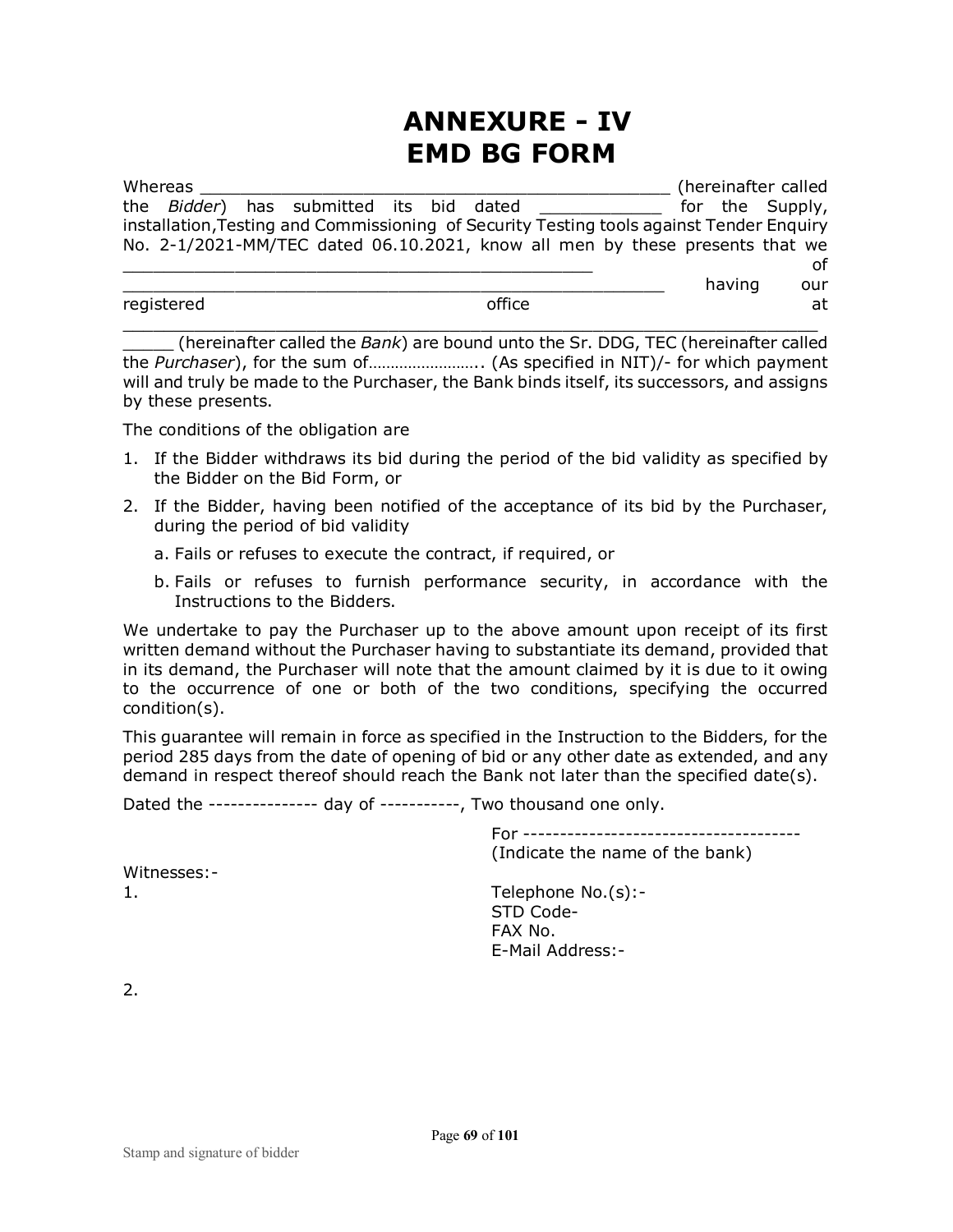# **ANNEXURE - V NO NEAR-RELATIVE DECLARATION/CERTIFICATE**

(To be submitted by either authorized signatory or proprietor, or each partner/director in case of partnership firms/companies)

|      |                                        |                          | son/daughter/wife |     |
|------|----------------------------------------|--------------------------|-------------------|-----|
| οf   |                                        |                          |                   |     |
| Shri |                                        |                          |                   |     |
|      | Proprietor/Partner/Director/Authorised | signatory/Representative | of:               | M/s |

(Name and address of the bidder) is competent to sign this declaration and execute the tender document regarding "Supply, installation,Testing and Commissioning of Security Testing tools at TEC New Delhi";

\_\_\_\_\_\_\_\_\_\_\_\_\_\_\_\_\_\_\_\_\_\_\_\_\_\_\_\_\_\_\_\_\_\_\_\_\_\_\_\_\_\_\_\_\_\_\_\_\_\_\_\_\_\_\_\_\_\_\_\_\_\_\_\_

I \_\_\_\_\_\_\_\_\_\_\_\_\_\_\_\_\_\_\_\_\_\_\_\_\_\_\_ resident of \_\_\_\_\_\_\_\_\_\_\_\_\_\_\_\_\_\_\_\_\_\_\_\_\_ hereby certify that none of relatives of mine/proprietor/partners/directors is/are employed in the units where he/she is going to apply for the tender. In case at any stage it is found that the information given by me is false/incorrect the purchaser shall have the absolute right to take any action as deemed fit/without any prior information to me.

I have carefully read and understood all the terms and conditions of the tender document and undertake to abide by the same;

I also undertake that our firm will observe all legal formalities or/and obligations under the contract well within time. In case of failure to observe any of the legal formalities or/and obligations. I shall be personally liable under the appropriate law.

The Information/documents furnished, along with the tender document are true and authentic to the best of my knowledge and belief. I am well aware of the fact that furnishing of any false information/fabricated documents would lead to rejection of my tender at any stage besides liabilities towards prosecution under appropriate law.

(Signature of Proprietor/Partners/Director/Authorized Signatory) Full Name: Date: Address: Place: Seal: Seal: Seal: Seal: Seal: Seal: Seal: Seal: Seal: Seal: Seal: Seal: Seal: Seal: Seal: Seal: Seal: Seal: Seal: Seal: Seal: Seal: Seal: Seal: Seal: Seal: Seal: Seal: Seal: Seal: Seal: Seal: Seal: Seal: Seal: Seal: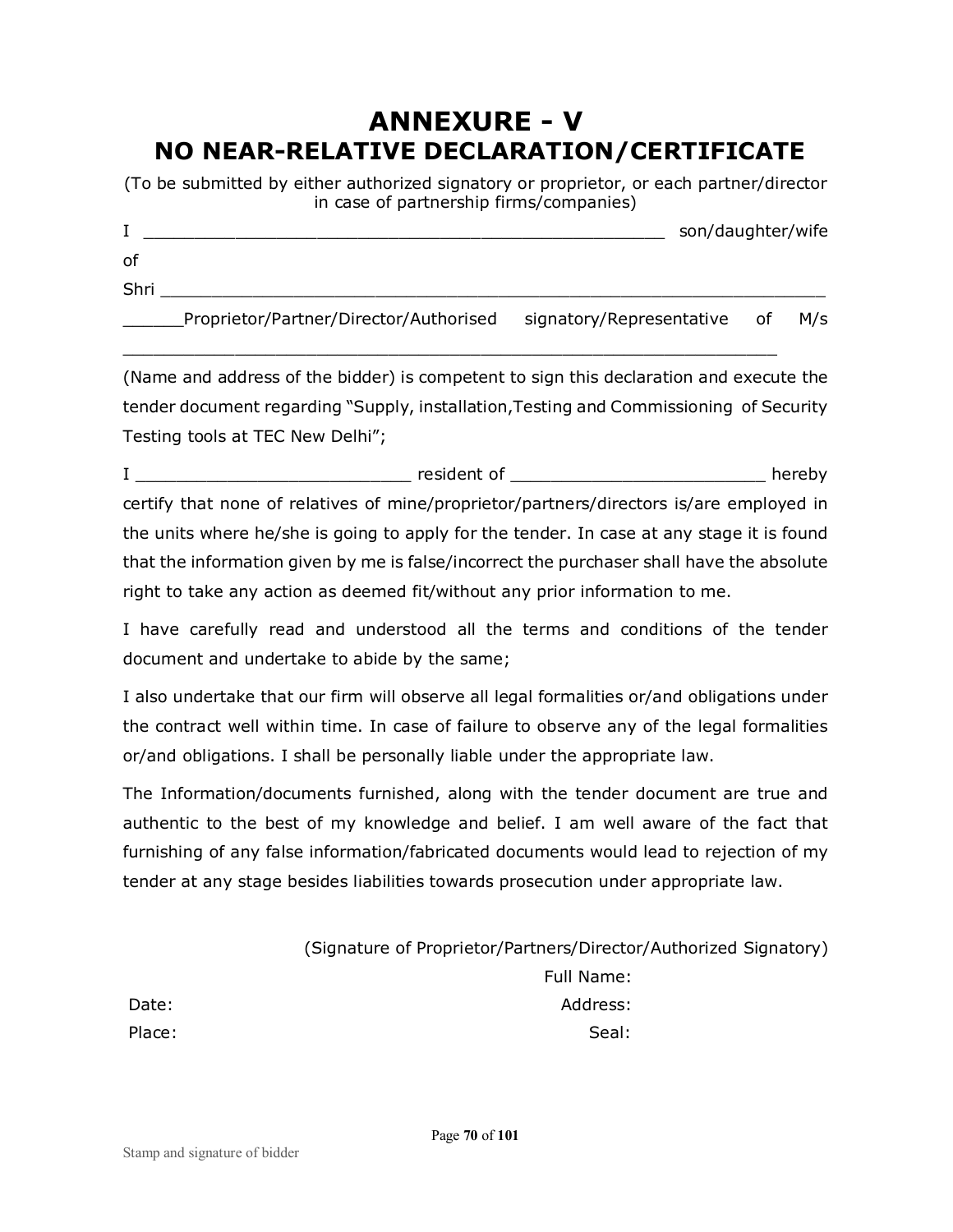# **ANNEXURE - VI PERFORMANCE SECURITY BOND FORM**

In consideration of the President of India (hereinafter called 'the Government') having agreed to exempt ---------------------- (hereinafter called 'the said Contractor(s)' from the demand, under the terms and conditions of an agreement / (Purchase Order) No. ---------------------- Dated --------------------- made between ------------------------ and --------------------- for the supply and Service Level Agreement (SLA) of ----------------------------------- (hereinafter called 'the said Agreement'), of performance security for the due fulfilment by the said Contractor(s) of the terms and conditions contained in the said Agreement, on Production of a bank guarantee for -------------------------------------------------- we, (Name of the bank) ---------------------------------------------- (hereinafter referred to as 'the Bank') at the request of --------------------------------------- contractor(s) do hereby undertake to pay to the TEC an amount not exceeding ---- ------------------ against any loss or damage caused to or suffered or would be caused to or suffered by the TEC by reason of any breach by the said Contractor(S) of any of the terms or conditions contained in the said Agreement.

2. We (Name of the bank) ---------------------- do hereby undertake to pay the amount due and payable under this guarantee without any demur, merely on a demand from the TEC stating that the amount claimed is due by way of loss or damage caused to or would be caused to or suffered by the TEC by reason of the contractor(s) failure to perform the said Agreement. Any such demand made on the bank shall be conclusive as regards the amount due and payable by the Bank under this guarantee where the decision of the TEC in these counts shall be final and binding on the bank. However, our Liability under this guarantee shall be restricted to an amount not exceeding -----------------------.

The Bank further agrees that the guarantee herein contained shall remain in full force and effect for a period of 7 years & 6 Months from the date hereof and also that the extension of this guarantee will be provided for by the Bank for such period beyond the period of 7 years & 6 Months as the Purchaser may feel necessary in this behalf.

- 3. We undertake to pay to the TEC any money so demanded notwithstanding any dispute or disputes raised by the contractor(s)/ supplier(s) in any suit or proceeding pending before any court or tribunal relating thereto our liability under this present being absolute and unequivocal. The payment so made by us under this bond shall be valid discharge of our liability for payment there under and the contractor(s)/ supplier(s) shall have no claim against us for making such payment.
- 4. We (name of the bank) ---------------------------- Further agree that the guarantee herein contained shall remain in full force and effect during for a period of 7 years & 6 Months from the date of Advance Purchase Order (Date……..). And that it shall continue to be enforceable till all the dues of the TEC under or by virtue of the said Agreement have been fully paid and its claims satisfied or discharged or till ------ ------------------- (TEC) certifies that the terms and conditions of the said Agreement have been fully and properly carried out by the said contractor(S) and accordingly discharge this guarantee.
- 5. We (Name of the bank) ---------------- further agree with the TEC that the TEC shall have the fullest liberty without our consent and without affecting in any manner our obligations hereunder to vary and of the terms and conditions of the said Agreement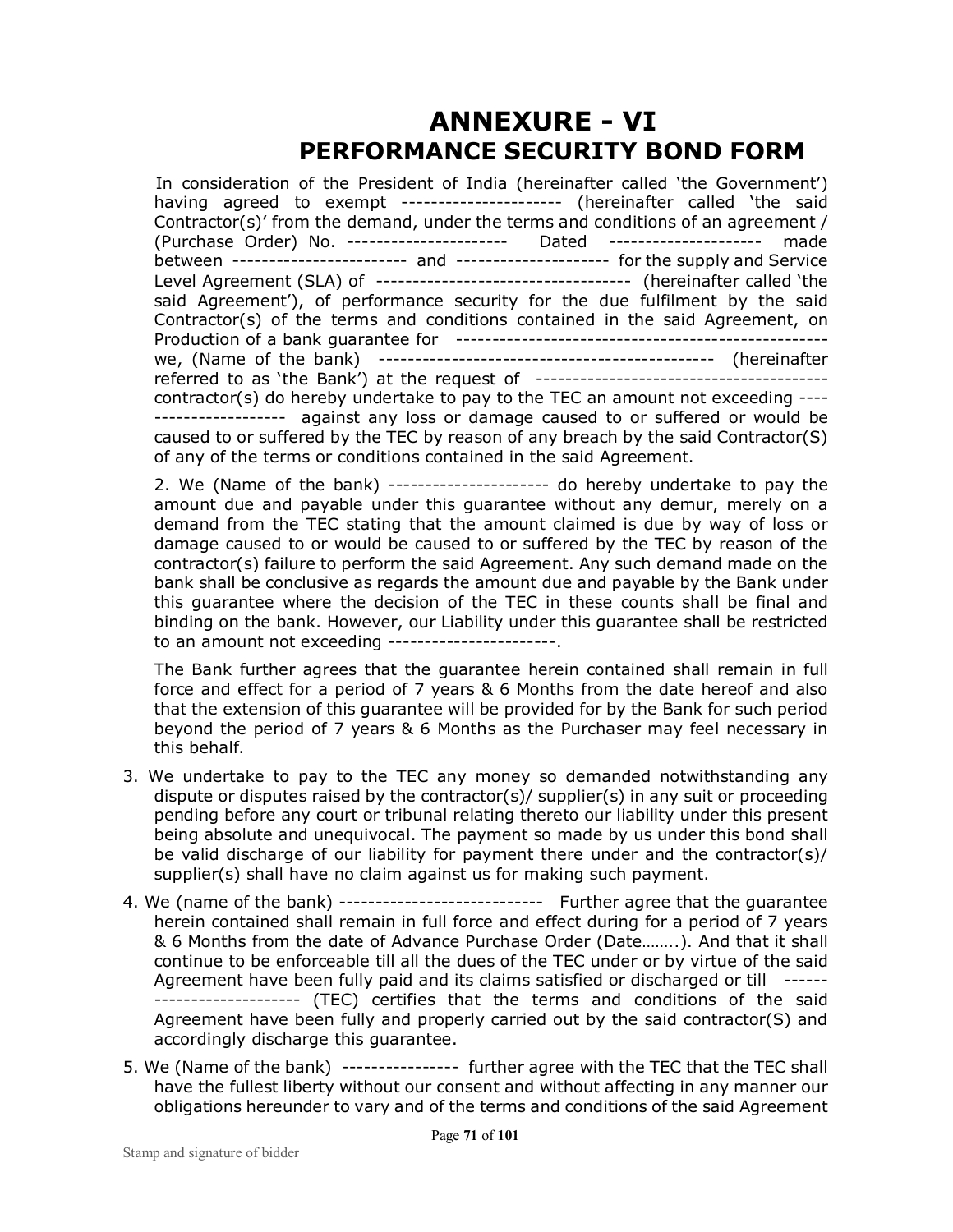or to extend time of performance by the said contract(s) from time to time or to postpone for any time or from time to time any of the powers exercisable by the TEC Against and said Contract(s) and to forbear or enforce any of the terms and conditions relating to the said agreement and we shall not be relieved from our liability by reason of any such variation, or extension being granted to the said Contract(s) or for any forbearance, act or omission on the part of the TEC or any indulgence by the TEC to the said contract(s) or by any such matter or thing whatsoever which under the law relating to sureties would, but for this provision, have effect of so relieving us.

- 6. This guarantee will not be discharged due to the change in the constitution of the Bank or the contractor(s)/ supplier(s).
- 7. We (name of the bank) ------------------------------- lastly undertake not to revoke this guarantee during its currency except with the previous consent of the TEC in writing.

Dated the --------------- day of -----------, Two thousand one only.

For -------------------------------------- (Indicate the name of the bank)

Witnesses: (Name & Signature)

1. Telephone No.(s):- STD Code- FAX No. E-Mail Address:-

2.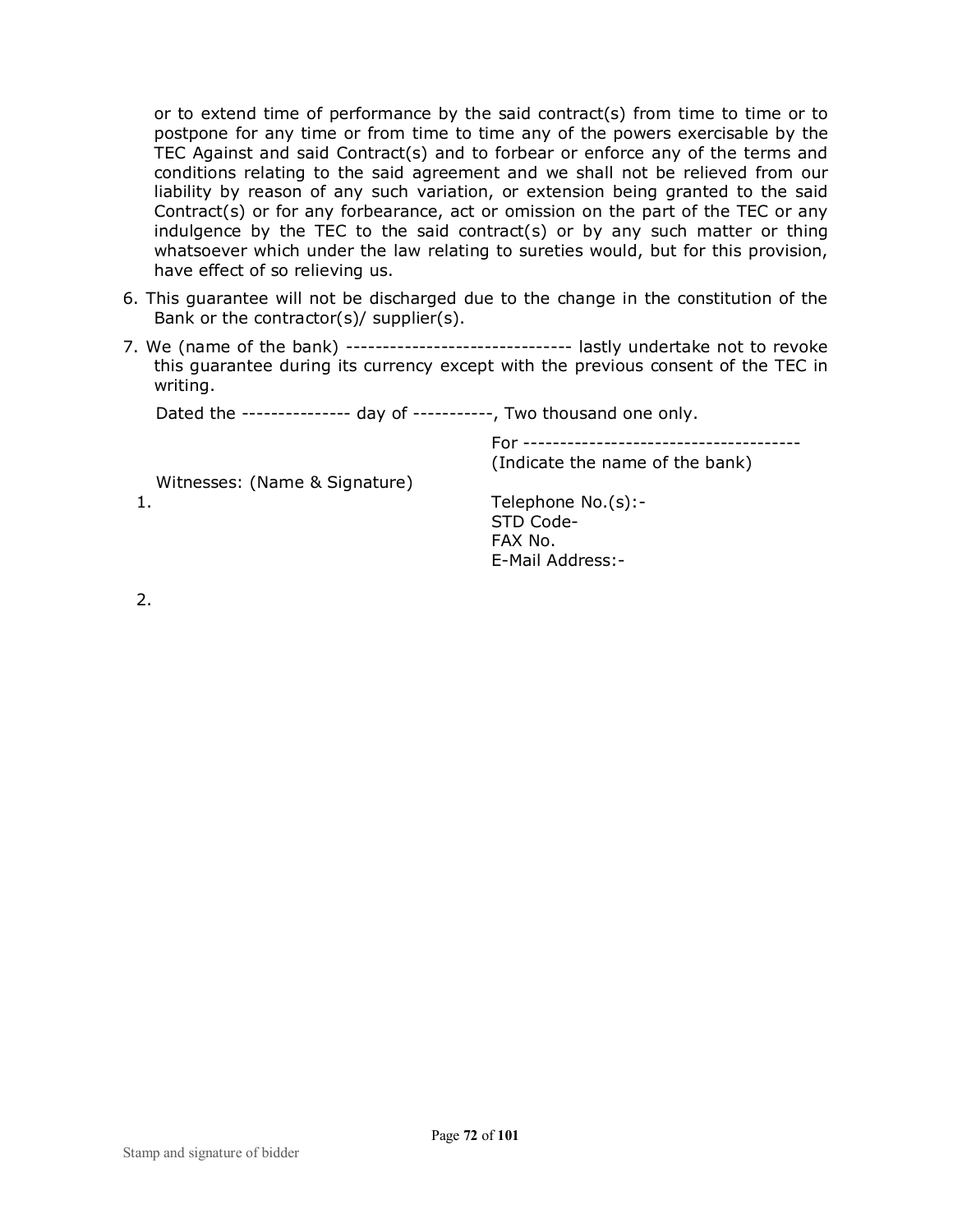### **ANNEXURE - VII BID FORM**

**2-1/2021-MM/TEC Dated: 06.10.2021** 

To

The Sr. DDG, TEC, New Delhi.

Dear Sir,

Having examined the conditions of tender and specifications including clarifications/addenda the receipt of which is hereby duly acknowledged, we, the undersigned, offer to supply and deliver the item(s) quoted in Price Schedule of this bid document in conformity with said conditions of contract and specifications for a sum of amount as quoted in Price Schedule or such other sums as may be ascertained in accordance with the schedule of prices and made part of this Bid.

We undertake, if our Bid is accepted, to commence and complete deliveries as prescribed in the tender document.

If our Bid is accepted, we will obtain and provide to purchaser the guarantees of a Scheduled Bank for a sum not exceeding 10% of the contract sum for the due performance of the Contract.

We agree to abide by this Bid for a period of 240 days from the date fixed for Bid opening and it shall remain binding upon us and may be accepted at any time before the expiration of that period.

Bid submitted by us is properly sealed and prepared so as to prevent any subsequent alteration and replacement.

We understand that you are not bound to accept the lowest or any bid, you may receive.

Dated this ..........day of ..........2019

(…………………………………)

Signature of…………………………………….

in capacity of………………………………….. (Duly authorized to sign the bid for and on behalf of..............)

| Witness   | Tele $No.(s):$   |
|-----------|------------------|
| Signature | FAX No.(s):      |
| Address   | E-Mail Address:- |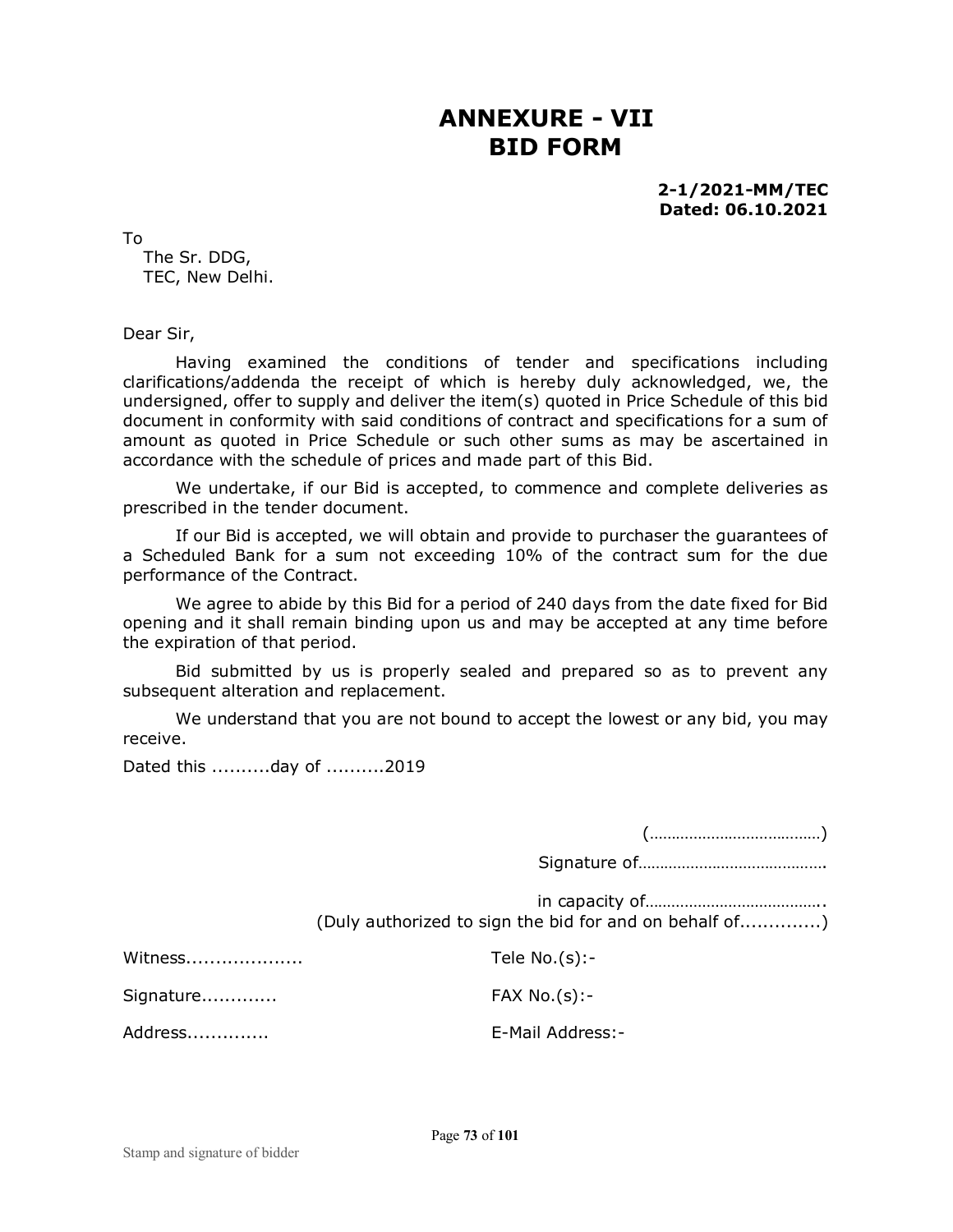## **ANNEXURE –VIII TECHNICAL BID Summary Form**

#### **a) Security Tools with associated hardware offered**

| <b>SI. No.</b>   | <b>Item Description</b>                                                                                                                                     | Quoted for<br>Tool(YES/NO) | OEM<br>Tool Name & | Software Version of<br>the Tool Offered | Hardware details<br>for tools offered<br>Associated | <b>OEM Authorisation</b><br>for tool Submitted<br>(YES/NO) | related documents<br>Page Reference to<br>in Technical Bid |
|------------------|-------------------------------------------------------------------------------------------------------------------------------------------------------------|----------------------------|--------------------|-----------------------------------------|-----------------------------------------------------|------------------------------------------------------------|------------------------------------------------------------|
| 1.               | <b>Vulnerability</b><br><b>Assessment tool</b><br>(CVE complied)                                                                                            |                            |                    |                                         |                                                     |                                                            |                                                            |
| $\overline{2}$ . | <b>Vulnerability</b><br><b>Assessment tool</b><br>(CCS7 related)                                                                                            |                            |                    |                                         |                                                     |                                                            |                                                            |
| 3.               | <b>Fuzzing</b><br>tool<br>(Ethernet Interface)                                                                                                              |                            |                    |                                         |                                                     |                                                            |                                                            |
| 4.               | <b>Security</b><br><b>Testing</b><br>tool<br>for<br>application(Static<br>analysis<br>and<br>dynamic Analysis<br><b>Security</b><br><b>Testing</b><br>tool) |                            |                    |                                         |                                                     |                                                            |                                                            |
| 5.               | <b>Binary</b><br><b>Analysis</b><br><b>Tool</b>                                                                                                             |                            |                    |                                         |                                                     |                                                            |                                                            |
| 6.               | <b>Penetration</b><br><b>Testing Tool</b>                                                                                                                   |                            |                    |                                         |                                                     |                                                            |                                                            |

### **b) Key document check list**

*(This check list is only an indicative list. Bidders are required to read the tender document carefully and submit all the documents/details required for Technical evaluation as per clause 7.0, Section II of tender document)*

| SI.<br><b>No</b> | <b>Tender Clause Reference</b> | <b>Documents</b><br><b>Submitted</b><br>(Yes/No) | <b>Page Reference</b><br>in Technical Bid |
|------------------|--------------------------------|--------------------------------------------------|-------------------------------------------|
|                  | Clause 2.2, Section II         |                                                  |                                           |
| 2.               | Clause 2.3, Section II         |                                                  |                                           |
| 3.               | Clause 2.4, Section II         |                                                  |                                           |
|                  | Clause 2.5, Section II         |                                                  |                                           |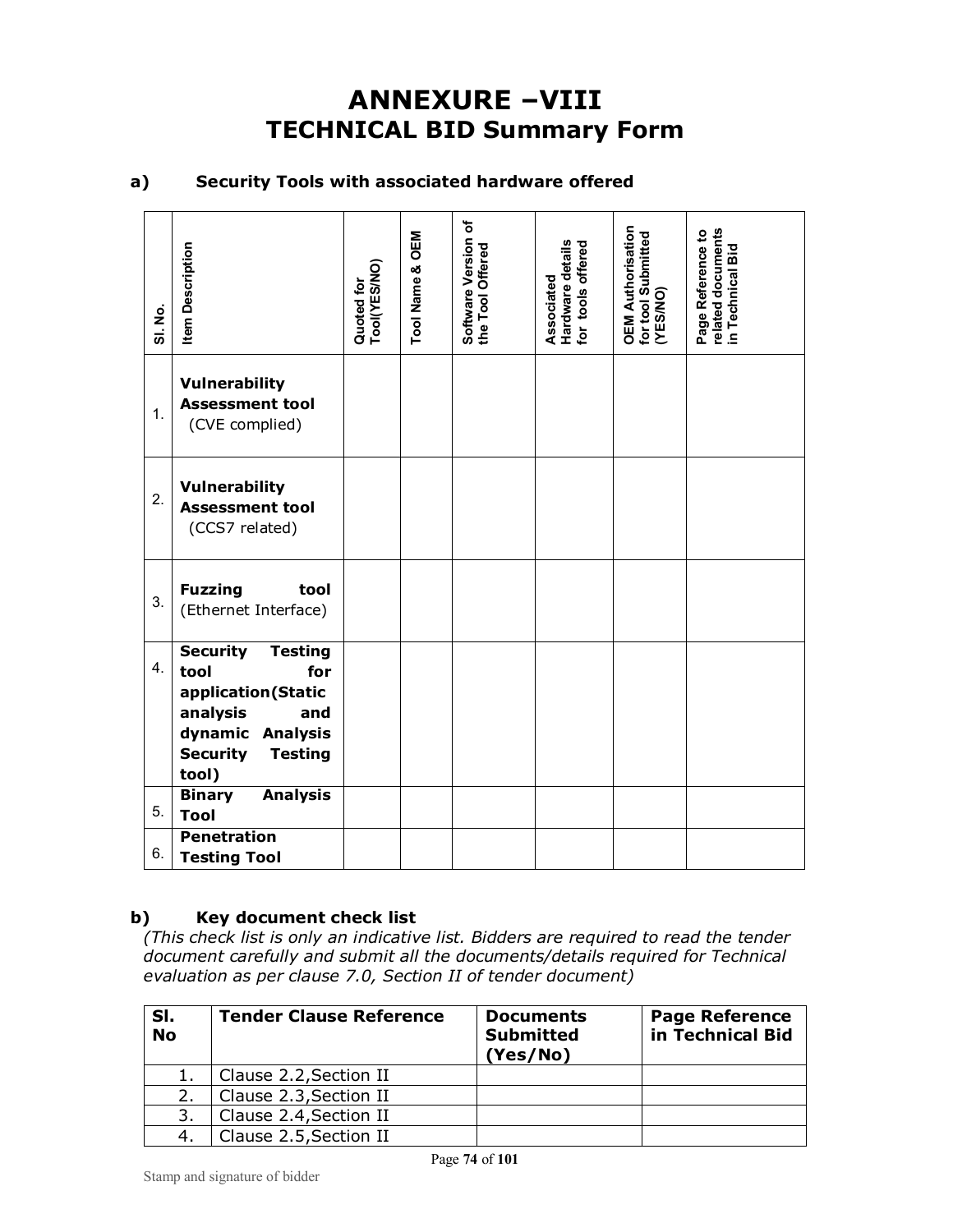| 5.  | Clause 9.4, Section II            |  |
|-----|-----------------------------------|--|
| 6.  | Clause 17.1, Section II           |  |
| 7.  | Signed tender document along      |  |
|     | with all annexure and             |  |
|     | amendments/clarifications         |  |
| 8.  | PAN Card/GIR Card and GST         |  |
|     | Registration certificate          |  |
| 9.  | All Annexures [I to XII]          |  |
| 10. | List of software including        |  |
|     | licences etc., necessary for the  |  |
|     | proper and continuous             |  |
|     | functioning of the offered        |  |
|     | solution tool(s) along with       |  |
|     | undertaking that all the          |  |
|     | software including licenses as    |  |
|     | indicated above are<br>being      |  |
|     | proposed to be supplied in the    |  |
|     | bid are of perpetual nature.      |  |
| 11. | List of Partners/directors of the |  |
|     | bidder along with Partnership     |  |
|     | Deed or Article/Memorandum        |  |
|     | of Association                    |  |
| 12. | OEM certificate stating that all  |  |
|     | supplied<br>software<br>are       |  |
|     | authentic and legal copy is/are   |  |
|     | being supplied                    |  |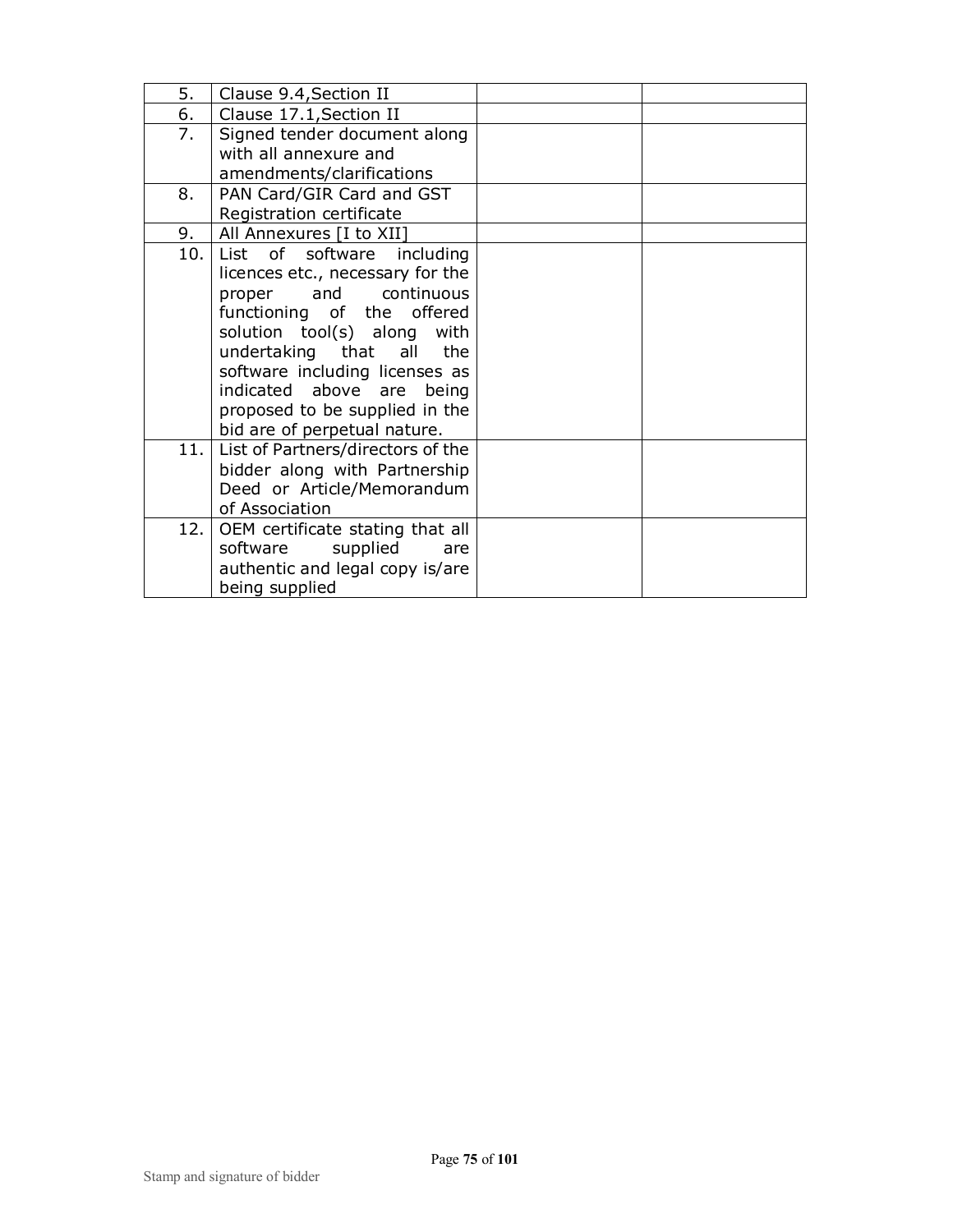# **ANNEXURE - IX LIST OF PROTOCOLS AND FILE FORMATS**

### **LIST A of FUZZER-E:**

| SI No.          | <b>Protocol Name</b> | <b>Protocol Description</b>              |
|-----------------|----------------------|------------------------------------------|
| 1.              | <b>ARP</b>           | Address resolution protocol              |
| $\frac{2}{3}$ . | BGP4                 | Border Gateway protocol                  |
|                 | <b>DIAMETER</b>      | Authentication, Authorization and        |
|                 |                      | Accounting Protocol (Evolved form        |
|                 |                      | of RADIUS)                               |
| 4.              | <b>DHCP</b>          | <b>Dynamic Host Configuration</b>        |
|                 |                      | Protocol                                 |
| 5.              | DHCPv6               | <b>Dynamic Host Configuration</b>        |
|                 |                      | Protocol version 6                       |
| 6.              | <b>FTP</b>           | File Transfer Protocol                   |
| 7.              | H.248                | Megaco                                   |
| 8.              | HTTP 1.0, HTTP       | Hyper Text transfer protocol             |
|                 | 1.1                  |                                          |
| 9.              | <b>HTTPS 1.0,</b>    | HTTP Over TLS/SSL                        |
|                 | HTTPS1.1             |                                          |
| 10.             | <b>ICMP</b>          | Internet Control Message protocol        |
| 11.             | ICMP <sub>v6</sub>   | <b>Internet Control Message protocol</b> |
|                 |                      | V <sub>6</sub>                           |
| 12.             | IGMP v2 and v3       | <b>Internet Group Management</b>         |
|                 |                      | Protocol                                 |
| 13.             | <b>IMAP</b>          | Internet message access protocol         |
| 14.             | IPsec - IKEv2        | Internet key exchange ver.2 of           |
|                 |                      | IPsec protocol suit                      |
| 15.             | IPv4                 | Internet Protocol v4                     |
| 16.             | IPv6                 | Internet Protocol v6                     |
| 17.             | LDAP <sub>v3</sub>   | Lightweight directory access             |
|                 |                      | protocol ver.3                           |
| 18.             | LLDP (802.1ab)       | Link-layer discovery protocol            |
| 19.             | <b>MGCP</b>          | Media Gateway Control protocol           |
| 20.             | <b>NTP</b>           | Network Time Protocol, Simple            |
|                 |                      | Network Time Protocol                    |
| 21.             | OSPFv2, OSPFv3       | Open Shortest path first ver.2 and       |
|                 |                      | ver.3                                    |
| 22.             | PIM-SM               | Protocol Independent Multicast           |
|                 |                      | sparse mode                              |
| 23.             | POP <sub>3</sub>     | Post office protocol                     |
| 24.             | PPPoE                | Point to point over Ethernet             |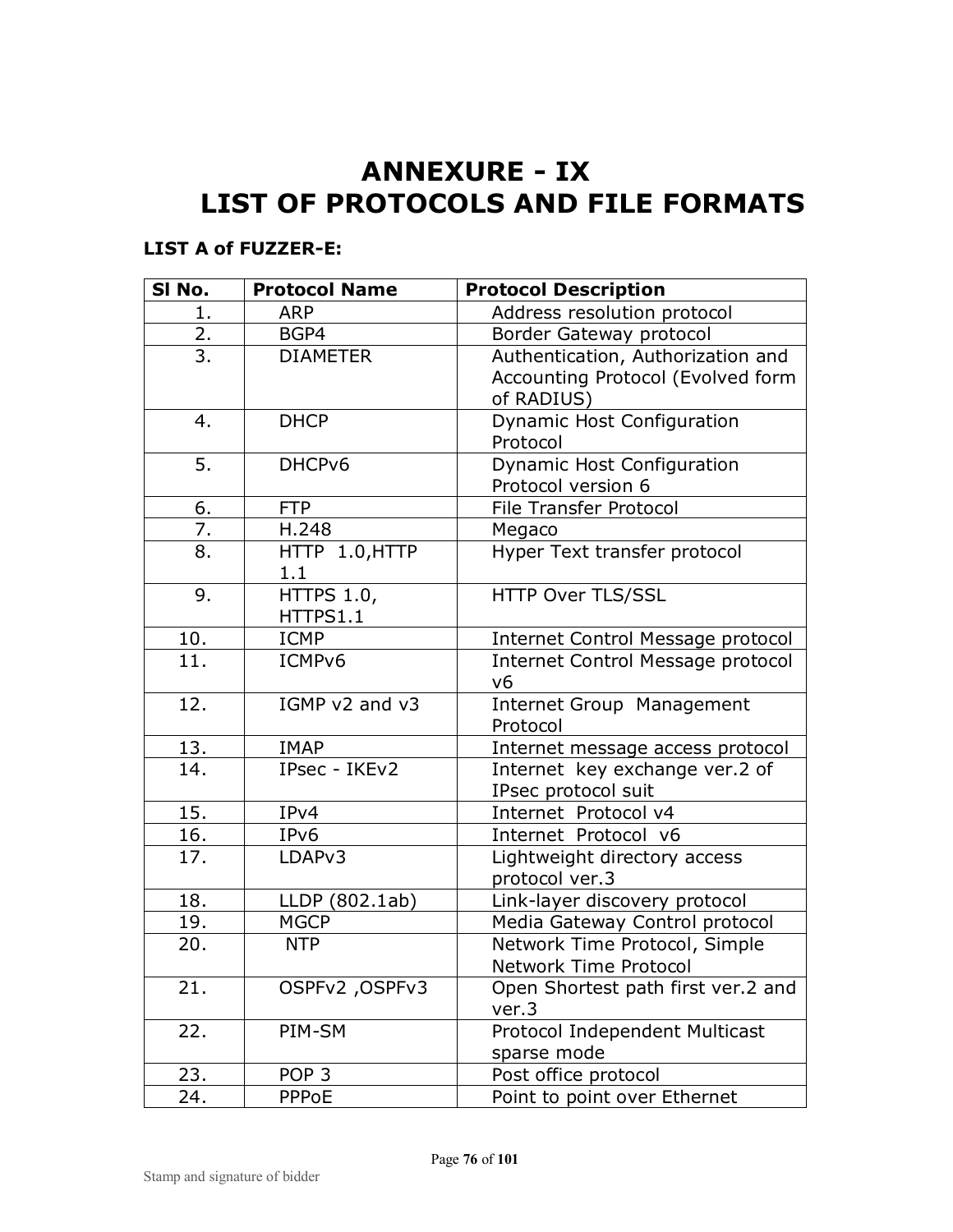| 25. | <b>RADIUS</b>                | Remote Authentication Dial-In<br><b>User Service</b> |
|-----|------------------------------|------------------------------------------------------|
| 26. | RIP v2, RIPng                | Routing Information protocol                         |
| 27. | <b>RTCP</b>                  | <b>Real Time control Protocol</b>                    |
| 28. | <b>RTP</b>                   | <b>Real Time Protocol</b>                            |
| 29. | <b>RTSP</b>                  | Real time streaming protocol                         |
| 30. | <b>SCTP</b>                  | Stream control transmission<br>protocol              |
| 31. | SIP(IETF Profile)            | <b>Session Initiation Protocol</b>                   |
| 32. | <b>SMTP</b>                  | Simple mail transfer protocol                        |
| 33. | SNMP v1, SNMP v2,<br>SNMP v3 | Simple Network Management<br>Protocol                |
| 34. | <b>SSH</b>                   | <b>Secure Shell</b>                                  |
| 35. | <b>SSL</b>                   | Secure Socket Layer                                  |
| 36. | <b>TCP</b>                   | <b>Transmission Control Protocol</b>                 |
| 37. | <b>Telnet</b>                |                                                      |
| 38. | <b>TFTP</b>                  | <b>Trivial File Transfer Protocol</b>                |
| 39. | <b>TLS</b>                   | <b>Transport Layer Security</b>                      |
| 40. | <b>UDP</b>                   | User datagram Protocol                               |
| 41. | Wifi (IEEE 802.11            |                                                      |
|     | n)                           |                                                      |
| 42. | <b>SMB</b>                   | Server Message Block                                 |
| 43. | <b>DNS</b>                   | Domain Name System                                   |

| <b>File Formats</b> |                     |  |
|---------------------|---------------------|--|
|                     | GIF(Image format)   |  |
|                     | JPEG(Image format)  |  |
| 3.                  | PNG (Image Format)  |  |
| 4.                  | TIFF (Image Format) |  |
|                     | WAV (Audio Format)  |  |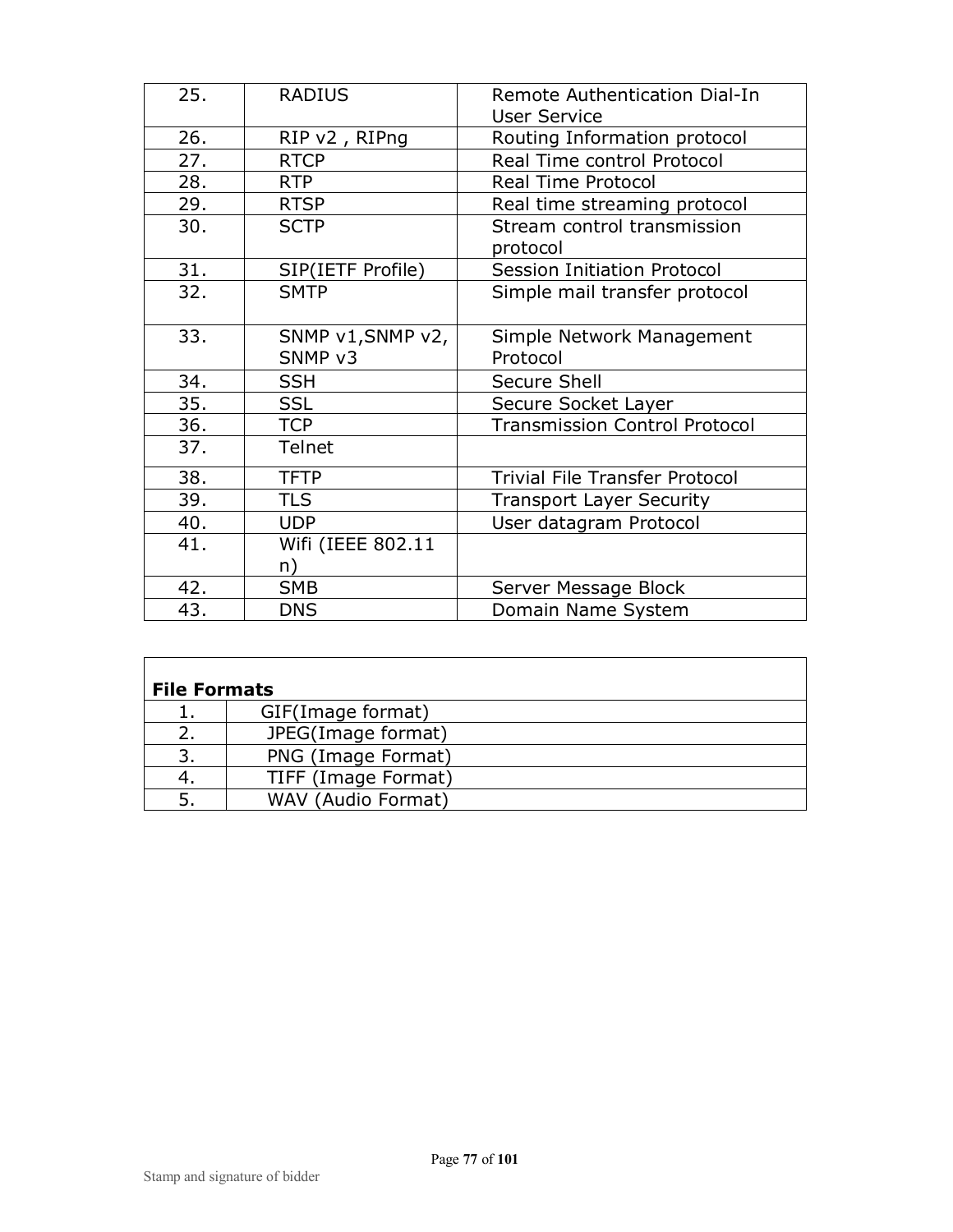### **LIST B of FUZZER-E:**

| SI No.          | <b>Protocol Name</b>    | <b>Protocol Description</b>                               |
|-----------------|-------------------------|-----------------------------------------------------------|
| 1.              | <b>BICC</b>             | Bearer Independent                                        |
|                 |                         | call control                                              |
|                 |                         | Bearer Independent                                        |
|                 |                         | Call control Capability                                   |
| $\frac{2}{3}$ . | BICC-CS2                | set 2                                                     |
|                 | <b>Bluetooth Family</b> |                                                           |
|                 | (version 4.0,4.1,4.2)   |                                                           |
| 4.              | <b>BOOTP Vendor</b>     | <b>BootStrap Protocol</b>                                 |
|                 | Extensions as per RFC   |                                                           |
|                 | 2132                    |                                                           |
| 5.              | <b>CAP</b>              | Customized                                                |
|                 |                         | <b>Applications for Mobile</b><br><b>Network Enhanced</b> |
|                 |                         | Logic Application                                         |
|                 |                         | protocol                                                  |
| 6.              | CHAP and CHAP v2        | Challenge<br>handshake                                    |
|                 |                         | Authentication Protocol                                   |
| 7.              | DHCP Options v4 v6      | Dynamic<br>Host                                           |
|                 |                         | configuration<br>Protocol                                 |
|                 |                         | Options                                                   |
| 8.              | <b>DTAP</b>             | Direct Transfer                                           |
|                 |                         | <b>Application Part</b>                                   |
| 9.              | DVMRPv1, DVMRPv3        | <b>Distance Vector</b>                                    |
|                 |                         | <b>Multicast Routing</b>                                  |
|                 |                         | Protocol                                                  |
| 10.             | <b>FCOE</b>             | Fibre Channel over                                        |
|                 |                         | Ethernet protocol                                         |
|                 |                         | (INCITS FC-BB-5)                                          |
| 11.             | GTP-U                   | <b>GPRS Tunneling</b>                                     |
|                 | GTP-C                   | protocol - user plane                                     |
|                 |                         | <b>GPRS Tunneling</b><br>protocol - control               |
| 12.             |                         | plane                                                     |
|                 |                         | <b>ITU-T</b> recommendation                               |
|                 |                         | that defines the                                          |
|                 |                         | protocols to provide                                      |
|                 |                         | audio visual                                              |
|                 |                         | communication                                             |
|                 |                         | sessions on packet                                        |
| 13.             | H.323                   | networks                                                  |
| 14.             | <b>IEEE 802.3</b>       |                                                           |
| 15.             | <b>IEEE 802.3ad</b>     |                                                           |
|                 | <b>INAP</b>             | <b>Intelligent Network</b>                                |
| 16.             |                         | <b>Application Part</b>                                   |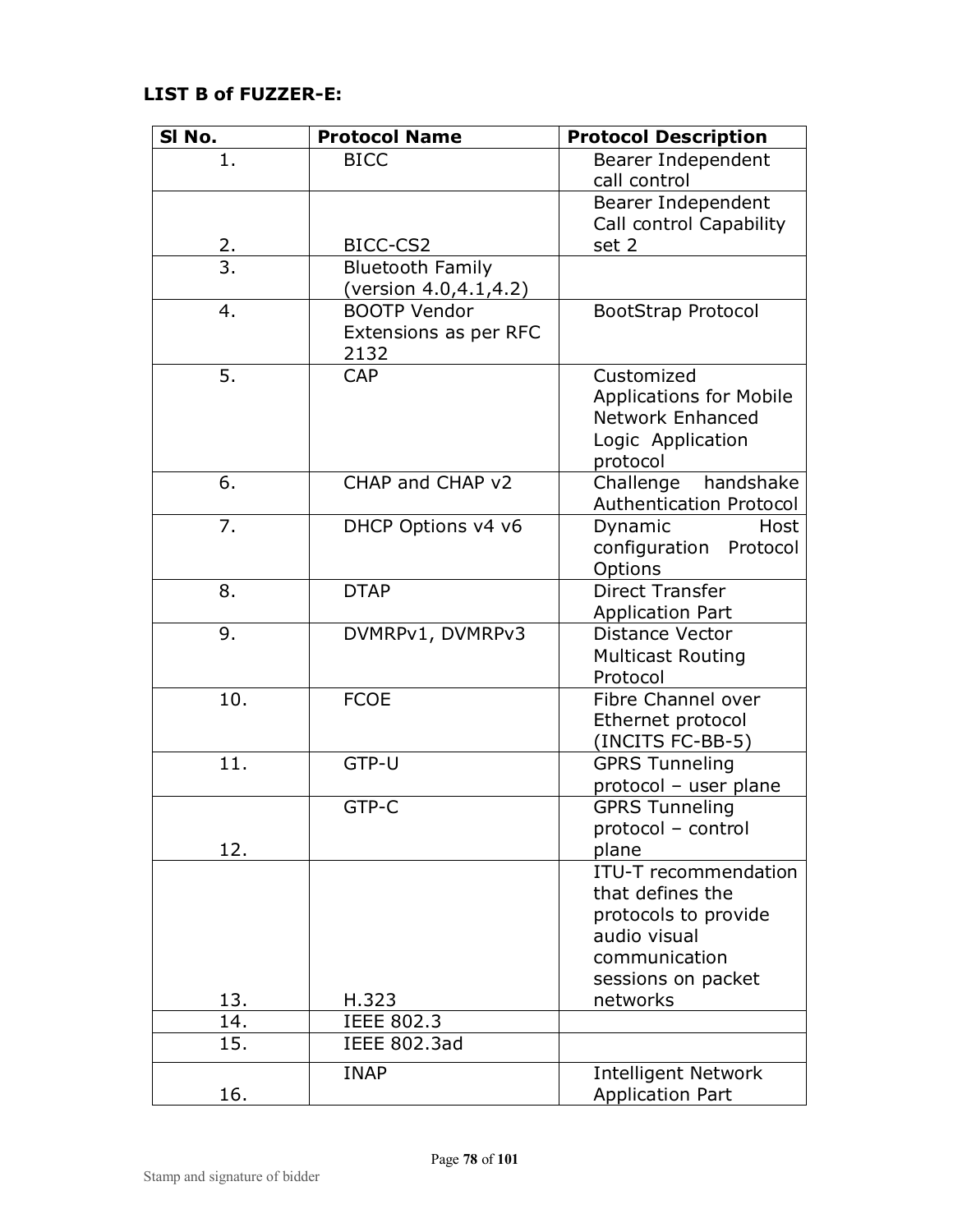| 17.               | IPsec - AH          | Authentication header                       |
|-------------------|---------------------|---------------------------------------------|
|                   |                     | of IPsec protocol suit                      |
| 18.               | IPsec - ESP         | <b>Encapsulating Security</b>               |
|                   |                     | Payloads of IPsec                           |
|                   |                     | protocol suit                               |
| 19.               | Iscsi               | <b>Internet Small</b>                       |
|                   |                     | Computer System                             |
|                   |                     | Interface                                   |
| 20.               | ISUP (including SS) | <b>ISDN User part</b>                       |
|                   |                     | (including                                  |
|                   |                     | Supplementary                               |
|                   |                     | Services)                                   |
|                   |                     | Layer 2 Control                             |
| <u>21.</u>        | L <sub>2</sub> CP   | Protocol                                    |
| $\overline{22}$ . | L <sub>2</sub> TP   | Layer 2 Tunneling                           |
|                   |                     | protocol                                    |
| 23.               | <b>LCP</b>          | Link control protocol                       |
| 24.               | <b>LDP</b>          | Label distribution                          |
|                   |                     | protocol (Used in MPLS                      |
|                   |                     | Routers)                                    |
| 25.               | <b>LLC</b>          | Logical link control                        |
|                   |                     | (IEEE 802.2)                                |
|                   |                     | Message Transfer Part                       |
|                   |                     | 2 (MTP) Peer-to-Peer                        |
| 26.               | M <sub>2</sub> PA   | <b>Adaptation Layer</b>                     |
|                   |                     | <b>MTP2 User Adaptation</b>                 |
| 27.               | M <sub>2</sub> UA   | Layer                                       |
| $\overline{28}$   | M3UA                | $\overline{3}$<br>MTP level<br><b>User</b>  |
|                   |                     | Adaptation                                  |
| 29.               | <b>MAC</b>          | Media Access Control                        |
| 30.               | <b>MAP</b>          | Mobile Application Part                     |
|                   |                     | (SS7)                                       |
| 31.               | <b>MBGP</b>         | Multiprotocol or                            |
|                   |                     | Multicast Border                            |
|                   |                     | Gateway Protocol                            |
| 32.               | MLDv1, MLDv2        | IPv6 Multicast Listener                     |
|                   |                     | Discovery protocol                          |
|                   |                     | Message session relay                       |
| 33.               | <b>MSRP</b>         | protocol<br><b>Multicast Source</b>         |
|                   | <b>MSDP</b>         |                                             |
| 34.<br>35.        | <b>MTP</b>          | Discovery Protocol<br>Message Transfer part |
|                   |                     | of SS7                                      |
| 36.               | <b>NAS</b>          | Non Access Stratum                          |
| 37.               | <b>NFS</b>          | Network File system                         |
| 38.               | <b>OSI ISIS</b>     | Intra-domain Routing                        |
|                   |                     | Protocol                                    |
|                   |                     | Password                                    |
| 39.               | PAP                 | Authentication Protocol                     |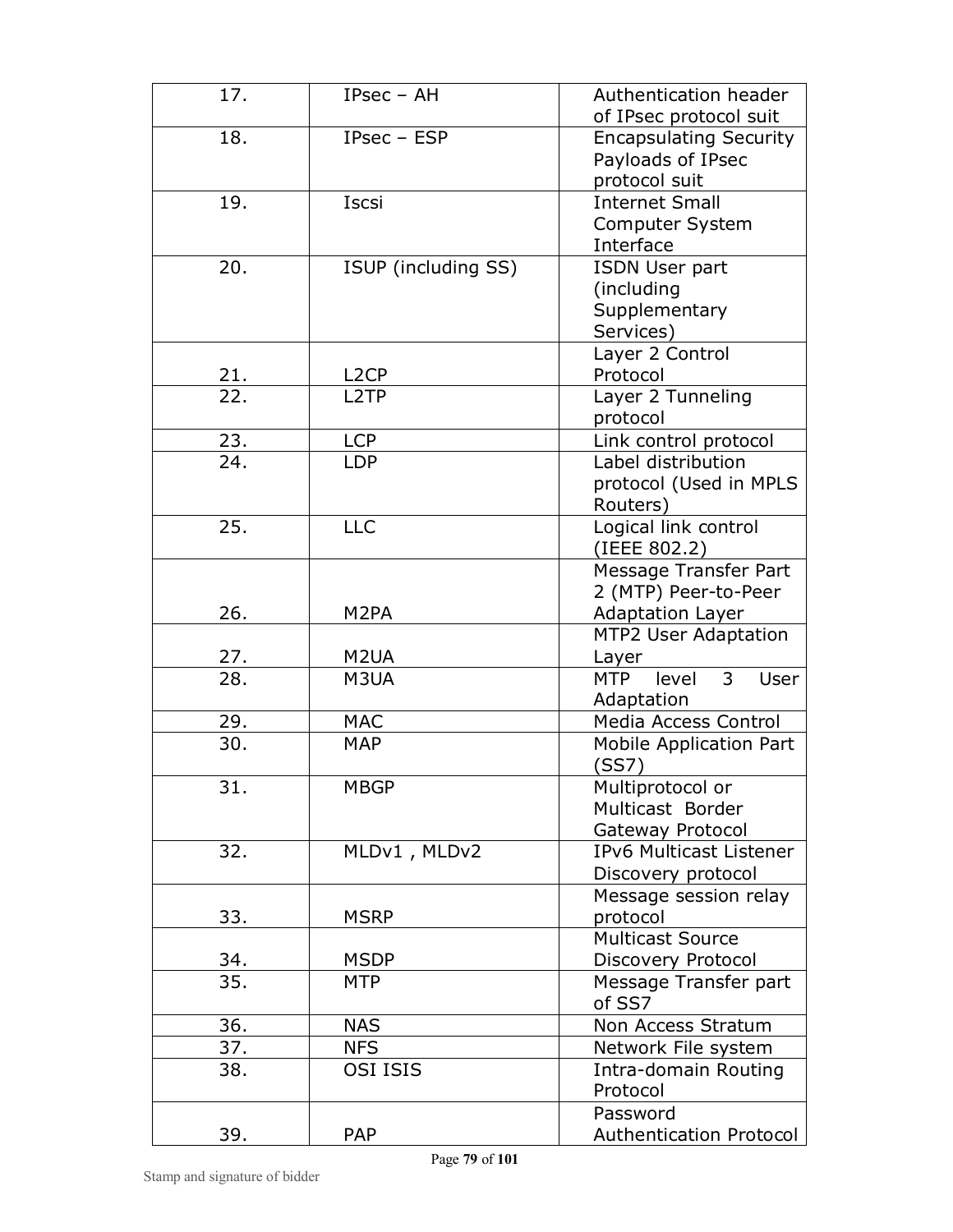|                          |                               | PIM Source Specific                                |
|--------------------------|-------------------------------|----------------------------------------------------|
| 40.                      | PIM SSM                       | Multicast                                          |
|                          |                               | <b>Precision Timing</b>                            |
| 41.                      | PTP <sub>v2</sub>             | Protocol                                           |
| 42.                      | <b>RANAP</b>                  | Radio Access Network                               |
|                          |                               | <b>Application Part</b>                            |
|                          |                               | <b>Remote Network</b>                              |
| 43.                      | <b>RMON</b>                   | Monitoring                                         |
| 44.                      | <b>RSVP</b>                   | Resource reservation                               |
|                          |                               | protocol                                           |
| 45.                      | $S1-AP$                       | S1-Application Protocol                            |
|                          |                               | (Signalling interface                              |
|                          |                               | between EUTRAN and                                 |
|                          |                               | EPC of LTE)                                        |
| 46.                      | <b>SCCP</b>                   | Signaling connection                               |
|                          |                               | control part                                       |
|                          |                               | Secure File Transfer                               |
| <u>47.</u>               | <b>SFTP</b>                   | Protocol                                           |
| 48.                      | <b>SDP</b>                    | Session Description                                |
|                          |                               | Protocol                                           |
| 49.                      | SIP (3GPP Profile)            | <b>Session Initiation</b>                          |
|                          |                               | Protocol                                           |
| 50.                      | $SIP-I$                       | <b>Session Initiation</b>                          |
|                          |                               | Protocol with                                      |
|                          |                               | <b>Encapsulated ISUP</b>                           |
| 51.                      | SMS (User /Network)           |                                                    |
| 52.                      | <b>SOAP</b>                   | Simple Object Access                               |
|                          |                               | Protocol                                           |
| 53.                      | <b>Spanning Tree Protocol</b> | <b>IEEE 802.1D</b>                                 |
| 54.                      | <b>STUN</b>                   | Simple Traversal of                                |
|                          |                               | user datagram                                      |
|                          |                               | protocol                                           |
| 55.                      | <b>SUA</b>                    | <b>SCCP User Adaptation</b>                        |
|                          |                               | Layer                                              |
|                          | SDN related protocols         | Open flow Protocol                                 |
|                          | (Software defined             |                                                    |
|                          | networking related            |                                                    |
| 56.<br>$\overline{57}$ . | protocols)                    |                                                    |
|                          | TACACS+                       | <b>Terminal Access</b><br><b>Controller Access</b> |
|                          |                               |                                                    |
| 58.                      | <b>TCAP</b>                   | Control System<br>Transaction                      |
|                          |                               | <b>Capabilities Application</b>                    |
|                          |                               |                                                    |
| 59.                      | <b>VRRP</b>                   | Part (SS7)<br><b>Virtual Router</b>                |
|                          |                               | Redundancy Protocol                                |
| 60.                      | <b>XCAP</b>                   | <b>XML</b> configuration                           |
|                          |                               | Access protocol                                    |
|                          |                               |                                                    |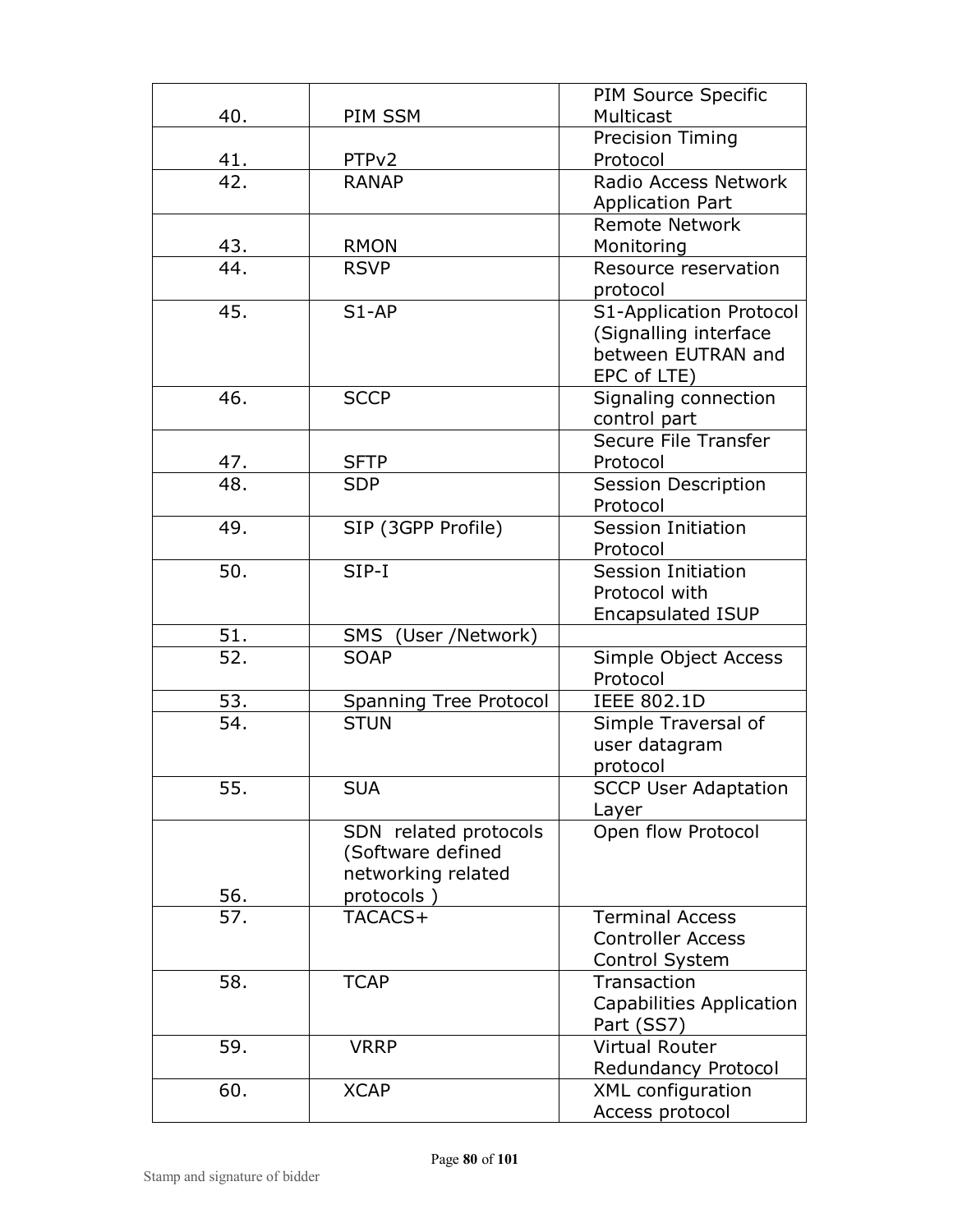| 61. | XML           | <b>Extensible Markup</b>    |
|-----|---------------|-----------------------------|
|     |               | Language                    |
| 62. | $X2-AP$       | X2- Application             |
|     |               | protocol (UE mobility       |
|     |               | between EUTRAN of           |
|     |               | LTE)                        |
| 63. | <b>BSSAP</b>  | <b>BSS Application Part</b> |
| 64. | BSSAP+        | <b>BSS Application Part</b> |
|     |               | plus                        |
| 65. | <b>BSSGP</b>  | <b>BSS GPRS Protocol</b>    |
| 66. | <b>BSSMAP</b> | <b>BSS</b> management       |
|     |               | Application part            |

| <b>File Formats</b> |                                        |
|---------------------|----------------------------------------|
| 1.                  | AMR (Audio format)                     |
| 2.                  | ANI (Image format)                     |
| 3.                  | AIFF (Audio format)                    |
| 4.                  | AU (Audio format)                      |
| 5.                  | AVI(Video format)                      |
| 6.                  | BMP (Image format)                     |
| 7.                  | CAB (Archive format)                   |
| 8.                  | DOC (MS Word file)                     |
| 9.                  | GZIP(Archive format)                   |
| 10.                 | <b>HTML</b>                            |
| 11.                 | ICO (Image format)                     |
| 12.                 | IMY(Audio format)                      |
| 13.                 | JAR (Archive format)                   |
| 14.                 | <b>JASC PAL</b>                        |
|                     |                                        |
| 15.                 | LHA(Archive format)                    |
| 16.                 | MBM(Image format)                      |
| 17.                 | MOV(Video format)                      |
| 18.                 | MP3(Audio format)                      |
| 19.                 | MPEG1 (Video format)                   |
| 20.                 | MPEG2(Video format)                    |
| 21.                 | MPEG2-TS (Video format)                |
| 22.                 | MPEG4 (Video format)                   |
| 23.                 | PAL                                    |
| 24.                 | PCX(Image format)                      |
| 25.                 | <b>PDF</b>                             |
| 26.                 | PIX(Image format)                      |
| 27.                 | PNM(Image format)                      |
| 28.                 | PPT (MS Power Point)                   |
| 29.                 | Quick Time (Multimedia Container File) |
| 30.                 | RAS(Image format)                      |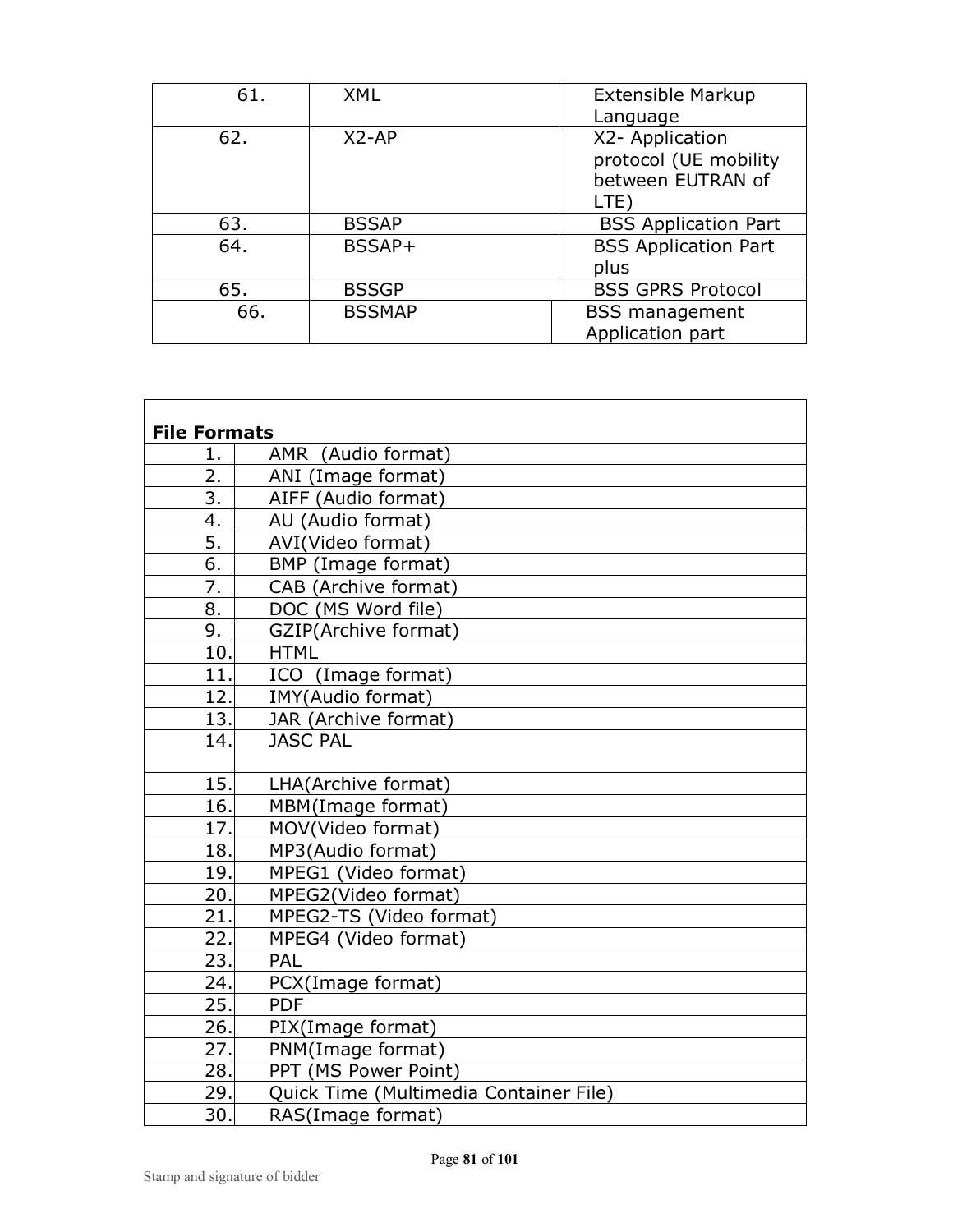| 31. | TGA(Image format)            |
|-----|------------------------------|
| 32. | UPnP (Universal Plug n Play) |
| 33. | UPX(Image format)            |
|     |                              |
| 34. | VOC(Audio format)            |
| 35. | WBMP(Image format)           |
|     |                              |
| 36. | WMF(Image format)            |
| 37. | XBM(Image format)            |
| 38. | XLS (MS-Excel)               |
| 39. | XPM(Image format)            |
| 40. | ZIP (Archive format)         |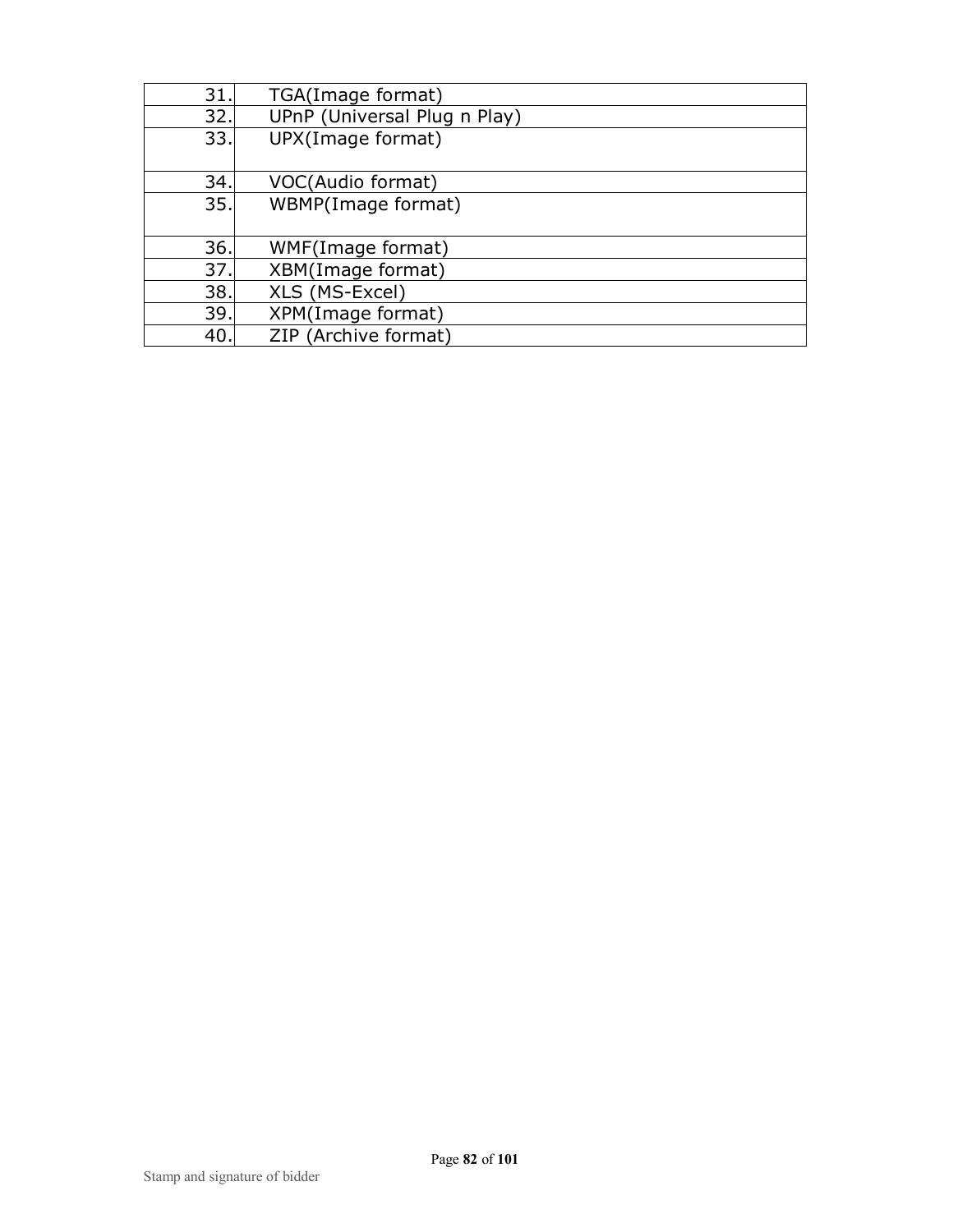## **ANNEXURE - X NO BLACKLISTING DECLARATION/CERTIFICATE**

(To be submitted by either authorized signatory or proprietor, or each partner/ director in case of partnership firms/companies)

|              |           |            |            |                | son/ daughter/ |             |
|--------------|-----------|------------|------------|----------------|----------------|-------------|
| wife of Shri |           |            |            |                |                | Proprietor/ |
| Partner/     | Director/ | Authorised | signatory/ | Representative | οf             | M/s         |

\_\_\_\_\_\_\_\_\_\_\_\_\_\_\_\_\_\_\_\_\_\_\_\_\_\_\_\_\_\_\_\_\_\_\_\_\_\_\_\_\_\_\_\_\_\_\_\_\_\_\_\_\_\_\_\_\_\_\_\_\_\_\_\_

(Name and address of the bidder) is competent to sign this declaration and execute the tender document regarding "Supply, installation,Testing and Commissioning of Security Testing tools at ";

I \_\_\_\_\_\_\_\_\_\_\_\_\_\_\_\_\_\_\_\_\_\_\_\_\_\_\_ resident of \_\_\_\_\_\_\_\_\_\_\_\_\_\_\_\_\_\_\_\_\_\_\_\_\_ hereby certify that our company has not been black-listed by any Ministry/ Department/ PSU of the Central Government. In case at any stage it is found that the information given by me is false/ incorrect the purchaser shall have the absolute right to take any action as deemed fit/without any prior information to me.

I have carefully read and understood all the terms and conditions of the tender document and undertake to abide by the same;

I also undertake that our firm will observe all legal formalities or/and obligations under the contract well within time. In case of failure to observe any of the legal formalities or/and obligations, I shall be personally liable under the appropriate law.

The Information/documents furnished, along with the tender document are true and authentic to the best of my knowledge and belief. I am well aware of the fact that furnishing of any false information/fabricated documents would lead to rejection of my tender at any stage besides liabilities towards prosecution under appropriate law.

(Signature of Proprietor/ Partners/ Director/ Authorized Signatory)

Full Name:

Date: Address: Address: Address: Address: Address: Address: Address: Address: Address: Address: Address: Address: Address: Address: Address: Address: Address: Address: Address: Address: Address: Address: Address: Address:

Place: Seal: Seal: Seal: Seal: Seal: Seal: Seal: Seal: Seal: Seal: Seal: Seal: Seal: Seal: Seal: Seal: Seal: Seal: Seal: Seal: Seal: Seal: Seal: Seal: Seal: Seal: Seal: Seal: Seal: Seal: Seal: Seal: Seal: Seal: Seal: Seal: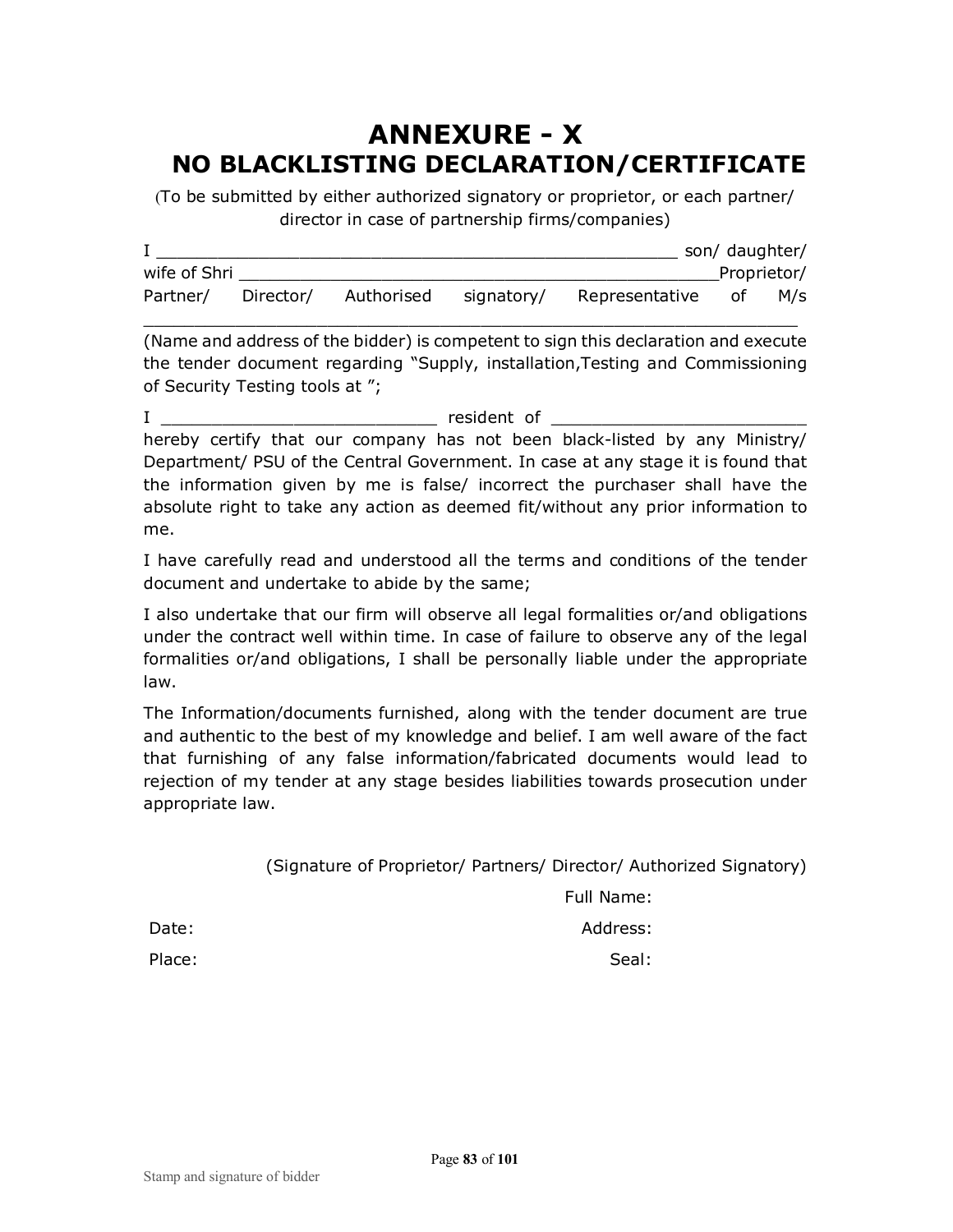# **ANNEXURE - XI OEM Authorization Form**

To, The Sr. DDG, TEC, New Delhi.

WHEREAS [name of the OEM] who are established and reputable manufacturers of [name and/or description of the Security tool/goods] having factories at [address of factory/Software Development Centre]

do hereby authorize [**name and address of Bidder** ] is an authorized supplier of the ………….(respective OEM(s)) and ………(respective OEM's) commits for successful supply, installation, acceptance testing, warranty, updation, upgradation, accreditation support and SLA of testing tool(s) for the entire period of contract against Tender no.2-1/2021-MM/TEC dated 06.10.2021 for the above mentioned Security tool/goods manufactured by us.

\_\_\_\_\_\_\_\_\_\_\_\_\_\_\_\_\_\_\_\_\_\_\_\_\_\_\_\_\_\_\_\_\_\_\_\_\_\_\_ [Signature for and on behalf of OEM]

Note: This letter of authority should be on the letterhead of the OEM and should be signed by a person competent and having the power of attorney to bind the OEM. It should be included by the Bidder in its Technical bid.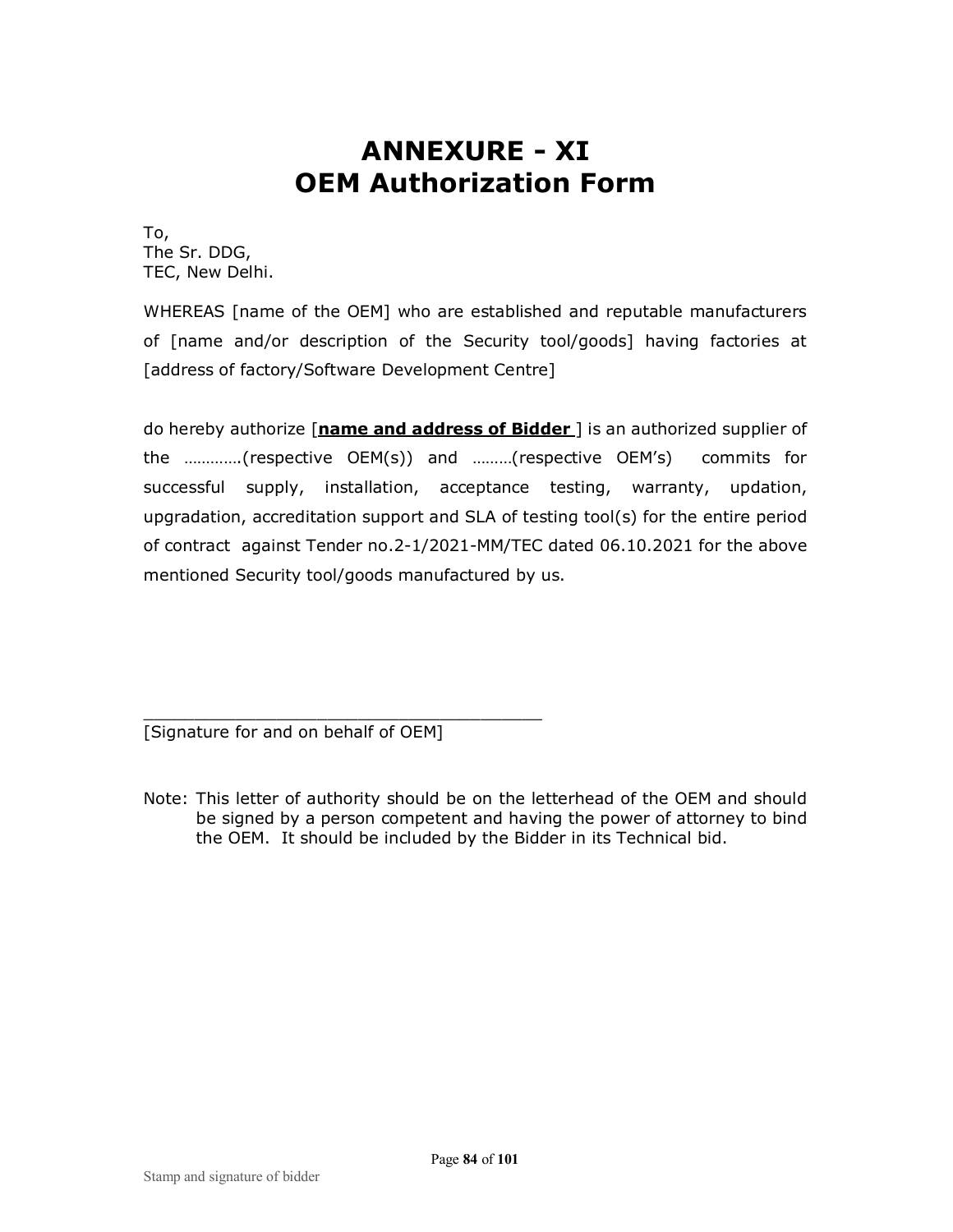# **ANNEXURE - XII Technical Compliance Sheets**

1. Vulnerability Assessment Tool:

| S no. | Clause                                                                                                                                                                                                                                                                                                                                                                                                                                                                                                                                                                                                                                                                                                                                                                                                                                                                                                                                                                     | Complied (Yes/No) |
|-------|----------------------------------------------------------------------------------------------------------------------------------------------------------------------------------------------------------------------------------------------------------------------------------------------------------------------------------------------------------------------------------------------------------------------------------------------------------------------------------------------------------------------------------------------------------------------------------------------------------------------------------------------------------------------------------------------------------------------------------------------------------------------------------------------------------------------------------------------------------------------------------------------------------------------------------------------------------------------------|-------------------|
| Ι.    | shall be 2 types of Vulnerability<br>There<br>assessment tools, One CVE compliant and<br>other for CCS-7 related testing.                                                                                                                                                                                                                                                                                                                                                                                                                                                                                                                                                                                                                                                                                                                                                                                                                                                  |                   |
| Π.    | Vulnerability assessment tool supplied shall be<br>capable of scanning targets i.e. network nodes<br>including end user devices, the operating<br>systems, databases, and/or Web applications<br>residing on those nodes in an attempt to detect<br>known vulnerabilities.                                                                                                                                                                                                                                                                                                                                                                                                                                                                                                                                                                                                                                                                                                 |                   |
| III.  | The identified vulnerabilities shall comply to<br>latest CVE catalogue as well as any other<br>telecom vulnerabilities in access network and<br>core network and end user devices including<br>any other prevalent standard at the time of<br>placement of purchase order as per standard<br>catalogue available publicly and commercially.                                                                                                                                                                                                                                                                                                                                                                                                                                                                                                                                                                                                                                |                   |
| IV.   | The supplied Vulnerability assessment tool<br>shall be capable of doing the scanning of<br>individual devices connected to the tool on one<br>to one basis and / or a range of devices<br>connected to the tool through LAN as well as<br>WAN network.                                                                                                                                                                                                                                                                                                                                                                                                                                                                                                                                                                                                                                                                                                                     |                   |
| V.    | The supplied tool shall begin its assessment by<br>performing a "footprint" analysis that involves<br>first discovering all open ports on a device<br>under test, then scanning these ports to<br>enumerate all of the available services on the<br>device to determine which services and/or<br>software programs (including versions and<br>patch levels) are running on the target. The<br>tool shall also have the capability of assessing<br>by "footprint" analysis of first discovering all<br>active nodes on the network, then scanning<br>them to enumerate all of the available network<br>services on each host to determine which<br>network services and/or software programs<br>(including versions and patch levels) are<br>running on the target. Then the supplied tool<br>shall attempt to identify (patterns/ attributes<br>of) the known vulnerabilities, in the detected<br>services/software versions, and then report<br>their findings as result. |                   |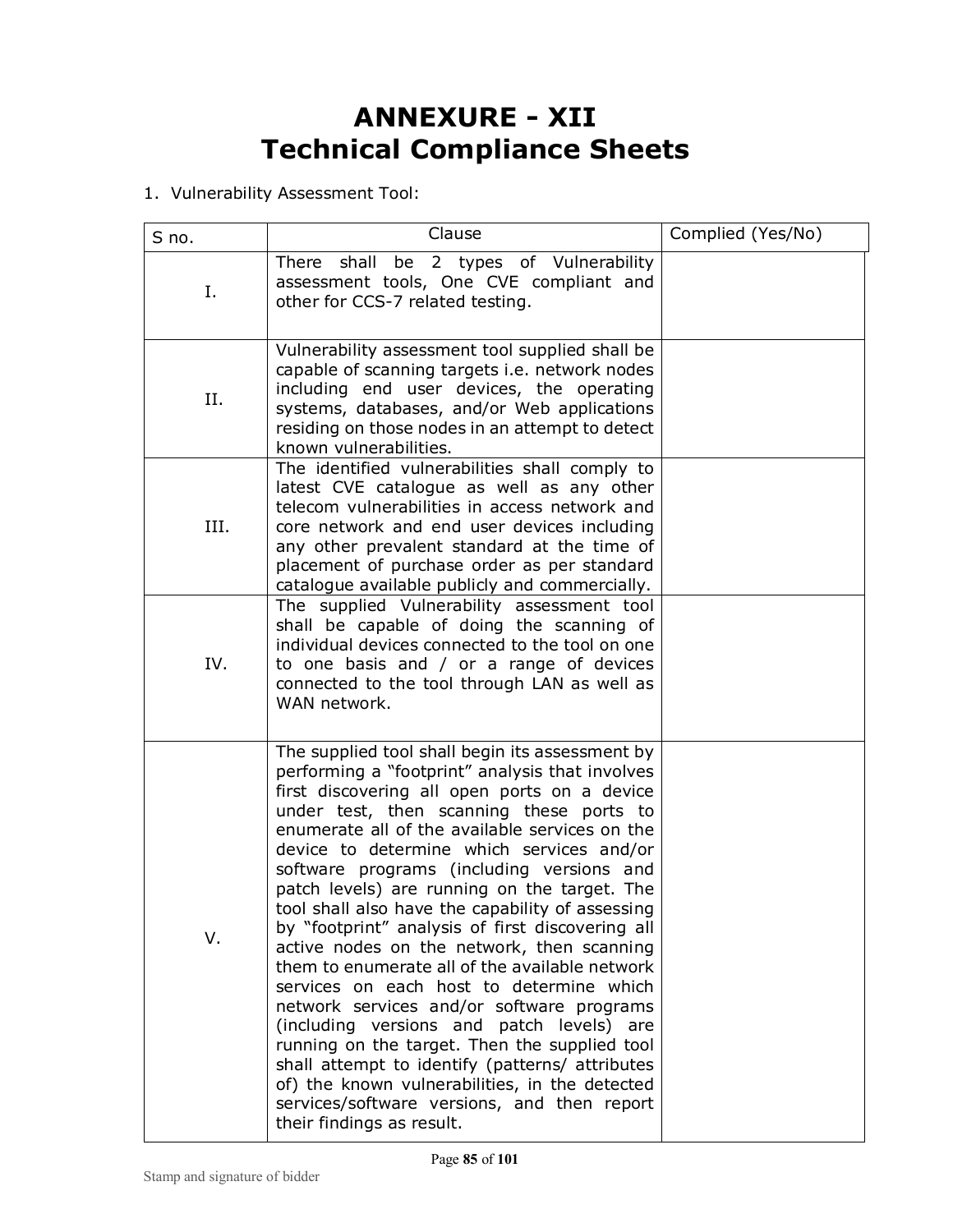| VI.   | Active scanning i.e. scanning followed by<br>validation of the detected vulnerabilities shall<br>be performed by the supplied tool to verify that<br>those vulnerabilities are, in fact, both present<br>as well as exploitable. The tool shall be capable<br>of analyzing false positives i.e., the instances<br>in which the scanner detects a pattern or<br>attribute indicative of a likely vulnerability,<br>which upon further analysis proves to be either<br>not present or not exploitable. |  |
|-------|------------------------------------------------------------------------------------------------------------------------------------------------------------------------------------------------------------------------------------------------------------------------------------------------------------------------------------------------------------------------------------------------------------------------------------------------------------------------------------------------------|--|
| VII.  | The supplied Vulnerability Assessment tools<br>shall be capable of scanning a number of<br>network nodes, both local and remote,<br>including networking and networked devices<br>(Mobiles, Modems, set top box etc. switches,<br>routers, firewalls, printers, etc.), as well as<br>server, desktop, and portable computers.                                                                                                                                                                        |  |
| VIII. | The tool shall be able to schedule scans at<br>specific starting dates and time, frequencies<br>and maximum scan durations.                                                                                                                                                                                                                                                                                                                                                                          |  |
| IX.   | The tool shall be able to automatically pause<br>scheduled scans if unable to complete within<br>the predefined durations.                                                                                                                                                                                                                                                                                                                                                                           |  |
| Χ.    | Each purchased single user license of the tool<br>shall support testing of at least 20 devices<br>simultaneously.                                                                                                                                                                                                                                                                                                                                                                                    |  |
| XI.   | The tool shall be upgrade the IP license to a<br>larger in case need to scan more IPs.                                                                                                                                                                                                                                                                                                                                                                                                               |  |
| XII.  | shall<br>be able to support both<br>The tool<br>credentialed and non-credentialed scans which<br>include but is not limited to: SNMP, SSH,<br>WINDOWS.                                                                                                                                                                                                                                                                                                                                               |  |
| XIII. | The tool shall run on Windows, Linux (all<br>distributions) OS operating environment.                                                                                                                                                                                                                                                                                                                                                                                                                |  |
| XIV.  | The tool must support the automatic discovery<br>of virtual assets on VMware.                                                                                                                                                                                                                                                                                                                                                                                                                        |  |
| XV.   | The tool must support integration with IDS/IPS<br>products.                                                                                                                                                                                                                                                                                                                                                                                                                                          |  |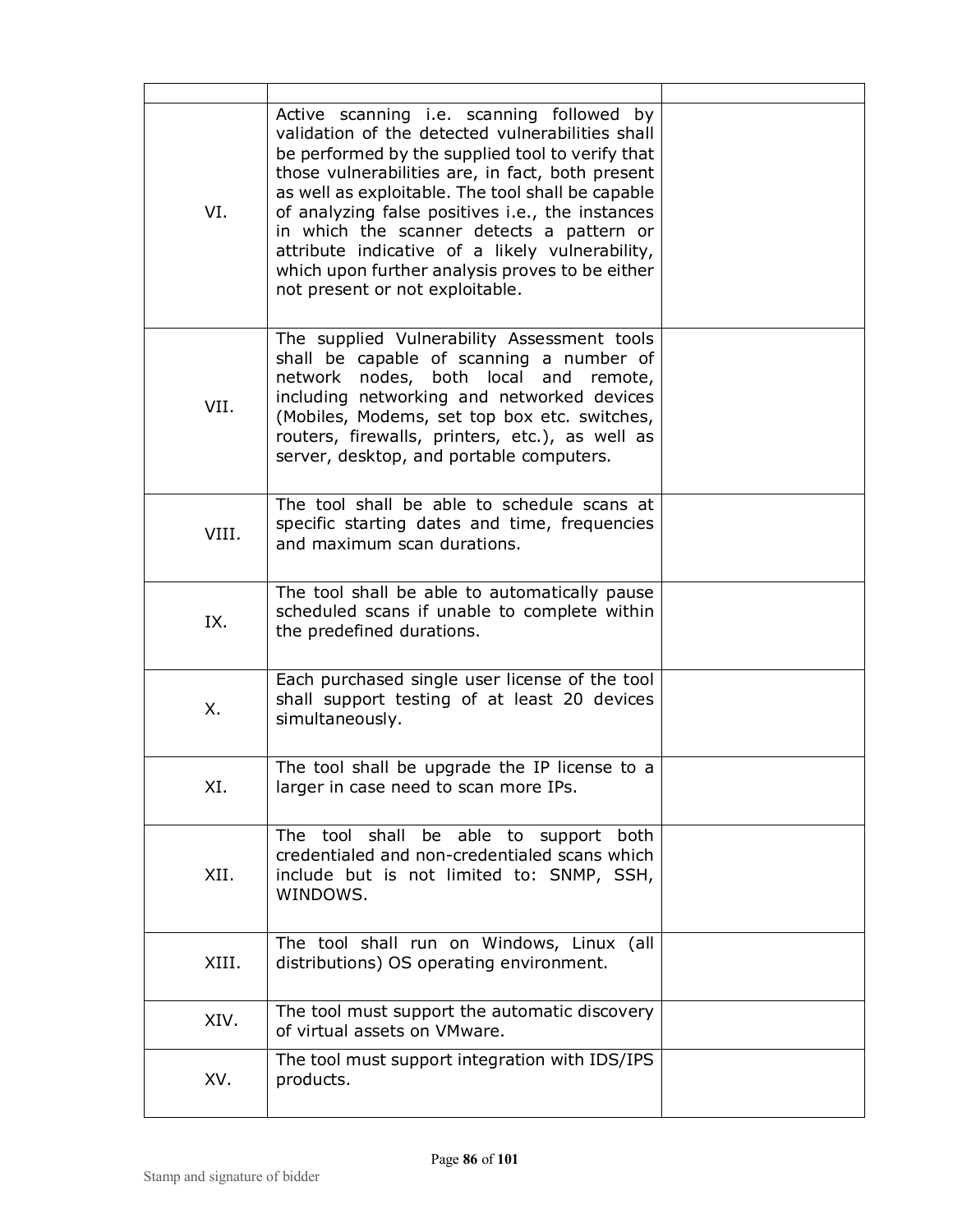| XVI.   | reports generated by the<br>The<br>supplied<br>vulnerability assessment tool shall also provide<br>categorization/prioritization, exact remediation<br>vulnerabilities,<br>for<br>individual<br>and<br>recommendations on how to fix and improve<br>the security of the DUT / EUT and overall<br>network in line with the best practices.                                                                                                                                                                                                                            |  |
|--------|----------------------------------------------------------------------------------------------------------------------------------------------------------------------------------------------------------------------------------------------------------------------------------------------------------------------------------------------------------------------------------------------------------------------------------------------------------------------------------------------------------------------------------------------------------------------|--|
| XVII.  | The tool shall be able to integrate native exploit<br>information from wellknown sources, minimally<br>with ExploitDB and Metasploit database.                                                                                                                                                                                                                                                                                                                                                                                                                       |  |
| XVIII. | The tool shall support integration with external<br>penetration testing platforms to perform and<br>automatic vulnerabilities exploitation.                                                                                                                                                                                                                                                                                                                                                                                                                          |  |
| XIX.   | The tool shall be able to identify known exploits<br>and malware kits associated with detected<br>vulnerabilities.                                                                                                                                                                                                                                                                                                                                                                                                                                                   |  |
| XX.    | There shall not be any need to load or maintain<br>any client software on the targets i.e. device<br>under test.                                                                                                                                                                                                                                                                                                                                                                                                                                                     |  |
| XXI.   | The vulnerability knowledge database for this<br>tool shall comprise of all the published<br>vulnerabilities as per latest CVE catalogue<br>including any other prevalent standard at the<br>time of placement of purchase order as per<br>standard catalogue available publicly and<br>commercially. The supplier shall ensure the<br>upgradation of library of known vulnerabilities<br>on a weekly basis in complete synchronization<br>with the vulnerabilities published in the CVE<br>catalogue as well as any other the telecom<br>vulnerabilities catalogue. |  |
| XXII.  | The library of the vulnerability assessment<br>tools shall be updated on a regular basis with<br>the most recent security vulnerabilities and<br>shall contain a complete trigger list of all<br>possible known attacks e.g. DDoS, Buffer<br>overflow, SQL injection, eavesdropping,<br>session hijacking, APT, BOTs etc.                                                                                                                                                                                                                                            |  |
| XXIII. | The tool shall be coded with<br>maximum<br>coverage of plugin's (which is a simple program<br>that checks for a given flaw) covering of local<br>and remote flaws.                                                                                                                                                                                                                                                                                                                                                                                                   |  |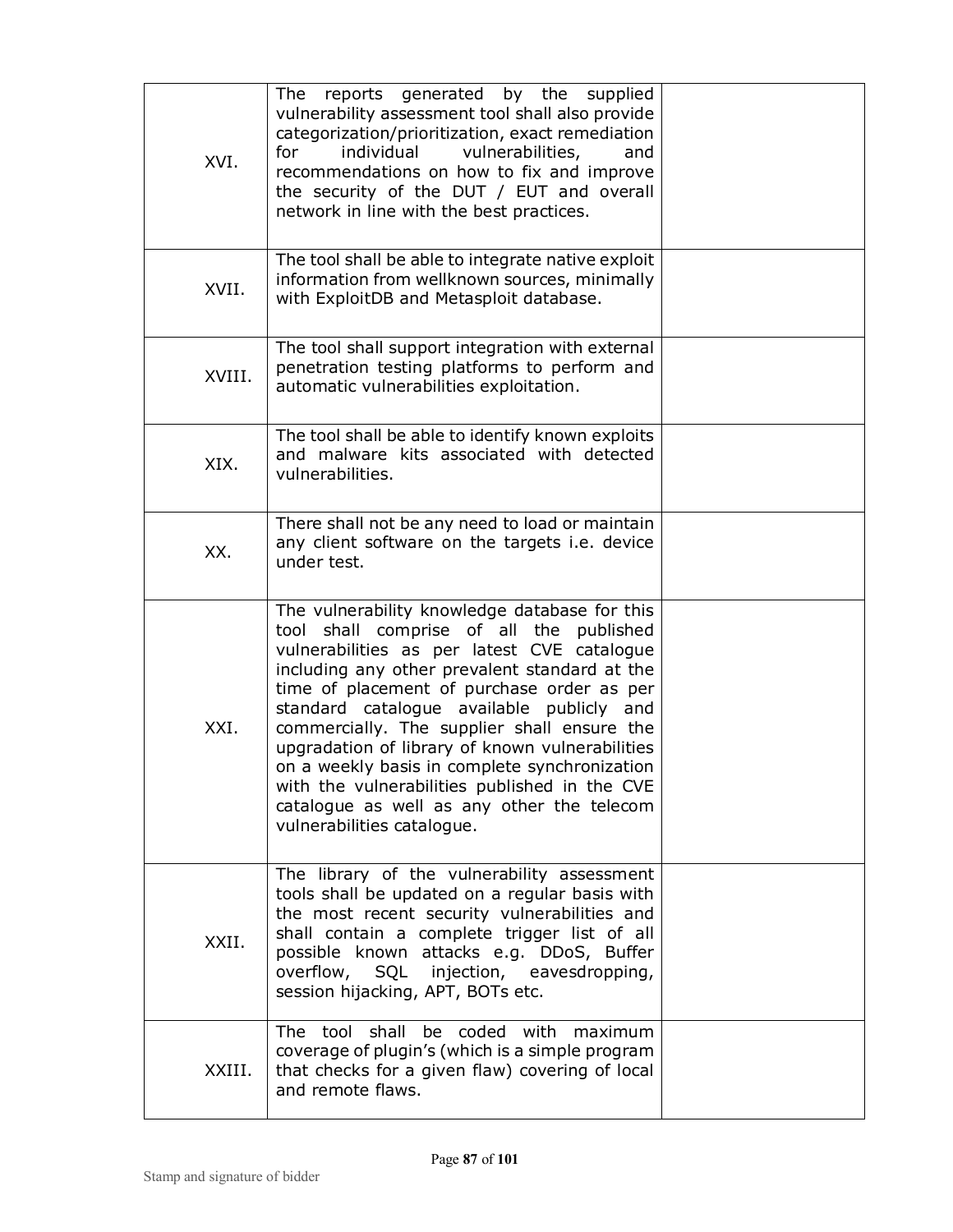| XXIV.   | The tool shall be able to perform both<br>automatic & manual (Plugins/ Software<br>updates).                                                                                                                                                                                                                                                             |  |
|---------|----------------------------------------------------------------------------------------------------------------------------------------------------------------------------------------------------------------------------------------------------------------------------------------------------------------------------------------------------------|--|
| XXV.    | The tool shall identify misconfigurations in<br>target<br>device<br>like<br>missing<br>patches<br>in.<br>OS/applications etc.                                                                                                                                                                                                                            |  |
| XXVI.   | The tool shall support integration with Active<br>Directory, Kerberos, or any LDAP compliant<br>directory.                                                                                                                                                                                                                                               |  |
| XXVII.  | The tool shall be with web application scanning<br>solution must support coverage of latest<br>OWASP vulnerabilities.                                                                                                                                                                                                                                    |  |
| XXVIII. | It shall be capable of scanning all the operating<br>systems, firmware, databases, protocols and<br>applications being used by telecom equipment<br>including smartphones, tablets, dongles,<br>modems, all types of wireless access points,<br>routers, switches and perimeter devices e.g.<br>firewalls, IDSs, IPSs, UTMs etc.                         |  |
| XXIX.   | The supplier shall provide suitable on-site<br>mechanism to customize the format of the<br>report generated by the tool as per the<br>requirement of the purchaser.                                                                                                                                                                                      |  |
| XXX.    | The tool shall be upgraded by the supplier with<br>capabilities for scanning new operating<br>systems, firmware, databases, protocols and<br>applications being used by telecom equipment<br>smartphones, tablets, dongles,<br>including<br>modems, all types of wireless access points<br>within 3 months from the date of request by<br>the purchaser. |  |
| XXXI.   | The tool shall provide user friendly interface for<br>testing and report generation.                                                                                                                                                                                                                                                                     |  |
| XXXII.  | It shall be possible to access the tool and<br>conduct testing lifecycle from<br>the<br>User<br>interface from the desktop client                                                                                                                                                                                                                        |  |
| XXXIII. | It shall be possible to store and transfer the<br>test results to the test result repository server<br>in the network for record keeping.                                                                                                                                                                                                                |  |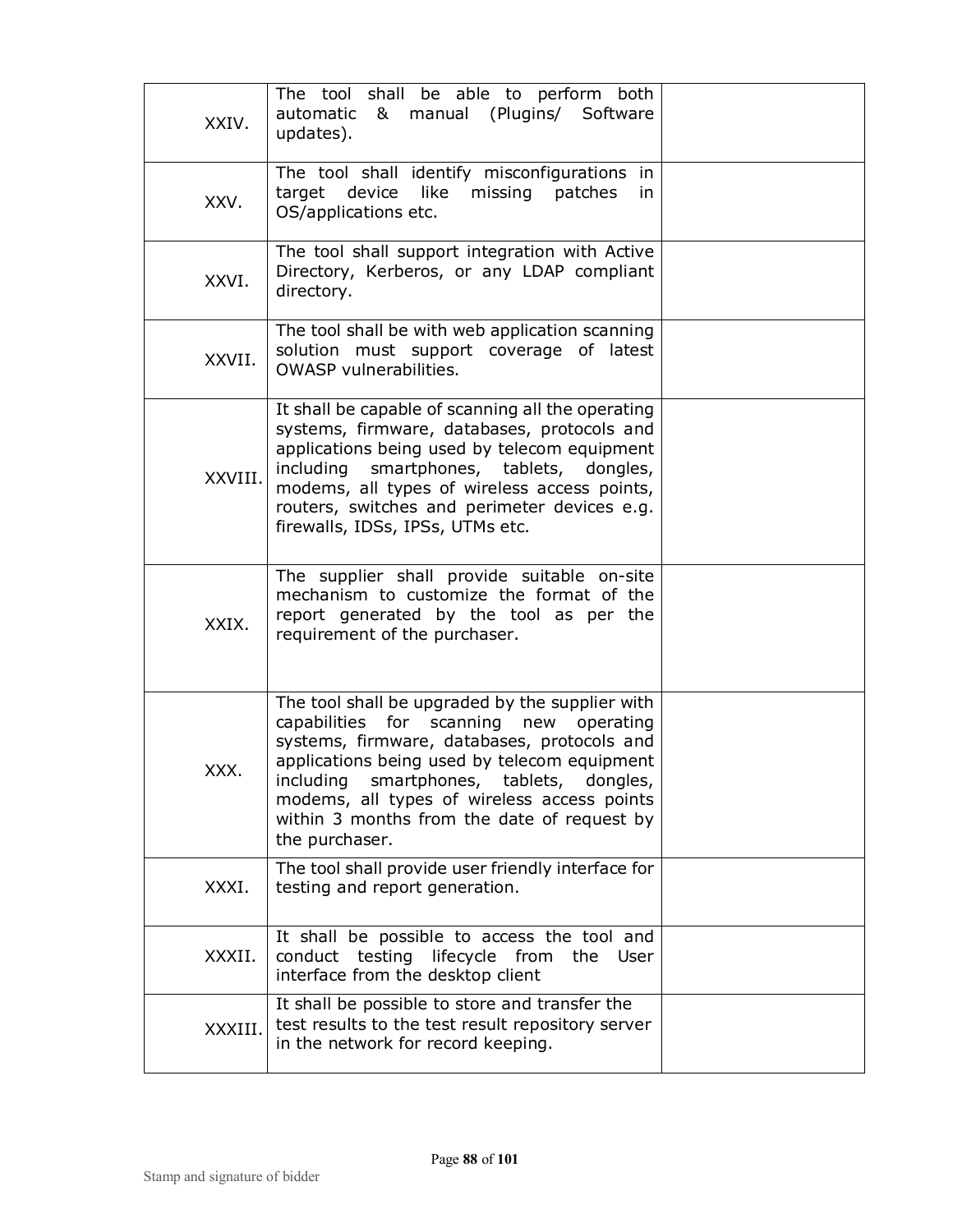### 2. Fuzzing tool:

| S no. | Clause                                                                                                                                                                                                                                                                                                                                                                                                                                                                                                                                                                                                                                                                                                             | Complied (Yes/No) |
|-------|--------------------------------------------------------------------------------------------------------------------------------------------------------------------------------------------------------------------------------------------------------------------------------------------------------------------------------------------------------------------------------------------------------------------------------------------------------------------------------------------------------------------------------------------------------------------------------------------------------------------------------------------------------------------------------------------------------------------|-------------------|
| Ι.    | Fuzzer-E shall comply with generation<br>based fuzzing of protocols mentioned in<br>list A and list B of Annexure and. In case<br>CCS7 protocols of List A and List B are<br>not possible to be tested through<br>Ethernet based Fuzzer, then separate<br>tool shall be provided for CCS7 protocols<br>at no extra cost to the purchaser along<br>with Ethernet based Fuzzer.                                                                                                                                                                                                                                                                                                                                      |                   |
| Π.    | Fuzzing tool shall<br>be<br>capable<br>of<br>discovering unknown<br>zero<br>day<br>$\sqrt{2}$<br>vulnerabilities in a target by providing<br>unexpected inputs towards it<br>and<br>monitoring the target for exceptional<br>behavior.                                                                                                                                                                                                                                                                                                                                                                                                                                                                             |                   |
| III.  | It shall be capable of doing generation-<br>based fuzzing as well as mutation-based<br>fuzzing. Generation-based fuzzing tools<br>create test cases from<br>scratch<br>by<br>modeling the target protocol or file<br>format. Mutation-based fuzzing tool here<br>means that the fuzzing tool, which apply<br>mutations on captured data samples to<br>create test cases.                                                                                                                                                                                                                                                                                                                                           |                   |
| IV.   | Fuzzer-E shall be capable of doing the<br>following types of fuzzing in a fully<br>automated manner:<br>Protocol fuzzing for protocols<br>a.<br>mentioned in Annexure IX being<br>used in telecom network nodes as<br>well as end user devices.<br>Operating system and firmware<br>b.<br>fuzzing.<br>Application<br>fuzzing<br>for<br>all<br>c.<br>applications running in client devices<br>(e.g. smart phones) as well as those<br>hosted on servers.<br>Web browser fuzzing to uncover the<br>d.<br>bugs in web browsers.<br>File format fuzzing to detect the<br>e.<br>unknown vulnerabilities present in<br>maliciously crafted files for the file<br>formats mentioned in list A and list<br>B of Annexure. |                   |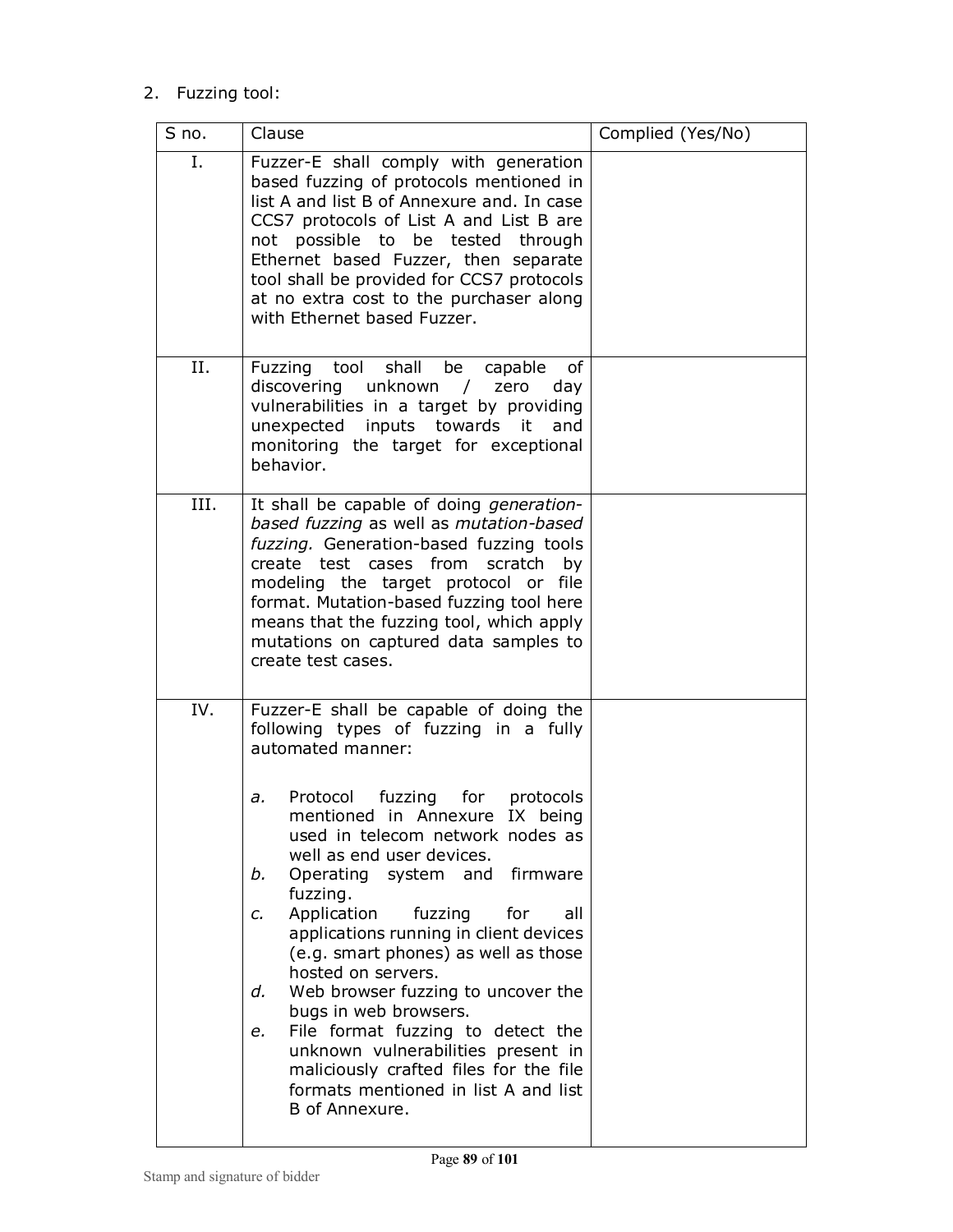| V.<br>VI. | Protocol fuzzing done by the supplied tool<br>shall be dynamic and stateful with in-built<br>complete protocol state machines that<br>enable robustness testing deep within<br>the target protocol's software layers and<br>state transitions. It shall support fuzzing<br>throughout every message exchange and<br>transition that a protocol supports in a<br>real operating environment.<br>standard<br>the<br>protocols<br>including<br>All                                                                                                                                                                                                                                                                                                                                                           |  |
|-----------|-----------------------------------------------------------------------------------------------------------------------------------------------------------------------------------------------------------------------------------------------------------------------------------------------------------------------------------------------------------------------------------------------------------------------------------------------------------------------------------------------------------------------------------------------------------------------------------------------------------------------------------------------------------------------------------------------------------------------------------------------------------------------------------------------------------|--|
|           | custom and proprietary extensions shall<br>be supported. Addition of new protocols<br>to this tool in future shall also be<br>supported within six months from the<br>date of request by the purchaser.                                                                                                                                                                                                                                                                                                                                                                                                                                                                                                                                                                                                   |  |
| VII.      | Other than detecting the hard crashes,<br>the supplied fuzzing tool shall be capable<br>of detecting and reporting the soft faults<br>delayed response. Any other<br>e.q.<br>capability of detecting and reporting<br>faults shall be listed by the supplier along<br>with the bid.                                                                                                                                                                                                                                                                                                                                                                                                                                                                                                                       |  |
| VIII.     | The supplied fuzzing tool shall also<br>monitor the behaviour of the device<br>under test (DUT), and correlate cause<br>and effect between the specific negative<br>test case(s) and the abnormal behaviour.<br>For every such fault identified, it shall<br>perform<br>automated<br>data<br>collection,<br>alerting and reporting. It shall enable the<br>user to implement the reproduction of<br>bugs identified. The tool shall support<br>both in-band and out-of-band<br>instrumentation.<br>In-band instrumentation is used to obtain<br>the crash - no crash status and usually<br>consists of sending a valid protocol<br>request to the DUT. The tool shall support<br>both SNMP checks and Syslog checks as<br>out-of-band instrumentation<br>methods<br>used to obtain DUT state information. |  |
| IX.       | Tool shall be capable of identifying the<br>following responses of the DUT to the<br>fuzz testing:<br>. The DUT crashes and is unable to                                                                                                                                                                                                                                                                                                                                                                                                                                                                                                                                                                                                                                                                  |  |
|           | restart<br>• The DUT crashes and then possibly<br>restarts.                                                                                                                                                                                                                                                                                                                                                                                                                                                                                                                                                                                                                                                                                                                                               |  |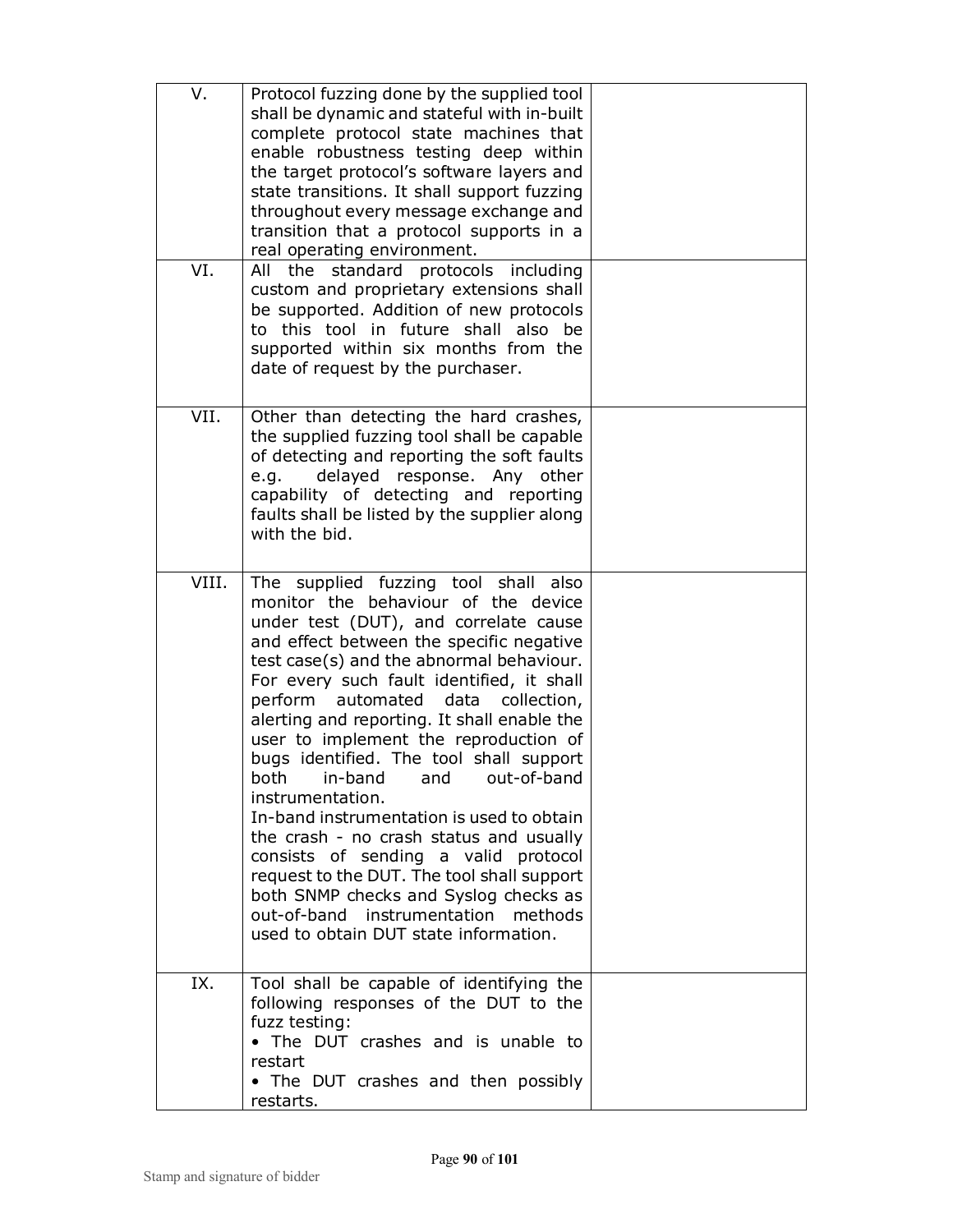|       | • The DUT hangs in a busy loop, causing<br>a permanent Denial of Service situation.<br>. The DUT slows down momentarily<br>causing a temporary Denial-of- Service<br>situation.<br>• The DUT fails to provide useful services<br>causing a Denial-of-Service situation (i.e.<br>new network connections are refused)        |  |
|-------|-----------------------------------------------------------------------------------------------------------------------------------------------------------------------------------------------------------------------------------------------------------------------------------------------------------------------------|--|
| Χ.    | It shall be possible for the tester to<br>choose the test cases to be run as per<br>need, based on protocol PDU fields,<br>message type, etc. It shall also be<br>possible for the tester to run the most<br>effective attack patterns for different<br>fields of the protocol to keep the test run<br>time reasonable.     |  |
| XI.   | The tool should be capable of checking<br>interoperability between Test tool and<br>DUT for all the protocols mentioned in<br>Annexure A and Annexure B.                                                                                                                                                                    |  |
| XII.  | The tool should be installable<br>and<br>executable on all popular operating<br>Systems platforms with 32 bit and 64 bit<br>versions (on personal Computers).                                                                                                                                                               |  |
| XIII. | It shall have a user-friendly graphical<br>user interface as well as command line<br>interface for handling and operation of<br>the Fuzzing techniques supported and<br>the analytical abilities provided. A very<br>well documented user manual shall be<br>made available for this purpose.                               |  |
| XIV.  | The supplier shall ensure that in case of<br>power failure or abrupt shutdown, the<br>fuzzer tool shall resume the testing from<br>point at which the<br>the<br>shutdown<br>occurred. It should not happen that the<br>tool starts performing the fuzzing from<br>the beginning unless required by the user<br>/ purchaser. |  |
| XV.   | The generated reports shall also provide<br>of<br>the<br>detected<br>prioritization<br>highlighting<br>vulnerabilities<br>the most<br>critical problems first. It shall be able to<br>capture critical details from the DUT<br>during the fault event or crash, and                                                         |  |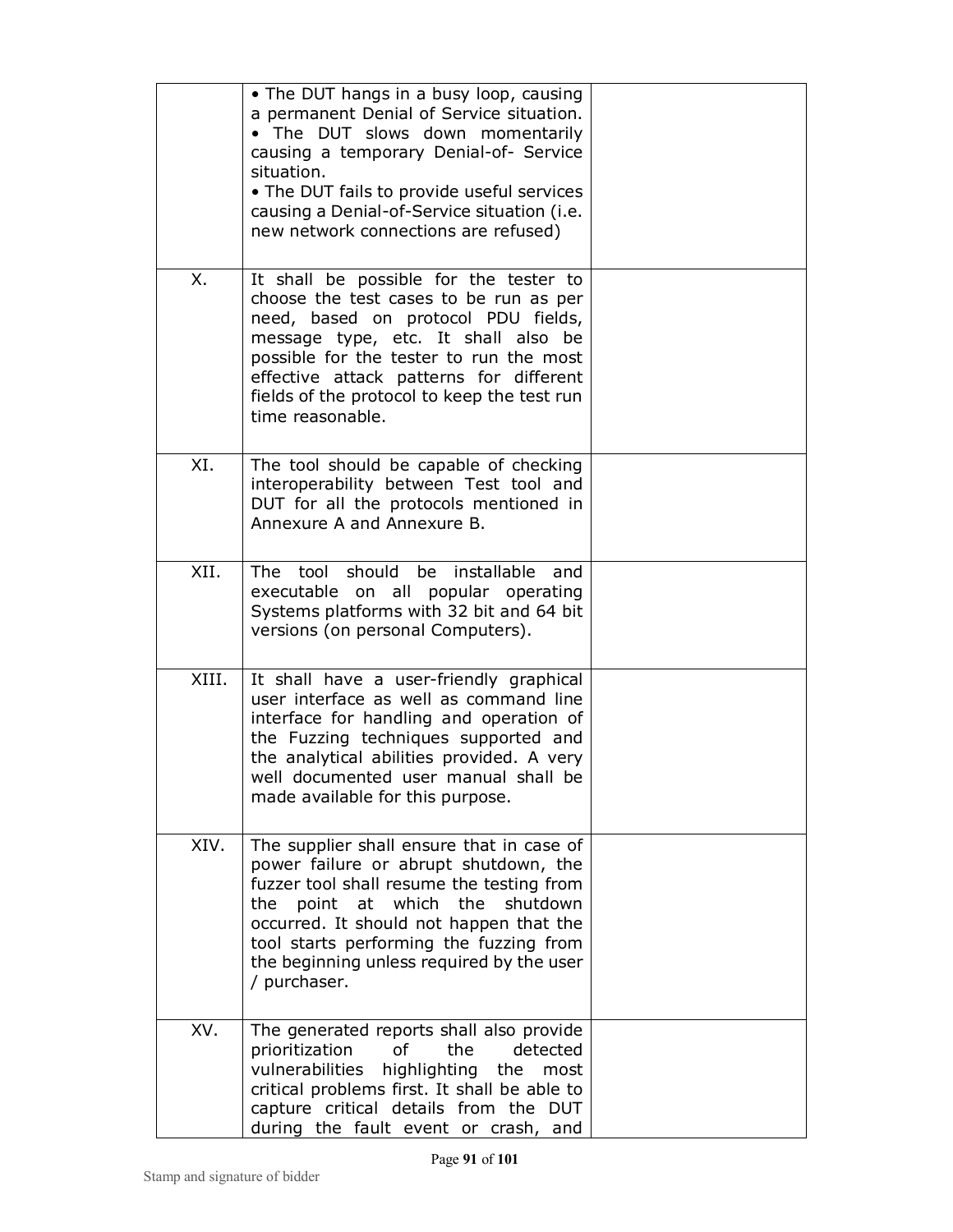|        | provide actionable remedies along with<br>packet captures (PCAPs) and External<br>Vulnerability Triggers / exploits.                                                                                                                                                                                                                                                                                                                                                                                                                                                                                                                                                                                                 |  |
|--------|----------------------------------------------------------------------------------------------------------------------------------------------------------------------------------------------------------------------------------------------------------------------------------------------------------------------------------------------------------------------------------------------------------------------------------------------------------------------------------------------------------------------------------------------------------------------------------------------------------------------------------------------------------------------------------------------------------------------|--|
| XVI.   | The tools shall maintain a detailed log of<br>the fuzz testing and it shall be possible<br>for the tester to access the log details at<br>any time. It shall be possible to export<br>the log file to an external storage in<br>standard file formats that will enable<br>viewing of the test information at any<br>point of time.                                                                                                                                                                                                                                                                                                                                                                                   |  |
| XVII.  | A single license of Fuzzer shall provide<br>simultaneous testing of atleast<br>20<br>devices, of all the protocols, file formats,<br>operating system, firmware,<br>web<br>browser.                                                                                                                                                                                                                                                                                                                                                                                                                                                                                                                                  |  |
| XVIII. | All the file formats and<br>protocols<br>mentioned in Protocol List A for the<br>Fuzzer E of the Annexure, shall be<br>essentially supported at the time of<br>submission of bid. However, the Supplier<br>shall be required to comply with List B (as<br>applicable) of Annexure within 365 days<br>from date of placement of PO.<br>In case a DUT offered in SECURITY TEST<br>Lab requires testing of any file formats<br>and protocols mentioned in List B for<br>Fuzzer-E, purchaser reserves the right to<br>demand<br>support for<br>one<br>more<br>or<br>protocols<br>mentioned<br>therein.<br>The<br>supplier shall have to comply this within<br>three months from the date of request by<br>the purchaser. |  |
| XIX.   | The supplier shall provide a suitable on-<br>site mechanism to customize the format<br>of the report generated by the tool as per<br>the requirement of the purchaser.                                                                                                                                                                                                                                                                                                                                                                                                                                                                                                                                               |  |
| XX.    | The supplied tool shall be upgraded by<br>supplier for the latest telecom<br>the<br>protocols in access, transport, control<br>and application layers of wireless and<br>wire line domain including 4G and 5G                                                                                                                                                                                                                                                                                                                                                                                                                                                                                                        |  |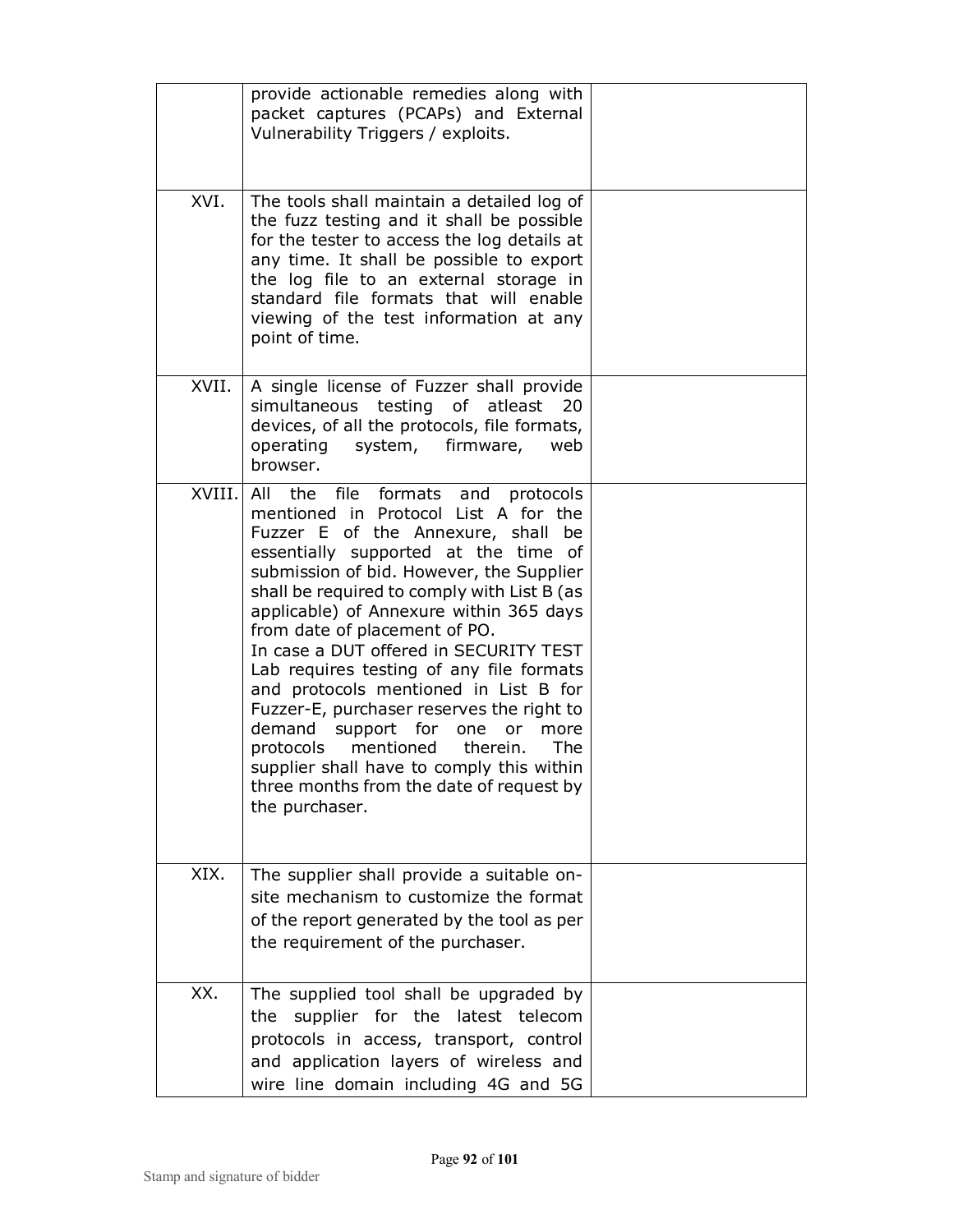|        | protocols during the entire contract<br>period.                                                                                                                                                                                                                                                                                                                                                                                                      |  |
|--------|------------------------------------------------------------------------------------------------------------------------------------------------------------------------------------------------------------------------------------------------------------------------------------------------------------------------------------------------------------------------------------------------------------------------------------------------------|--|
| XXI.   | For the remaining protocols, the supplied<br>tool shall be upgradable and supplier<br>shall provide the required tools/SDK for<br>development of generation based fuzzing<br>for telecom protocols defined in ITU-<br>T,3GPP,<br><b>IETF</b><br>etc.<br>and<br>generation/mutation based fuzzing for all<br>the custom and proprietary extensions<br>and mutation based fuzzing for any<br>identified protocols as per request made<br>by purchaser. |  |
| XXII.  | It shall be possible to access the tool and<br>conduct testing lifecycle from the User<br>interface from the desktop client.                                                                                                                                                                                                                                                                                                                         |  |
| XXIII. | It shall be possible to store and transfer<br>the test results to the test result<br>repository server in the network for<br>record keeping.                                                                                                                                                                                                                                                                                                         |  |

3. Static Code Analysis Tool and Dynamic Application Security Testing Tool (DAST):

3.1 Static Code Analysis Tool:

| S no. | Clause                                                                                                                                                                                                                                                                                                                                                      | Complied (Yes/No) |
|-------|-------------------------------------------------------------------------------------------------------------------------------------------------------------------------------------------------------------------------------------------------------------------------------------------------------------------------------------------------------------|-------------------|
| Ι.    | The supplied tool shall be capable of<br>automatically scanning source code of any<br>type to identify the exact locations of<br>security vulnerabilities that can<br>be<br>exploited. It shall scan the source code<br>vulnerabilities against all the prevalent<br>security coding vulnerability databases (e.g.<br>CWE, SANS TOP 25, OWASP TOP 10, CVE). |                   |
| Н.    | It shall correlate and prioritize results to<br>deliver an accurate, risk-ranked list of issue<br>along with corresponding CWE code to<br>ensure that the most serious issues are                                                                                                                                                                           |                   |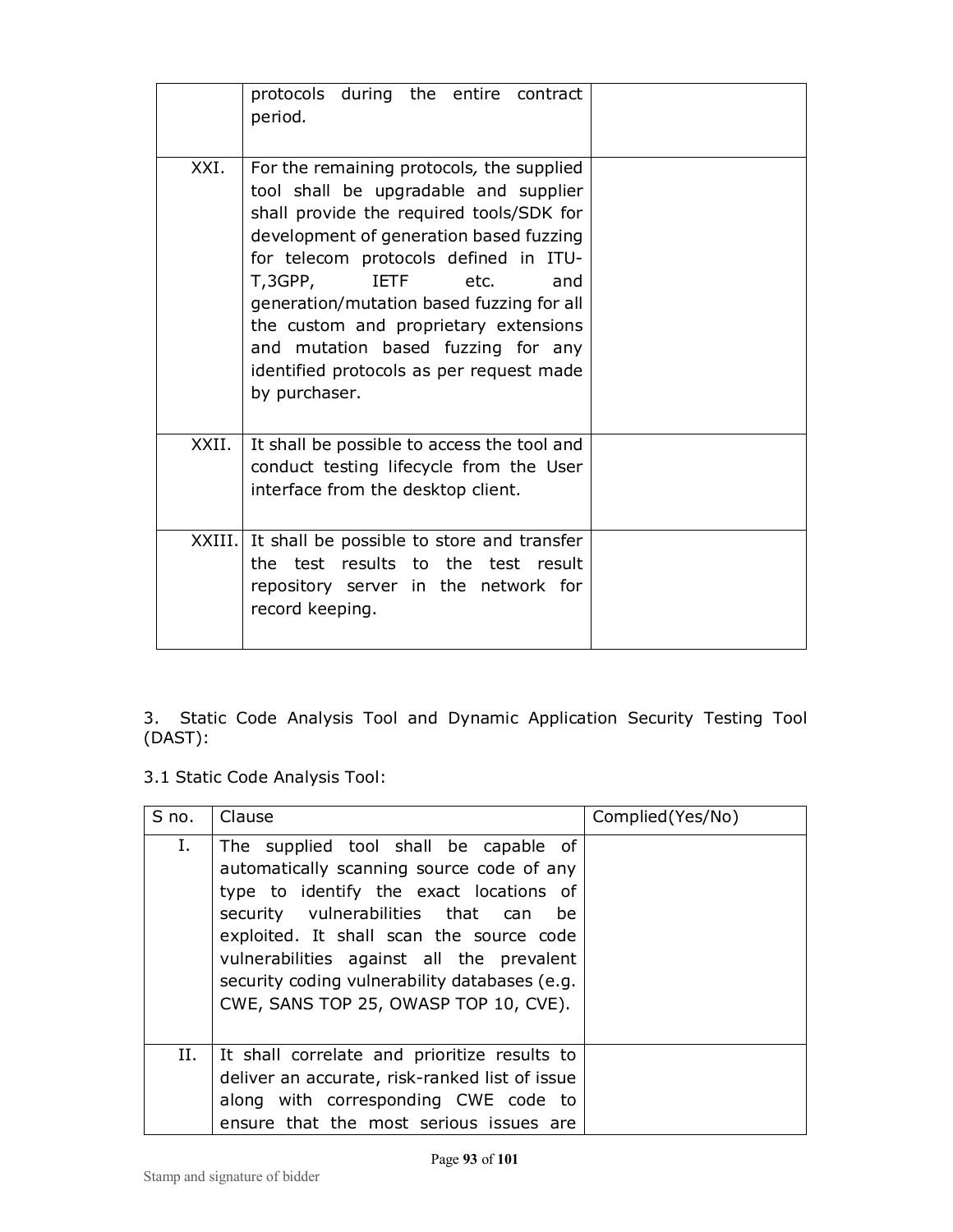|      | addressed first. It shall provide detailed<br>guidance on how to fix the vulnerabilities at<br>the line-of-code level.                                                                                                                                                                                                                                                                                                                                                                                                                                 |  |
|------|--------------------------------------------------------------------------------------------------------------------------------------------------------------------------------------------------------------------------------------------------------------------------------------------------------------------------------------------------------------------------------------------------------------------------------------------------------------------------------------------------------------------------------------------------------|--|
| III. | It shall be a platform independent tool and<br>support variety of operating systems such<br>as Windows, Linux, MacOS<br>and should<br>allow scanning of different coding languages<br>used in software/firmware of telecom/ICT<br>products, CPEs, mobile phones, applications<br>etc. without installing and updating the<br>respective compilers.                                                                                                                                                                                                     |  |
| IV.  | The supplied tool shall be capable of<br>checking the source code compliance as per<br>the secure coding standards e.g. Cert C,<br>Cert Java, Cert C++, CWE Database,<br>ISO/IEC TS 17961 and any other coding<br>standards prevalent on the<br>date<br>οf<br>placement of purchase order of this tool<br>covering the devices mentioned in clause<br>2.3.1(iii). In addition to this, it shall be<br>possible to customize the tool for a user<br>defined coding standard i.e. the standards<br>adapted by the manufacturers of the DUTs.             |  |
| V.   | It shall be capable of detecting malicious<br>insertion, which may result into<br>code<br>exploitation of array bound overflow and<br>buffer overflow                                                                                                                                                                                                                                                                                                                                                                                                  |  |
| VI.  | It shall have a user-friendly graphical user<br>interface for all programming languages. A<br>web based GUI along with CLI is preferred                                                                                                                                                                                                                                                                                                                                                                                                                |  |
|      | VII. The tool shall generate reports like:<br>a. Summary reports (e.g.: Vulnerability<br>category wise reports (memory leaks, API<br>abuse, buffer overflow and so on), Severity<br>wise reports, Configuration reports)<br>b. Technical Detailed Report providing all<br>the details of the identified vulnerabilities<br>like category of the Vulnerability, CWE code,<br>Location of the Vulnerability including file<br>name and line number of code, Remediation<br>advice along with code samples in the same<br>programming language and so on. |  |
|      | VIII. The tool shall capable of generating the<br>report in standard format and supplier shall<br>provide a suitable on-site mechanism to                                                                                                                                                                                                                                                                                                                                                                                                              |  |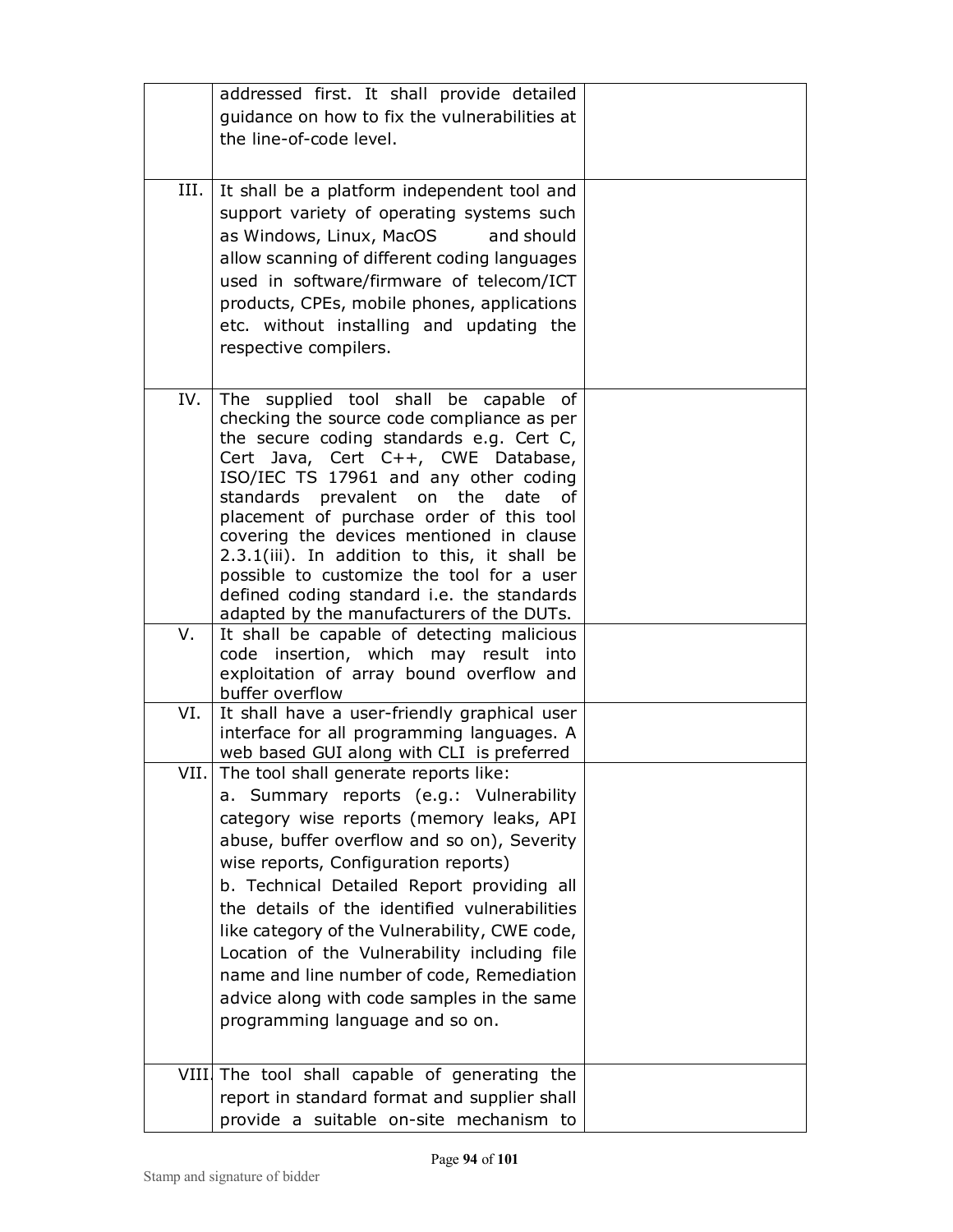|     | customize the format of the<br>report<br>by the tool as<br>generated<br>per<br>the<br>requirement of the purchaser.                                                                                                                          |  |
|-----|----------------------------------------------------------------------------------------------------------------------------------------------------------------------------------------------------------------------------------------------|--|
| IX. | The supplied tool shall be updated and<br>upgraded with new versions of all the coding<br>languages supported by the tool during the<br>entire period of contract.                                                                           |  |
| Х.  | The supplied tool shall also be upgraded with<br>new coding languages/ scripts/ structures<br>etc. used in the telecom or IT software/<br>firmware domain within 3 months from the<br>date of request by the purchaser.                      |  |
| XI. | It shall provide compliance against any new/<br>modified international coding standards<br>within 3 months from the date of request by<br>the purchaser.                                                                                     |  |
|     | XII. It shall be updated to provide compliance for<br>all the new additions in OWASP, SANS and<br>CWE standards of coding weaknesses within<br>a 15 days' time frame from the date of<br>release of such additions.                          |  |
|     | XIII It shall be capable to identify Control flow,<br>Pattern/rule based analysis and Data flow<br>anomalies like Un-initialized<br>variables,<br>defined but unused variables, defined then<br>defined again without being used, etc.       |  |
|     | XIV. It shall be capable to do Information Flow<br>analysis to identify inter dependencies of<br>programming variables like strong/ weak<br>dependencies, Direct/ Indirect dependencies<br>Conditional/Unconditional<br>and<br>dependencies. |  |
| XV. | It shall be capable to do structural coverage<br>analysis to measure what code has been<br>executed                                                                                                                                          |  |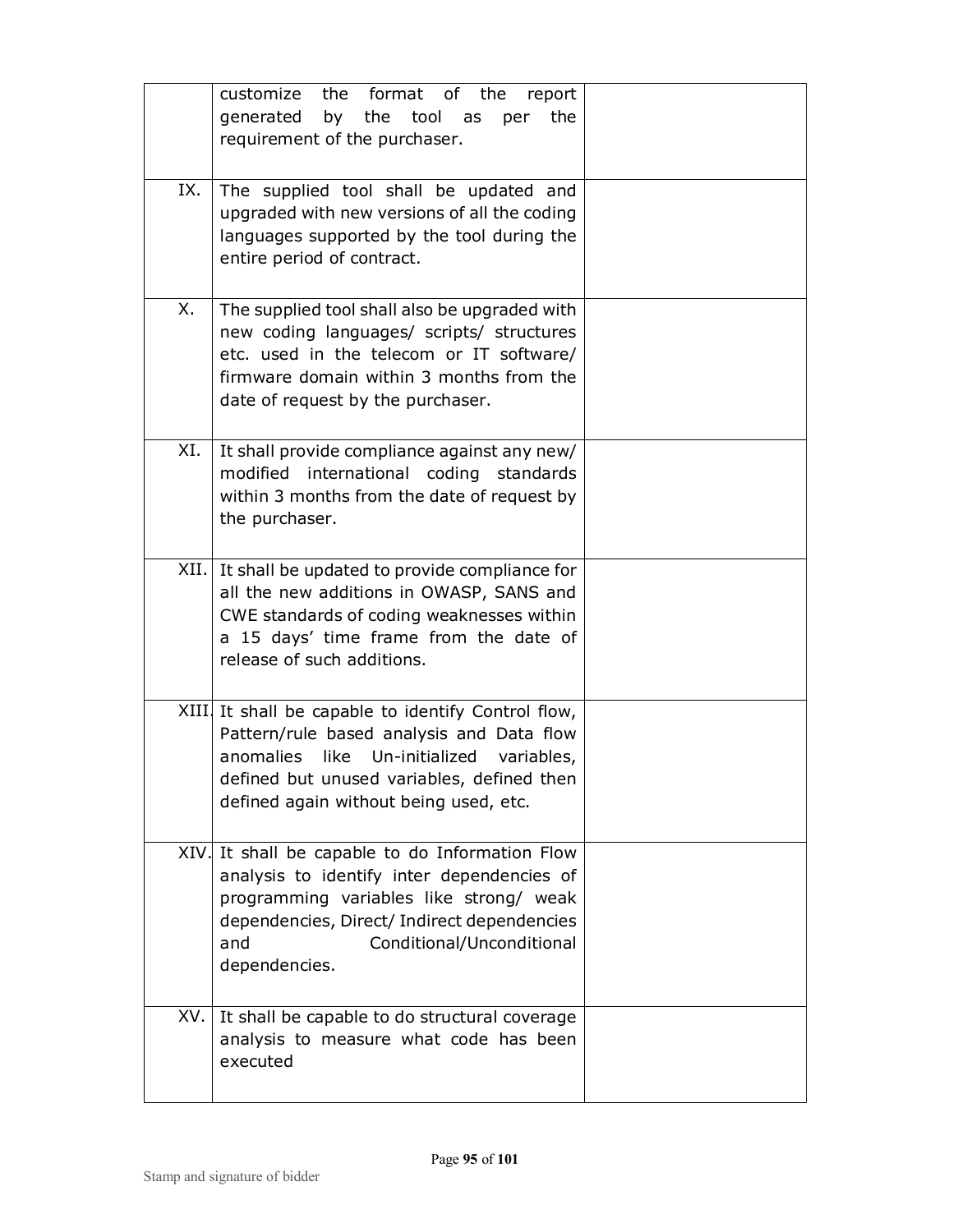| XVI. The tool shall have an acceptably low false<br>positive rate.                                                                            |  |
|-----------------------------------------------------------------------------------------------------------------------------------------------|--|
| XVII It shall be possible to access the tool and<br>conduct testing lifecycle from the User<br>interface from the desktop client.             |  |
| XVII It shall be possible to store and transfer the<br>test results to the test result repository<br>server in the network for record keeping |  |
| XIX. There shall not be any limit to number of<br>lines of code that the tool shall review.                                                   |  |
| XX. The single license of tool shall be able to<br>support testing of at least 20 devices<br>simultaneously.                                  |  |

### 3.2 Dynamic Application Security Testing tool:

| S No. | Clauses                                                                                                                                                                                 | Complied(Yes/No) |
|-------|-----------------------------------------------------------------------------------------------------------------------------------------------------------------------------------------|------------------|
| Ι.    | The tool shall support security testing of<br>mobile and web applications on different<br>platforms.                                                                                    |                  |
| Η.    | The tool shall support security testing of web<br>services                                                                                                                              |                  |
| III.  | The tool shall able to compare and report<br>two different scans to enable a delta analysis<br>which also includes the representation of<br>vulnerability difference between two scans. |                  |
| IV.   | The tool shall<br>have<br>the<br>capability of<br>performing vulnerability checks and tests as<br>per OWASP top 10 related vulnerabilities.                                             |                  |
| V.    | It shall be capable to do dynamic analysis to<br>measure statement coverage to ensure<br>maximum coverage and having less bugs for<br>higher assurance                                  |                  |
| VI.   | It shall be capable to do dynamic analysis to<br>measure function coverage to ensure all                                                                                                |                  |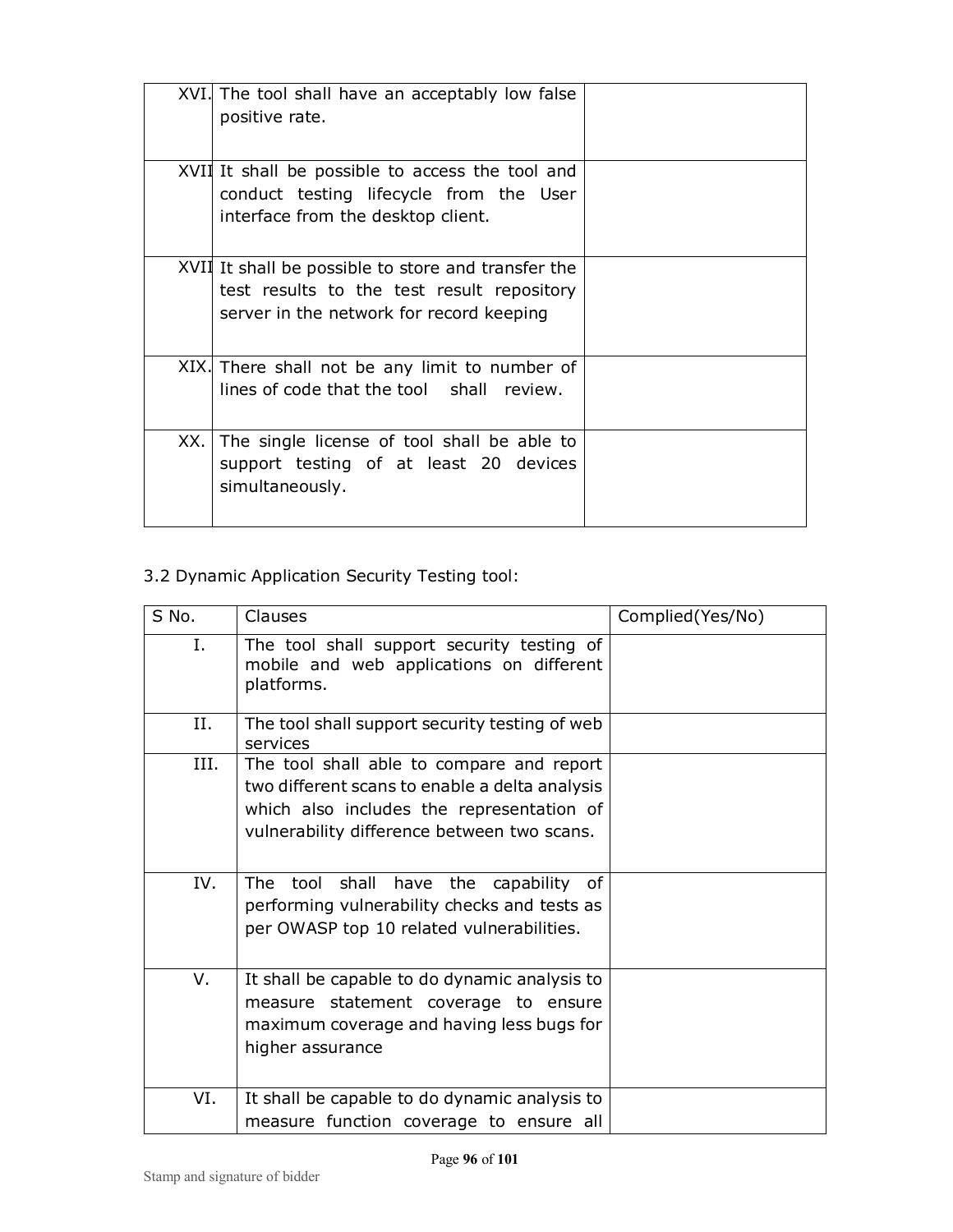|       | functions in a software programme are<br>invoked (executed)                                                                                                                                                    |  |
|-------|----------------------------------------------------------------------------------------------------------------------------------------------------------------------------------------------------------------|--|
| VII.  | It shall be capable to do dynamic analysis to<br>measure coverage to ensure that all<br>branches/ control in a software programme<br>are invoked.                                                              |  |
| VIII. | It shall be capable to do dynamic analysis at<br>testing<br>level<br>(completed<br>system<br>programme), Module level (files contains<br>many functions) and Unit level<br>(files<br>contains single function) |  |
| IX.   | It shall be capable of generating dynamic<br>flow graphs to view system level coverage,<br>Module level coverage and Function level<br>coverage                                                                |  |
| X.    | It shall be possible to access the tool and<br>conduct testing lifecycle from the User<br>interface from the desktop client.                                                                                   |  |
| XI.   | It shall be possible to store and transfer the<br>test results to the test result repository<br>server in the network for record keeping.                                                                      |  |
| XII.  | The single license of tool shall be able to<br>support testing of atleast 20<br>devices<br>simultaneously.                                                                                                     |  |

### 4. Binary Analysis tool:

| S No. | <b>Clauses</b>                                                                                                                                                                                                                          | Complied (yes/No) |
|-------|-----------------------------------------------------------------------------------------------------------------------------------------------------------------------------------------------------------------------------------------|-------------------|
| I.    | This tool shall be capable of evaluating<br>vulnerabilities introduced by<br>linked<br>libraries, APIs, web services compiler<br>optimizations and third party components<br>by looking at the code in its "final" compiled<br>version. |                   |
| Н.    | The supplied binary analysis tool shall be<br>capable of detecting threats introduced as<br>a result of malicious codes and backdoors                                                                                                   |                   |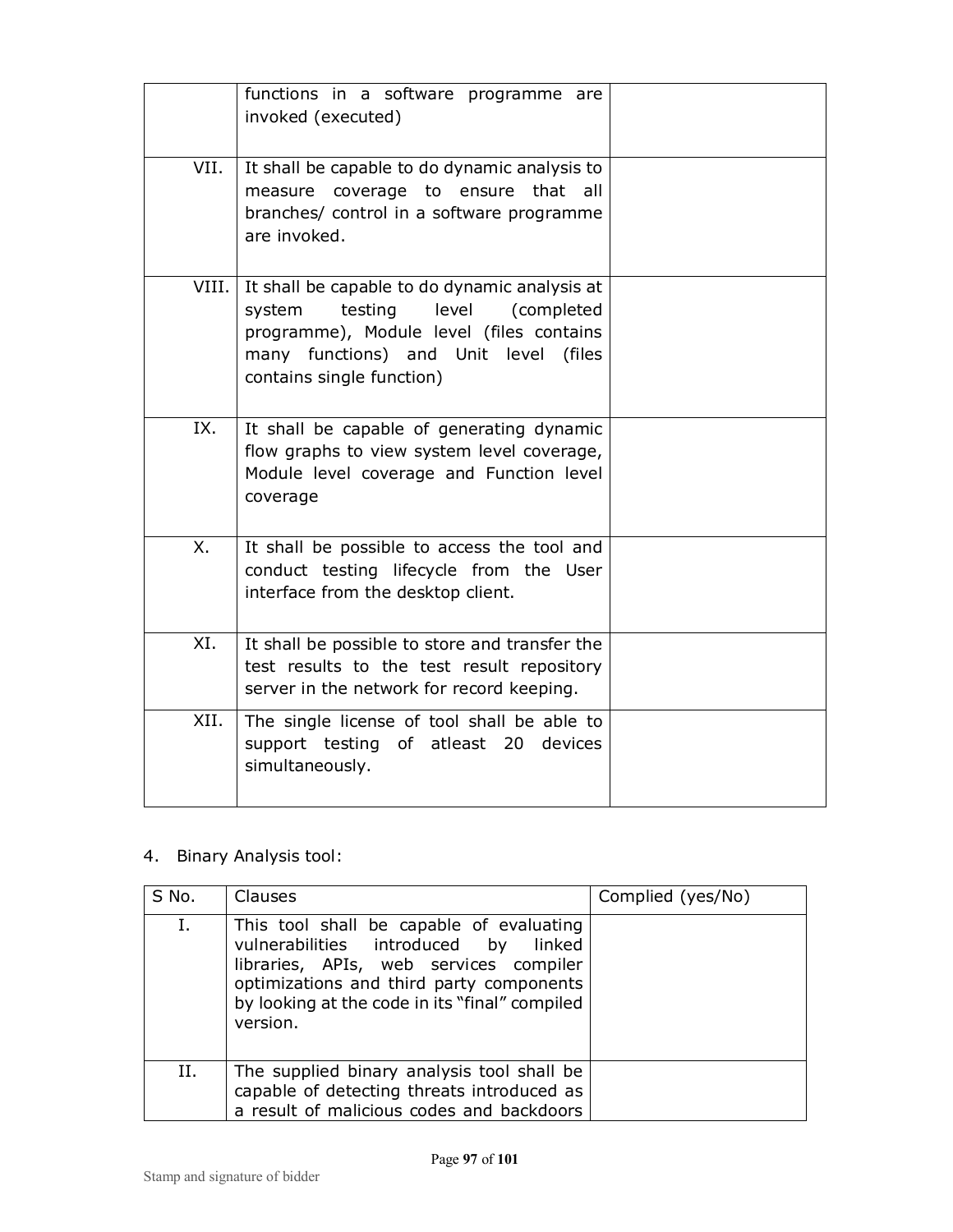|       | by analyzing all code paths and data flows<br>that the program will execute.                                                                                                                                                                                                                                                                                                                                                               |  |
|-------|--------------------------------------------------------------------------------------------------------------------------------------------------------------------------------------------------------------------------------------------------------------------------------------------------------------------------------------------------------------------------------------------------------------------------------------------|--|
| III.  | It shall<br>also examine communication<br>components<br>for<br>among<br>anv<br>weaknesses introduced during linkage.                                                                                                                                                                                                                                                                                                                       |  |
| IV.   | The tool shall provide reports in standard<br>format. The generated report shall help in<br>fixing the most severe vulnerabilities first<br>and should point out the exact location of<br>code creating each problem. It shall also<br>provide supplementary details about the<br>0f<br>nature<br>the<br>issue<br>and<br>recommend a specific fix.                                                                                         |  |
| V.    | The tool shall be platform independent and<br>shall have a user friendly web based GUI.<br>also<br>shall<br>support all processing<br>It<br>architectures prevailing at the time of<br>supply                                                                                                                                                                                                                                              |  |
| VI.   | It shall be updated and upgraded by the<br>supplier for supporting the new coding<br>languages, libraries, APIs,<br>compiler<br>optimizations, executable file versions and<br>third party components used in the telecom<br>or IT software / firmware domain including<br>CPEs, mobile phones, applications etc.<br>within a time frame of 3 months from the<br>date of request by the purchaser during the<br>entire period of contract. |  |
| VII.  | The supplier shall upgrade the tool's<br>capabilities for scanning the executables<br>related to<br>new operating systems,<br>databases, protocols<br>firmware,<br>and<br>being used by telecom<br>applications<br>equipment, smartphones, tablets, dongles,<br>modems, all types of wireless access points<br>etc. within 3 months from date of request<br>by the purchaser during the entire period<br>of contract.                      |  |
| VIII. | The supplier shall upgrade the tool's<br>capabilities for scanning the executables<br>related to upgraded versions of existing<br>operating systems, firmware, databases,<br>protocols and applications etc. already<br>supported by the tool within 3 months of                                                                                                                                                                           |  |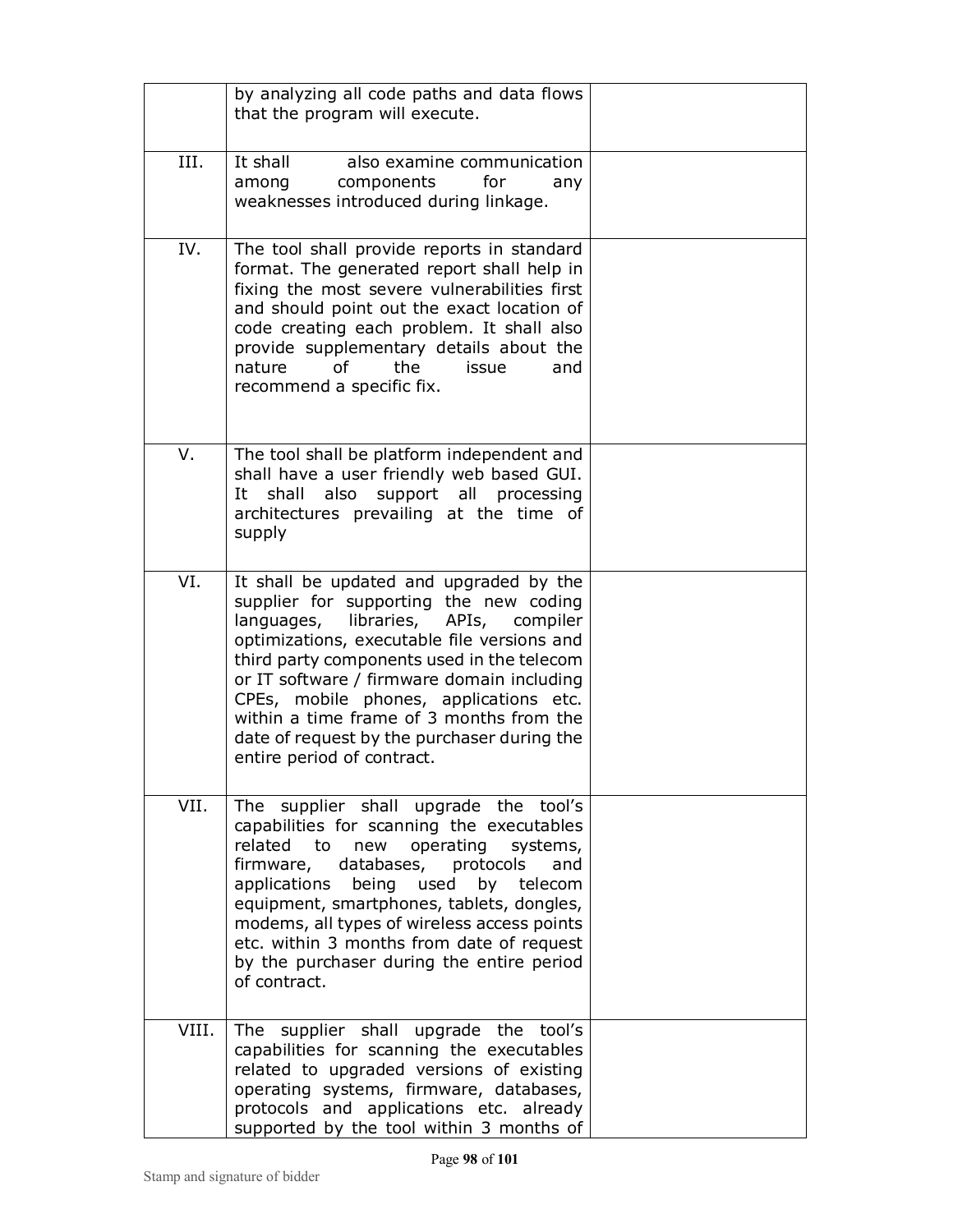|       | their release during the entire period of<br>contract.                                                                                                                                                                  |  |
|-------|-------------------------------------------------------------------------------------------------------------------------------------------------------------------------------------------------------------------------|--|
| IX.   | It shall be updated by the supplier for<br>detection of new threats as per the<br>weaknesses included in the OWASP, SANS,<br>CWE lists etc. within a 15 days' time frame<br>from the date of release of such additions. |  |
| X.    | It shall report for the extra executable or<br>files<br>which<br>are<br>not<br>the part of the software release offered.                                                                                                |  |
| XI.   | The supplier shall provide a suitable on-site<br>mechanism to customize the format of the<br>report generated by the tool as per the<br>requirement of the purchaser.                                                   |  |
| XII.  | It shall be possible to access the tool and<br>conduct testing lifecycle from the User<br>interface from the desktop client.                                                                                            |  |
| XIII. | It shall be possible to store and transfer the<br>test results to the test result repository<br>server in the network for record keeping.                                                                               |  |
| XIV.  | The single license of tool shall be able to<br>support testing of atleast 20 devices<br>simultaneously.                                                                                                                 |  |

### 5. Penetration Testing Tool:

| S no. | Clauses                                                                                                                                                                                                                                                                        | Complied (Yes/No) |
|-------|--------------------------------------------------------------------------------------------------------------------------------------------------------------------------------------------------------------------------------------------------------------------------------|-------------------|
|       | Penetration testing tool shall be capable of<br>launching attacks on targets / systems under<br>for exploiting the<br>detected<br>test<br>vulnerabilities.                                                                                                                     |                   |
| H.    | It shall determine whether the detected<br>vulnerabilities are actually exploitable.                                                                                                                                                                                           |                   |
| III.  | This tool shall correlate and prioritize results<br>to deliver an accurate, risk-ranked list of<br>issue to ensure that the most serious issues<br>are addressed first. It shall generate<br>actionable data in the form of detailed<br>reports highlighting risks of targeted |                   |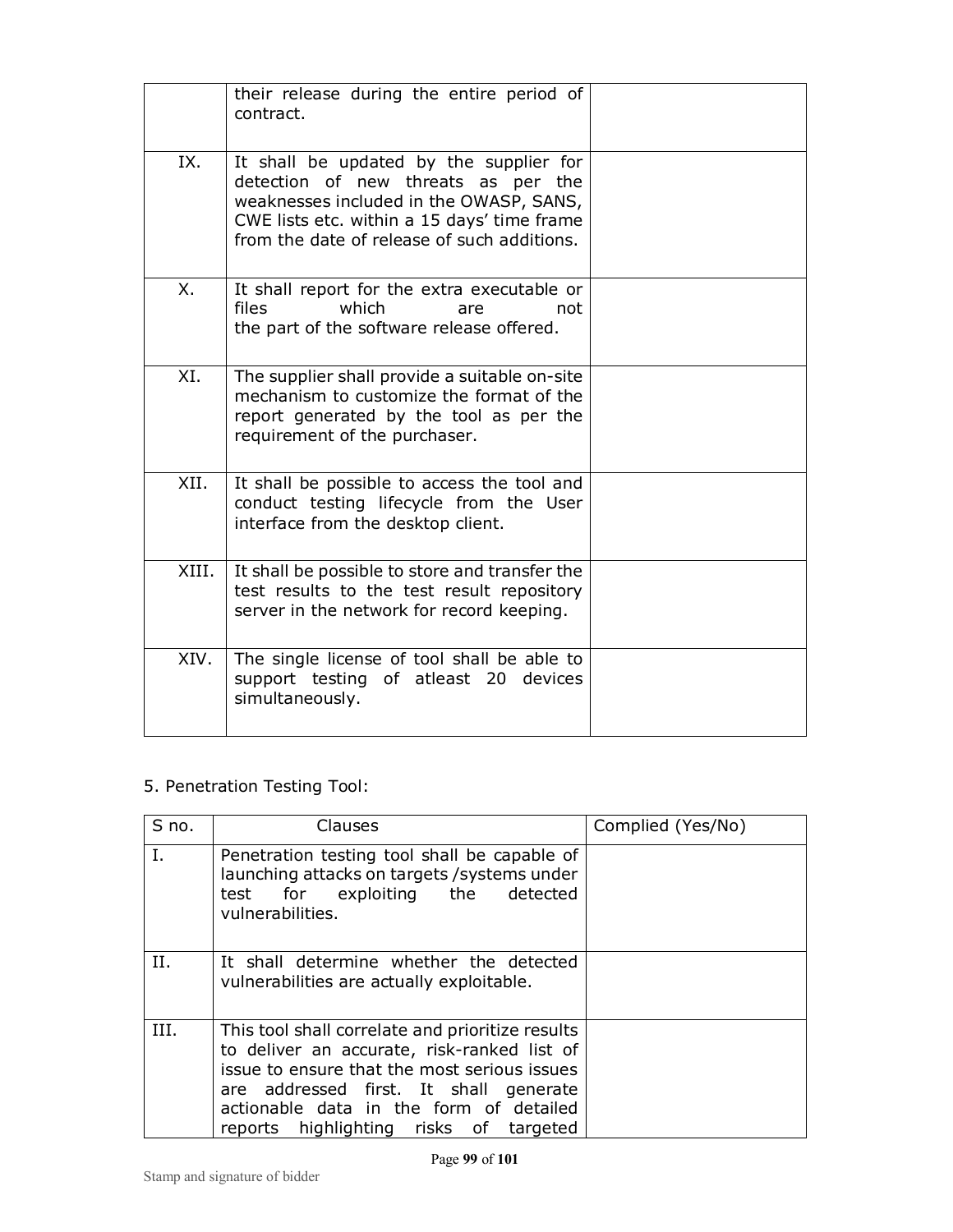|       | systems, tests conducted, vulnerabilities<br>exploited, and attack paths followed plus<br>the<br>to<br>patches for<br>detected<br>links<br>vulnerabilities and other remediation data.                                                                                                   |  |
|-------|------------------------------------------------------------------------------------------------------------------------------------------------------------------------------------------------------------------------------------------------------------------------------------------|--|
| IV.   | It shall have the capabilities of addressing a<br>wide range of threat vectors related to<br>various types of networks and end user<br>devices.                                                                                                                                          |  |
| v.    | shall<br>also<br>capability<br>It<br>have<br>the<br>οf<br>development of new customized exploits, as<br>well as augmentation or modifications in the<br>existing exploits. These customizations or<br>modifications shall be possible without any<br>expertise in programming languages. |  |
| VI.   | The tool shall be platform independent and<br>shall have a user friendly web based GUI.                                                                                                                                                                                                  |  |
| VII.  | The supplier shall provide a suitable on-site<br>mechanism to customize the format of the<br>report generated by the tool as per the<br>requirement of the purchaser.                                                                                                                    |  |
| VIII. | The tool shall support importing of scan<br>result from external tools including but not<br>limited to Nexpose, NetSparker, Nessus,<br>Burpsuite, Acunetix, AppScan etc.                                                                                                                 |  |
| IX.   | The tool shall support brute force testing on<br>services including but not limited to DB2,<br>MySQL, MSSQL, HTTP, HTTPS, SSH, Telnet,<br>FTP, POP3, SNMP.                                                                                                                               |  |
| Χ.    | The tool shall support web crawling on IPv4<br>and IPv6 web sites.                                                                                                                                                                                                                       |  |
| XI.   | The tool shall support detection of<br>vulnerable URLs as per latest OWASP<br>TOP10 standards.                                                                                                                                                                                           |  |
| XII.  | The tool shall support web crawling a<br>minimum of 4 Websites concurrently.                                                                                                                                                                                                             |  |
| XIII. | The supplier shall update its library of<br>exploits on a continuous basis as per the<br>CVE catalogue updation at least once in a<br>week. All the exploits must be thoroughly                                                                                                          |  |